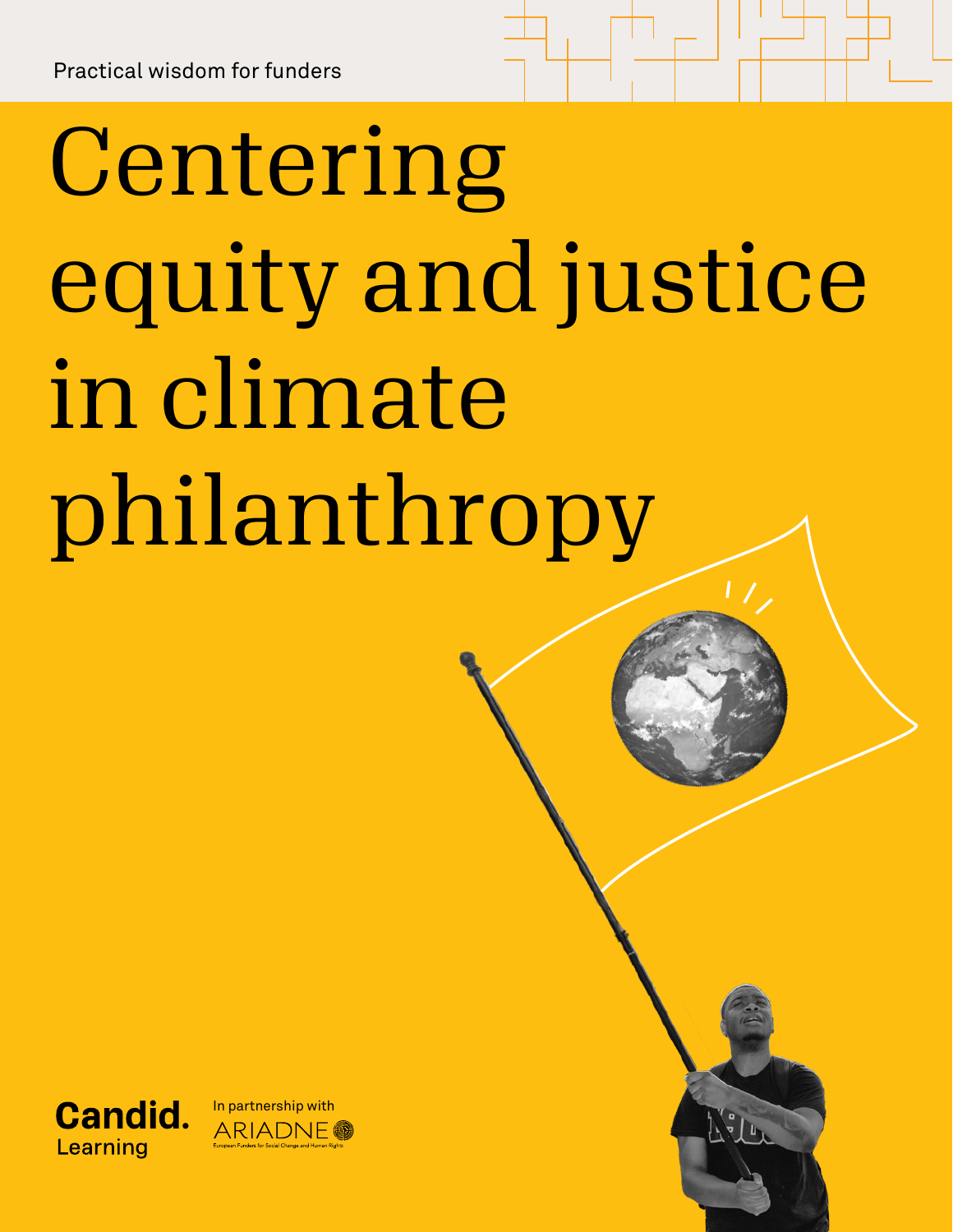# Acknowledgements

Authored by Seema Shah, Ph.D., COMM|VEDA Consulting

Edited by Janet Camarena, Candid

Designed by Trent Williams, Candid

We extend our deep gratitude to our technical advisory committee for their invaluable feedback: Chung-Wha Hong (Grassroots International), Carla López (Fondo Centroamericano de Mujeres—FCAM), Ezra Mbogori (Social Justice/Human Rights Practitioner), and Gloria Walton (The Solutions Project).

We appreciate the many advisors and reviewers who provided helpful comments at various stages of this project that helped to shape this guide: Julie Broome (Ariadne), Angie Chen and Jennie Goldfarb (Libra Foundation), Anne Henshaw (Oak Foundation), Lindsay Louie (William and Flora Hewlett Foundation), Lindley Mease (CLIMA Fund), and Heather McGray (Climate Justice Resilience Fund).

Special thanks to Christine Buck, Suzanne Coffman, Sarina Dayal, Eleanore Lee, Nikki Powell, Abdul Rafey, Sandra Saldana, and Grace Sato for their invaluable research, project, and editorial support.

Funding for this guide was generously provided by the William and Flora Hewlett Foundation and Oak Foundation.

You are welcome to excerpt, copy, or quote from Candid's materials, with attribution to Candid and inclusion of the copyright.



For further information, please email [funderlearning@candid.org.](mailto:funderlearning%40candid.org?subject=)

Resources in the Candid Learning library are not meant to give instructions or prescribe solutions; rather, they are intended to spark ideas, stimulate discussion, and suggest possibilities.

### **About Ariadne**

Ariadne is a European peer-to-peer network of more than 700 funders who support social change and human rights. Ariadne aims to increase philanthropic support for social change and human rights issues and helps those using private resources for public good to achieve more together than they can alone by linking them to other funders and providing practical tools of support.

### **About Candid**

Candid is a 501(c)(3) nonprofit organization that provides the most comprehensive data and insights about the social sector. Every year, millions of nonprofits spend trillions of dollars around the world. Candid finds out where that money comes from, where it goes, and why it matters. Candid was formed in 2019 when GuideStar and Foundation Center merged. Candid combined GuideStar's tools on nonprofits and Foundation Center's tools on foundations with new resources to offer more comprehensive, real-time information about the social sector.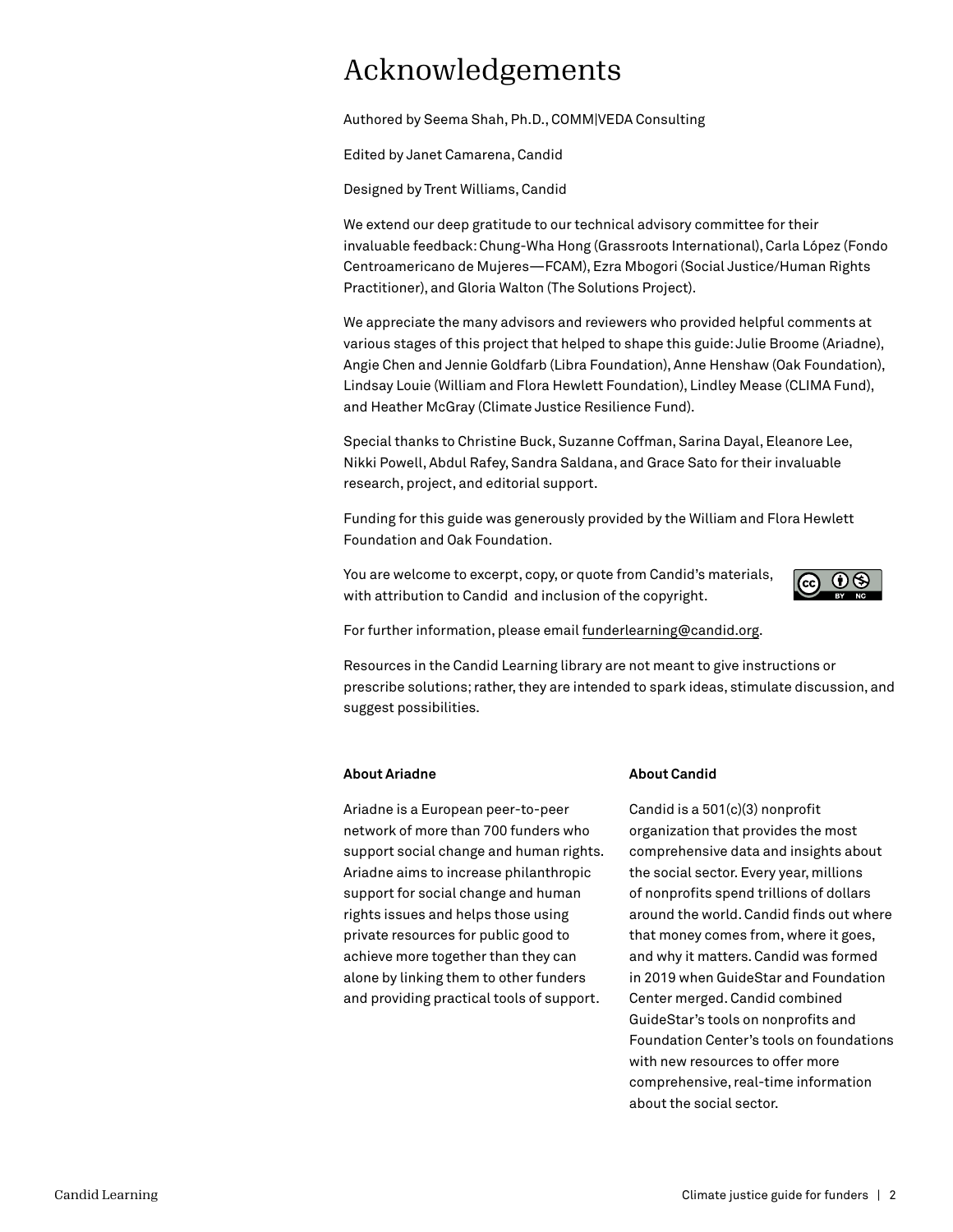# Contents

### **Foreword** 4 •

### **1 Climate justice: An overview** 5 •

Learn about the case for climate justice, how it's defined, and the populations and geographic regions most affected by the climate crisis. We provide an overview of the current landscape of philanthropic support for climate justice along with the case for grassroots solutions.

### 22 • 2 Common barriers to incorporating climate justice into grantmaking portfolios

Adopting new philanthropic approaches always presents challenges, and climate justice is no exception. In this section, we cover common barriers and how to overcome them, including facing the overwhelming scale of the crisis; tackling the inclination to focus on technical solutions, scale, and speed; and building awareness of philanthropic practices that perpetuate inequities.

### **3 How foundations are integrating climate justice into their work** 29 •

Learn from funding peers who have moved to integrate a climate justice lens into their grantmaking. Become inspired by case studies exploring centering values, transitioning to a justice-centered portfolio, breaking down issue-area silos, using an intersectional lens, and incorporating climate justice into the totality of a foundation's work.

### **4 The critical role of intermediaries** 50 •

Intermediary organizations are critical partners in the climate justice field. This section explores how intermediaries can help provide learning opportunities, bridge relationships between funders and frontline organizations, ensure solidarity and mutual accountability, and support ecosystems and movement building.

### **5 Moving forward: Gaps & opportunities** 70 •

In this final section we suggest how you can move forward with your climate justice journey, including addressing existing programmatic gaps and exploring opportunities for incorporating a climate justice lens into your portfolios.

- **Resources highlighted** 79 •
- **Endnotes** 84 •
- **Credits** 87 •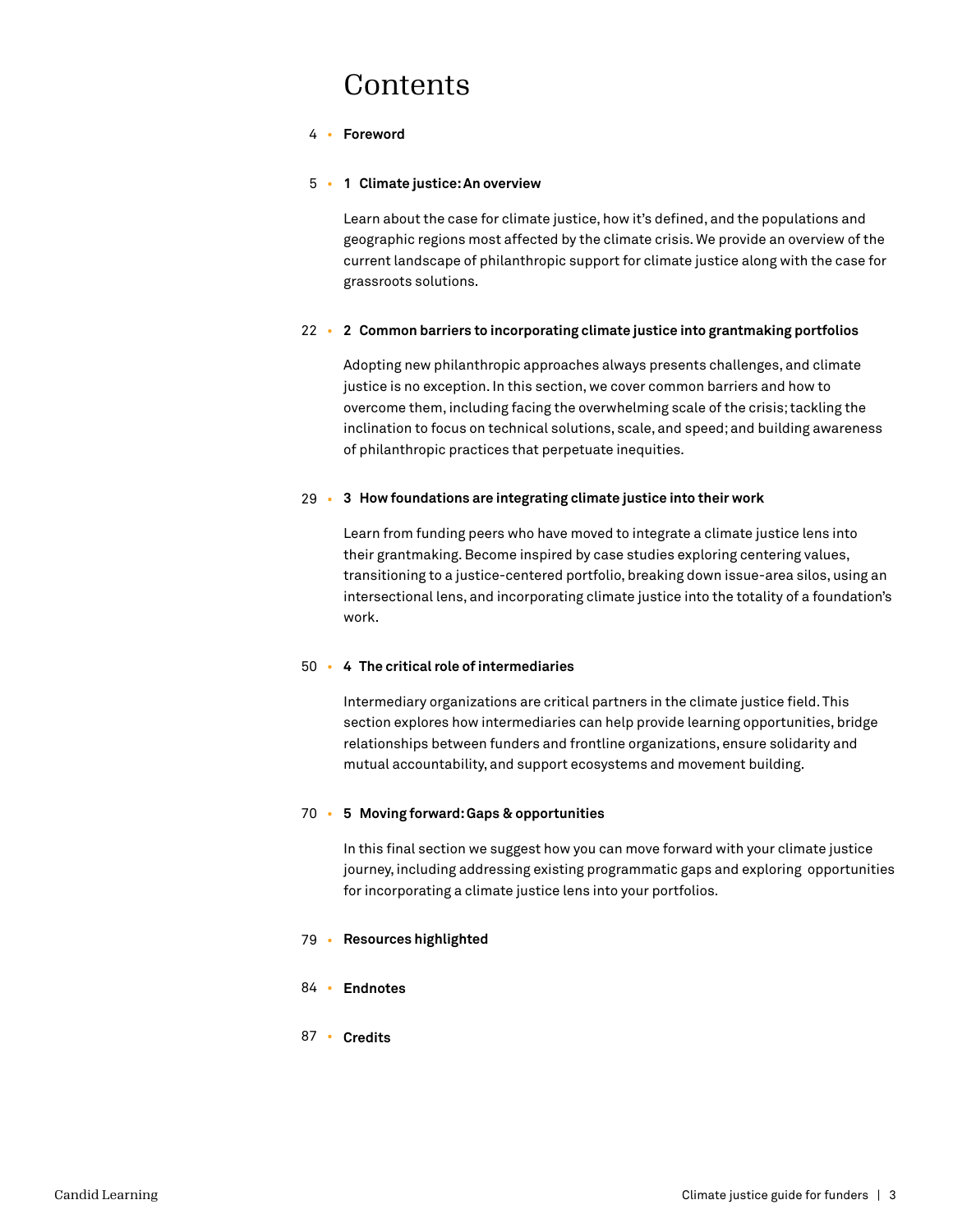# Foreword

In 2019, Ariadne, a network of European foundations supporting social change and human rights issues, organised a grant skills workshop for our members focused on funding with a climate justice lens. At the time, many of our members were just starting to think about how they could integrate climate into their work and, while they recognised the climate crisis as an urgent and existential issue, they were not sure how to pivot to addressing climate in the context of their human rights programs.

For so long, climate change has been viewed as the purview of scientific or environmental funders. Funders interested in social issues struggled to recognise climate as an issue relevant to their own portfolios. They were concerned that shifting attention to climate would mean drawing resources away from the other issues they care about, and they wanted to better understand the intersections of climate with their existing work.

We invited a few funders working on climate from a justice perspective to share their experience with others, but at the time we struggled to find any resources for funders on what it means to take a climate justice approach to funding or examples of funders who had successfully integrated this perspective into their work. We really wanted to capture the learnings of funders who were already deeply immersed in climate work as well as those who had more recently found their way to the topic through work in other areas. Following the event, we turned to Candid to explore the idea of a tool for funders, and the concept for this guide emerged from those discussions.

As more and more foundations wake up to the urgency of addressing the climate crisis and commit themselves to investing more in climate work, we hope that climate justice will become a priority not just for human rights funders but for a wide range of foundations that want to tackle the root causes of climate change. Ultimately, the climate crisis is deeply interconnected with questions of equity, which must be part of the analysis and embedded in the solutions. As this guide notes, the countries bearing the greatest burden of climate change are often far from the greatest contributors to the crisis. And those most affected often lack the resources to adapt. The nations in the Global North that have produced the most significant levels of carbon emissions have a historic responsibility to shoulder the burden of adaptation and act urgently to address the impacts of the climate crisis globally while addressing their own fossil fuel reliance. However, powerful corporate interests can stand in the way of needed change, while corporations evade responsibility for the damage they have caused to the environment and to communities.

Private philanthropy can make an important contribution to addressing the climate crisis by supporting not only policy advocacy but also the agency of affected communities, including the next generation, to participate in the design of solutions. We hope this guide, which includes examples of how a range of different types of foundations with different approaches have moved to incorporate climate justice into their work, will be an inspiration to funders and give them the tools to enhance their own grantmaking with a climate perspective. Together, we can have a positive impact on the future of our planet.

### **Julie Broome**

Director, Ariadne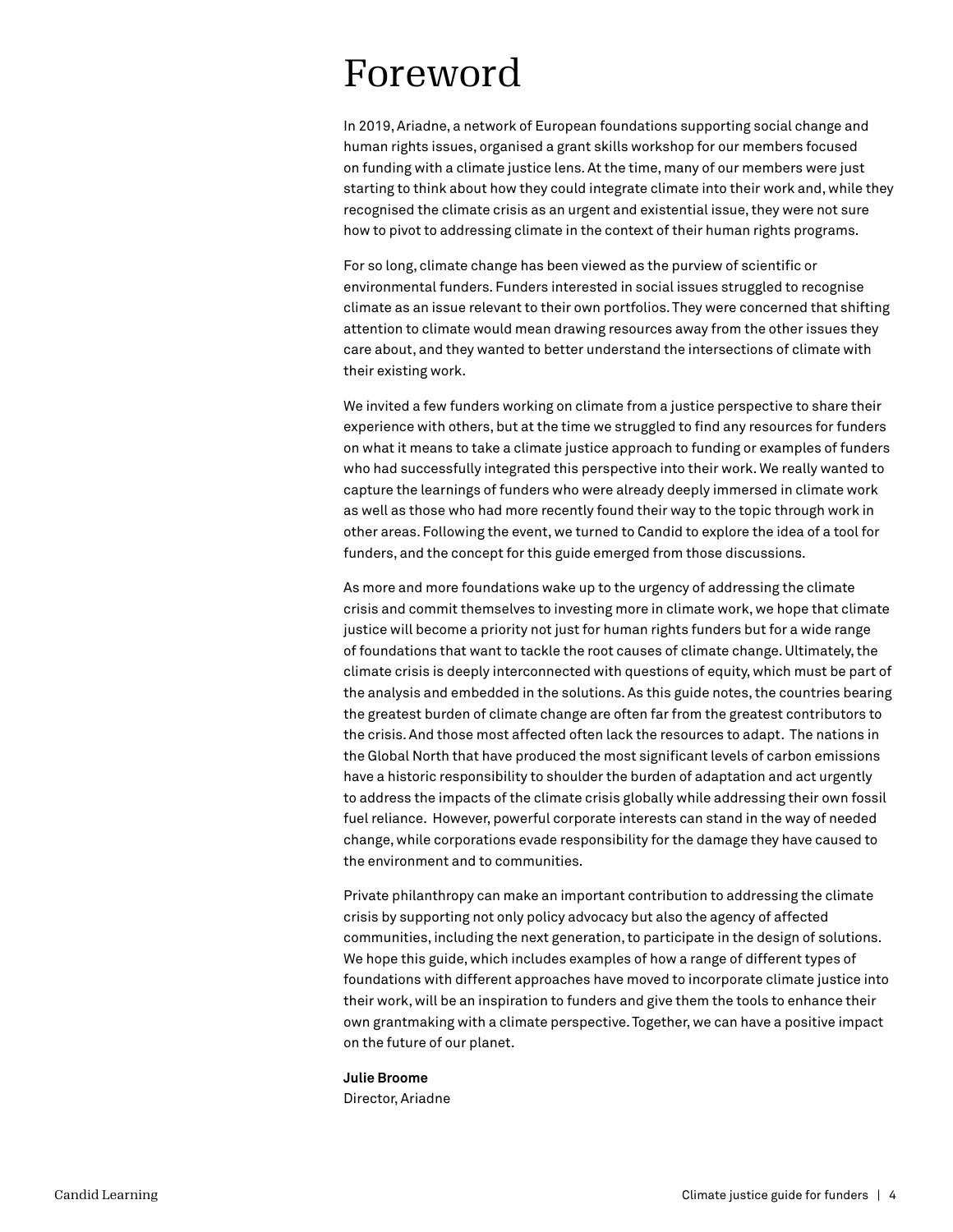# 1

# Climate justice: An overview

The ominous consequences of the climate crisis are all around us. Extreme weather events are increasing worldwide, causing damage, displacement, and death. Rising sea levels threaten the very existence of coastal communities. Droughts and other climate-related changes are destroying crops, thus compromising our global food supply. It is not hyperbole to say that the climate crisis is an existential threat for all of us.

Although climate scientists and climate activists on the front lines have been ringing the alarm for decades, it is only in recent years that many are recognizing the urgency of the situation. Indeed, in 2021, the International Panel on Climate Change released a [major report](https://www.ipcc.ch/report/ar6/wg1/#FullReport)  synthesizing more than 14,000 studies on the climate crisis, with the following takeaways:1

- Human activities, unequivocally, are responsible for the climate crisis, particularly through our burning of coal, oil, and other fossil fuels. No region of the world has been spared the effects of these actions.
- Even if we were to take immediate action, the damage we've already done to the planet means we will continue to see worsening climate impacts for the next 30 years.
- Although climate changes have increased over the past few decades, they are now occurring at a much faster pace.
- There is still time to make a difference. As dire as the current circumstances are, there are opportunities to avert the most catastrophic scenarios of climate change.

As the effects of the climate crisis intensify, philanthropists are paying increasing attention to climate.2 New pledges for climate funding, often of staggering amounts, are seemingly made every week. Although this represents a hopeful trend, it remains to be seen how new philanthropic investments will be deployed, to what extent investments will address the root causes of the climate crisis, how investments will touch the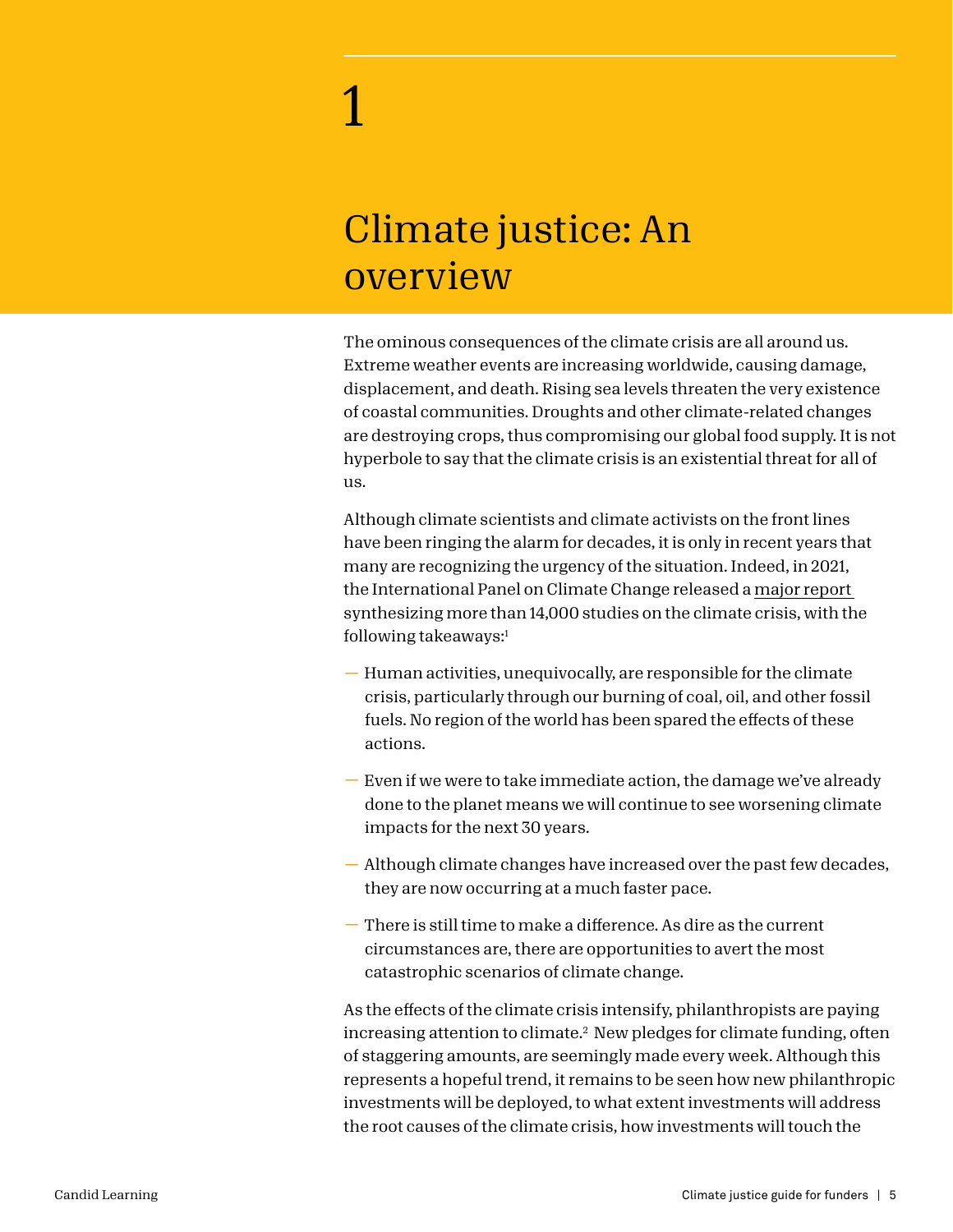hardest-hit communities, and how effective new initiatives will be in generating climate solutions. Indeed, data from ClimateWorks shows less than 2% of global giving goes to climate change mitigation.3 Of the approximately \$1.6 billion supporting such efforts in 2019, only a small percentage (about \$60 million) supported justice and equity-oriented efforts.

This Candid Learning field guide calls on funders to play a role in changing the perilous trajectory we are on by incorporating not only climate, but also climate *justice* into their portfolios. Intended for grantmakers who are new to this work as well as seasoned grantmakers who want to deepen their practice, this guide seeks to:

- Define key terms and lift up the ways in which the climate crisis disproportionately affects particular populations and geographies
- Identify common barriers and contradictions that get in the way of more holistic, justice-centered philanthropic strategies to address the climate crisis
- Illustrate how foundations are integrating climate justice into their grantmaking portfolios, both through examples and in-depth case studies
- Describe the critical role intermediaries play in advancing climate justice
- Outline opportunities to move the needle on philanthropic support for climate justice

# What is climate justice?

The climate crisis is largely manmade—the product of an economic system that is rooted in the extraction of land, resources, and people

### **Methodology**

We conducted interviews with 30 funders, practitioners, and field leaders who shared their insights on how grantmakers can incorporate climate justice into their portfolios.

We sought out the perspectives of a diverse array of organizations, from large, private foundations to smaller family foundations, as well as representatives from intermediaries and frontline organizations. We also aimed to incorporate geographic diversity, with interviewees representing perspectives from the United States, Asia, Africa, Europe, and Latin America.

In addition, we culled through a rich and growing repository of publications that have explored this topic and highlight a curated set of resources throughout the guide.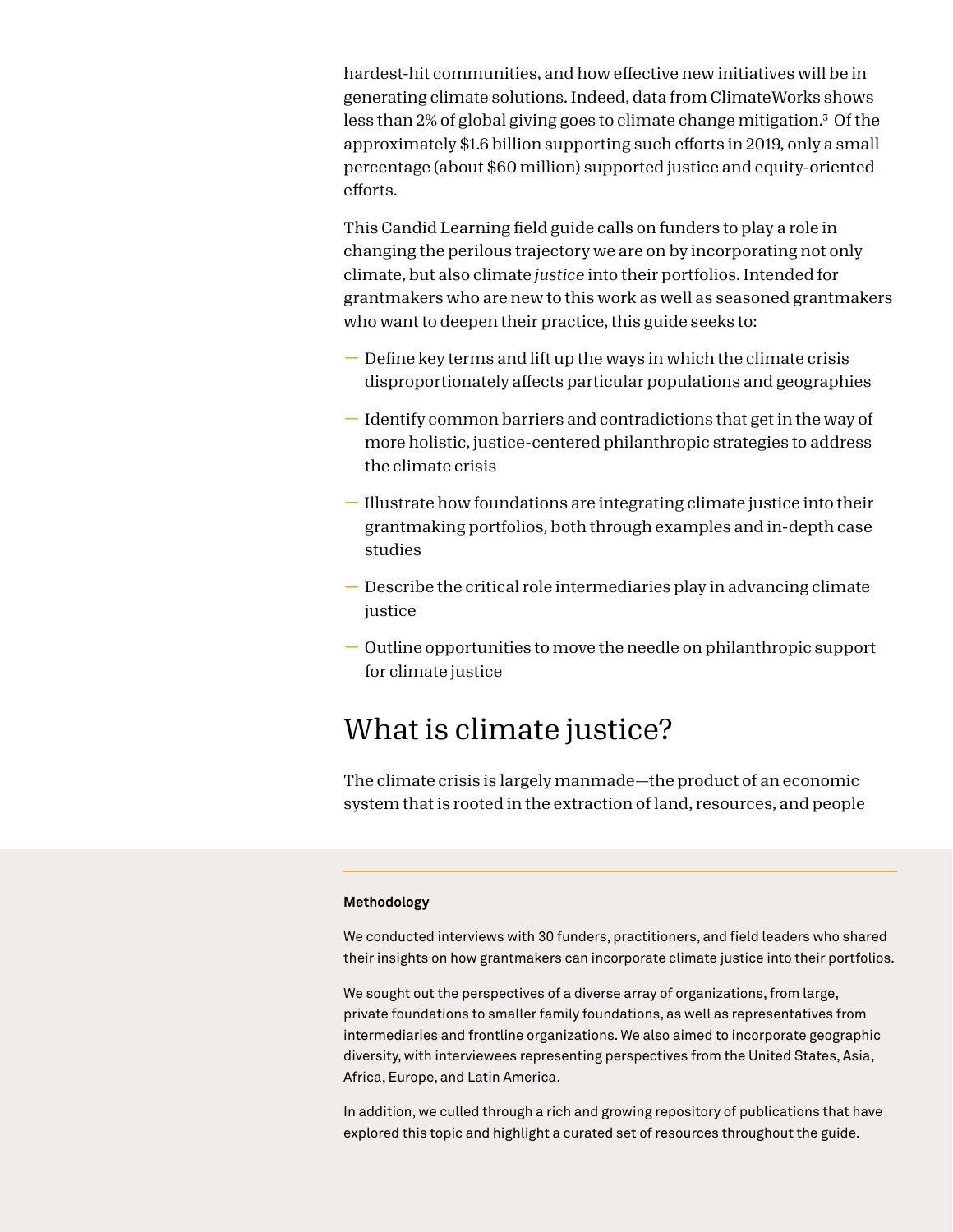and comes at the expense of sustainable and regenerative practices that allow us to protect our limited natural resources. Indeed, it is widely recognized that the responsibility for the climate crisis rests disproportionately on wealthier countries as well as the exploitive and extractive practices of large corporations. The Global North is responsible for 92% of [excess carbon emissions.](https://eos.org/articles/global-north-is-responsible-for-92-of-excess-emissions) In addition, [research](https://www.theguardian.com/sustainable-business/2017/jul/10/100-fossil-fuel-companies-investors-responsible-71-global-emissions-cdp-study-climate-change) has shown that 70% of the world's greenhouse gas emissions since 1988 can be attributed to just 100 companies.

"The climate crisis that we face is a result of historical injustices, the nature of colonial development, and the extractive nature of capitalism. And, those who bear the brunt of the impact of climate change are those that are least responsible."

—Masego Madzwamuse, Oak Foundation

At the same time, those that incur the harshest consequences of climate change live in communities that are the least resourced and most historically excluded (whether they are in the Global North or Global South). Those most impacted by the climate crisis are young people and are more likely to be poor, women, people with disabilities, people of color, Indigenous Peoples, and other already marginalized communities. Moreover, those most affected often have the fewest resources available to them to adapt to the climate crisis.

Ironically, the climate solutions that receive the most attention and funding are generated by the very entities that are the most responsible for the climate crisis. Communities that are the most impacted by the climate crisis are generating innovative and transformative solutions that are community-driven, borne out of their lived reality, and rooted in ancestral knowledge and practices. Yet all too often, these solutions are under-resourced and under-appreciated.

Climate justice is an orientation to the climate crisis that recognizes this reality. Although there is no standard or universally agreedupon definition of the term, and although the origins and meaning vary across global contexts, we offer this definition from [A People's](https://unitedfrontlinetable.org/report/)  [Orientation to a Regenerative Economy/United Frontline Table](https://unitedfrontlinetable.org/report/) as a north star.

*Climate justice focuses on the root causes of climate crisis through an intersectional lens of racism, classism, economic injustice, and environmental harm. Climate justice focuses on making systemic changes that are required to address unequal burdens to our communities and realign our economy with our natural systems.*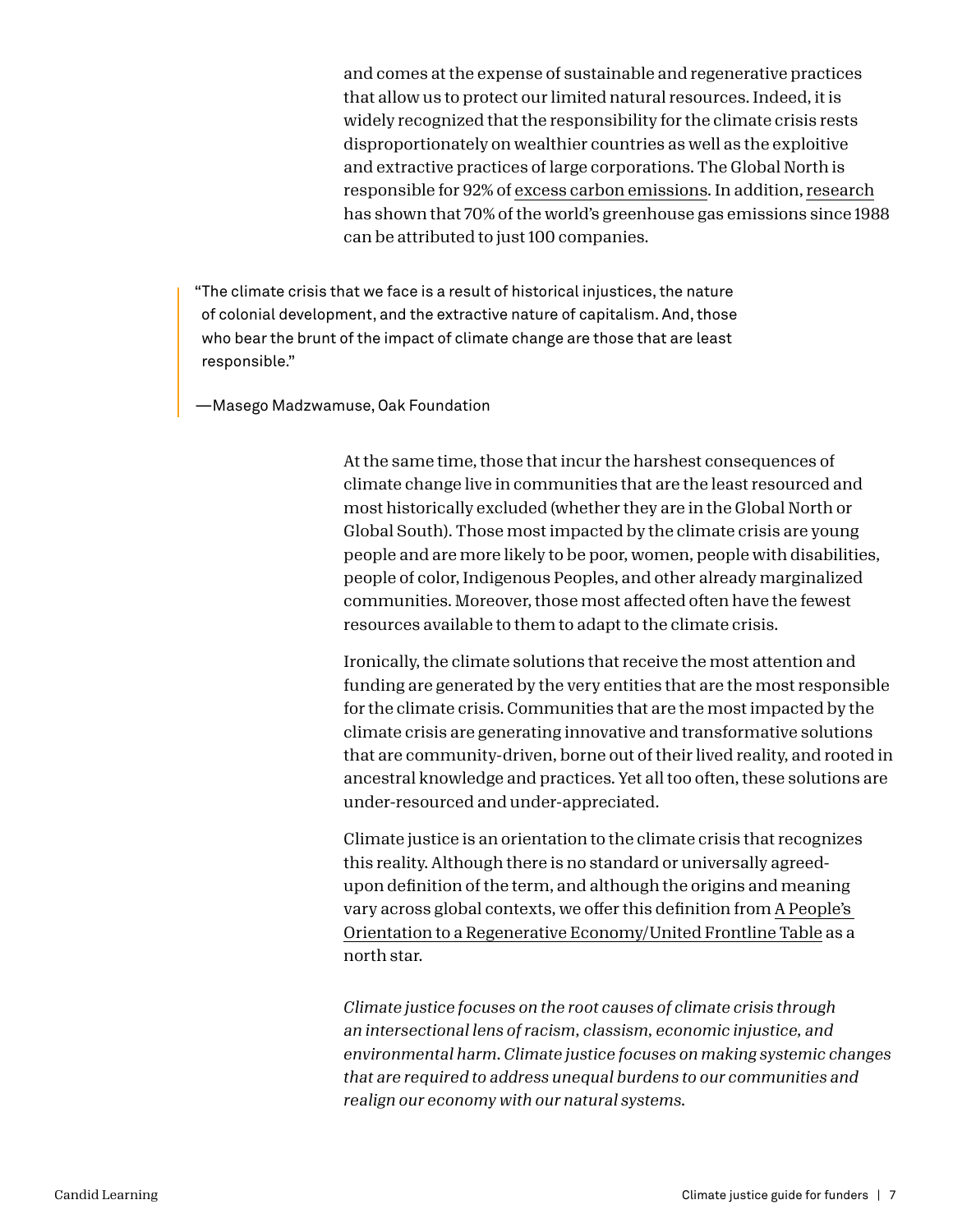### **Tip**

The term *climate justice* can be sliced and diced in different ways depending on local political and cultural norms. Consider local context in how people are framing the issues.

*As a form of environmental justice, climate justice means that all have the right to access and obtain the resources needed to have an equal chance of survival and freedom from discrimination. As a movement, climate justice advocates are working from the grassroots up to create solutions for our climate and energy problems that ensure the right of all people to live, learn, work, play and pray in safe, healthy and clean environments.*

In our interviews, we found that some funders have an explicit definition of climate justice that guides their work, whereas others, particularly those working outside the U.S., use a more general equity or rights frame. For example, Vinita Sahasranaman, co-lead at Urgent Action Fund—Asia & Pacific, says of its emerging climate justice work, "I don't think as an organization we have defined what climate justice is for ourselves. We heavily rely on how it's typically defined in its relation to human rights. Organizations and defenders who work on climaterelated issues with a human rights lens are typically people who seek our support and in turn, are people whose advice we seek as we expand our work."

In other cases, funders defer to the ways their grantee partners articulate their own work. Peter Kostishack, director of programs at Global Greengrants, says the organization is hesitant to be too prescriptive about definitions because many of its grantee partners, more than half of whom represent Indigenous communities worldwide, do not necessarily describe their work as climate-related, even though the relevance to climate justice is clear. Kostishack observes, "If you look at their proposal, you might not find the word *climate* in them. They're standing up for their territorial rights, their culture, their food security. Those are the day-to-day challenges and problems [the climate crisis] causes. These are climate activities, but you won't always see that term used."

Lindley Mease, director of the CLIMA Fund, and Solomé Lemma, executive director of Thousand Currents, encourage funders to recognize the multiple layers of action embedded within climate justice, describing it as an outcome, process, and a practice.<sup>4</sup> Reflecting this framing, the definition of climate justice we have highlighted here, as well as alternate definitions of climate justice, share the following commonalities.

Climate justice takes a systems perspective on the climate crisis and focuses on its root causes, particularly historical systems of oppression. How we define a problem dictates how we address it. Traditionally, the climate crisis has been defined by technical metrics, such as carbon emissions. As a result, proposed solutions tend to be correspondingly technical. Climate justice moves away from this approach and acknowledges that the climate crisis is embedded within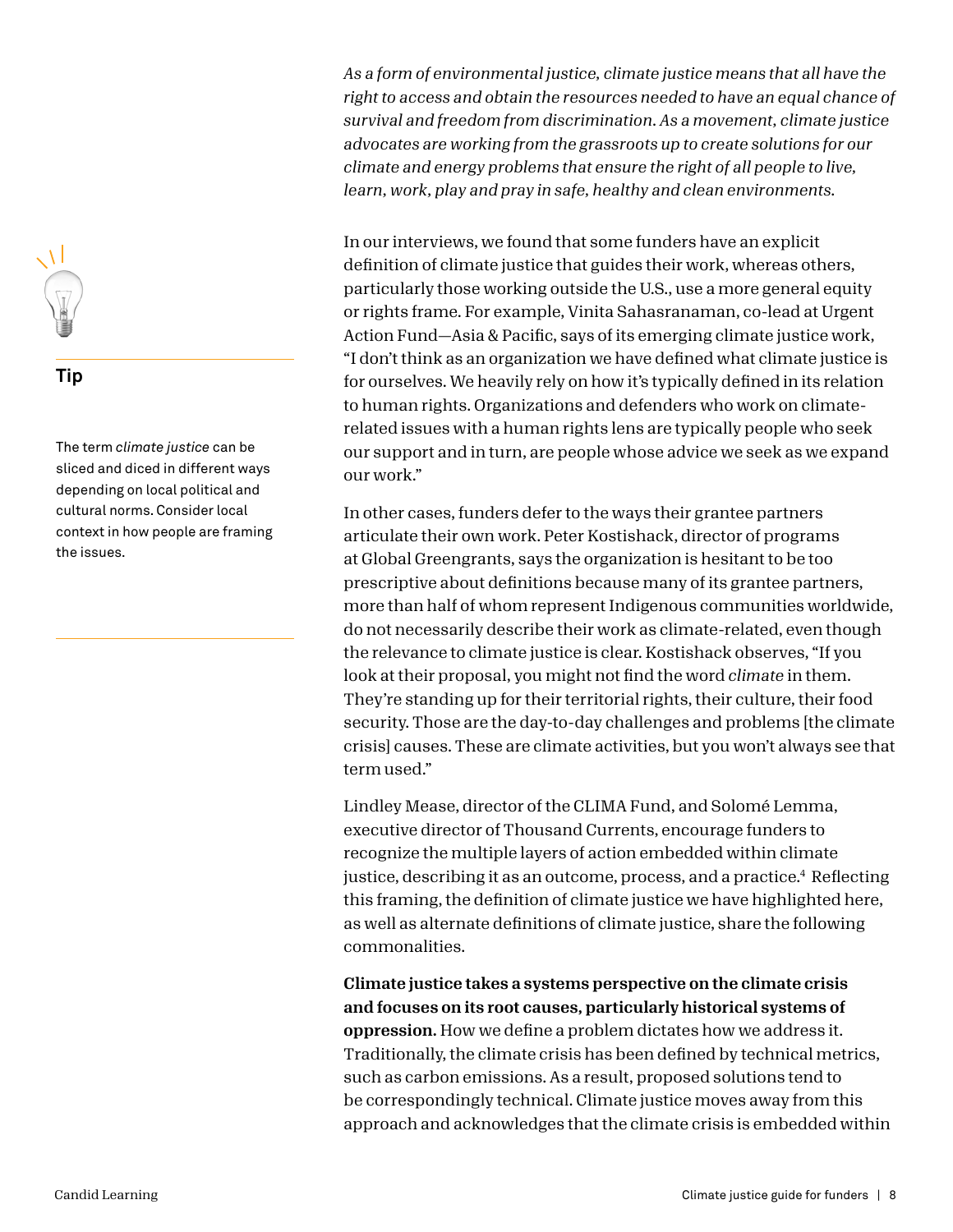larger systems and is incapable of being solved by technology and market solutions alone.

A climate justice orientation asks the critical question, "Why is it that we are where we are?" Instead of focusing on the impacts of the "symptoms" of the climate crisis (i.e., emissions, rising temperatures and sea levels), climate justice focuses on an interconnected set of root causes, including racism, patriarchy, colonialism, and capitalism, that have contributed to deep and lasting inequity and injustice. For example, colonialism has resulted in the exploitation of Black, Brown, and Indigenous communities and their lands as well as an imposition of capitalism as an economic system. Capitalism, in turn, is rooted in extractive, profit-driven practices that have prioritized convenience, luxury, and accumulation at the expense of sustainable stewardship of our natural resources.

Heather McGray, director of the Climate Justice Resilience Fund, puts it this way: "What we see now from the climate justice movement is a demand for systems change, demand for decolonization, a demand for really questioning the basis for capitalism, and a demand for equality. The drivers of greenhouse gas emissions are the same drivers that give us inequality. And that inequality drives the destructiveness of climate change."

Climate justice centers the experiences and solutions of frontline communities. A climate justice approach acknowledges that those who are most impacted by the climate crisis are best positioned to articulate how climate change is affecting their communities and to provide the leadership and knowledge to generate and implement the solutions needed to address the crisis. Centering frontline communities means not only following their lead on climate solutions, but also ensuring they are at the table and have decision-making power for the issues affecting their communities.

For example, many climate funders come in wanting to reduce emissions as their ultimate goal, but this objective may not be relevant for some under-resourced communities, where emissions are already very low. Instead, relying on communities to define the problems for themselves leads to solutions that resonate with local context and address the wide-ranging harms caused by climate change, not just the reduction of greenhouse gas emissions.

Centering frontline communities is not only about generating the best and most relevant solutions. It is also about ensuring accountability. Climate Justice Alliance, a U.S.-based organization that connects frontline communities impacted by climate inequities, pushes to do just that and places race, class, and gender at the center of its climate solutions. Holly Baker, philanthropic partnerships director at Climate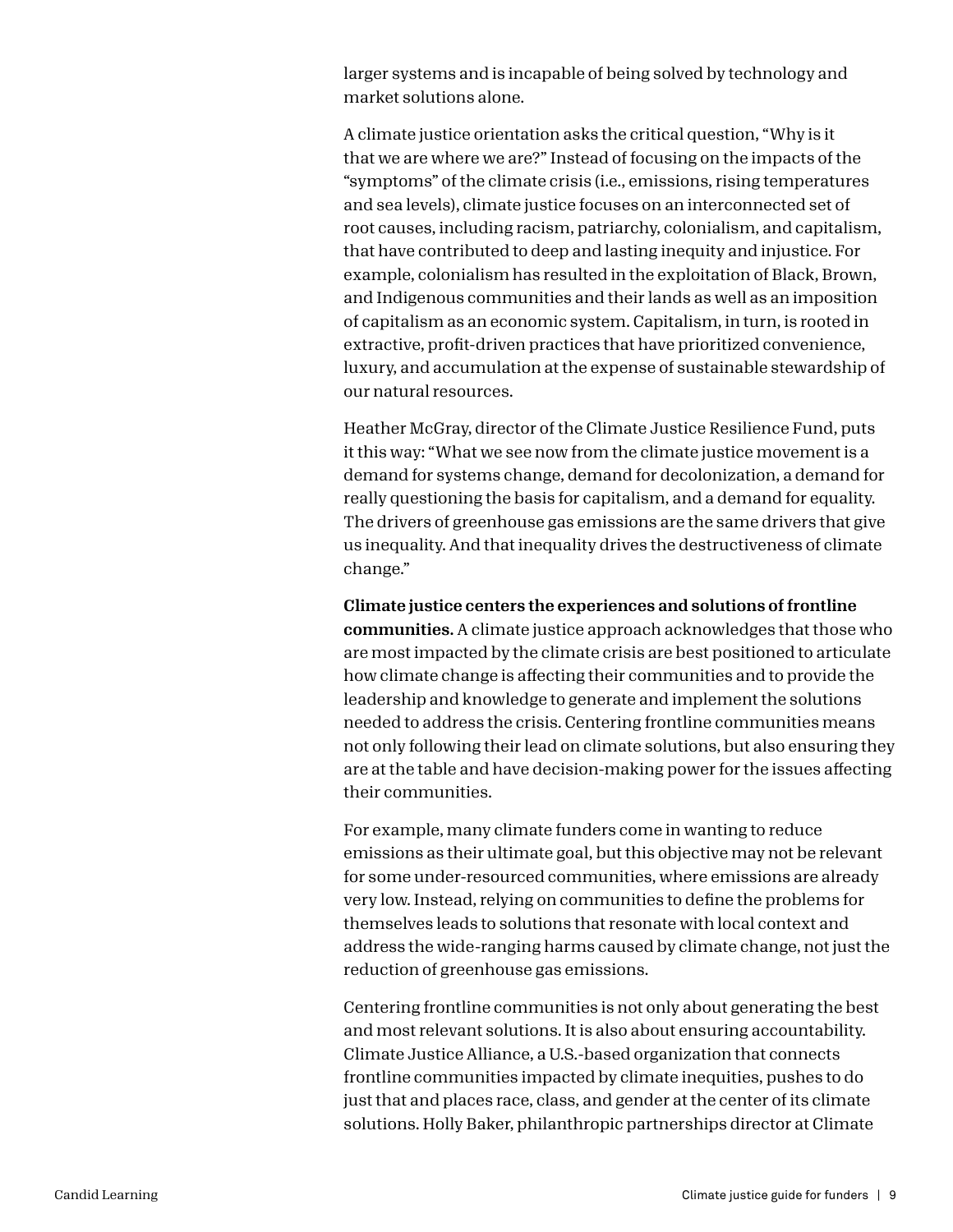Justice Alliance, asserts, "It is critical to have accountability to frontline communities, recognizing that those communities have been impacted for decades by industries driving the crisis. Their experience fighting to protect the health of their communities and local environments fuels their leadership on climate solutions that work for both people and the planet."

Climate justice elevates the power of movements. Those committed to climate justice understand that investing in direct action, communitybased decision making, and organizing builds *collective* power on the ground and is often the catalyst needed to drive systemic change and challenge both corporate power and government inaction. Groups like Friday for Future and La Via Campesina, for example, have been able to mobilize millions both globally and locally to articulate a set of demands and put pressure on governments and corporations to adopt more progressive climate solutions. Likewise, local, regional, and national groups and coalitions on the front lines have effectively placed pressure on mining interests, dirty power plants, and other government and corporate entities to spur climate action in their communities. Young people, who have some of the highest stakes in mitigating the climate crisis, have been especially effective in bringing the climate discourse to the fore through their organizing and movement-building efforts.

Climate justice acknowledges work at the intersections of fields and identities. Too often, climate philanthropy and climate solutions are siloed. A climate justice lens recognizes that the impacts of the climate crisis touch upon every aspect of our lives and that addressing the climate crisis means working across a wide array of issue areas, from health to education to the economy. Similarly, climate justice recognizes that climate solutions must account for intersectional identities and the myriad ways a person's lived experience can influence how the climate crisis is experienced inequitably. For example, the ways in which a poor woman living with a disability in Southeast Asia experiences the climate crisis is likely to differ from that of a middle class, able-bodied, white man living in Europe.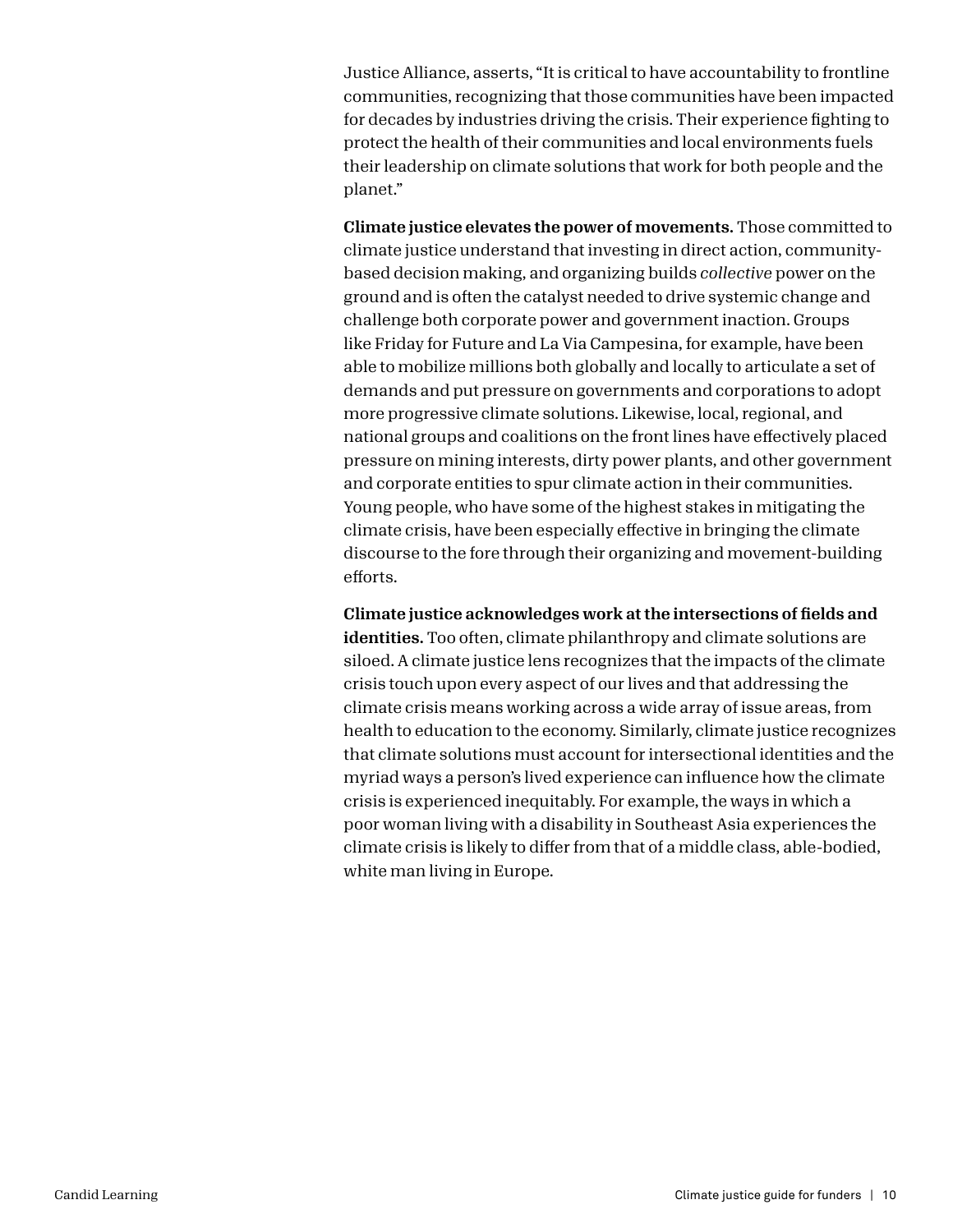### Key climate & climate justice terms

For grantmakers newer to climate justice philanthropy, it can be helpful to clarify key terminology, including terms that apply more broadly to the climate crisis and those that are more specific to climate justice.

### General climate terms

**Climate change** is long-term alteration in the average weather patterns that have come to define Earth's local, regional, and global climates. These changes are driven by human activities, particularly the burning of fossil fuels, which have led to an increase in the Earth's average surface temperature.

Key climate change indicators include, but are not limited to, global land and ocean temperature increases; rising sea levels; ice loss at Earth's poles and in mountain glaciers; changes in the frequency and severity of extreme weather, such as hurricanes, heat waves, wildfires, droughts, floods, and precipitation; and cloud and vegetation cover changes.5

**Climate change mitigation** is work to *prevent* climate change, specifically by stopping the emissions of harmful greenhouse gases, or otherwise reducing their volume in the atmosphere.

**Climate change adaptation** refers to actions that reduce the negative impact of climate change, while taking advantage of potential new opportunities. It involves adjusting policies and actions because of observed or expected changes in climate.

**Climate resilience** is the ability to anticipate, prepare for, and respond to hazardous events, trends, or disturbances related to climate. Improving climate resilience involves assessing how climate change will create new, or alter current, climaterelated risks, and taking steps to better cope with these risks.

### Climate justice terms<sup>6</sup>

**Climate justice** focuses on the root causes of climate crisis through an intersectional lens of racism, classism, patriarchy, economic injustice, and environmental harm. Climate justice focuses on making systemic changes that are required to address unequal burdens to our communities and realign our economy with our natural systems.

As a form of environmental justice, climate justice means that all have the right to access and obtain the resources needed to have an equal chance of survival and freedom from discrimination. As a movement, climate justice advocates are working from the grassroots up to create solutions for our climate and energy problems that ensure the right of all people to live, learn, work, play, and pray in safe, healthy, and clean environments.

**Carbon colonialism** is the ability of wealthier countries to offset carbon emissions onto less wealthy countries through carbon trading schemes. It allows industrialized countries to exceed carbon caps by investing in carbon initiatives in the Global South and subsequently avoid the responsibility and impacts of carbon emissions. Carbon colonialism reinforces existing power structures and inequities between the Global North and Global South that pervade the climate crisis.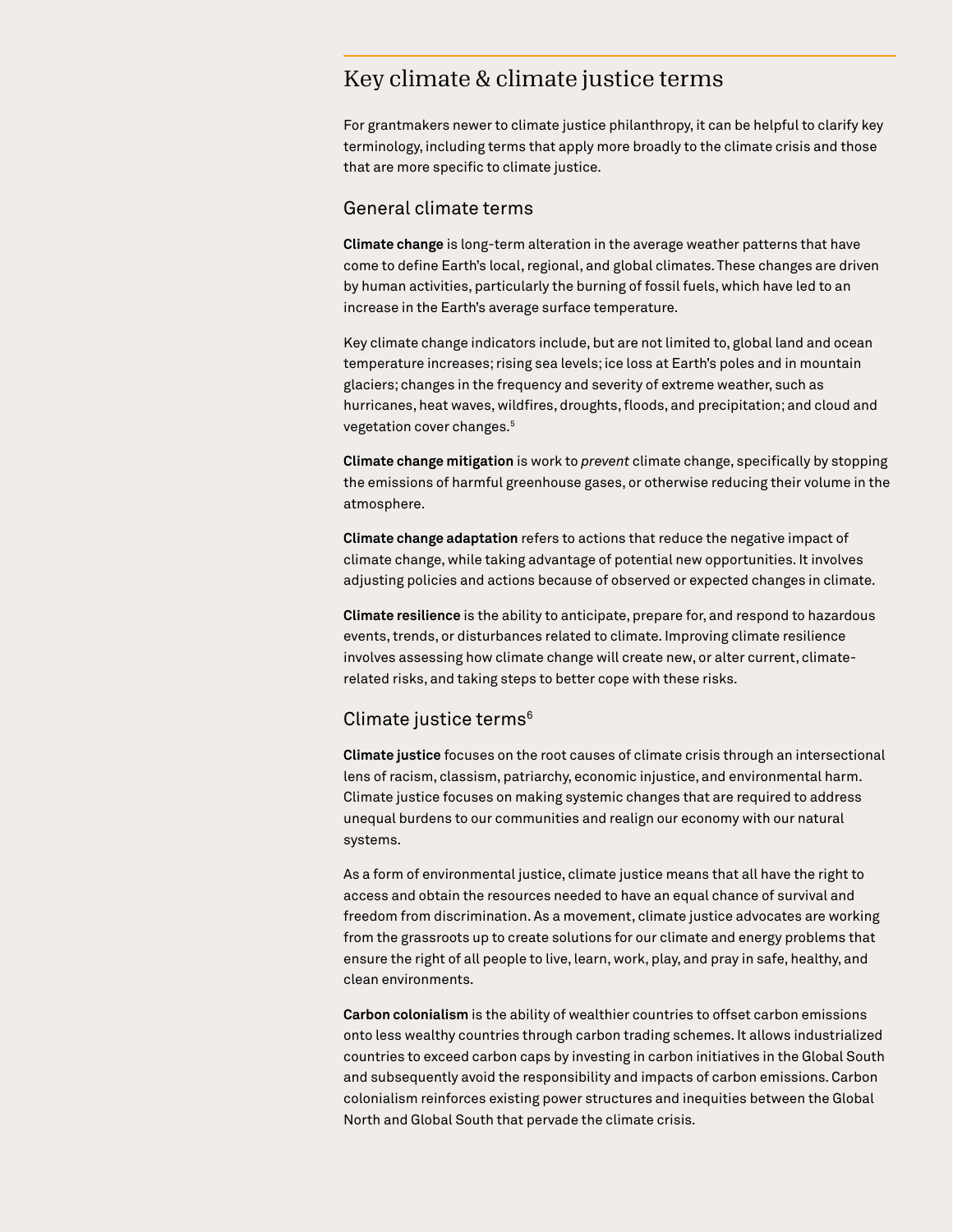**Environmental justice** embraces the principle that all people and communities have a right to equal protection and equal enforcement of environmental laws and regulations. It recognizes that, due to racism, patriarchy, and class discrimination, communities of color and people living in low-income neighborhoods are the most likely to be harmed by toxic chemicals and negative land uses, and the least likely to benefit from efforts to improve the environment. For additional information on the principles of environmental justice, visit [climatejusticealliance.org/ej-principles.](https://climatejusticealliance.org/ej-principles/)

**Extractive economy** is a capitalist system of exploitation and oppression that values consumerism, colonialism, and money over people and the planet. The extractive economy perpetuates the acquisition of wealth and power for a few through predatory financing, expropriation from land and commonly accessed goods/services, and the exploitation of human labor. An extractive economy views natural resources as commodities to dig, burn, and dump with no regard for the impact on communities and utilizes oppressive force to undermine democracy, community, and workers.

**Frontline communities** are those that experience the most immediate and worst impacts of climate change. They are most often communities of color, including Indigenous, and low-income peoples.

**Just transition** is a vision-led, unifying, and place-based set of principles, processes, and practices that build economic and political power to shift from an extractive economy to a regenerative economy. It is driven by a people- and planet-first approach, i.e., approaching production and consumption cycles holistically and striving to make them waste free. The transition itself must be just and equitable, redressing past harms and creating new relationships of power for the future through reparations. If the process of transition is not just, the outcome will never be. *Just transition* describes both where we are going and how we will get there.

**Loss and damage** refers to climate change-induced devastations to societies, infrastructure, and the environment that exceed the adaptive capacity of communities and ecosystems. Climate impacts stem from both slow-onset processes (i.e., sea level rise and rising temperatures) and extreme weather events (i.e., floods and hurricanes). Losses and damages include harm to the economy, human health, access to land and territory, cultural heritage, and Indigenous and local knowledge. It can also refer to damage to biodiversity and habitats. Developing countries and Small Island Developing States (SIDS) often experience the greatest loss and damage.

**Sacrifice zones** are the geographic areas where low-income communities and communities of color are disproportionately burdened by the impacts of the climate crisis, often through living in proximity to heavily polluting industries or high levels of chemical pollution. Reflective of the systemic racism and injustice embedded in our societies, sacrifice zones contribute to the unequal burden that communities of color face in the wake of the climate crisis.

**Translocal organizing** refers to community-generated solutions that are rooted in local community and decentralized enough to address and dismantle local challenges and, at the same time, interconnected enough to effect change within larger geographic spaces both regionally and across state lines. Translocal organizing models provide communities with more power and greater ability to scale up and scale out their solutions while informing and influencing local and state governments, which can in turn leverage national transformations necessary to change the rules.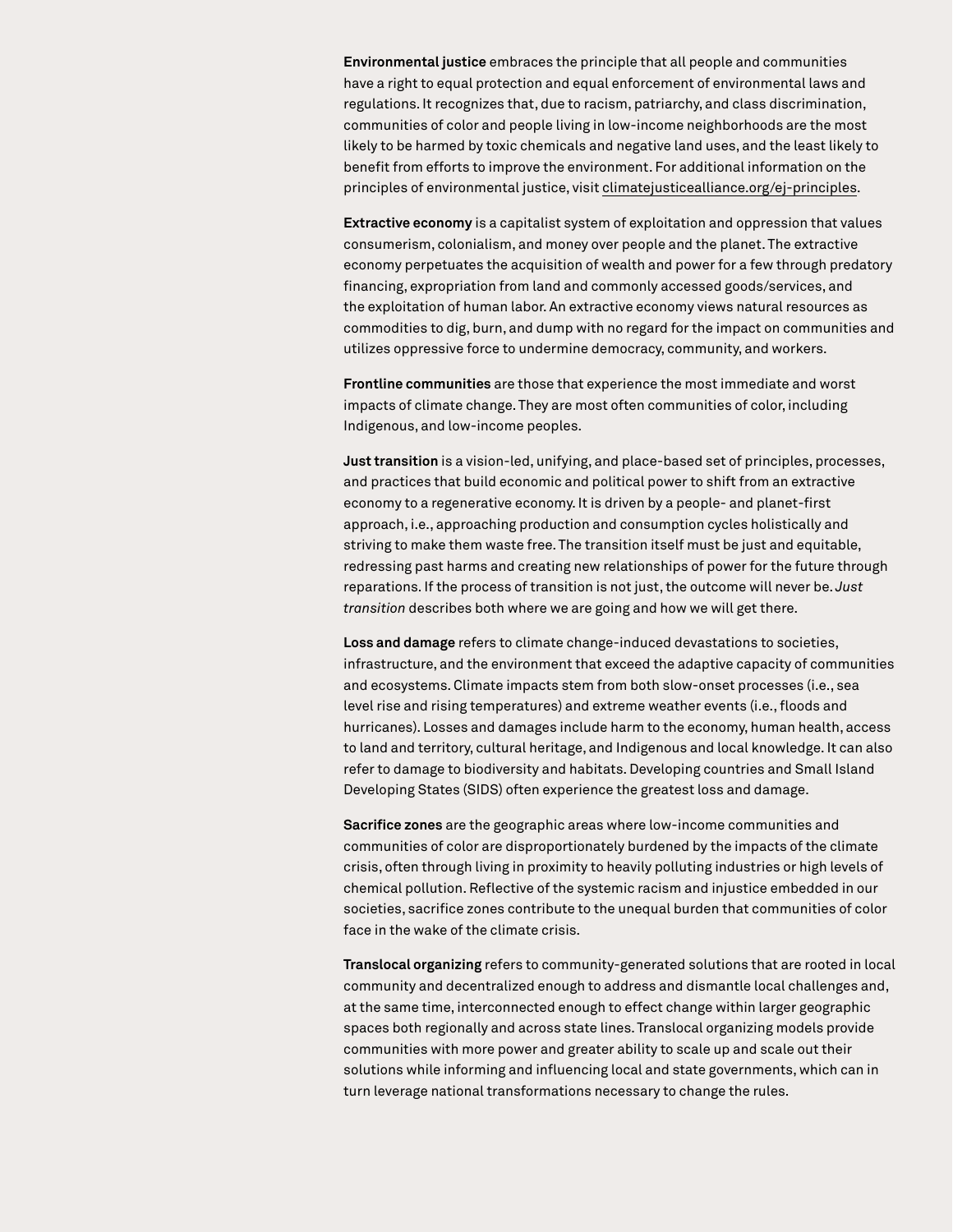# Populations and places disproportionately affected by the climate crisis

Although the climate crisis ultimately affects all of us, a climate justice perspective focuses attention on the populations and places most likely to experience the adverse effects of the climate crisis, due in large part to systemic forces such as racism, patriarchy, poverty, and colonialism. As a result of societal failures to curb the excesses of capitalism, particular populations and locations are more likely to be exposed to acute and chronic climate stressors, be more sensitive to their impacts, and less likely to have the structural resources available to adapt to or to cope with change.7

For example, the U.S. Gulf Coast has been ravaged by a series of climate-induced disasters in recent years. A weak infrastructure for climate resilience, coupled with a long history of racism, has left many communities of color in the region impoverished and lacking in basic resources, such as decent housing and health care. These factors translate into increased exposure and sensitivity to the impacts of the climate crisis, while posing challenges for developing the adaptive capacity needed to respond.

With respect to vulnerable places, the Global South bears the brunt of the climate crisis. Given the political and economic history of the Global South, in particular colonialism and a long history of extractive and exploitive economic practices by the Global North that have decimated natural resources, many countries in the Global South will not only face the harshest impacts of extreme weather events, but they will also face more difficulty recovering from them. In addition, given the reliance on an agricultural economy in many of these places, livelihoods will further be disrupted.

At the same time, the Global South is not a monolith, and different areas will be affected in different ways. Likewise, the Global North is not a monolith, and historically excluded communities in the United States and Europe are likely to feel the adverse impacts of the climate crisis more so than wealthier communities. Indeed, wherever they are in the world, areas that are politically marginalized and poorly resourced experience the most harmful effects of climate change.

In fact, there is growing recognition that some of the most egregious injustices associated with climate change—displacement, loss of land, sudden loss of a livelihood—make adaptation impossible. With this reality, impacted countries are calling for "loss and damage" financing from developed countries. At the most recent COP26 summit, [The](https://ciff.org/news/philanthropies-offer-kick-start-funds-for-prospective-glasgow-loss-damage-facility-to-support-vulnerable-countries-suffering-from-climate-change/)  [Children's Investment Fund Foundation](https://ciff.org/news/philanthropies-offer-kick-start-funds-for-prospective-glasgow-loss-damage-facility-to-support-vulnerable-countries-suffering-from-climate-change/), along with a coalition of several other foundations, committed \$3 million to kick-start this effort.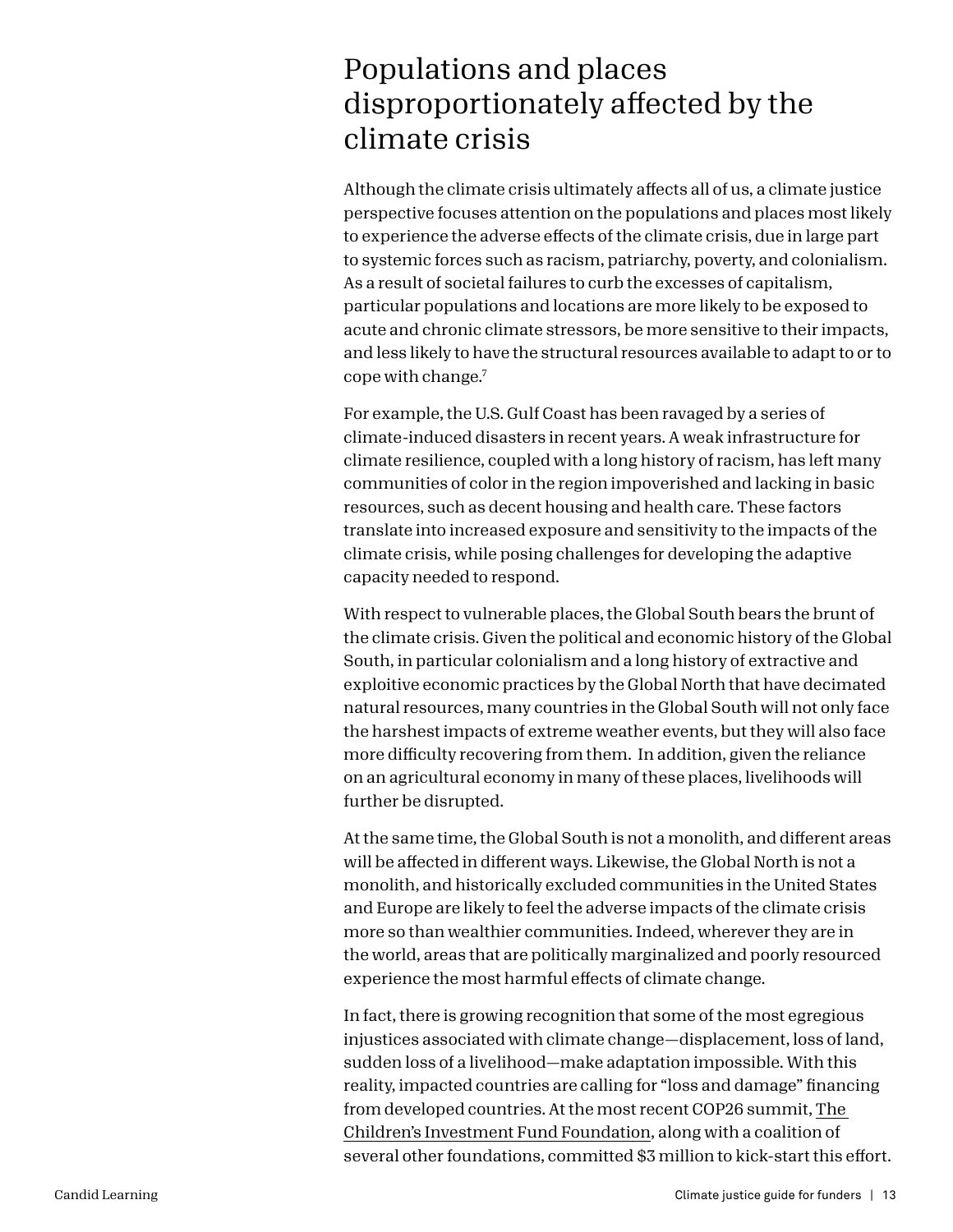# Populations disproportionately affected by the climate crisis

For funders currently engaged in climate work as well as those seeking entrée, it can be helpful to engage in learning and analysis that elucidate the ways in which different populations are being affected by the climate crisis.

The following table is not intended to be comprehensive but provides examples of how particular groups of people are disproportionately affected by the climate crisis. It is important to recognize that these identities are intersectional and that impacts of the climate crisis are often further differentiated as various identities intersect with one another.

| <b>Black and Latinx</b><br>communities in<br>the U.S. | More than half of the people living near environmental<br>hazards are Black or Latinx. They are more likely to<br>experience illness or death from environmental causes.                                                                                                                                                                                                                                                                                   |
|-------------------------------------------------------|------------------------------------------------------------------------------------------------------------------------------------------------------------------------------------------------------------------------------------------------------------------------------------------------------------------------------------------------------------------------------------------------------------------------------------------------------------|
|                                                       | Hispanic/Latinx people in the U.S. work at high rates in<br>weather-exposed industries (i.e., construction, agriculture)<br>that are especially subject to health impacts from working<br>in extreme temperatures. They are also more likely to face<br>economic consequences, such as reduced labor hours due<br>to extreme temperatures.                                                                                                                 |
| Indigenous<br>communities                             | Indigenous communities are culturally, economically, and<br>socially dependent on ecosystems, and the negative effects<br>of the climate crisis on their communities are amplified by<br>marginalization, both past and present (broken/disregarded<br>land treaties, divestment, poverty, lack of basic services).<br>They therefore experience greater exposure to the climate<br>crisis and have lower resilience to climate-related health<br>effects. |
| <b>Immigrants</b>                                     | In the U.S., undocumented immigrants are excluded from<br>government emergency response and relief efforts and thus<br>more likely to be adversely impacted by climate-induced<br>disasters. Language barriers also can make it harder to<br>prepare, respond, and cope with the climate crisis.                                                                                                                                                           |
|                                                       | Language and cultural barriers, or undocumented status,<br>might make these groups anxious about seeking out help<br>that could compromise their immigration status and<br>employment.                                                                                                                                                                                                                                                                     |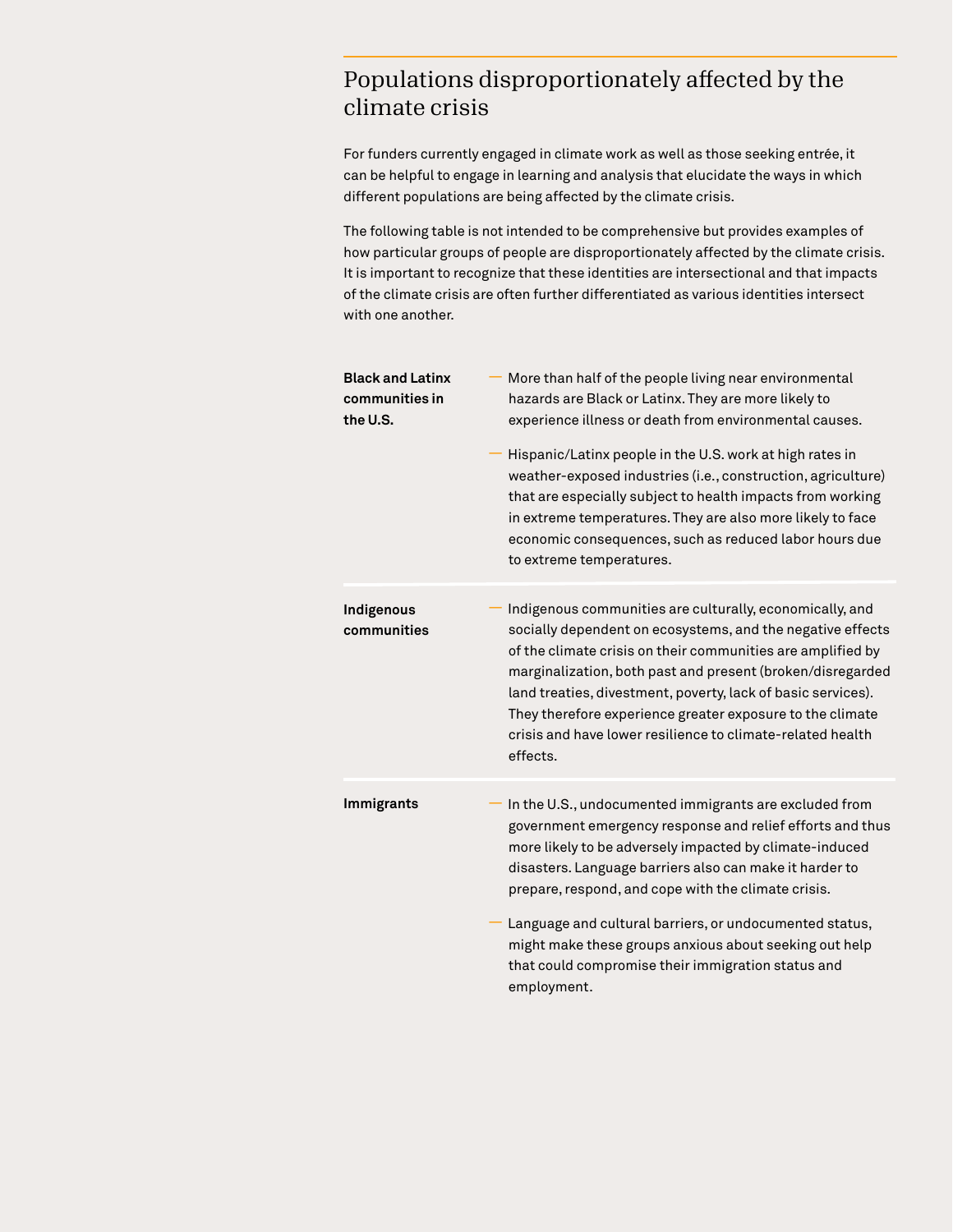| <b>Migrants</b><br>fleeing climate<br>disasters | Climate migrants are forced to flee their homes due to<br>climate-related disasters (natural disasters, droughts, sea-<br>level rise, and other weather events). They are more likely to<br>reside in the Global South, where poverty and weak social<br>safety nets mean a climatic event is more likely to lead to<br>displacement.<br>In 2020, more than 30 million people were displaced due to<br>disaster events (in total, 318.7 million were displaced from<br>2008 to 2020). It is predicted that 1.2 billion people could be<br>displaced by climate threats by 2050.<br>Those displaced by climate threats do not fit the definition<br>of refugee, making them ineligible for legal protection. |
|-------------------------------------------------|-------------------------------------------------------------------------------------------------------------------------------------------------------------------------------------------------------------------------------------------------------------------------------------------------------------------------------------------------------------------------------------------------------------------------------------------------------------------------------------------------------------------------------------------------------------------------------------------------------------------------------------------------------------------------------------------------------------|
| People with<br>disabilities                     | People with disabilities are often invisible to policymakers<br>and thus often neglected in disaster preparedness,<br>response, and recovery plans, even as they face heightened<br>risks during climate disasters.<br>The climate crisis contributes to discrimination and isolation<br>already experienced by people with disabilities, as their full<br>potential and ideas to confront the climate crisis are often<br>not taken into consideration due to stereotypes about their<br>abilities.                                                                                                                                                                                                        |
| People living in<br>poverty                     | People living in poverty are often concentrated in areas most<br>vulnerable to climate disasters. Due to financial constraints,<br>they may be unable to adapt to changes in lifestyle or living<br>conditions required by the climate crisis.<br>People living in poverty experience relatively higher rates<br>of chronic medical conditions (i.e., cardiovascular disease,<br>asthma, diabetes, COPD) that can be exacerbated by the<br>climate crisis.<br>Likewise, socio-economic and educational factors<br>(transportation, health education) can hinder access to<br>resources and ability to mitigate and cope with climate<br>change-related health risks.                                        |
| Rural<br>communities                            | Some 90% of the world's population lives in developing<br>countries. In rural areas of developing countries,<br>dependence on natural resources/agriculture makes climate<br>change an acute threat to livelihoods and lifestyles.<br>Higher prevalence of poverty, lower levels of education,<br>isolation, and neglect, will exacerbate the negative impacts<br>of climate change for rural communities, particularly for<br>smallholder farmers whose crops are increasingly at risk,<br>impacting their economic livelihoods.                                                                                                                                                                           |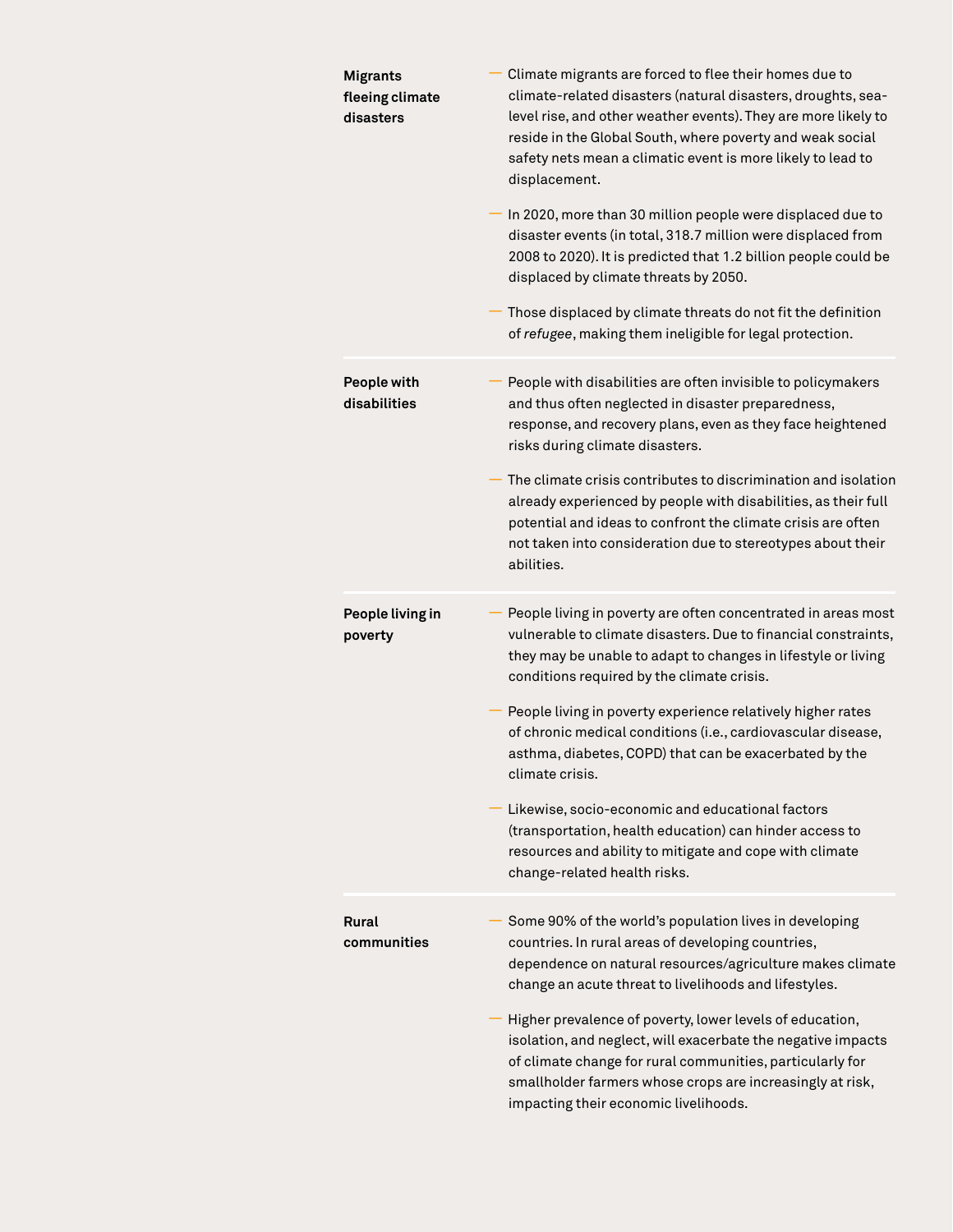| <b>Women and girls</b> | Because women and girls are more likely to live in poverty,<br>face threats to their basic human rights, experience gender-<br>based violence, all while also serving as primary caregivers,<br>they are more susceptible to the negative consequences of<br>climate-related displacement.                                |
|------------------------|---------------------------------------------------------------------------------------------------------------------------------------------------------------------------------------------------------------------------------------------------------------------------------------------------------------------------|
|                        | In some places, the climate crisis means that women and<br>girls must walk longer distances to access water or fuel.<br>Women and girls are also less likely to have access to<br>nutrition and medicine in the face of climate-induced illness<br>or resource scarcity.                                                  |
| Youth                  | The World Health Organization estimates that youth will<br>experience over 80% of climate-related illnesses, injuries,<br>and deaths, given that they will have to live with the impacts<br>of climate change longer than adults.                                                                                         |
|                        | Threats to youths' physical health include fatalities and<br>injuries, illnesses, exposure to environmental toxins, and<br>increased prevalence of diseases that occur in warmer<br>temperatures. Exposure to climate risk factors threatens<br>children's health, access to education, and psychological<br>development. |
|                        | Mental health impacts include increases in PTSD,<br>depression and anxiety, sleep problems, cognitive deficits,<br>and learning problems.                                                                                                                                                                                 |
|                        | Youth are more vulnerable to indirect effects of the climate<br>crisis, including food shortages, intergroup conflict,<br>economic dislocations, and forced migration.                                                                                                                                                    |

# Philanthropic support for climate justice: The current landscape

Data from ClimateWorks shows less than 2% of global giving goes to climate change mitigation. Of the approximately \$1.6 billion supporting such efforts in 2019, only a small percentage (about \$60 million) supported justice and equity-oriented efforts.<sup>10</sup> Organizations based in the Global South receive a fraction of this funding and, as one funder described, are largely "underfunded, underrepresented, and in most cases invisible."

Indeed, climate funding has historically supported "Big Greens" based in the Global North, whose staff and leadership are white-dominant and/or disconnected from frontline communities and their demands. They have tended to focus on top-down, technical solutions that often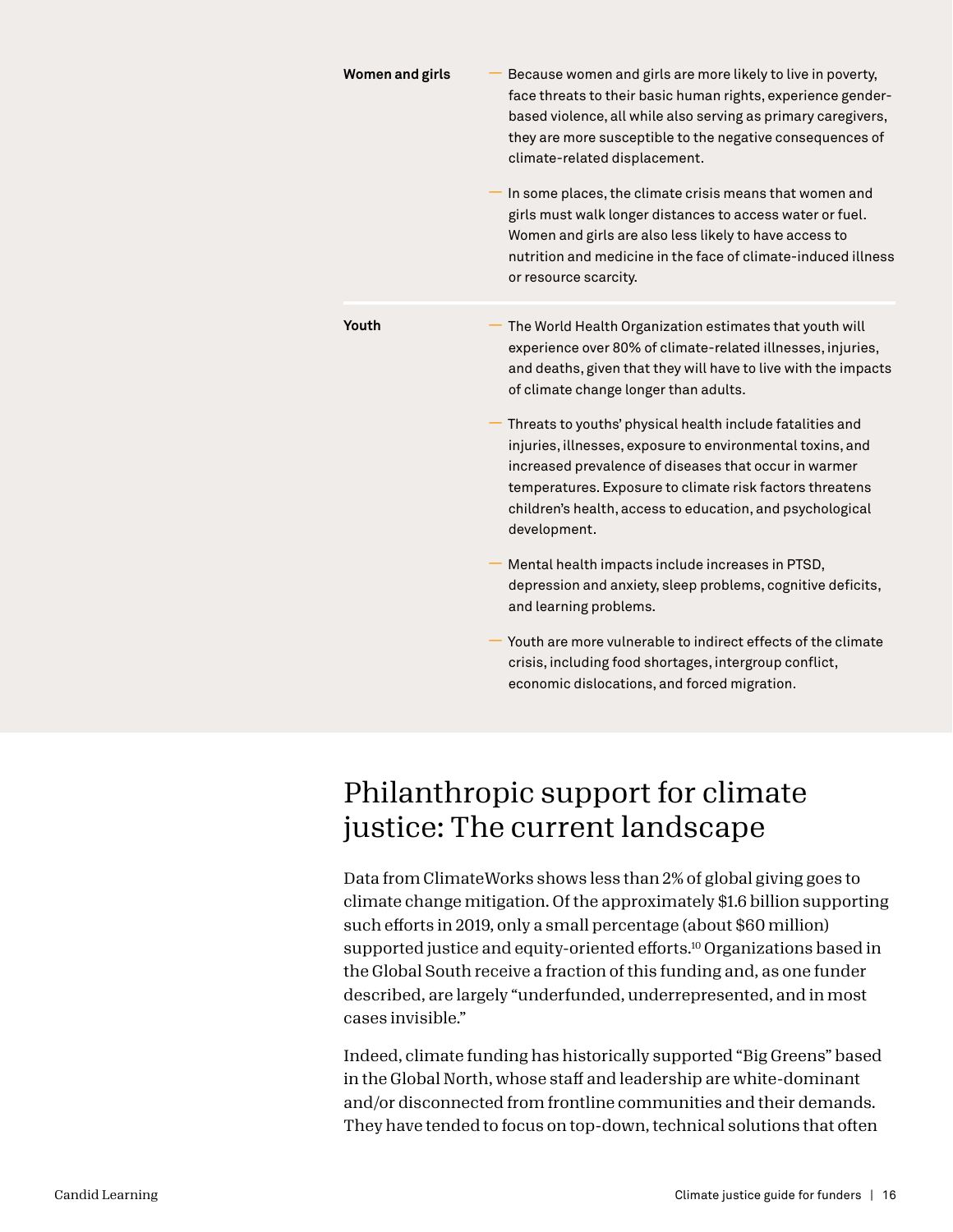perpetuate or exacerbate existing inequities. These groups have received large sums of money over the years, but "If scaling the Big Greens was going to get us there, we would have won already," says Ashindi Maxton, executive director of Donors of Color Network.11

In addition, standard operating practices within philanthropy often further undermine justice and equity-focused efforts. Burdensome application processes, minimum requirements for organizational budgets, unequal access by groups that are not part of the funders' socioeconomic networks, language barriers, and implicit biases often leave grassroots organizations, whether they are in the U.S. or the Global South, off grantmaking dockets. This omission occurs even though these are often the organizations that are closest to community and the ones generating the most impactful solutions. Black, Indigenous, People of Color (BIPOC)-led organizations, whose budgets tend to be smaller, are disproportionately affected by such philanthropic practices.

In this vein, leaders in the field say it is important to consider *how* funds are deployed. Lindley Mease, director of the CLIMA Fund, asserts, "It's not just where money's moving, but how it's being moved. Is power fundamentally being challenged and shifted in philanthropy? That includes everything from hiring differently to shifting the principles underlying grantmaking to changing structures to be community driven."

As conversations about the importance of racial equity and shifting power imbalances have taken center stage in philanthropy and society at large, there are signs that modest shifts in the climate justice funding landscape are also taking place. Both legacy foundations and newer philanthropic entities have committed funding to climate justice.

Still, climate justice leaders caution that even as more funding is funneled to their organizations, it continues to make up a small portion of the overall funding for climate, contributing to ongoing disparities in how those most directly impacted by the climate crisis are supported in identifying and implementing climate solutions. As big-name donors and philanthropies deepen their commitments to the climate crisis,

### **Learn more about climate funding**

*[Foundation Funding for Climate Change Mitigation: Europe Spotlight](https://www.climateworks.org/report/foundation-funding-for-climate-change-mitigation-europe-spotlight/)*  ClimateWorks Foundation & European Foundation Centre

*[Funding Trends 2021: Climate Change Mitigation Philanthropy](https://www.climateworks.org/report/funding-trends-2021-climate-change-mitigation-philanthropy/)* [ClimateWorks Foundation](https://www.climateworks.org/report/funding-trends-2021-climate-change-mitigation-philanthropy/)

*[The State of American Philanthropy: Giving for Climate Change and Clean Energy](https://www.insidephilanthropy.com/home/tag/State+of+American+Philanthropy)* Inside Philanthropy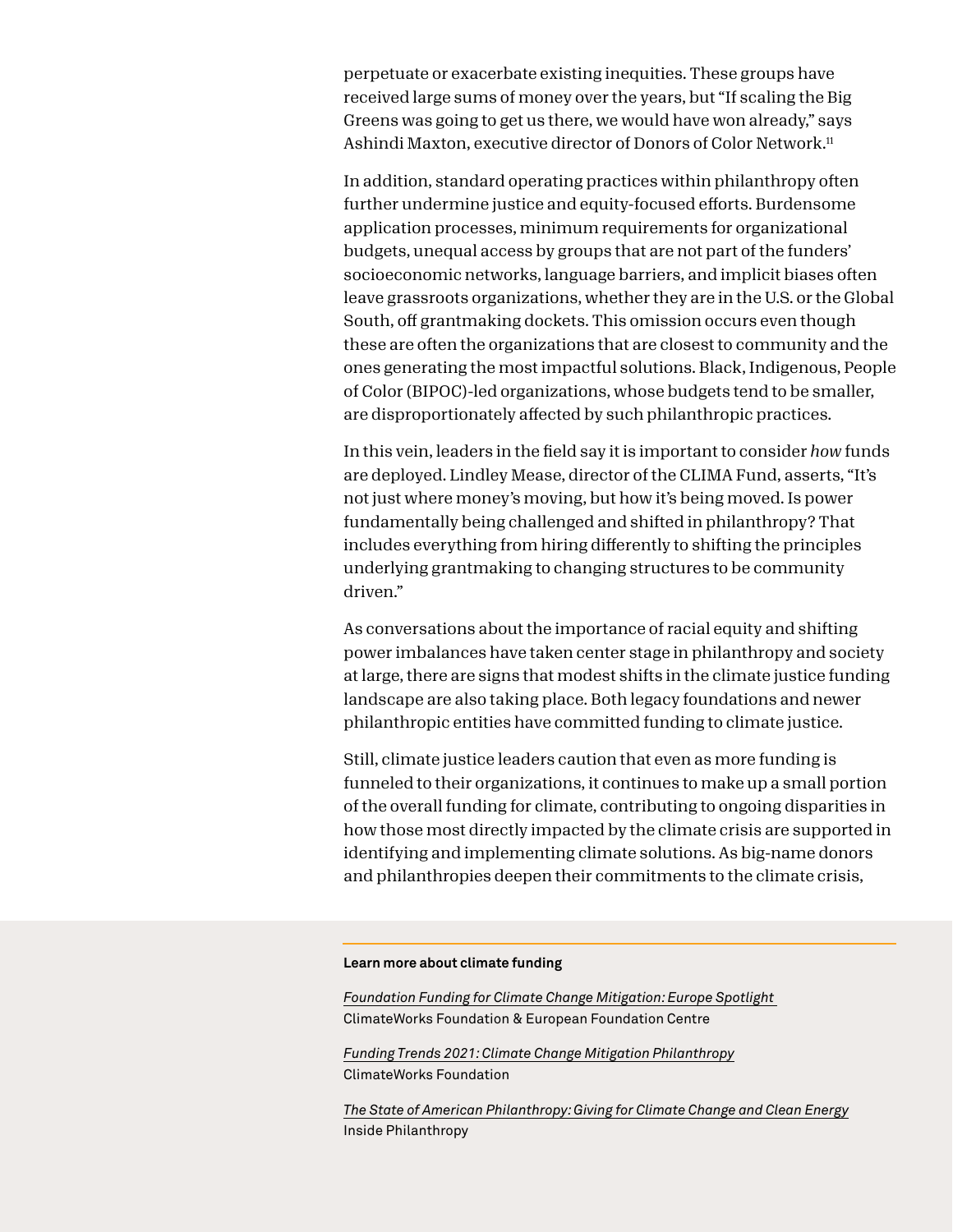there are concerns that justice-oriented efforts will continue to be disproportionately underfunded relative to overall climate funding.

The funding landscape for climate and climate justice shows current investments are far less than what is needed to address the sheer scale of this existential threat. Though philanthropic dollars are a small portion of the overall resources addressing the climate crisis, philanthropy occupies a unique position in the funding landscape, giving it a particularly powerful platform to advance innovative and effective climate solutions. Government-supported initiatives can often fall prey to the whims of prevailing political winds or bureaucracy. Corporations, meanwhile, often implement watered-down initiatives that are ultimately not independent of corporate interests.

Philanthropy, on the other hand, can deploy its resources, financial and otherwise, in flexible, far-sighted, and creative ways that can spur action in other sectors. There are a growing number of examples of how climate solutions generated by grassroots organizations are having an impact, despite receiving such little funding. What would it look like to resource these communities more equitably, and what is the potential impact of doing so?

# Grassroots solutions: Achieving local and global impact

It is often said that those closest to the problem are closest to the solutions. Indeed, in the case of the climate crisis, directly impacted communities are generating transformative, innovative solutions, borne out of their lived experience.

- In Buffalo, New York, PUSH Buffalo, an organizing group that mobilizes low-income residents, pushed back against plans to convert an abandoned school building into luxury condos. The organization gathered support from government, businesses, and nonprofits to purchase the building themselves, addressing both climate justice and economic justice goals in the process. Today, the building includes affordable housing and community space, powered by a community-owned solar array. The building renovation itself was completed by workers in the community, many of whom had been involved in the organization's clean energy jobs training program.12
- In Mexico, a group of Mayan women beekeepers found their livelihood was being adversely impacted by Monsanto, a multinational corporation whose pesticides were killing bees, polluting the local water supply, and contaminating the women's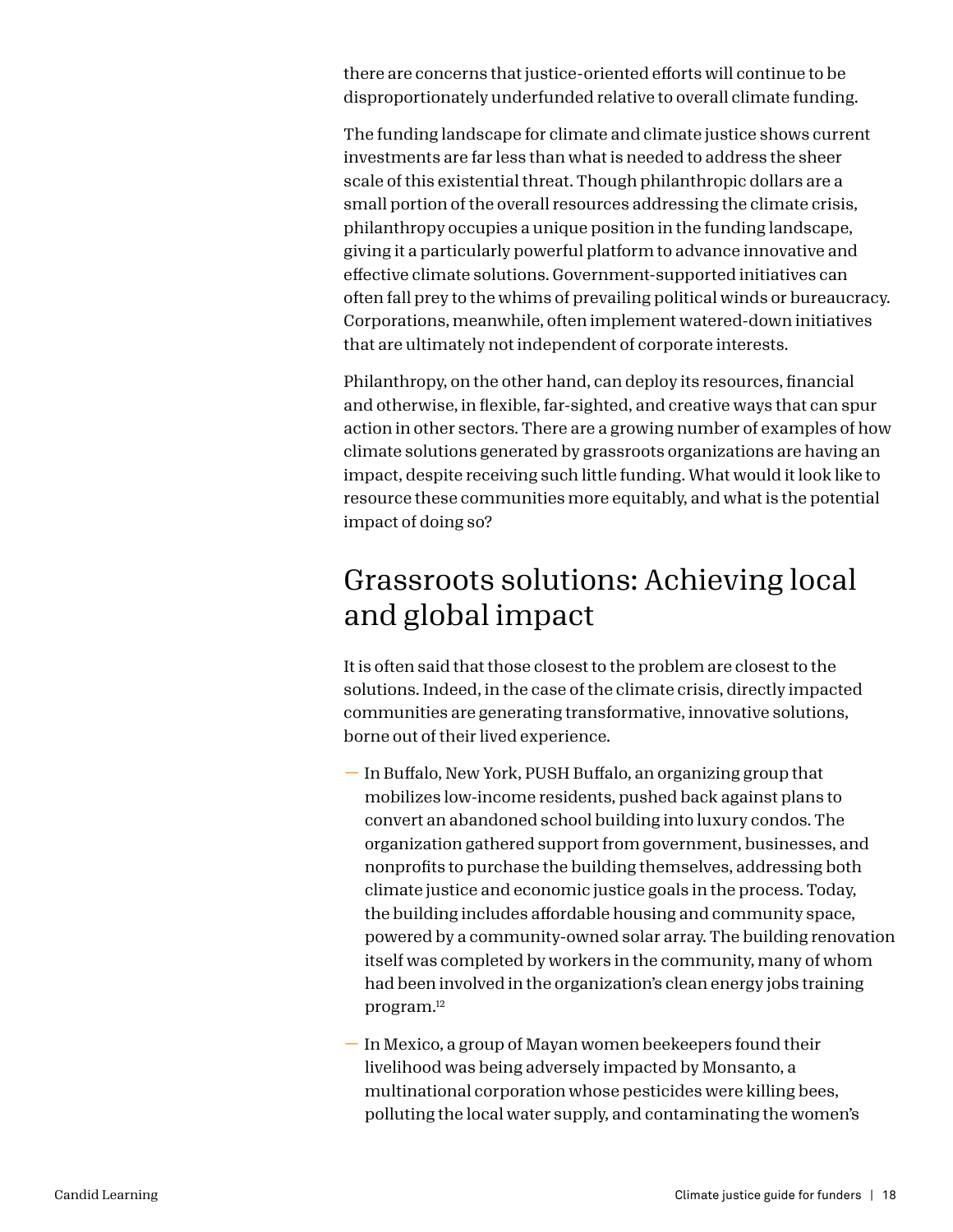honey. With financial support from [Fondo Semillas](https://semillas.org.mx/en/), a Mexican women's fund, the beekeepers organized to build their political power and ultimately won a federal lawsuit against the company and its toxic practices.13

**—** [Youth Climate Lab,](https://www.youthclimatelab.org/) an organization led by and for young people, who will have to contend with the impacts of climate change the longest, seeks to equip youth with the skills needed to build a climateresilient future, create opportunities for them to understand and influence climate policy, and catalyze support for young people to start and scale their own climate solutions. Since its inception in 2017, the organization has trained more than 1,400 youth climate leaders and supported nearly 50 early stage, youth-generated climate solutions through its accelerator program.

These are just a few examples of how communities are responding nimbly to the impacts of the climate crisis, in ways that are responsive to and resonant with their local contexts. In the end, such communitygenerated solutions often have a better chance of making a difference because they have buy-in and are customized to local needs. And though solutions may start out as local, through a growing set of formal and informal networks, climate leaders are sharing strategies and building power across communities. In turn, bottom-up solutions and strategies are adopted and adapted for other contexts, catalyzing ripple effects globally and contributing to broader movements for climate justice.<sup>14</sup>

As Gloria Walton of The Solutions Project shares, "Frontline, placebased solutions are inherently intersectional, solving multiple problems at once because of the lived experience of community self-determination." Indeed, The Solutions Project's grantee partners have generated solutions that not only reduce carbon emissions and

### **Climate solutions from frontline communities**

#### [Climate Advocacy Lab: Resources](https://www.climateadvocacylab.org/resources)

The resources page of this website aggregates a variety of materials, including articles about successful grassroots campaigns for environmental and climate justice.

#### [Soil to Sky: Climate Solutions That Work](https://climasolutions.org/resource/soil-to-sky/)

In this report, the CLIMA Fund presents findings on how vital grassroots solutions are to the climate movement. The report makes a case for why funders should include grassroots solutions in their portfolios and offers guidance on how funders can provide effective support to grassroots climate solutions.

#### [The Solutions Project](https://thesolutionsproject.org/what-we-do/our-impact/)

The Solutions Project website highlights the stories of frontline communities in the U.S. and the ways they are tackling the climate crisis in their communities.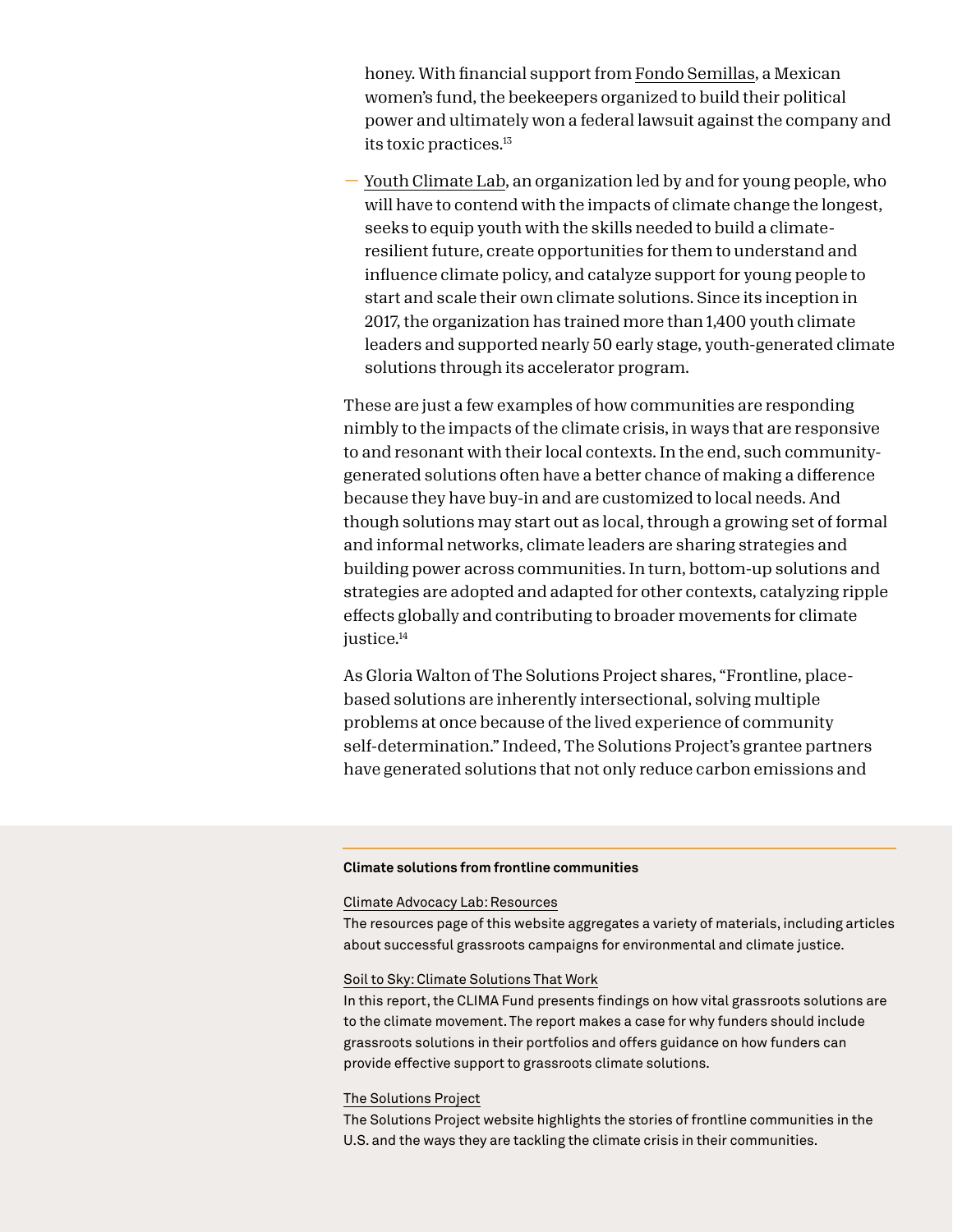improve people's lives but also address critical issues such as affordable housing, economic empowerment, and Indigenous sovereignty.

Similarly, *Soil to Sky: Climate Solutions That Work*, a recent publication released by the CLIMA Fund, describes a range of grassroots climate solutions in detail, including agroecology; community renewables; direct resistance to resource extraction; and Indigenous Peoples as frontline defenders. Each of these strategies has a documented track record of reducing greenhouse gas emissions while also building power, promoting equity, and strengthening resilience. At the same time, interviewees for this guide bemoaned the lack of investment for these solutions, which are often dismissed by philanthropy as not having enough impact.

In the following pages, we will help funders explore how they can integrate climate justice into their grantmaking portfolios, drawing upon rich examples from the field and words of wisdom from those who have already taken this journey. We also offer reflection questions and a curated selection of key resources to begin or deepen your work.

### **Key takeaways**

- Although there is no standard or universally agreed-upon definition of *climate justice*, at its core, climate justice focuses on the systemic root causes of the climate crisis through an intersectional lens, centering frontline communities and grassroots movements.
- A climate justice perspective centers the populations and places most likely to experience the adverse effects of the climate crisis. Consider local context in how people are framing the issues.
- Only a small portion of philanthropic support for climate goes to justice-oriented efforts focused on root causes.
- Philanthropic support for climate work is undermined by its fixation on "Big Greens" and technical solutions as well as its standard operating practices, which limit access to funding for smaller, grassroots organizations.
- Those closest to the problem are closest to the solution. Directly impacted communities are generating transformative, innovative solutions, borne out of their lived experience. These solutions are making an impact locally, regionally, and globally.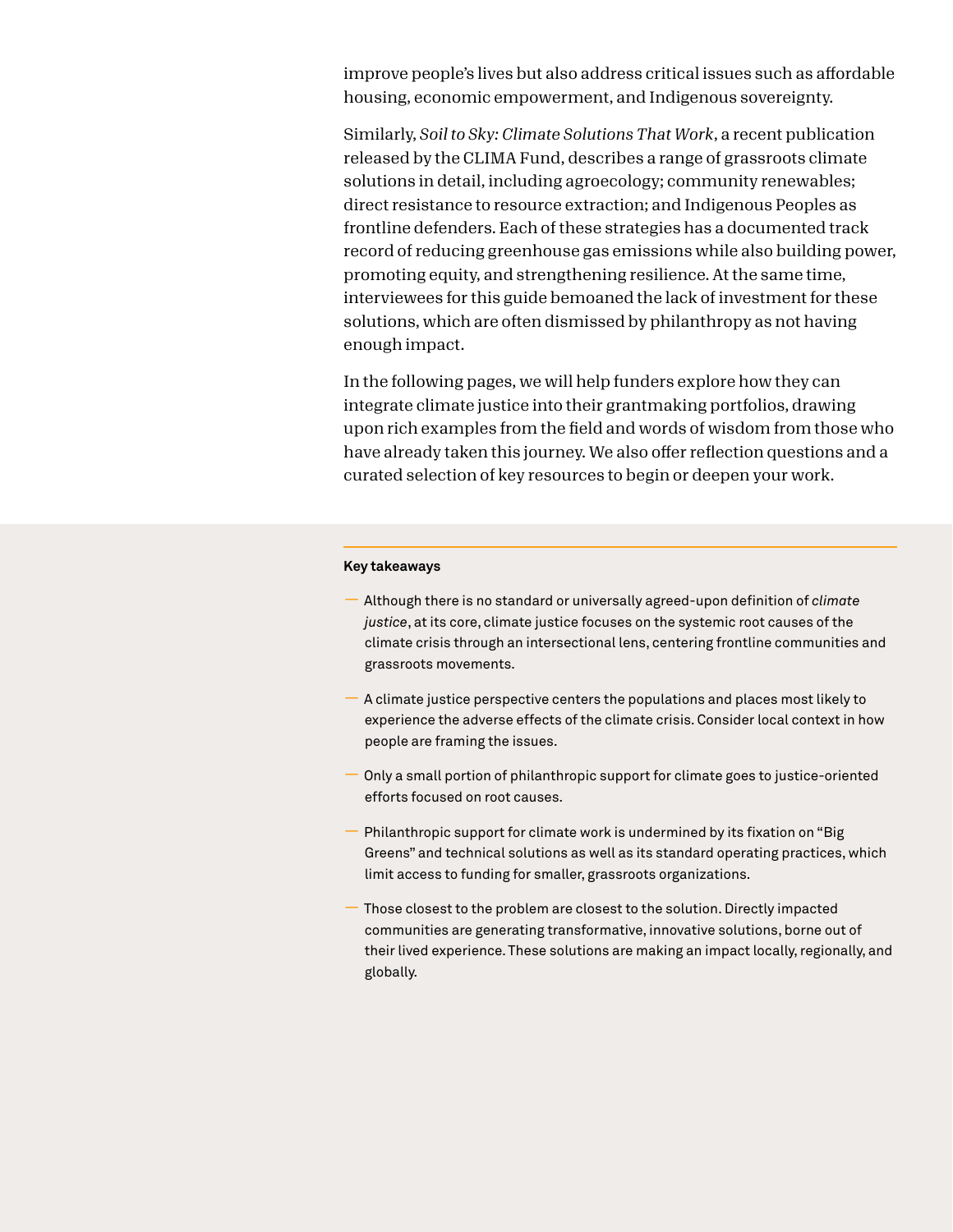### **Reflection questions**

- To what extent does our foundation's climate work integrate a justice or equity lens?
- Are we being intentional about which populations or geographies we are centering in our work?
- How are we engaging those most directly impacted in our climate work?
- What is the origin story of current and potential grantee organizations doing this work? Who is making decisions, and where does accountability lie?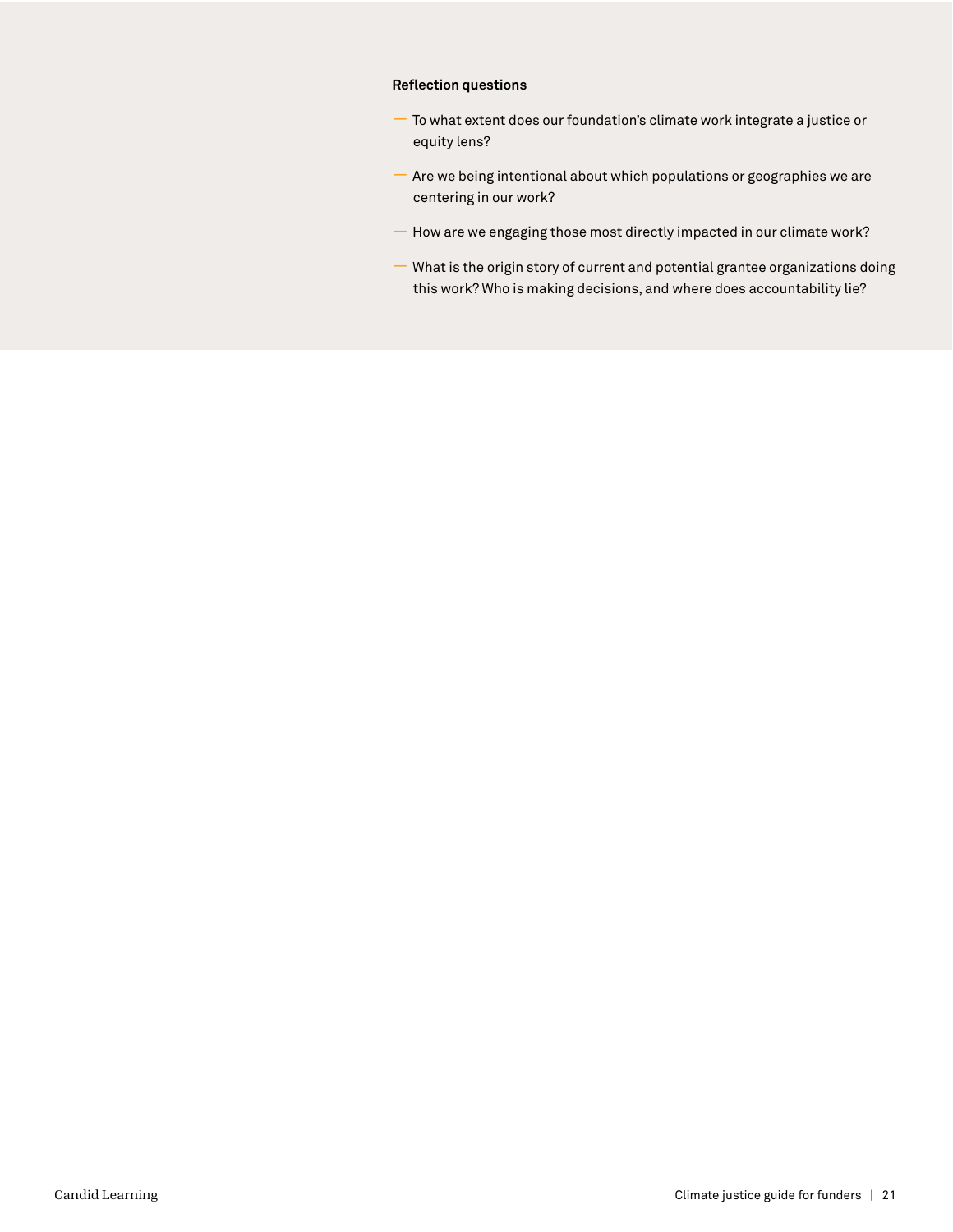# Common barriers to adopting a climate justice lens

Even as more funders begin to understand the importance of bringing a justice analysis to the climate crisis, there are significant barriers to turning reflection and understanding into action. Some of these barriers are related to the complex and overwhelming nature of the climate crisis itself, whereas others are related to the norms and culture of philanthropy. In addition, the majority of foundations do not have climate-focused portfolios and lack cross-cutting funding approaches that consider the impacts of the growing climate crisis (see chapter 3 of this guide).

Understanding these barriers can help funders be aware of potential pitfalls and ultimately be better equipped to make the case for climate justice within their institutions more effectively. In this section, we explore the following common barriers to adopting a climate justice lens:

- 1. The urgency and scale of the problem can feel overwhelming to funders, making it hard to know where to start.
- 2. Foundations tend to focus on traditional climate solutions or "silver bullets," even though they have not yielded desired results.
- 3. Relatedly, there is often a focus on speed and scale, even though speed and scale are underlying reasons for the climate crisis in the first place.
- 4. Traditional, top-down philanthropic practices often perpetuate inequities in how the climate crisis is addressed.

# Overwhelming scale of the climate crisis

The [latest report](https://report.ipcc.ch/ar6wg2/pdf/IPCC_AR6_WGII_FinalDraft_FullReport.pdf) from the United Nations Intergovernmental Panel on Climate Change, synthesizing research on the impacts of climate change, is a whopping 3,675 pages! Indeed, the daily onslaught of data and information about the climate crisis can feel overwhelming. For funders new to the issue who are trying to design strategies to combat the crisis, it can be difficult to know where to start.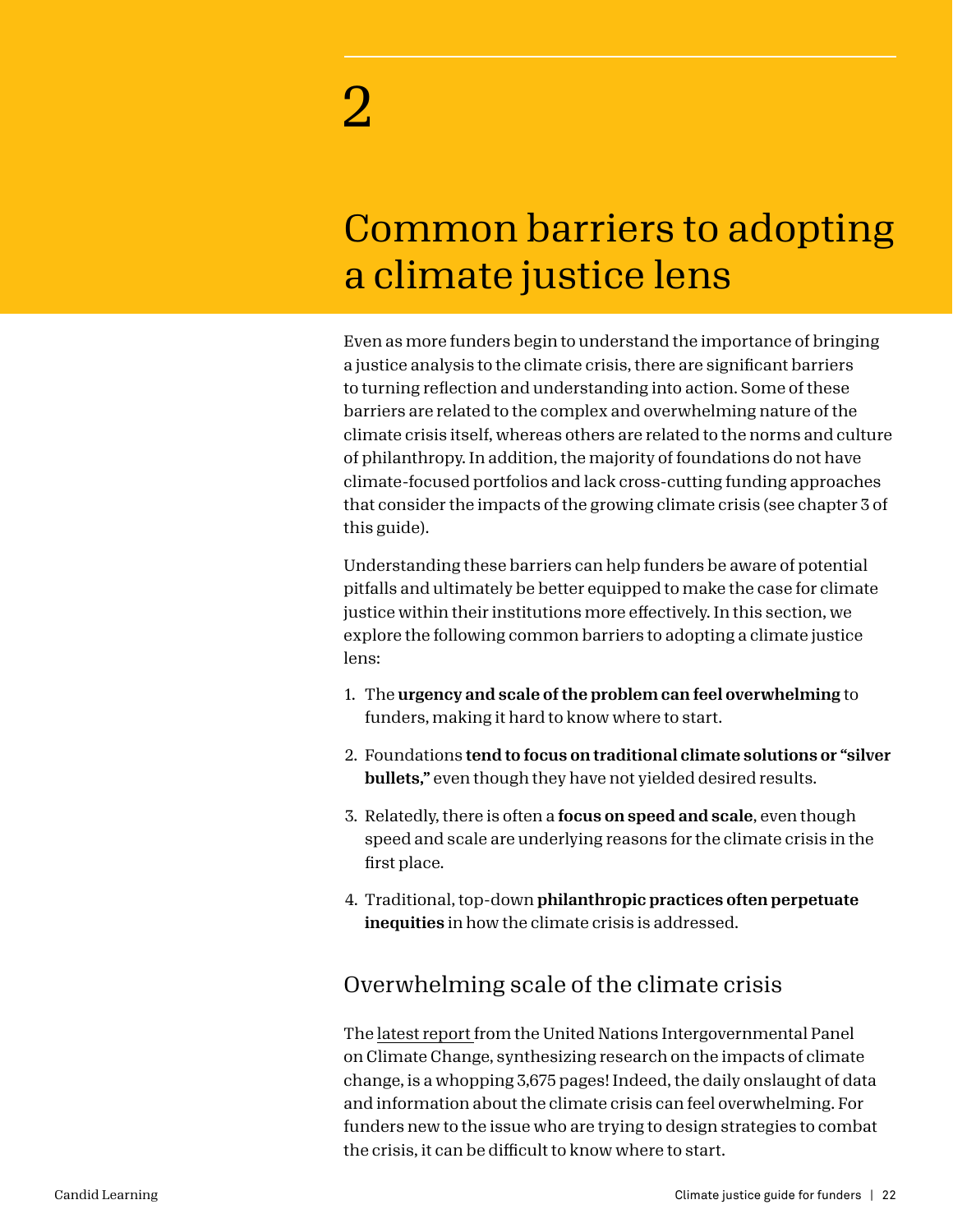As a result, funders may default to what feels comfortable—deference to technical experts, strategic planning and research activities resulting in "analysis paralysis," and/or investments in organizations that have strong name recognition but potentially limited impact in the communities most affected by the climate crisis. Moreover, the understandable sense of urgency can result in a desire to support solutions that can be implemented quickly or easily, without fully considering issues of equity, including how different communities are being impacted by these solutions and who is making decisions about what solutions are appropriate.

As funders develop their climate strategies, a growing cadre of climate justice intermediaries offer a wealth of expertise to help support foundation learning and analysis, including equity considerations. Intermediaries have typically established a deep set of relationships with practitioners and grassroots organizations at the front lines of the climate crisis and can offer critical guidance for getting started. Chapter 4 of this guide describes the various ways that intermediaries can support funders in their learning and grantmaking activities.

### Focus on technical climate solutions or "silver bullets"

Not only can the highly technical nature of climate conversations make the issue feel inaccessible, but a technical lens can also translate into a narrow set of correspondingly technical solutions. Because the scale of the crisis is so large, some funders may opt to focus on shorter-term interventions, such as supporting carbon offsets that ultimately do little to reduce permanent emissions or investing in biofuels that can speed up deforestation and promote competition for resources such as water

### **Learn more about false solutions**

[False Solutions to Climate Change](http://jtalliance.org/wp-content/uploads/2020/02/False-Solutions.pdf)

Produced by the Just Transition Alliance, this one-page document provides an overview of eight false solutions.

### [Hoodwinked in the Hothouse \(third edition\)](https://climatefalsesolutions.org/)

Authored by veteran organizers and movement leaders, this guide presents a concise compendium of false solutions and offers strategies for a more just, inclusive, and principled approach to climate solutions.

### [The Climate Crisis: When Doing Good Is Actually Doing Harm](https://climasolutions.org/wp-content/uploads/2020/03/CLIMA_False-Promises.pdf)

This infographic, created by the CLIMA Fund, describes what funding for false promises looks like, while also lifting up alternate, community-based climate solutions.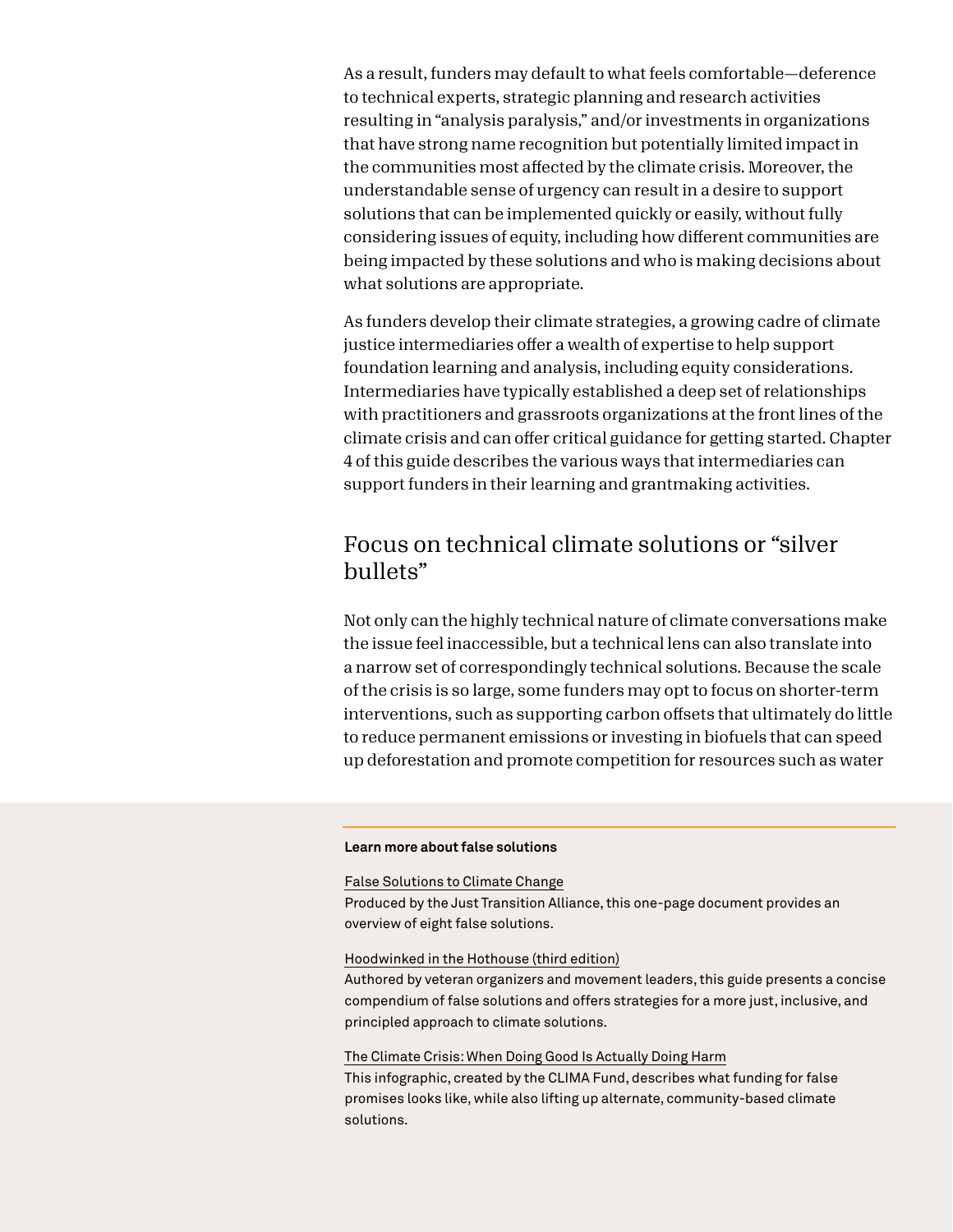and food. Even well-intentioned efforts, such as transitioning to solar or wind energy, can have adverse consequences for local communities that are not part of the planning process.

Climate justice leaders often call these "false solutions"—solutions that address the symptoms of the climate crisis rather than its root causes. Typically, such initiatives tend to reflect the influence of corporate interests as well as the power of the tech industry. These false solutions allow industries that are contributing to the climate crisis to avoid accountability, while often still engaging in practices that are harmful, resulting in climate inequities and reinforcing the inequitable concentration of wealth and power.

Consider efforts to install solar panels. Although it is a worthwhile and important effort, Brionté McCorkle, executive director of Georgia Conservation Voters, notes that the benefits of such initiatives go to those who can afford them, while "low-income people are paying for dirty energy that is actively poisoning their air and poisoning their water. We don't achieve a full transformation leaving these communities behind."

McCorkle adds, "We're not just looking at how we can expand solar and get more renewable megawatts on the grid. That's not the only metric of success for us. Our metric of success is whether we are actively including communities of color in these decisions as they're being made? Are they able to access the benefits that are coming from policy changes or the money or the resources that are coming for clean energy? Those are the bigger measures of success for us."

In this vein, Chung-Wha Hong, executive director of Grassroots International, cautions funders not to conflate strategy with projects. She says funders, in partnership with community, need to first "develop a shared vision and shared analysis of the root causes and understand who the changemakers are" and *then* figure out if particular solutions or projects align with the community vision and strategy. Heather McGray of the Climate Justice Resilience Fund elaborates on this point: "The truth is that there can be huge climate value-for-money in supporting communities to address the inequalities that are causing their climate vulnerability, but it only works if success is defined as reducing the overall harm of climate change, not just reducing greenhouse gas emissions." Chapter 3 of this guide includes examples of foundations that have done just that, transitioning from more traditional climate portfolios to those that integrate a justice lens.

# Inordinate focus on scale and speed

Grassroots solutions to the climate crisis, generated by those most impacted, are often dismissed for being too slow to address the urgency



### **Tip**

For any given climate solution, [ask](https://ittakesroots.org/peoples-solutions-lens/) who makes the decisions, who benefits, what else will it impact, and how it will build or shift power. Be attentive to unintended consequences that might exacerbate existing inequities.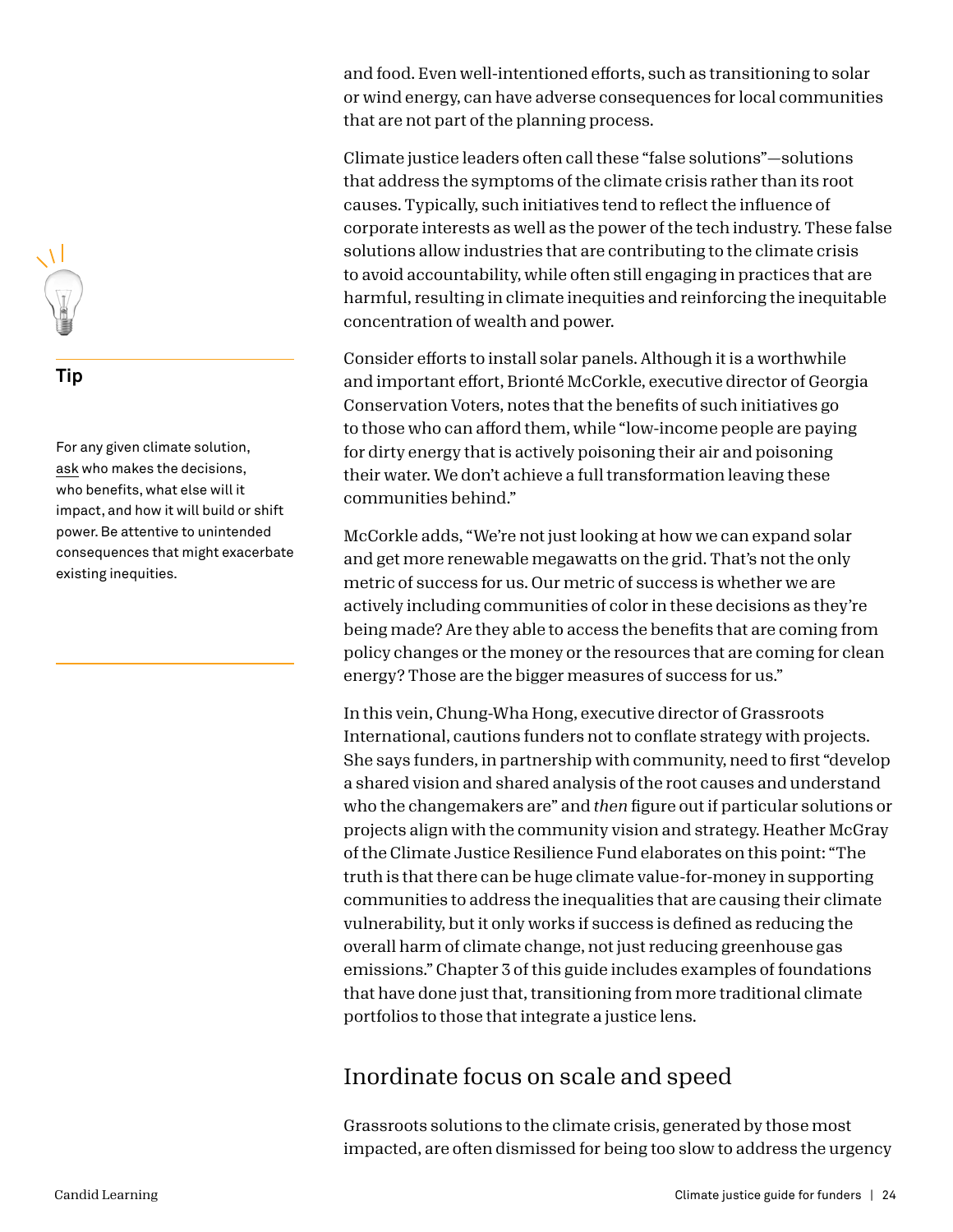of the problem or for lacking scale. Such critiques fail to acknowledge that extractive practices related to land use, energy consumption, and labor that prioritizes expediency are the reasons we find ourselves in such dire circumstances in the first place. To put it bluntly, economic development and growth have occurred at the expense of people, particularly those living in under-resourced communities.

"There's still an underlying skepticism that climate justice is going to 'deliver the goods.'

What are the narratives we need to disrupt about what scale looks like? How can we center a definition of scale as articulated by the grassroots?

Funder worldviews [need] to expand to embrace those different ways of understanding growth."

Lindley Mease, CLIMA Fund

Focusing on local strategies generated by those most impacted ensures that solutions address local cultures and conditions, thus having a better chance of making a difference. Moreover, local strategies can contribute to scale and efficiencies—by connecting to national and global change in ways that are often overlooked and by informing translocal organizing.

As Alison Corwin, program director for sustainable environments at the Surdna Foundation, explains, "For our program, we define scale as translocal work. It does not mean the same solution works in every place. What scale means in translocal work is that someone in one place is able to build power and has the resources to organize and strategize with someone in another place. In turn, they get to learn from each other and build solutions that are going to cut across and connect place in a way that they determine."

The Ford Foundation's Ximena Warnaars observes that a focus on scale and speed is closely related to funders' desire to measure impact. A common pitfall, she says, is to focus on short-term outcomes, even though investing in social movements like climate justice is more about longer-term process. As part of its peer-to-peer advocacy with other funders to incorporate a justice lens into their work, the Ford Foundation, which has a long track record of [supporting Indigenous](https://www.fordfoundation.org/work/challenging-inequality/natural-resources-and-climate-change/)  [Peoples](https://www.fordfoundation.org/work/challenging-inequality/natural-resources-and-climate-change/) and tackling climate injustices, leans into research, evidence, and strategic communications to convince funders of the value of investing in grassroots solutions. This approach highlights the importance of supporting movement building as a pre-condition for achieving climate goals.

Warnaars says it is about "making the case theoretically, showing the research of how and why it matters, and then offering a pathway for grantmaking." For example, in a [September 2021 long-form](https://www.fordfoundation.org/news-and-stories/stories/posts/this-alliance-of-indigenous-peoples-brings-climate-solutions-to-cop26/)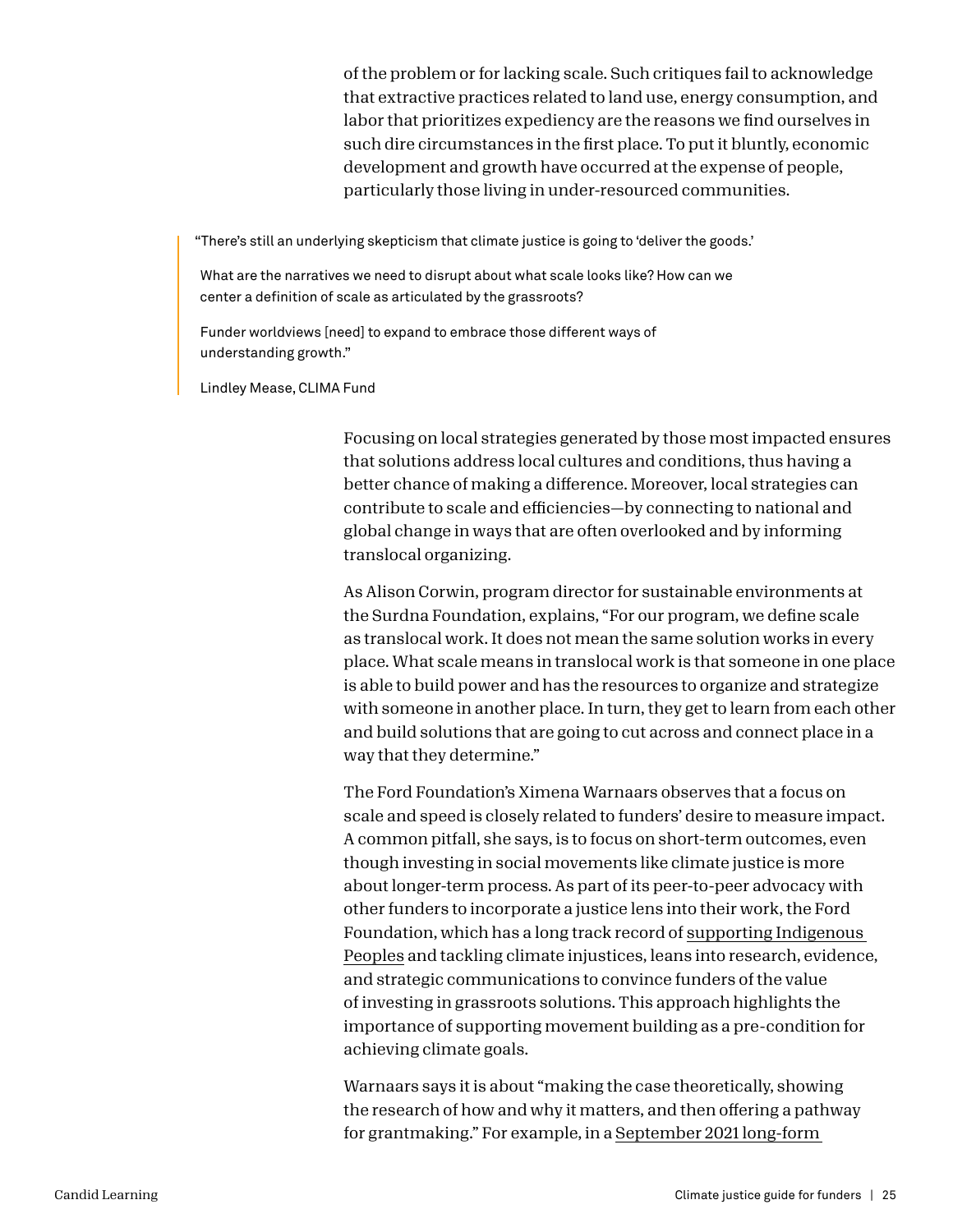[post](https://www.fordfoundation.org/news-and-stories/stories/posts/this-alliance-of-indigenous-peoples-brings-climate-solutions-to-cop26/) on its website, the Foundation traced the work of the Global Alliance of Territorial Communities, a coalition of Indigenous and local communities of the Amazon Basin, Brazil, Indonesia, and Mesoamerica. The article documents how Indigenous communities have developed innovative and sophisticated climate solutions locally and how they have come together globally to advocate for a seat at the decision-making table to advance climate solutions that respect the rights of Indigenous communities. By telling the story of the coalition's impact on its wide-reaching platform, Ford uses its research and communications resources to make the case that global scale can in fact occur through investments in local strategies.

### Philanthropic practices that perpetuate inequities

The culture of philanthropy, writ large, as well as grantmaking practices can get in the way of adopting a climate justice lens.

Most philanthropic support for climate comes from Western donors, and the vast majority of that funding is distributed to large NGOs and nonprofit organizations based in the Global North. At the same time, there is growing recognition that the "all hands on deck" nature of the climate crisis will require new and creative solutions that engage diverse communities and multiple perspectives. Yet entrenched power imbalances and inequitable grantmaking practices mean that good ideas, especially those from directly impacted communities, are left out of the conversation. This legacy raises questions as to what it will look like for foundations to be less prescriptive and more inclusive in all aspects of their climate work—from how they analyze issues to which organizations they fund to how directly impacted communities are engaged in decision making.

Indeed, the philanthropic sector has a limited track record of engaging community in decision making, and many time-honored practices

### **Learn more about philanthropic practices perpetuating inequity**

### [Climate Justice Funders Pledge](https://climate.donorsofcolor.org/about-the-campaign/)

 Although BIPOC-led climate and environmental organizations are making significant contributions to the climate justice movement, they receive a small amount of philanthropic resources. The Donors of Color Network calls on foundations to award at least 30% of their funding to these groups and to do so in a transparent manner.

### [Philanthropy's Attempts to Remain Above the Fray Are Slowing Progress on Climate](https://www.insidephilanthropy.com/home/2021/11/4/philanthropys-attempts-to-remain-above-the-fray-are-slowing-progress-on-climate-change)  [Change—Inside Philanthropy, \(2021\)](https://www.insidephilanthropy.com/home/2021/11/4/philanthropys-attempts-to-remain-above-the-fray-are-slowing-progress-on-climate-change)

This blog piece asserts that philanthropy's historical reluctance to engage in ideological and political confrontations has blocked progress and inclusivity in the climate movement.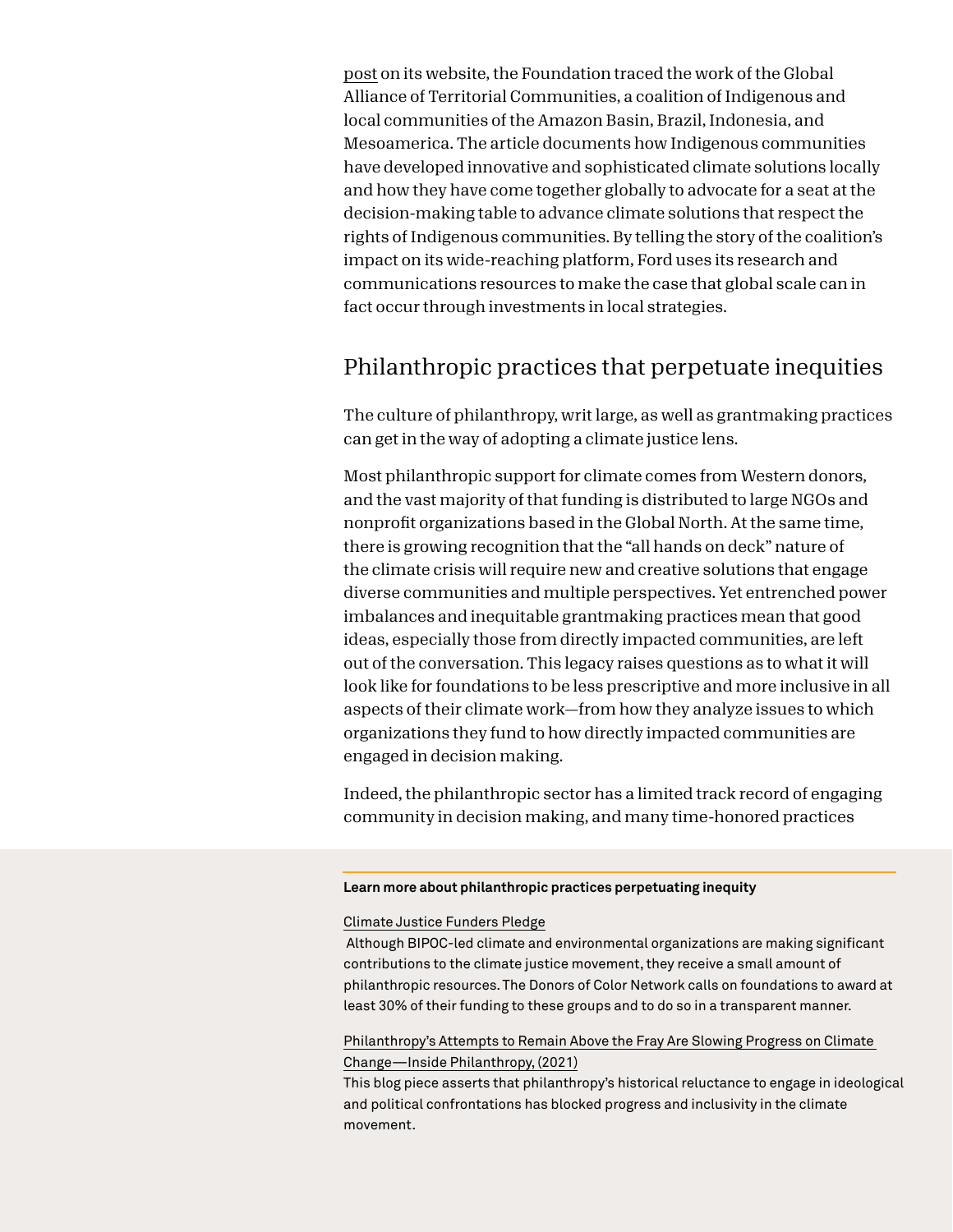in philanthropy can exclude grassroots organizations that are doing relevant work. For example, burdensome application processes and reporting requirements; short-term, restricted grants; the notion of absorptive capacity; and transactional relationships that are not rooted in trust can prevent smaller organizations, organizations in the Global South, and BIPOC-led organizations from accessing critical resources. Moreover, some donors, particularly international aid agencies, allow only for country-based funding that fails to recognize that the climate crisis extends beyond borders.

In addition, many funders are skittish about investing in movement work, perceiving it to be too political or controversial. In a 2021 article, Tate Williams, senior editor at *Inside Philanthropy*, documents a historic pattern of "non-confrontation" among foundations in their response to the climate crisis. As a result, foundations initially favored technocratic interventions and gave a tepid response to demands for divestment by climate activists. In essence, the field deferred to government and corporate interests, distancing itself from the moral imperative of addressing the full scope of the climate crisis and its accompanying inequities. In the end, Williams writes, "An apolitical stance is actually a form of wielding power—power in the favor of incrementalism." It is becoming clear that such incrementalism falls far short of what is needed to initiate the truly transformative changes imperative to addressing the climate crisis.

Relatedly, it is important to acknowledge that most foundations, in some shape or form, have derived their wealth from extractive and exploitative economic practices that have caused harm to people and the planet. In addition, many philanthropies continue to have investment portfolios that include positions in fossil fuels and other extractive industries.

Climate justice leaders argue that acknowledging this context helps inform strategic approaches that seek to counter this history and to usher in a new orientation that recognizes the importance of developing grantmaking practices that are restorative, reparative, and regenerative. Recognizing this context can also mean redefining impact to focus on equity and justice, rather than quantitative outputs. By reflecting on the historical roots of the field and how philanthropic practices can perpetuate inequity, foundations are considering how the totality of their work, not just grantmaking, can become more equity and justice focused. Chapter 3 includes examples of how foundations are adopting organizational and investment practices that are more aligned with climate justice principles.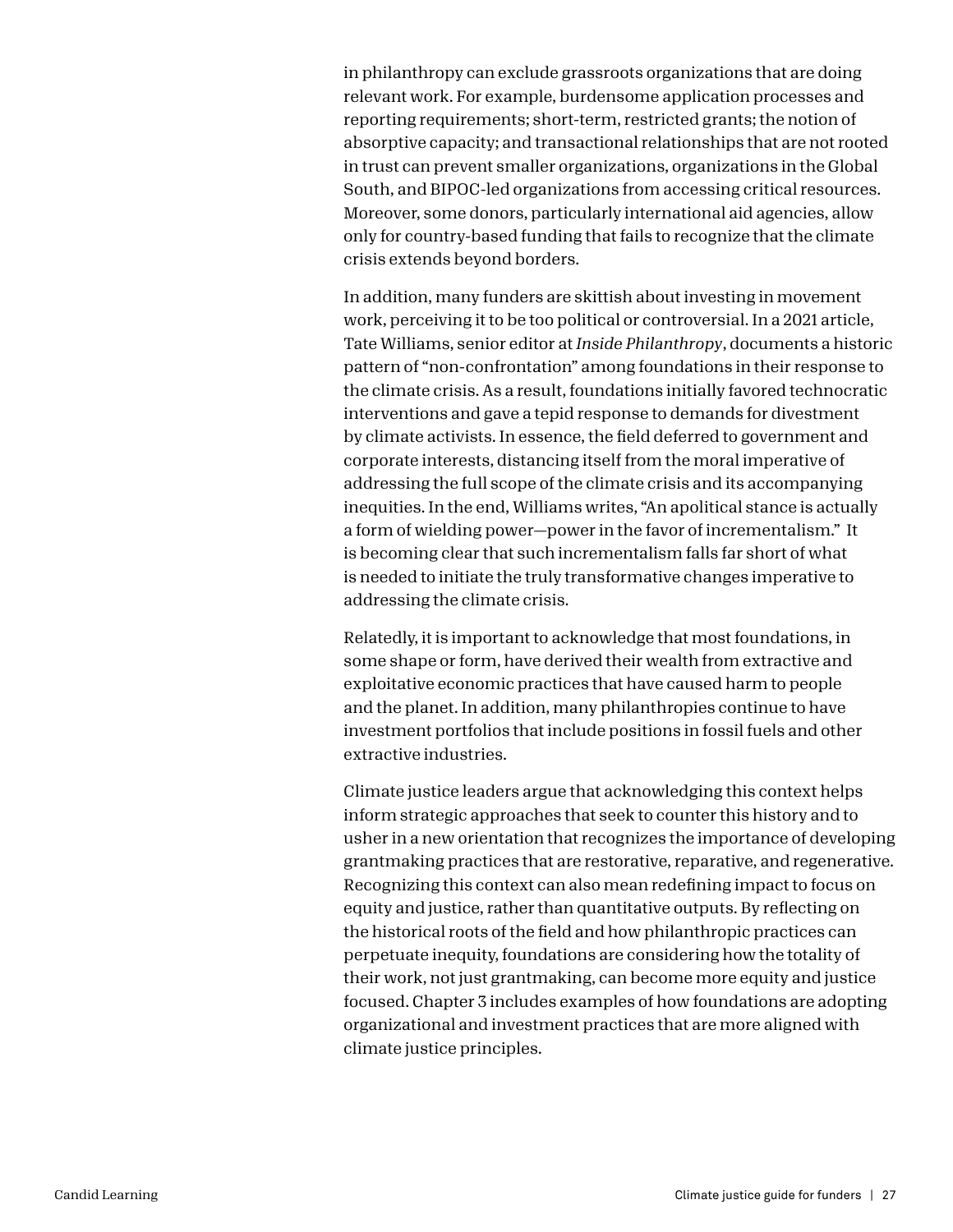### **Key takeaways**

- Technical solutions are often called "false solutions" by climate justice leaders because of their tendency to favor the symptoms of the climate crisis over its root causes and reflection of corporate and industry interests.
- Climate funders' focus on scale and speed undermines the value of grassroots solutions in addressing the climate crisis. Focus on local strategies generated by those most impacted to ensure that solutions address local cultures and conditions, recognizing that successful local solutions can scale in other contexts through translocal organizing.
- Entrenched power imbalances and inequitable grantmaking practices mean that good ideas are left out of the conversation, especially those from directly impacted communities.
- To aid in your grantmaking process, ask who is telling the story, who makes the decisions, who benefits, what else it will impact, and how it will shift power. Pay attention to unintended consequences that might exacerbate existing inequities.

### **Reflection questions**

- What are some of the factors/dynamics getting in the way of integrating climate into our grantmaking portfolio? What is getting in the way of adopting a justice or equity lens to our climate work?
- As we develop our strategy, how does it account for the root causes of the climate crisis? What are the potential unintended consequences of our approach for impacted communities?
- Are we building a diverse portfolio and supporting a range of actors that advance a climate justice approach? Are some of these organizations led by the key constituencies most impacted by the climate crisis?
- What is our analysis of how change occurs? What implicit assumptions undergird this analysis? Do any of these assumptions need to be re-examined?
- Have we sought out critical friends and directly impacted communities to weigh in on our work?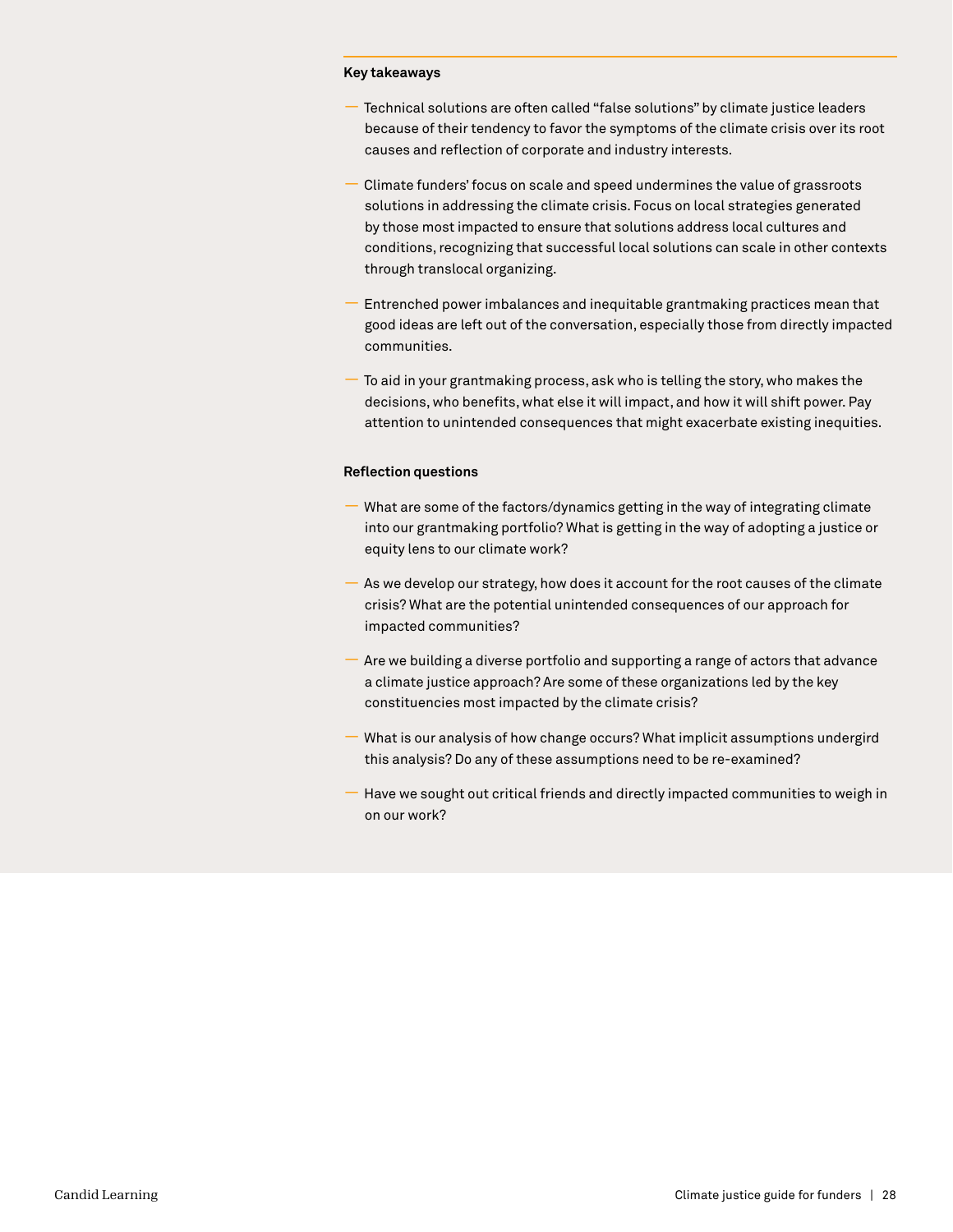# How foundations are integrating climate justice into their work

Foundations are folding a climate justice lens into their efforts in a variety of ways, a fact that richly illustrates the diverse points of entry into this work. In this section, we highlight five distinct, sometimes overlapping, ways that foundations can bring a climate justice lens to their work:

- 1. In the wake of the COVID-19 pandemic and a field-wide racial reckoning, foundations are reflecting on their core values, such as equity, justice, and human rights, and are thinking more deeply about how these values get operationalized in their climate work.
- 2. Some foundations that already have an environmental/climate focus have seen limited impact from supporting larger organizations relying on technocratic solutions and are **shifting their strategy** and grantmaking to support more grassroots and justice-focused efforts.
- 3. Foundations are breaking down issue-area silos, recognizing how issues that they are already supporting, such as health, education, poverty, and democracy, are inextricably connected to the climate crisis.
- 4. Increasingly, grantmakers are bringing an intersectional lens to their work and considering the ways that the climate crisis affects different identities and population groups.
- 5. Foundations are also incorporating a climate justice lens into the totality of their work, looking beyond their grantmaking portfolios to include decisions about investments, communications, and hiring practices.

# Centering values

At the heart of effective grantmaking lies values-based leadership. Foundations that are clear and explicit about their values and, more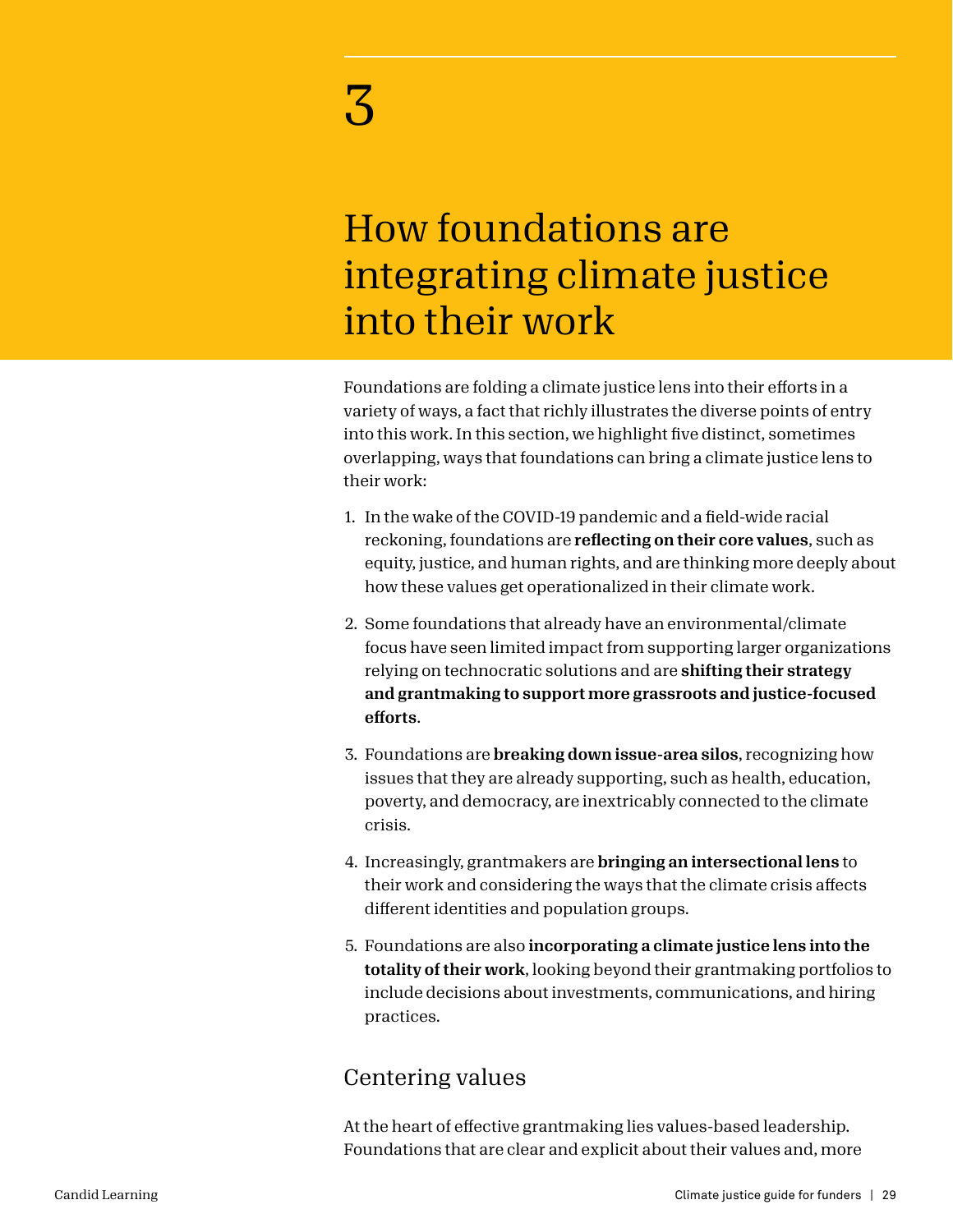importantly, thoughtful and intentional about aligning their practices with their values, will be more likely to develop deep and trusting relationships with grantee partners to achieve their shared goals.16

For a critical mass of foundations, the growing attention to inequality over the last few years has prompted a re-examination of organizational values and a deeper dive into understanding what it means to be antiracist and what it looks like to decolonize philanthropy. In turn, this reflection has resulted in shifts in grantmaking practice as well as a sharper focus on equity and justice within climate portfolios.

For example, the Minneapolis-based McKnight Foundation, a longtime climate funder, had focused on clean energy decarbonization goals, including building the advocacy ecosystem, particularly by advancing policies through "grasstops" organizations. In 2019, McKnight began to shift its strategic framework to focus on centering climate solutions that are more equitable. This shift came out of conversations at McKnight following the presidential election of 2016, which brought issues of race and equity to the fore, and deepened with the murder of George Floyd in 2020. By grounding the portfolio in values of equity and justice, McKnight sought to build a more durable climate movement centering communities that are the first, and worst, impacted.

Likewise, as the Boston-based Barr Foundation became more explicit in its commitment to racial equity in 2019, its climate team began to engage in a learning process to develop a new and shared understanding of how racial inequities show up in their work. Although the overall goal of the climate program remains unchanged, Barr adopted five new approaches to support more equitable climate solutions, including growing BIPOC leadership and supporting a racial equity analysis among legacy climate and environmental organizations.17

### **Learn more about centering values in climate grantmaking**

[Centering Climate Giving in Frontline Communities—Libra Foundation \(2021\)](https://www.thelibrafoundation.org/2021/04/centering-climate-giving-in-frontline-communities/) In this blog post, the Libra Foundation shares how a shift toward centering solutions by frontline communities led to an increase in its multiyear, unrestricted funding to community-based, women-, and BIPOC-led groups.

### [Human Rights Grantmaking Principles \(2022\)](https://sites.google.com/hrfn.org/grantmaking-principles)

Developed by Ariadne, Gender Funders CoLab, and the Human Rights Funders Network, this resource lays out the undergirding principles of human rights.

### [Money Talks. Here's What We Want it to Say—Barr Foundation \(2021\)](https://www.barrfoundation.org/blog/money-talks-here-s-what-we-want-it-to-say) This blog post highlights five action steps the Barr Foundation is taking to shift whom they support and how they operate to better align with their values around racial equity.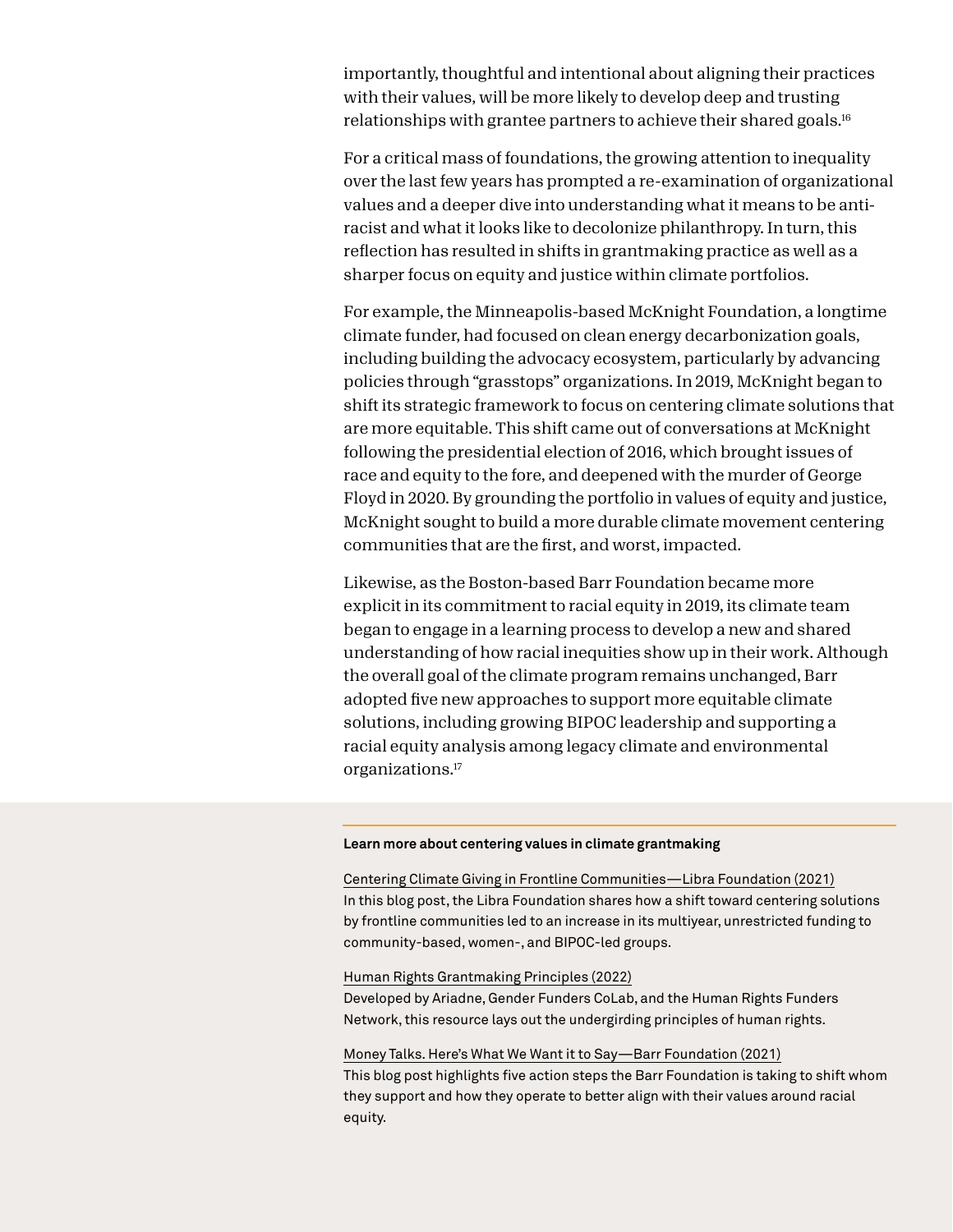As the Oak Foundation developed its new strategy in 2021—one focused on safeguarding the future by restoring a connection to nature and changing the ways we feed and fuel our world—Masego Madzwamuse, director of the environment programme, says the Foundation's ideals around fairness, justice, equity, and social justice and the "idea of thinking through how philanthropic resources can be used for the greater good" were the driving forces behind "putting people at the heart of our strategy." Madzwamuse asserts that this approach recognizes that "durable impact is only possible when interventions make sense to those who are most affected, those communities at the front lines. Ultimately, this approach can address barriers and accelerate change, especially as we transition to new low carbon energy systems. We are increasingly taking a closer look at the justice and equity and how to respond to issues that are surfacing around labor, equitable access, finance and transition minerals required to support energy transition."

In addition to commitments to justice and equity, values such as accountability and courage can also inform a justice-centered focus. Here, we take a closer look at the example of the Laudes Foundation.

## Laudes Foundation: Centering courage, conviction, accountability, and adaptability

Launched in 2020, Laudes Foundation, which is headquartered in Amsterdam and has offices globally, aims to tackle the dual crises of inequality and climate change through a transition to a "climate positive and inclusive economy."18 Its strategy is to shift major industrial sectors and the system of finance to address inequality and the climate breakdown by leveraging four strategic actors—policy makers; business and industry stakeholders; financial actors; and workers, producers, and communities.

The Foundation's orientation to its work is rooted in a set of [core](https://www.laudesfoundation.org/policies/code-of-ethics)  [organizational values](https://www.laudesfoundation.org/policies/code-of-ethics), including courage, conviction, accountability, and adaptability. In the context of its climate work, courage includes bringing a bold vision, internally and externally, on the importance of addressing this dual crisis; conviction includes holding firm that these crises are indeed interlinked and must be tackled together; accountability includes looking at legal, financial, and policy levers for change; and adaptability includes bringing an entrepreneurial mindset to solving challenges.

Undergirding these values is a focus on being a force for good for people and the planet. Amol Mehra, director of industry transformation, explains, "We must understand that tackling the climate crisis must also involve addressing development and livelihoods and support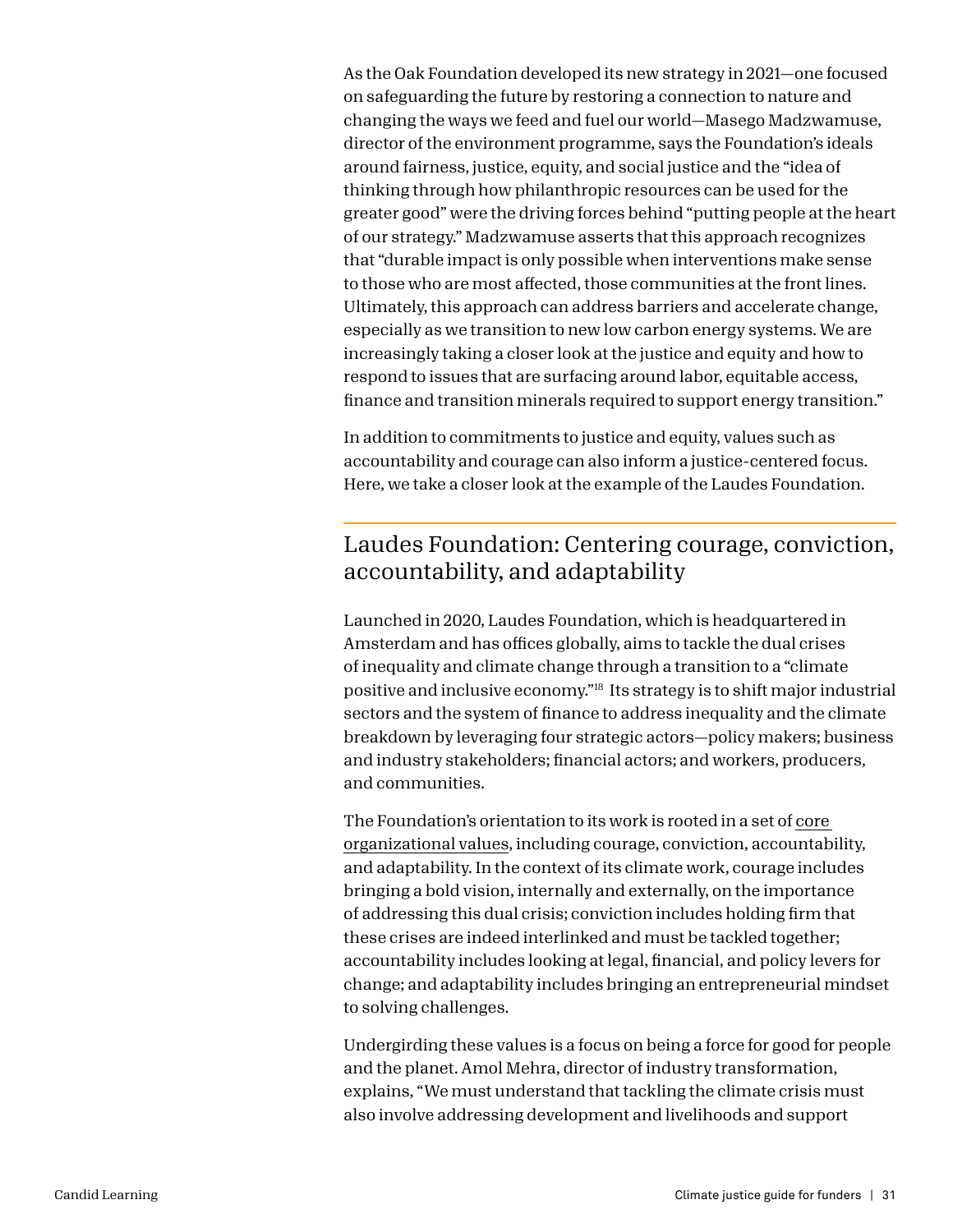solutions that enable high standards for labor and the environment. We have to understand that economic motivations are here and now for most people of the world. To succeed, we need to find pathways to align those with climate positive policies and practices. This is what can unlock real systems change."

### Transitioning to a justice-centered portfolio

In recent years, a critical mass of foundations with grantmaking portfolios focused on climate or the environment have shifted their strategies and grantmaking to become more justice centered. In practice, this change often means a move from supporting "Big Greens"—larger, often white-dominant institutions that have a legacy of investing in top-down climate solutions—to investing in organizations led by directly impacted communities that are better poised to identify solutions that make a difference within their local context, and that are increasingly connecting translocally and globally.

Several foundations interviewed for this guide described a gradual process, sometimes taking years, of responsibly cycling out existing grantees, giving them time to phase out, while integrating newer grantees into the fold who are better positioned to address local community needs. In some cases, this transition has involved working more closely with intermediaries. For example, as the William and Flora Hewlett Foundation's climate portfolio shifted in the last five years, it made large grants to several intermediaries, such as the Hive Fund for Climate and Gender Justice as well the Climate and Clean Energy Equity Fund, to regrant to and support smaller, place-based organizations in the U.S.

At the same time, Hewlett has retained some of the larger NGOs in its portfolio and is supporting them to be more equity-focused in their

### **Learn more about using a justice lens**

### [Systems, Not Just Symptoms: Bringing a Justice Frame to Climate Philanthropy and](https://www.climateandforests2030.org/app/uploads/2021/10/JUSTICE_Bringing-a-Justice-Frame-to-Climate-Philanthropy-and-Finance_MeaseLemma.pdf)  [Finance—Climate and Land Use Alliance \(2021\)](https://www.climateandforests2030.org/app/uploads/2021/10/JUSTICE_Bringing-a-Justice-Frame-to-Climate-Philanthropy-and-Finance_MeaseLemma.pdf)

This report advocates for centering the systemic root causes of the climate crisis white supremacy, colonialism, patriarchy, and capitalism—while also adapting to its symptoms. This piece also presents suggestions for how foundations can better align their funding strategies with this perspective on the climate crisis and grassroots solutions.

[Time to Act: How Philanthropy Must Address the Climate Crisis—FSG \(2021\)](https://www.fsg.org/resource/time-to-act-how-philanthropy-must-address-the-climate-crisis/) This report compiles research insights from private foundations, nonprofits, grassroots organizations, and others to address how foundations can support frontline climate crisis actors more effectively. FSG offers recommendations for funders who wish to become climate funders, regardless of whether they have previous experience in climate grantmaking or investing.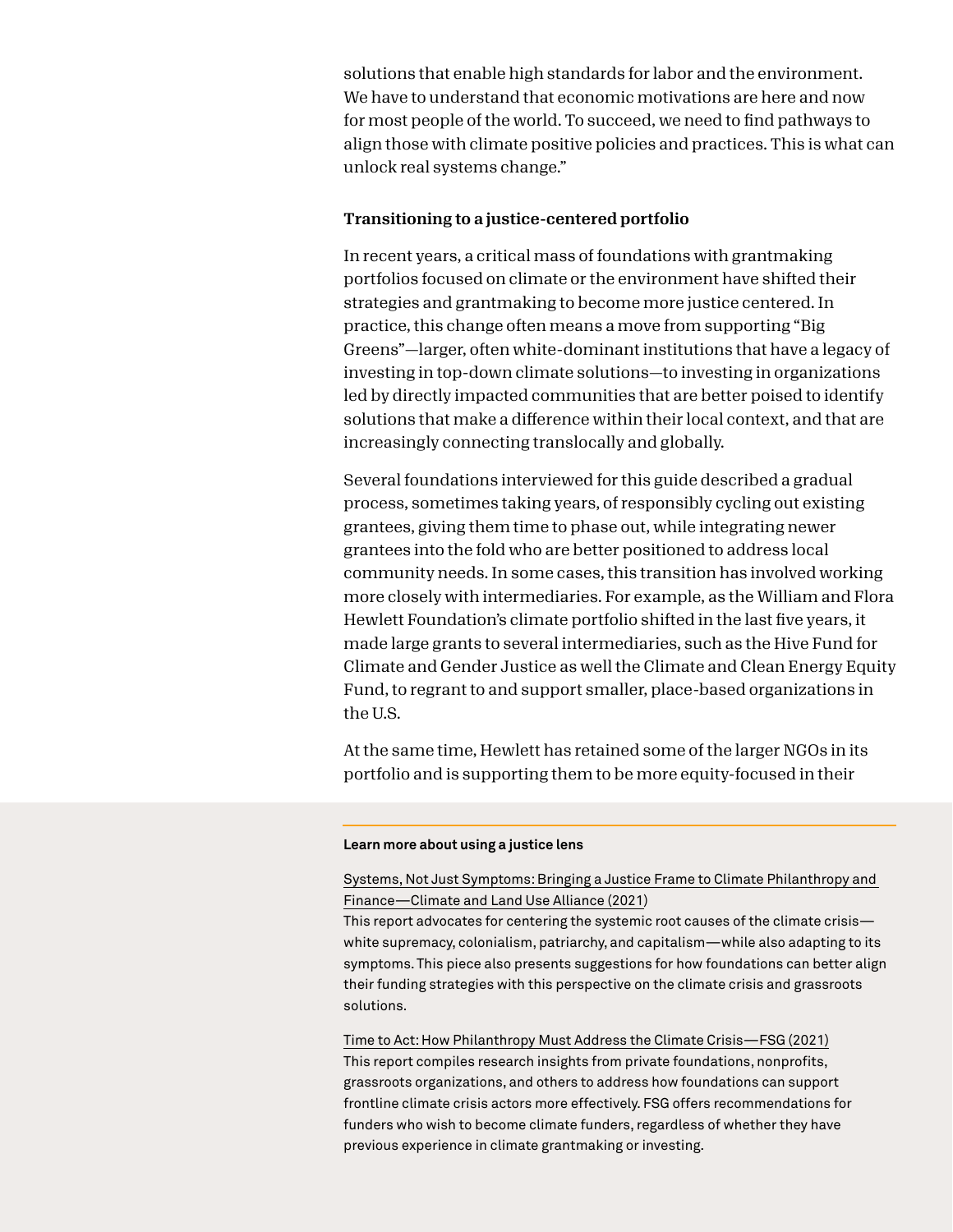work. This process has occurred in parallel to Hewlett's own journey around equity and inclusion, which has catalyzed opportunities for program officers to connect with grantee partners in a different way, paving the way for honest conversations about what it means to act on commitments to equity and justice.

Here, we highlight the efforts of two foundations—Libra Foundation and the Surdna Foundation—that have transitioned from more traditional climate portfolios to portfolios with an explicit focus on climate justice.

## Libra Foundation: A trust-based approach, shifting power to frontline communities

In 2017, the Libra Foundation began a new chapter, bringing on a new executive director, Crystal Hayling, and hiring in-house staff who helped move Foundation resources across its various portfolios to those disproportionately impacted by structural oppression. For its climate and environment work, this change meant shifting from funding large, mostly white-staffed environmental organizations to supporting grassroots BIPOC-led climate justice organizations. In fact, by 2019, 78% of Libra's U.S.-based grants to organizations working on environmental and climate justice went to BIPOC-led groups. In 2020, as Libra deepened its focus on [power-building,](https://www.thelibrafoundation.org/2020/04/the-libra-foundation-doubles-grantmaking-in-2020-including-their-latest-docket-22-million-to-social-justice-organizations/) that share went up to 91%.19

Leading up to this shift, Libra sharpened its focus on racial justice and equity and adopted the principles of trust-based philanthropy, recognizing that *how* the Foundation does its work is just as important as *what* the Foundation funds.20

To this end, while Libra had previously relied on a lengthier, online application, the Foundation now uses a no-application and noreport process for its grantees—one that Angie Chen, senior program officer, says "places the burden on the program staff to get to know the organization." Chen adds, "Rather than [grantee partners] being responsible for maintaining the relationship and informing us, we are responsible for maintaining the relationship and learning from them." One unique feature of Libra's approach is that many of its new grantee partners are identified through relationships and conversations with existing grantee partners. In doing so, Libra seeks to shift the traditional balance of power as grantee partners take an active role in shaping the portfolio, rather than having decisions lie solely with the Foundation's board and staff. In addition, this approach ensures that grantee partners have a shared analysis and can continue to strengthen the relationships they already have with one another, thus helping to build collective power within the broader climate justice ecosystem.



### **Tip**

To support a strong ecosystem of grantee partners, ask your current partners who else is doing good work in the field. This approach strengthens existing relationships, instead of creating a portfolio of partners who may lack alignment and connection.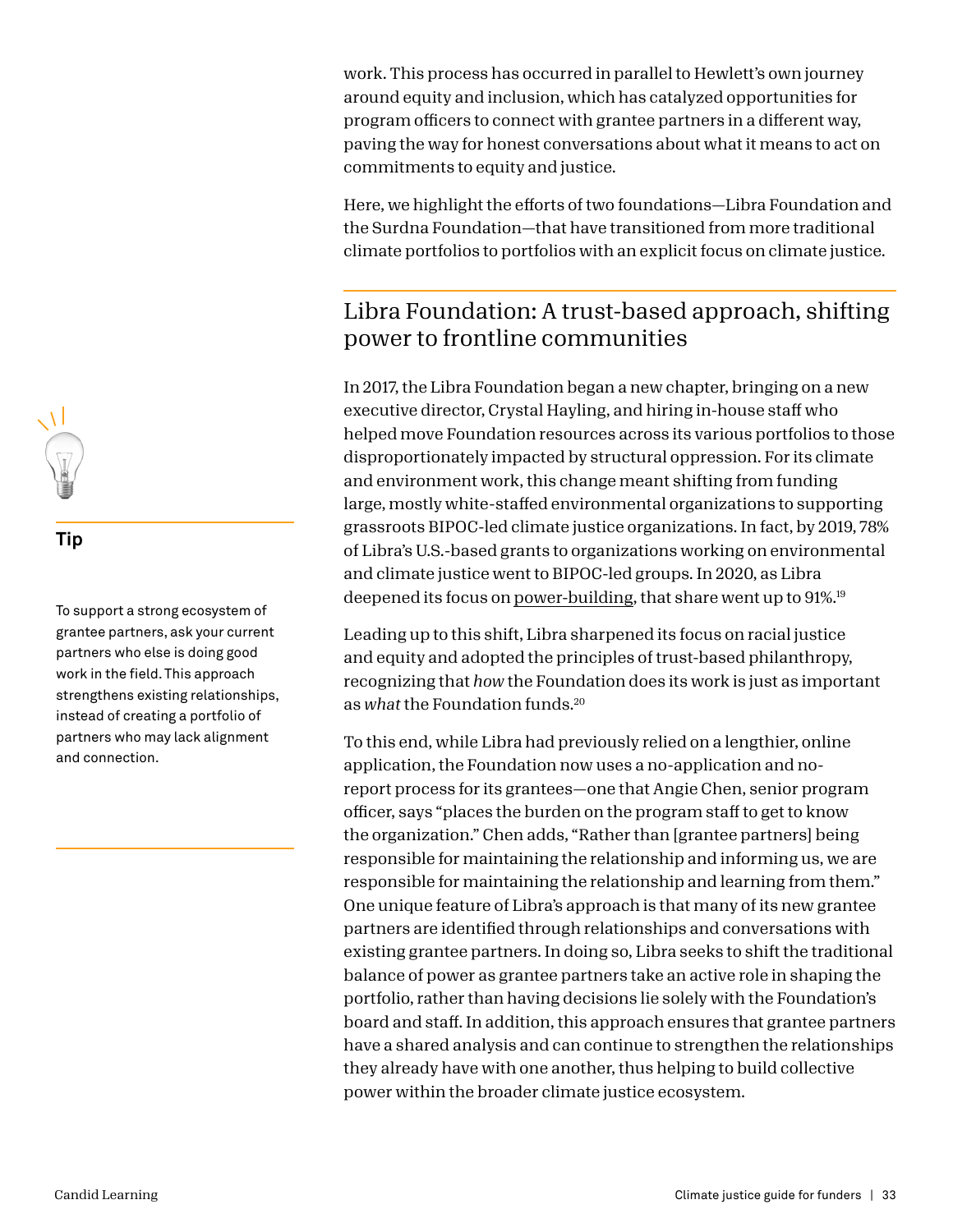As one of its core values, Libra believes those closest to the issues are best positioned to understand what is needed to address them. Its current environmental and climate justice portfolio includes organizations with sustained track records of engaging directly impacted communities to tackle not only climate inequities, but also the myriad and intersecting issues facing under-resourced communities, mostly communities of color. For example, through its support of the Climate Justice Alliance and its Our Power Campaign, organizations such as [Asian Pacific Environmental Network](https://apen4ej.org/) and [Communities for](https://www.cbecal.org/)  [a Better Environment](https://www.cbecal.org/) (also grantees of the Libra Foundation) are collaborating to foster a just transition, challenging both the negative health impacts of the oil and gas industry in Richmond, California, as well as the high rates of unemployment in the community.

Chen describes how the Foundation's shift in grantmaking strategy better embodies the values of the Foundation and honors the inherently cross-sectoral nature of the climate crisis: "The pivot to environmental justice was centering the voices, experience, and leadership of people who live in directly impacted communities. Climate justice is more systemic [and contends that] climate change is tied to all the other systemic drivers of injustice and structural racism that we experience in this country and other places. It is a multi-issue approach."

### Surdna Foundation: Toward climate justice—A 10+ year evolution

Surdna Foundation's Sustainable Environments program is grounded in the belief that investing in the capacity of frontline and grassroots climate justice movements will lead to real climate solutions and more equitable environmental outcomes. The program is made up of two areas of focus—Environmental and Climate Justice and Land Use Through Community Power. Both focus areas are centered in racial justice and the lived experience of low-wealth communities and communities of color. However, this was not always the case.

A traditional approach to environmental funding. As the longeststanding program at Surdna, the Sustainable Environments program has evolved over the years. In the 1990s and early 2000s, the program invested in initiatives that were part of the smart growth movement, which focused on a range of development and conservation strategies to protect and improve the environment by creating more liveable, diverse, sustainable, and economically strong communities. Alison Corwin, program director of the Sustainable Environments portfolio at Surdna, shares that although their strategy was well-intentioned, it did not have a strong analysis around power and race. As a result, the work had unintended consequences, including displacement and gentrification, that caused harm to communities of color.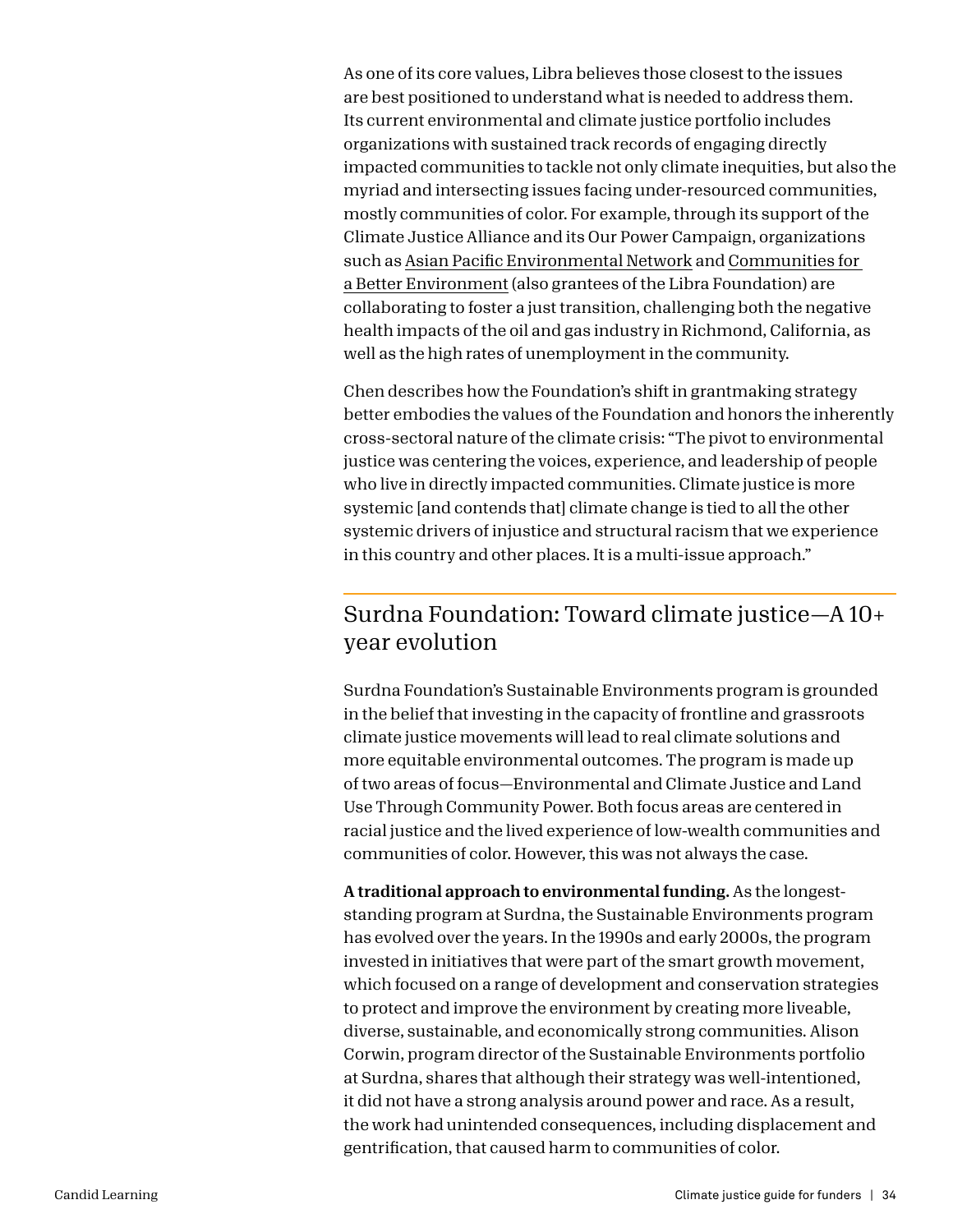Shifting focus. In 2012, Surdna underwent a strategy refresh that shifted its grantmaking from a smart growth frame to an infrastructure frame. At the same time, it also made new hires, beefing up staff capacity in recognition that building and deepening relationships with field leaders was a critical component of the work. Within this new infrastructure frame, Surdna focused on four specific lines of work (urban storm water management; energy efficiency; transportation and equitable land use development; and regional food systems). Through the leadership of Helen Chin, former director of the Sustainable Environments portfolio, and other women of color on the team, including senior program officer Kellie Terry, the Foundation sought to recognize and remedy past harms and to listen and learn from partners on the ground. Surdna ultimately acknowledged that, although the infrastructure frame was a step in the right direction, a grantmaking portfolio focused on specific lines of work did not reflect, in Corwin's words, "how anyone in the real world is organizing or thinking of the work."

As Surdna engaged in its own learning and reflection, the Sustainable Environments program shifted again in 2018. Ever since, the Foundation organizes its portfolio under two inextricably linked but distinct buckets—environmental and climate justice and land use through community power, both in the service of racial justice. The current portfolio represents a shift from focusing on the outcome of infrastructure investments to centering the role of race and power. Examples of resulting changes include supporting BIPOC organizers and movement leaders to advance visions and solutions that change who has the power to decide and who benefits from climate and economic policies, land control, ownership and stewardship, and investment in communities. In this spirit, the portfolio includes grants for Black land and food justice work as well as investments that support a just transition, such as energy democracy.

Lessons learned. Corwin acknowledges the evolutions and shifts have been "slower moving than any of us would've liked," and that the process was hard, requiring difficult conversations and personal sacrifices. Indeed, the evolution has been 10 years in the making, with many lessons learned along the way.

**—** It's all about relationships. Surdna came to understand that authentic, trusting relationships with partners on the ground are essential. Indeed, its strategy evolved through deep conversations with frontline partners and efforts to bring new grantee partners into the fold, who brought fresh perspectives, analyses, and approaches. As these relationships grew, the team was better able to make the case internally for a more justice- and equity-centered approach.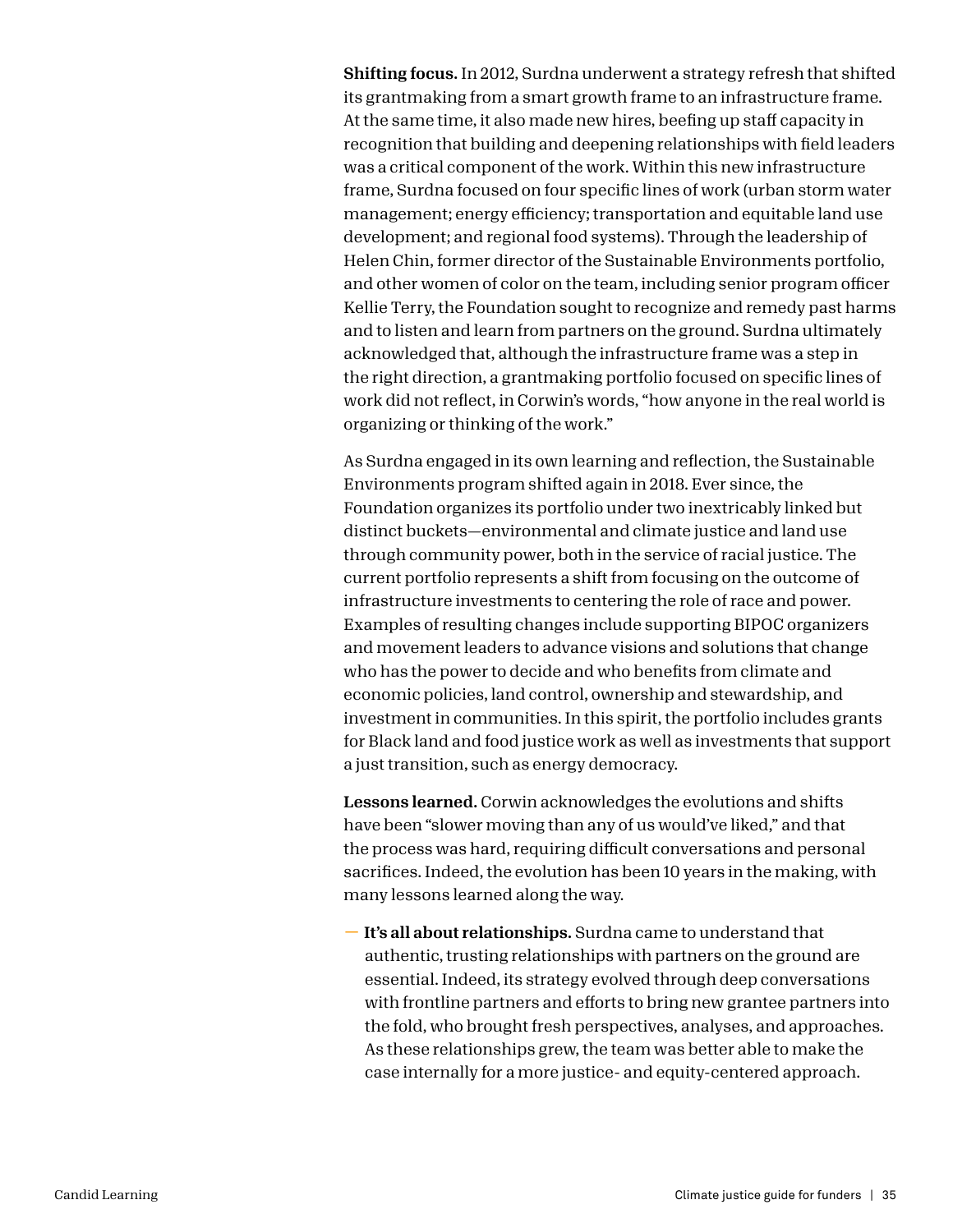- Prioritize reflection and accountability. As issues of racial justice have come increasingly to the fore, Surdna carved out space internally to deepen its own articulation and analysis of social and racial justice and to reflect critically on how its past approaches and practices have caused harm. This process of individual and organizational self-reflection ultimately helped inform the design and orientation of the foundation's climate portfolio.
- Account for different perspectives and levels of knowledge. In hindsight, one of the things Surdna wishes it had done differently was better adapt its learning journey design for the organization and board based on the nuance of people's learning styles and the varying levels of knowledge and lived experiences people brought to the table.
- Follow the frontlines. In the end, Corwin says, "It's not the role of a funder to sit in a room with other funders and come up with what that funding strategy should be. … our role is to be in deep relationship with folks most impacted by the issues we're working on who already have the strategy and know how to implement the solutions. Our job is to reflect that and mobilize the resources in service of what they are doing." To that end, Corwin says she spends more of her time these days fundraising and organizing to ensure that new funding for the climate crisis includes justice-centered approaches.
- Question your questions. Corwin encourages funders to shift the set of questions they're asking and to reflect on how change happens and, in doing so, to value lived experience and the importance of ensuring that those directly impacted are in positions of decisionmaking power. "Part of that is the beauty of the solutions that you would have never imagined come out of this"—solutions that solve for the climate crisis at the same time they create more equitable outcomes, such as safe and affordable housing, land reparations, and public governance over community investments.

### Breaking down issue-area silos

There is increasing recognition that regardless of a foundation's areas of focus, a climate or climate justice connection to the work is sure to exist. At the same time, many of those we interviewed reflected on the often-siloed nature of foundation portfolios and lamented how such artificial silos result in missed opportunities to achieve bigger and more sustainable impacts.

Take the field of education. In a February 2022 op-ed in the *Chronicle of Philanthropy* entitled ["Education and Climate Donors Should Join](https://www.philanthropy.com/article/education-and-climate-donors-should-join-forces-to-develop-green-schools-expand-climate-instruction)  [Forces](https://www.philanthropy.com/article/education-and-climate-donors-should-join-forces-to-develop-green-schools-expand-climate-instruction)," authors Jonathan Klein, Jennifer Moses, and Sara Moss of Undaunted K12 note that millions of students in the United States have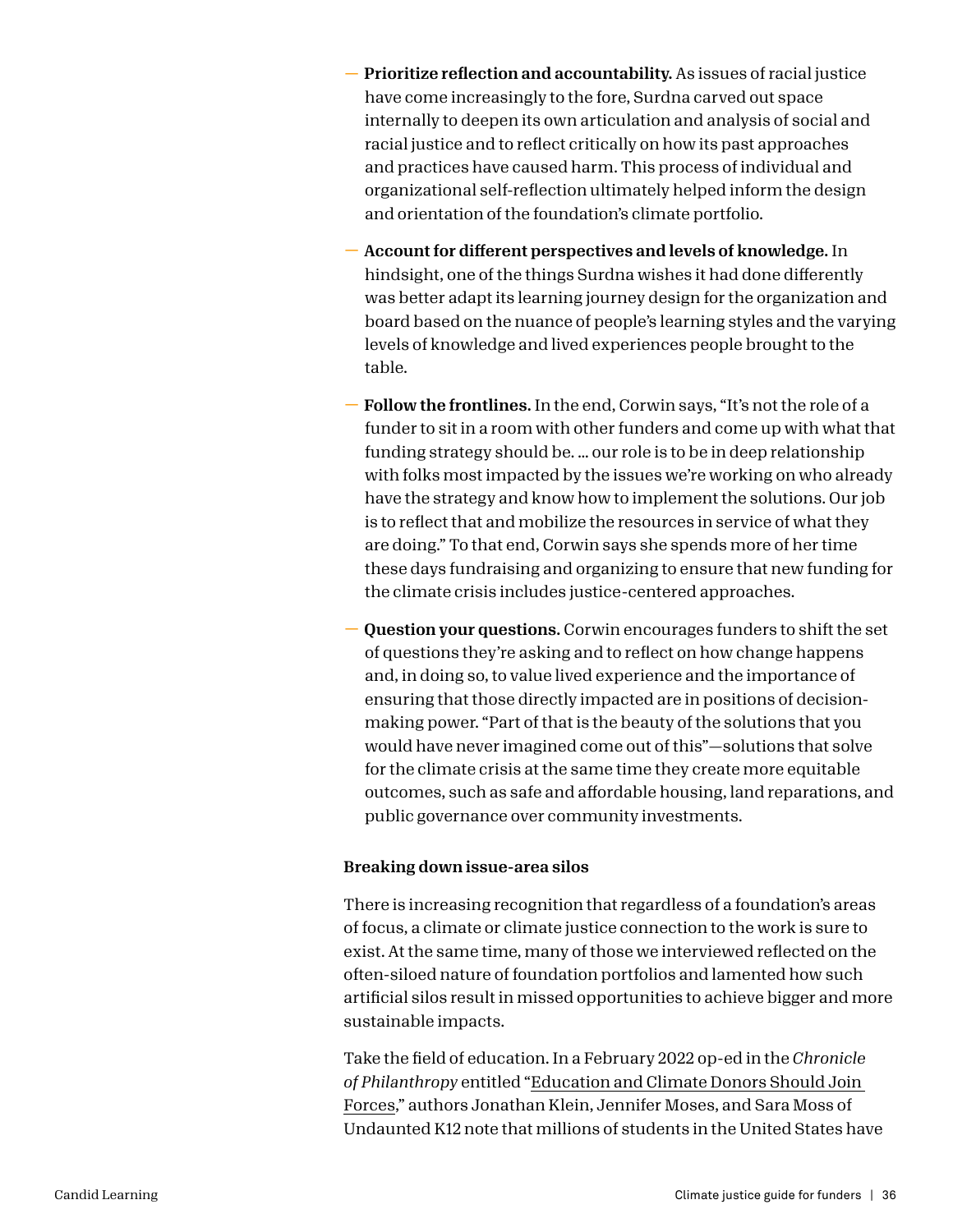been forced to miss school in the past year due to climate-induced disasters such as wildfires and flooding, and that the negative impacts of missing school fall disproportionately on students of color and students in low-income communities. The authors provide a host of suggestions for how funders can invest at the intersection of climate and education—ranging from building climate-resilient schools to integrating education about the climate crisis into elementary and secondary schools. They write, "Education grantmakers who ignore climate change risk seeing their work undermined by increased climate-related educational inequities."

Likewise, for funders working on issues related to workforce and economic development, the impact of the climate crisis cannot be ignored. As Peter Kostishack of Global Greengrants states, "Whole economies are going to reorganize around the climate crisis. It's not just energy that will be impacted. It'll be all sorts of other industries and professions and sectors that will be adapting too."

At the intersection of the economy and the climate, many climate justice leaders have focused on advocating for a just transition, or as some climate leaders describe it, "fighting the bad" and "building the

#### **Learn more about breaking down issue-area silos**

[Achieving a Climate for Health: Philanthropy to Promote Health and Justice through](https://www.hefn.org/sites/default/files/uploaded_files/report_health_and_climate_philanthropy_hefn_ecoamerica_web.pdf)  [the Challenges of Climate Change—Health & Environmental Funders Network \(2015\)](https://www.hefn.org/sites/default/files/uploaded_files/report_health_and_climate_philanthropy_hefn_ecoamerica_web.pdf) This report orients funders to issues at the intersection of climate change and health and highlights opportunities for action.

#### [Climate Justice-Just Transition Donor Collaborative Compendium](https://docs.google.com/spreadsheets/d/1cPm0GJUs4Vp0lw7AUVbjMOZi2ICQpvbXw3msXa4_uqg/edit#gid=161766188)

This open-source, participatory resource maps funding/regranting organizations, particularly those working in the Global South, engaged in climate justice-just transition efforts. The compendium includes additional resources, including a list of campaigns, an annotated bibliography, and toolkit for donors.

#### [From Banks and Tanks to Cooperation and Caring: A Strategic Framework for a Just](https://movementgeneration.org/wp-content/uploads/2016/11/JT_booklet_English_SPREADs_web.pdf)  [Transition](https://movementgeneration.org/wp-content/uploads/2016/11/JT_booklet_English_SPREADs_web.pdf)

This guide describes what a just transition from an extractive economy to a regenerative economy looks like.

#### [Funding the Future: How the Climate Crisis Intersects with Your Giving—Active](https://www.activephilanthropy.org/climate-philanthropy-guide)  [Philanthropy \(2020\)](https://www.activephilanthropy.org/climate-philanthropy-guide)

This guide demonstrates how funders from any sector can incorporate climate work into their portfolio. The guide focuses on five key issues—just and democratic societies, public health, disadvantaged groups, education, and nature conservation.

[Grounding in Just Transition Toolkit—Climate Justice Alliance \(2022\)](https://climatejusticealliance.org/just-transition-toolkit/) Designed for frontline communities, this three-part curriculum informs practitioners about how to support a just transition.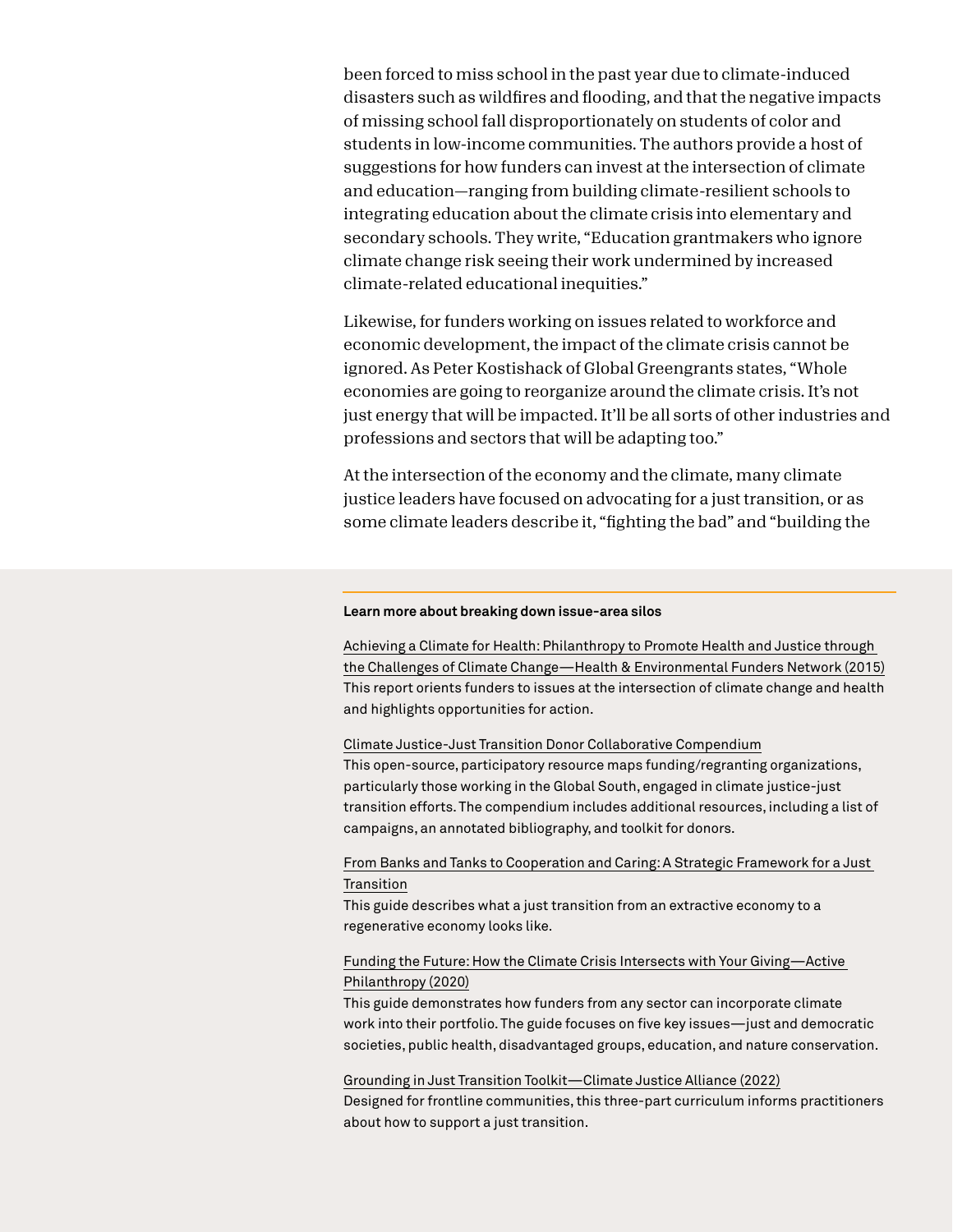

### **Tip**

Often, work happening on the ground doesn't fit neatly into a program area. Set aside a portion of the grantmaking budget to invest in new or interesting organizations/projects that might fall outside your strategy.

new." Originally developed by labor unions and environmental justice groups and led by low-income communities of color, just transition refers to a set of principles, processes, and practices that seek to shift practices associated with an extractive economy to practices that represent a living, regenerative economy. For example, recognizing that polluting industries are actively harming workers and the environment, a just transition emphasizes the importance of creating an equitable transition to alternate jobs for frontline workers who are doubly harmed by an extractive economy and the climate crisis it has caused. The driving principle of just transition is that a healthy economy and environment can co-exist and that it should not come at the cost of workers' and communities' physical, economic, or social well-being. A central tenet of a just transition framework is uplifting democracy and putting power in the hands of frontline workers and communities.<sup>21</sup>

The Dutch-based Porticus Foundation, for example, has a portfolio focused on a fair rural transition to help the agricultural sector move from extractive practices to regenerative ones that benefit both the people and the planet. The Porticus Foundation does so through a twopronged strategy that supports grassroots movements for bottom-up change as well as top-down advocacy efforts that seek to influence funding streams and policy change.

Education and the economy are just two examples of how the climate crisis is exacerbating inequities across a range of sectors. Here, we highlight the efforts of the Kresge Foundation, which has an initiative focused on health and climate, as well as the work of the McKnight Foundation, which is working at the intersection of democracy and climate.

## The Kresge Foundation: Addressing the health equity impacts of the climate crisis

"As the newest—and arguably most important—social determinant of health, climate change is one of the greatest public health threats of this century," asserts the Kresge Foundation. With this pointed analysis, the Kresge Foundation created its Climate Change, Health & Equity (CCHE) initiative through a partnership between the Foundation's environment and health programs. Although both teams had already been funding multi-issue work separately, they came together to explore the value of creating an initiative explicitly dedicated to the intersection of climate and health, with the goal of accelerating the implementation of climate resilience practices and policies that reduce negative health outcomes.

The CCHE initiative's three-pronged strategy targets health institutions, practitioners, and community-based advocates. Halfway into its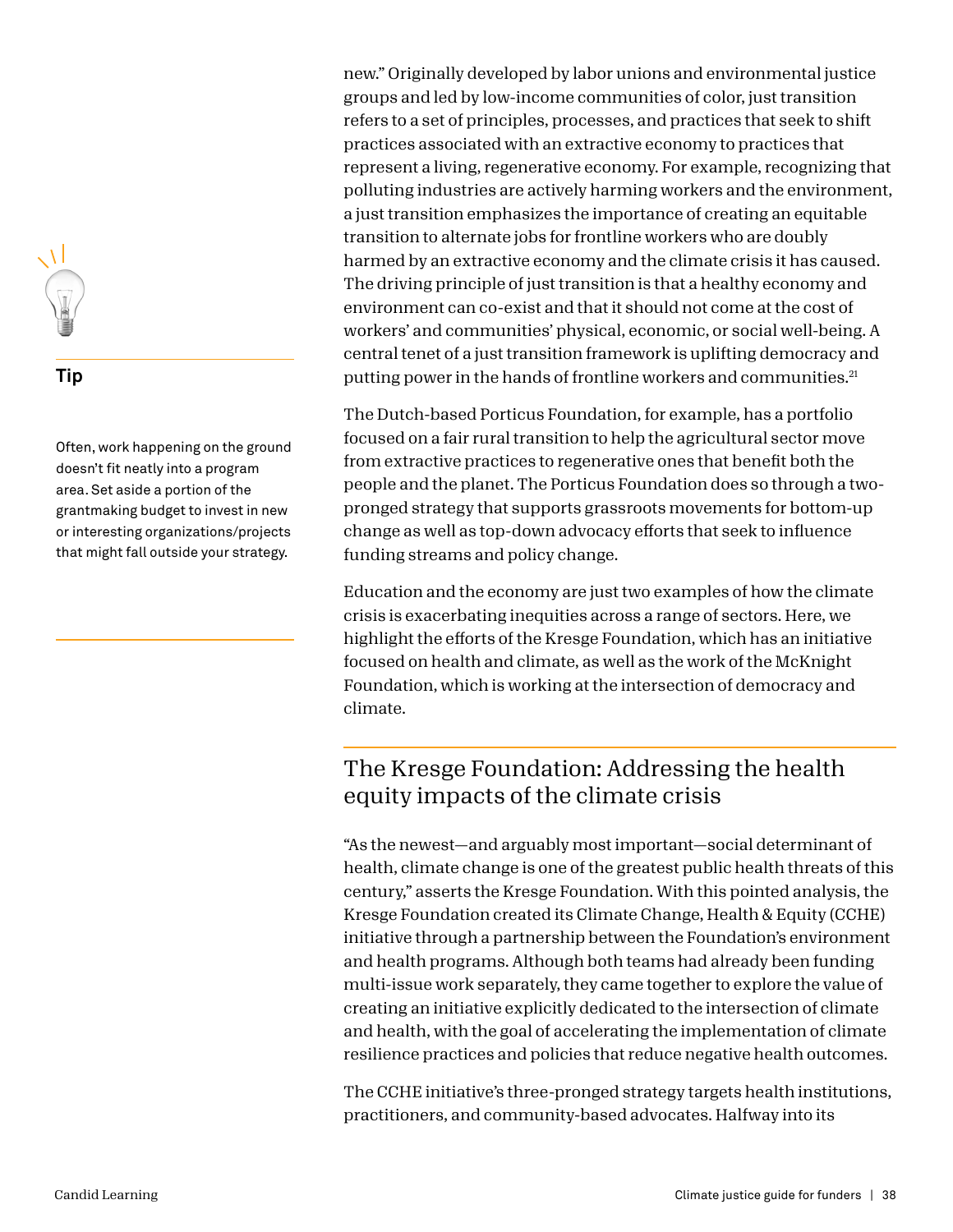five-year implementation period, the initiative currently supports 24 grantees with a little over \$22 million in grants. In addition to providing financial support, the initiative also hosts convenings, peer-learning exchanges, and technical assistance for its grantee partners.

The strategy. The initiative seeks to advance its climate resilience goals in the following ways:

- 1. Build the capacity of health institutions by supporting hospitals, health care systems, and public health institutions in expanding their knowledge of climate and equity to adopt equitable policies and practices that support climate resilience, promote accountability, and prioritize low-wealth communities and communities of color.
- 2. Support public health and health practice by deepening their knowledge about equitable climate resilience and expanding their networks and pathways to action to mobilize for sector-wide adoption of practices that center community-level impacts of climate change and equitable climate-resilience advocacy.
- 3. Strengthen community-based advocates' partnerships with health care and public health institutions and practitioners to accelerate adoption and implementation of equitable policies that advance climate resilience and reduce health risks for low-wealth communities and communities of color.

Creating a community of practice. Within the grantmaking portfolio, Kresge seeks to create a community of practice, carving out space for intentional peer learning and training opportunities for grantee partners. This approach includes [annual convenings](https://kresge.org/resource/climate-change-health-equity-peer-learning-resources/) of the cohort, where grantee partners share their work and discuss issues such as the successes and challenges associated with changing climate and health policy and understanding community-driven approaches to climate and health.

Because equity is a core value for the foundation, it also seeks to ensure a shared understanding and commitment to equity among grantee partners. Accomplishing this goal hasn't always been easy. Shamar Bibbins, senior program officer, acknowledges that, given the mix of grantee organizations in the portfolio—some are deeply experienced in climate justice, others less so—there was an "uneven expression of equity" within the portfolio. To address this disparity, the Foundation made necessary pivots, providing peer learning experiences that are more closely tailored to where particular organizations are in their respective equity journeys. This change has been important, in part because community engagement is a central component of partners' work. Bibbins notes, "Community engagement is great, but it's not sufficient if you're not actually bringing a racial equity lens."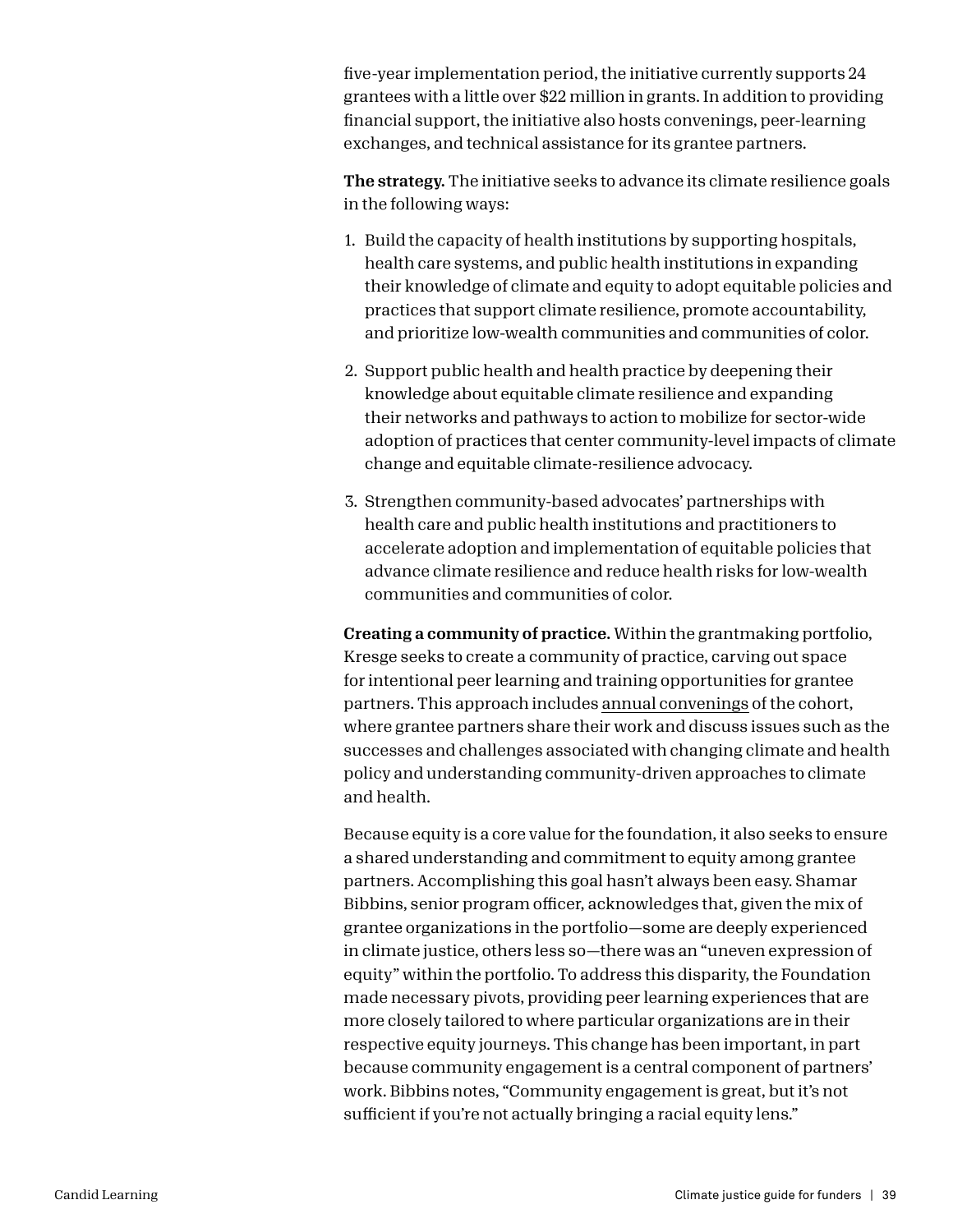Despite some of these learning challenges, Bibbins observes that institutions and communities are eager to collaborate with one another. CCHE has had success in fostering relationships, including ones between larger health care systems and local CCHE community-based groups, that leverage one another's strengths to create new vehicles for collaboration among local stakeholders. For example, one of Kresge's grantee partners, Health Care Without Harm, which has been working at the intersection of health and climate for many years, has helped to successfully bring hospital systems and government partners to the table with the Foundation's community-based grantee partners. This inclusion has resulted in the creation of new possibilities and synergies for developing climate resilience practices and policies that alleviate negative health outcomes.

In a recent initiative, hospitals of the Healthcare Anchor Network partnered with Practice Greenhealth and Health Care Without Harm to create the Impact Purchasing Commitment to promote local, equitable, and environmentally sustainable procurement. Made by 12 hospital systems, the purchasing commitment ensures that health care purchasing supports industries that decrease their carbon footprint, develop safer products and services, and create economic opportunities for people of color- and women-owned businesses by at least \$1 billion over five years.<sup>22</sup>

Paul Bogart, executive director of Health Care Without Harm, lauds Kresge's interdisciplinary approach. Bogart says that his organization constantly runs up against the narrow nature of many funders' strategies and hopes that other funders begin to take a more holistic approach. He shares, "It's tough. … I cannot tell you the number of times we hear from funders, 'We love your work, we just don't know how to fit you to the way we structure ourselves.'"

Bogart further elaborates, "When NGOs and funders work together on holistic, interdisciplinary work, it creates the space for deep, systemslevel impact. Funders can achieve this by providing intersectional and flexible funding. NGOs can achieve this by expanding their expertise to a more multidisciplinary approach. Our take at Health Care Without Harm is that this approach is our best shot at tackling the problems we face today with the urgency and intention they deserve."

### McKnight Foundation: Investing in participatory democracy to advance climate justice

"You can have the best climate policies on the books, but what if they're actually not deployed? What if they're completely vulnerable to moments where there's political storms, completely taking the legs out from underneath any good policy or any good momentum?"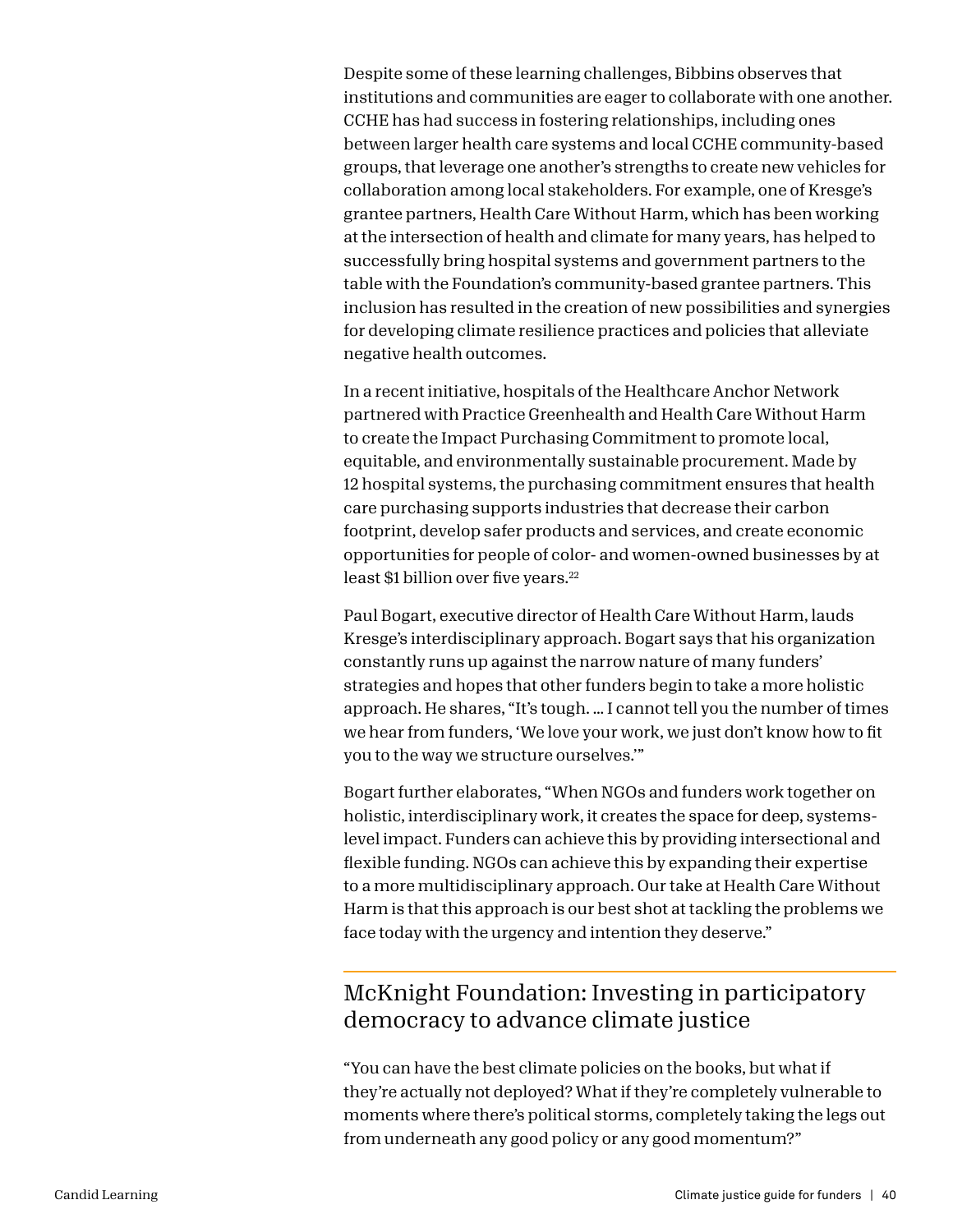Sarah Christiansen, program director of the Midwest Climate and Energy portfolio at the McKnight Foundation, asks these questions to highlight the ways that investments in a vibrant and participatory democracy are inextricably linked to climate justice investments. Christiansen notes the myriad ways in which democracy is under threat in the United States and the ways in which political discourse has become increasingly polarized. "We're now in a context within which the basic foundations of how we operate as a democracy are pretty fundamentally being challenged. You can't really do climate work without also doing democracy work."

This recognition led the McKnight Foundation to structure its work so that its Midwest Climate and Energy portfolio works in close relationship with the foundation's Vibrant and Equitable Communities Program. Investments in the long-term capacity of community organizing groups are a critical aspect of this work. For example, the Foundation's grantmaking supports Isaiah, a multi-issue, faith-based organizing group. The Foundation's grant funds base-building activities that engage and empower everyday citizens in recognizing and building their own political power, with the understanding that supporting directly impacted communities to identify and shape climate policies will ultimately lead to longer-term, more durable solutions. There are already signs of success. Isaiah, along with other McKnight grantee partners such as MN350, have built grassroots power and worked in coalition to expand public transit, improve infrastructure for biking/ walking, and adopt Clean Car Standards (signed by Governor Walz), which allow for more affordable access to zero-emission vehicles.

Ben Passer, senior program officer for the Midwest Climate and Energy portfolio, shares, "To put it bluntly, the inequities line up when you think of access and power and climate impacts. When you think about who's disproportionately affected by high energy burdens, who's disproportionately lacking access to renewable energy, who disproportionately has polluting sources more in their neighborhoods and communities, it's those folks who lack access and power to these decision-making spaces because they have historically been excluded."

In addition to collaborative grantmaking, one of the ways the Foundation has operationalized its commitment to breaking down issue area silos is by hiring its first-ever joint Strengthening Democratic Participation program officer, who works across both the Climate and Communities portfolios at the Foundation. As the Climate and Energy team builds out this body of work, Christiansen and Passer say it is important to be both curious and humble, working in partnership with other funders and stakeholders to say, "We don't know everything, but we're willing to experiment."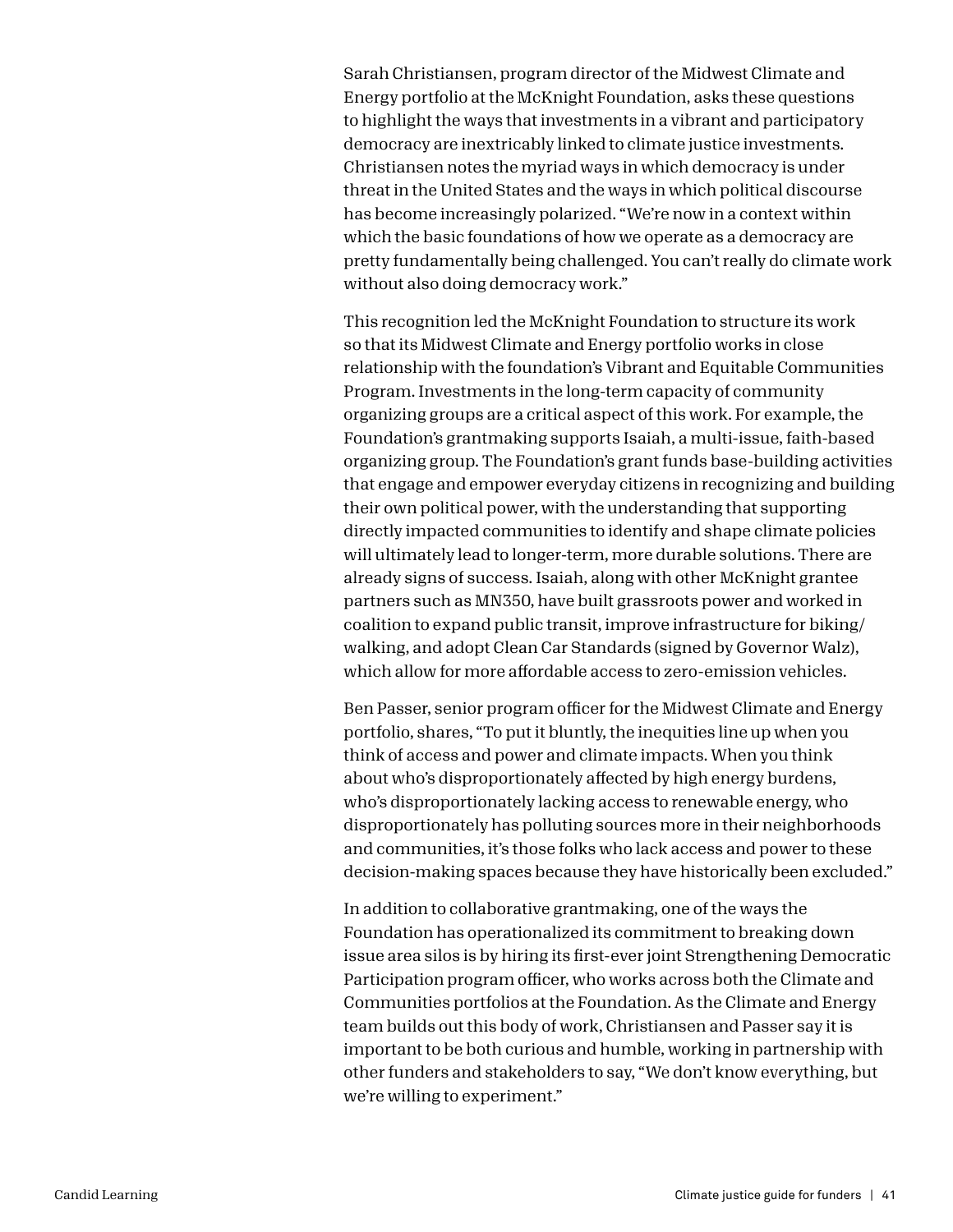#### Bringing an intersectional lens to climate justice

Developed by scholar Kimberlé Crenshaw, intersectionality is a framework for accounting for the various ways that a person's social and political identities can foster both discrimination and privilege. In Crenshaw's words, it is "a lens through which you can see where power comes and collides, where it interlocks and intersects."

As noted in the opening chapter of this guide, the climate crisis affects different groups of people in different ways, and these impacts occur in even more nuanced and complex ways when we account for the intersection of lived experiences and identities. Interviewees for this guide assert the importance of taking an intersectional lens to climate justice funding, one that considers the nuances of gender, age, ability, sexuality, race/ethnicity, and other identities.

Maria Alejandra Escalante, climate and environmental justice advocacy officer at FRIDA | The Young Feminist Fund, articulates the importance of bringing an intersectional lens to its work: "The reality on the ground deals with multiple dimensions at the same time, all of the time. As funders, we have learned that it's important to respond to that reality with flexible and core grantmaking. It's about the reality of people on the ground which we cannot compartmentalize." Indeed, FRIDA's cohort of grantee partners supports the work of rural, Indigenous women in Kenya; Dalit women in India; and feminist youth climate strikers, among many other youth-led groups.

#### **Learn more about intersectionality**

[Climate Change, Environmental Activism, and Disability \(2022\)](https://ssir.org/articles/entry/climate_change_environmental_activism_and_disability) This article in *Stanford Social Innovation Review* describes how efforts to address the climate crisis must include people with disabilities.

#### [Climate Justice and Women's Rights: A Guide to Supporting Grassroots Women's](https://www.greengrants.org/wp-content/uploads/2017/09/Climate-Justice-and-Womens-Rights-Guide1.pdf)  [Actions—Global Greengrants Fund \(2015\)](https://www.greengrants.org/wp-content/uploads/2017/09/Climate-Justice-and-Womens-Rights-Guide1.pdf)

This guide presents key takeaways from the 2014 Summit on Women and Climate, which sought to foster relationships between environmental and women's funders.

[Learning from Youth-Led Climate Action—Climate Justice Resilience Fund \(2021\)](https://www.cjrfund.org/news/2021/7/13/learning-youth-led-climate-action) This blog outlines how young people are engaging in climate action and how funders can better support their work.

#### [Women's Participation: An Enabler of Climate Justice—Mary Robinson Foundation](https://www.mrfcj.org/resources/womens-participation-an-enabler-of-climate-justice/)  [\(2015\)](https://www.mrfcj.org/resources/womens-participation-an-enabler-of-climate-justice/)

This report describes why it is critical to engage women in climate justice and lifts up case studies from El Salvador, Chile, and Vietnam.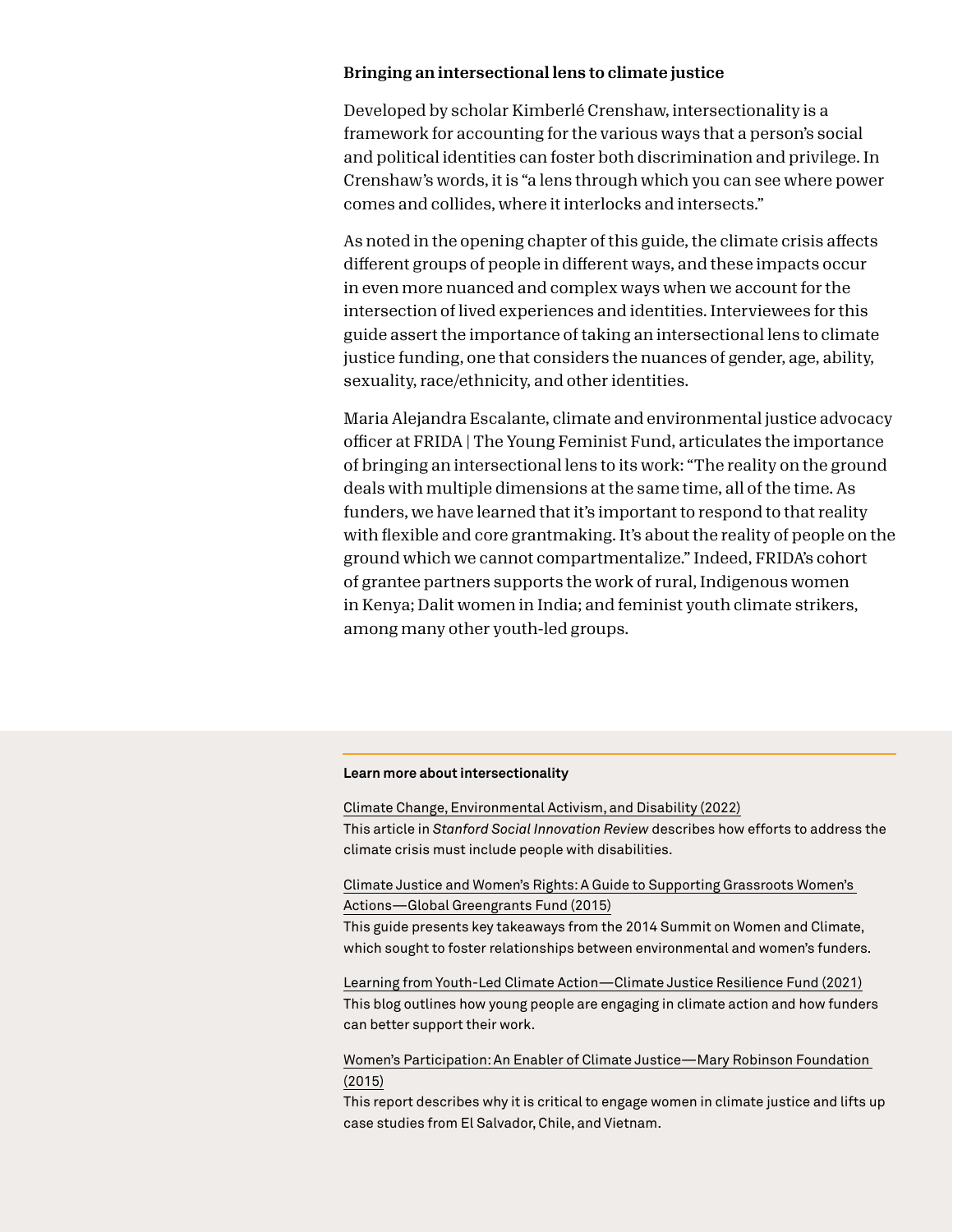To illustrate the ways funders have addressed intersectionality in the fight for climate justice, we take a closer look at the work of Global Alliance for Green and Gender Action (GAGGA) and the Disability Rights Fund.

### Global Alliance for Green and Gender Action: Working at the intersection of gender and climate

Women are disproportionately subject to the impacts of the climate crisis, yet support for their work remains overwhelmingly underrepresented in private foundation funding. Global Alliance for Green and Gender Action (GAGGA) seeks to change this dynamic.

Origin story. GAGGA was first established in 2016 as a collaboration between three organizations—two women's funds (Mama Cash and Fondo Centroamericano de Mujeres—FCAM) and one environmental organization (Both ENDS). All three wanted to do more work at the intersection of environmental justice and women's rights but consistently came up against barriers, such as the lack of resources or knowledge, as well as the lack of historical relationships between the two movements and bodies of work. Then, opportunity presented itself in the form of a five-year grant from the Dutch government. The three organizations came together and proposed an alliance explicitly dedicated to breaking down these artificial silos, with an emphasis on partnering with women-led, community-based organizations working to address the climate crisis, across different countries and cultural contexts. With FCAM, a Central American-based organization serving as the lead, holding primary legal and financial authority over the work, the alliance also sought to address historical power imbalances between the Global North and the Global South.

Maite Smet, coordinator of GAGGA, explains the GAGGA's overarching value proposition: "The climate crisis isn't delinked from environmental justice and women's rights. … Climate change is not a box. Many funders which we've seen have those boxes, right? They will put women's rights here, climate crisis here. For us, it's that you start seeing this as a human rights issue, a justice issue, and that it is linked to many topics. It's not one or the other." Furthering this analysis, Smet adds that the climate crisis is due in part to the "environmental crises communities have been facing for a long time, largely caused by an extractive economy rooted in colonialism and capitalism."

[Blog Series: Putting Justice at the Heart of Climate Action](https://gaggaalliance.org/blog-series-putting-justice-at-the-heart-of-climate-action/) This series of blog posts describes GAGGA partners' work at the intersection of gender, nationality, ethnicity, ability, and other identities.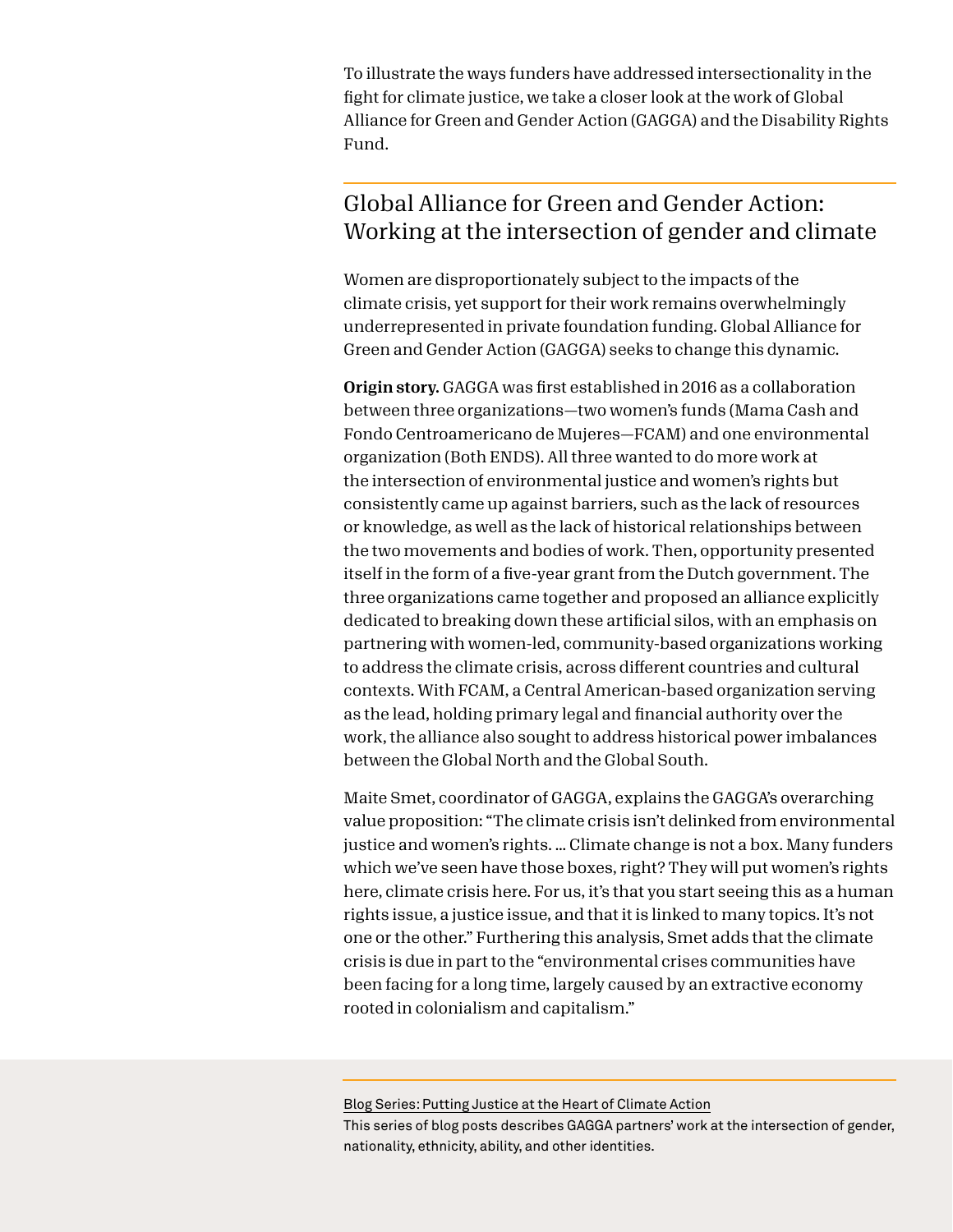Strategic focus. GAGGA's network is made up of women's funds, environmental funds, NGOs, and women-led community-based organizations (CBOs) across Latin America, Africa, and Asia.23 Its primary goal is to strengthen its network partners and their work at the intersection of gender, environmental, and climate justice, driven by and centered on the leadership, voices, and demands of women and women-led CBOs in the Global South. GAGGA also seeks to forge alliances between women's rights, feminist, environmental, and climate justice movements. In some regions, early work included mapping the field to identify key organizations. For example, womenled, community-based organizations were not even part of some environmental justice funds' portfolios.

By facilitating these exchanges, GAGGA has seen growth in all of its network partners. Community-based organizations improved their lobbying and advocacy capacity as well as increased leadership of women, girls, trans, non-binary, and intersex people in environmental and climate decision-making processes at local, national, and international levels. Funds and NGOs increased their understanding of the intersection of environmental justice and women's rights. These learning and relationship-building opportunities complement support from GAGGA's flexible, multi-year grants. Over its first five years, GAGGA has worked with more than 20 funds, 40+ NGOs, and more than 400 women-led community-based organizations, moving over 12 million EUROs through 1,742 grants to grassroots groups across its global network.

Why it works. GAGGA seeks to create collective ownership of the work. GAGGA has a framework for how it operates, but partners identify what that looks like in their local contexts, "using their own methodologies and their own way to do things," says Carla López, executive director of Fondo Centroamericano de Mujeres. Using her native Nicaragua as an example, she notes that fights for climate and gender justice are deeply intertwined with the realities associated with political unrest in the country, and that this reality has to be accounted for in the work.

In addition to making sure grantee partners have flexibility to develop climate solutions within a shared framework, GAGGA promotes collective ownership and participatory processes through all facets of its work. For example, regular feedback loops are in place to ensure that GAGGA learns from the field along the way and adapts as needed. And in planning a recent convening, instead of the lead coordinators deciding who should attend, they asked funds to nominate community attendees. GAGGA acknowledges that this approach can be more timeconsuming, but believes that it ultimately contributes to a deeper sense of commitment to the collective and, in turn, stronger collaborations among network partners.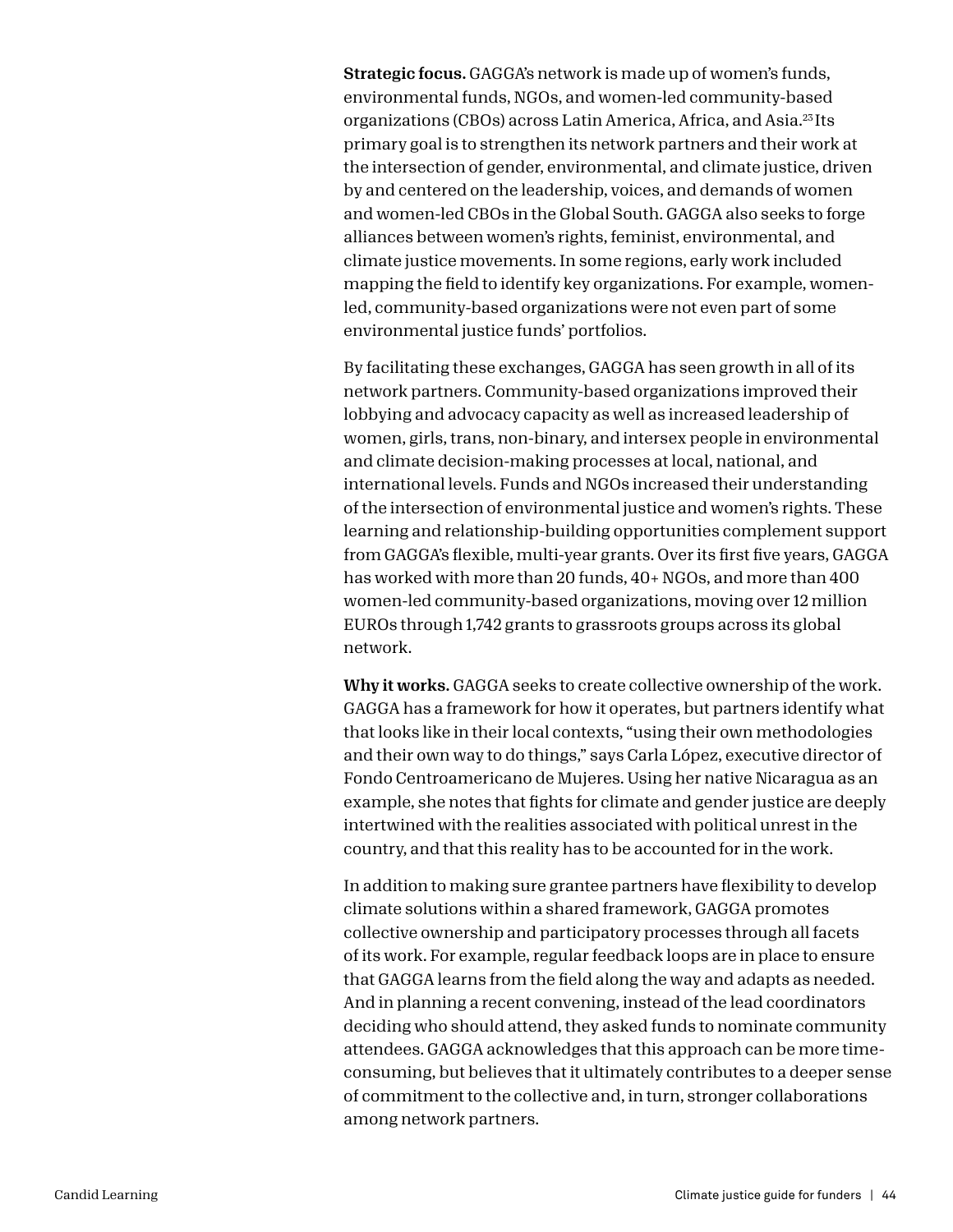Working at the intersections of nationality, gender, and other marginalized identities, López asserts that it is imperative to engage in practices that "shift the power," and are "rooted in accountability." López sums it up this way: "We build collaborations that respect the knowledge and experience of our partners, we don't create contractual relationships. As funders, we engage multiple and intentional efforts to guarantee our partners' participation and perspectives in decisionmaking processes."

### Disability Rights Fund: Engaging people with disabilities in the climate crisis

As local, regional, and national governments develop adaptation and mitigation strategies to battle climate disasters, the voices of people with disabilities are often left out entirely. In 2013, the Disability Rights Fund (DRF) sought to rectify this disparity by making climate justice a focus area in its strategic plan. The Fund's work around climate justice is deeply intersectional. As Dwi Ariyani, the Fund's regional head of programs in Asia, notes, "We focus on persons with disability and the most marginalized groups *within* the community of persons with disability."

For example, in Ariyani's native Indonesia, the frequency of natural disasters has left people with disabilities, many of whom live in rural areas or in poverty, at risk of death, injury, or being left behind. They frequently lack access to emergency response support or information on how to prepare for a climate-related disaster. Because of the scarcity of data on people with disabilities, they are not accounted for in local emergency response preparations. Ariyani shares, "Sometimes persons with disabilities are just left behind when there's an evacuation because people don't know how to assist them. Their assistive devices may be lost or damaged, further complicating their ability to get to safety and live independently. In most cases, shelters and other relief resources are not accessible."

In the past decade, DRF and its sister fund, the Disability Rights Advocacy Fund (DRAF) have awarded nearly 200 grants totaling more than \$4 million to organizations of persons with disabilities (OPDs) in Indonesia. These grants prioritize the inclusion of those most often left behind, such as Indigenous women with disabilities and others with intersectional identities who experience multiple layers of discrimination. DRF/DRAF's support also includes extensive technical assistance for OPDs to develop the capacities and networks for successful rights advocacy.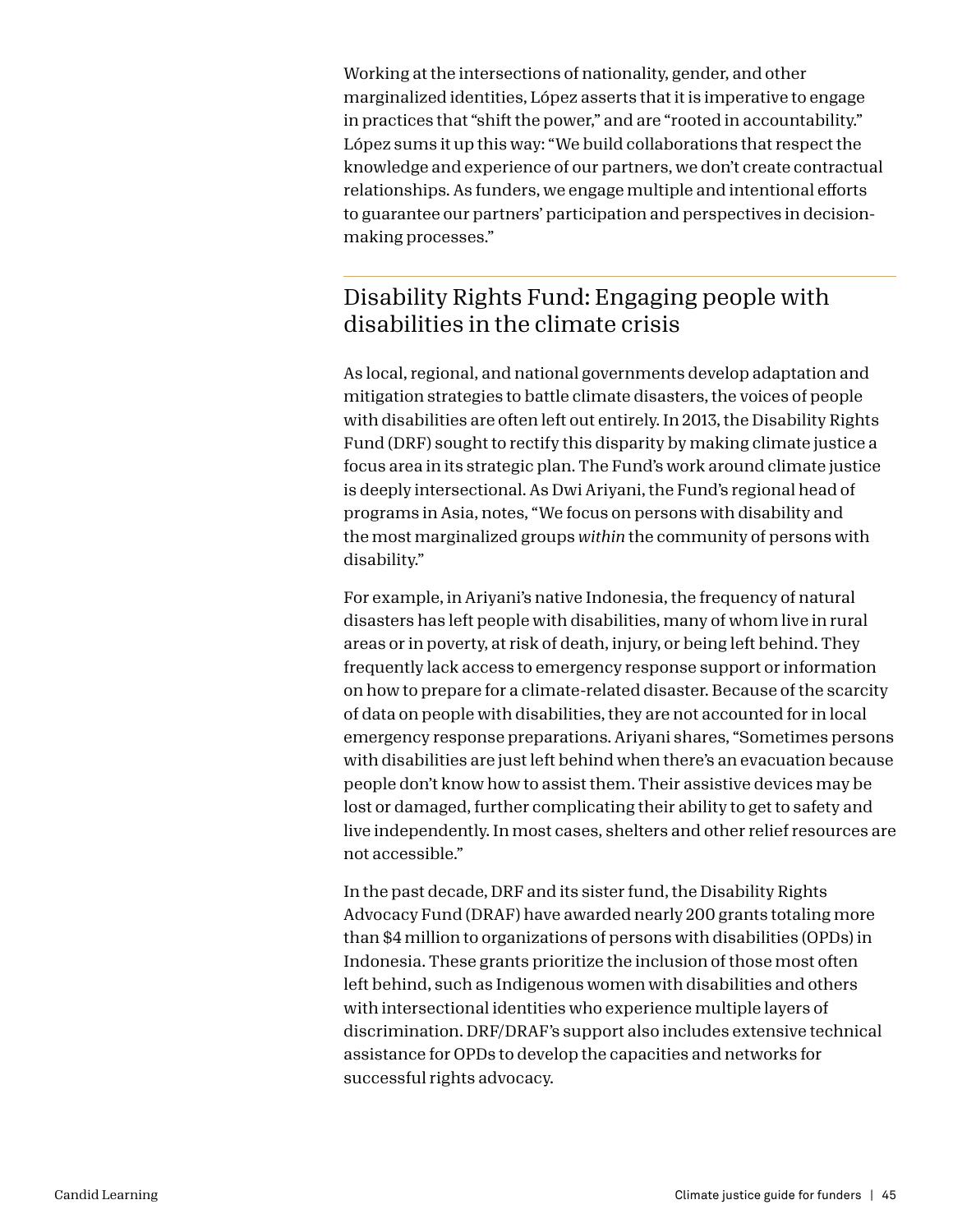One example is in Klaten district, where in 2015 DRF began supporting an OPD to collect data to identify the specific villages and locations in which people with disabilities live. The organization then works with local leaders to revise emergency and evacuation response plans to include these households. This advocacy has led to the establishment of disability unit services within the local disaster management agency, where people with disabilities also fully participate in the development, implementation, and monitoring of inclusive disaster risk reduction and emergency response programming. Although much of this work starts in the villages, it has begun to move up to the district and province levels. This initiative illustrates how supporting local, grassroots efforts with a rights lens can translate into larger policy and systems change, with the added benefit of ensuring that interventions are culturally and linguistically relevant.

Key to this work is that people with disabilities themselves are involved in decision-making processes about climate disaster preparation and natural resource use in their communities, as they are the ones best situated to understand the nuances of the issue.

#### Incorporating climate justice into the totality of a foundation's work

Foundations can have an influence on climate justice beyond their grantmaking portfolios. In recent years, this effort has meant taking a critical look at investment portfolios that include companies whose practices are contributing to the climate crisis. But it can also encompass other areas of foundation operations, such as human resource practices, communication strategies, and building facilities.

The decade-long Divest-Investment movement started on college campuses and first got its foothold in philanthropy in early 2014, when [Divest-Invest Philanthropy](https://www.divestinvest.org/) launched with commitments from 17 foundations (with combined assets of more than \$2 billion) to divest from fossil fuels and invest in climate solutions. Notably, that fall, Rockefeller Brothers Fund announced plans to divest, a significant

#### **Learn more about foundation investments**

Confluence Philanthropy's [Climate Solutions Collaborative](https://www.confluencephilanthropy.org/The-Climate-Solutions-Collaborative) is a community of investors committed to emissions reduction by deploying private and philanthropic capital toward a low-carbon future.

The [Divest-Invest Philanthropy](https://www.divestinvest.org/) coalition encourages funders to divest from all fossil fuels and invest at least 5% of their portfolios in climate solutions. Currently, there are nearly 200 foundations and family funds with assets totaling more than \$125 billion participating.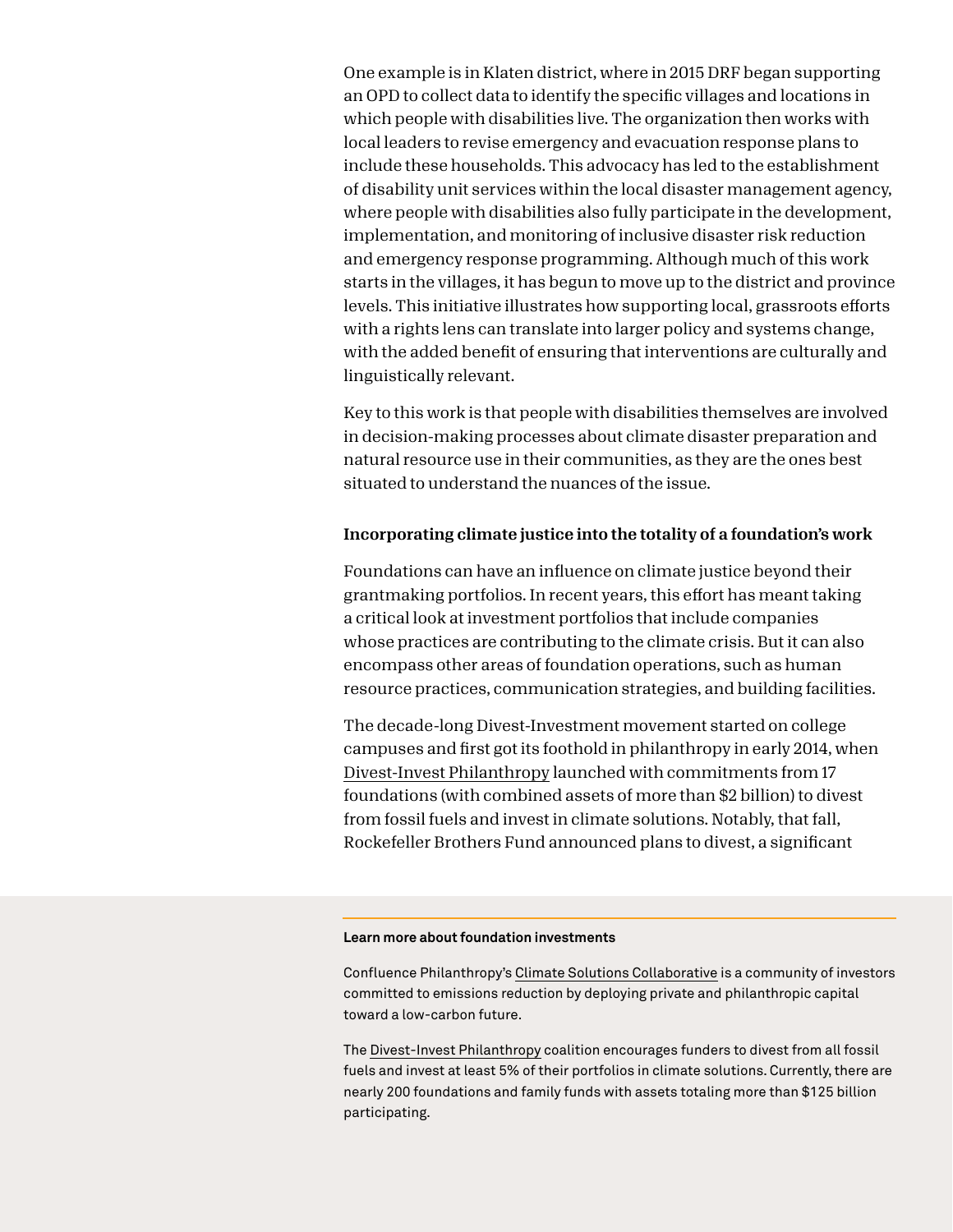commitment, given that the family's wealth came from the oil industry. These early commitments helped catalyze a broader conversation within philanthropy about the role of socially and environmentally responsible investment portfolios in advancing philanthropic priorities. As of late 2021, nearly 200 foundations had signed the pledge.

Indeed, a flurry of foundation announcements about changes to investment strategies coincided with COP26, including that of the Ford Foundation. In October 2021, Ford Foundation made a public commitment to end any further fossil fuel investments in its endowment. In addition, Ford plans to add climate-friendly investments to its endowment, including investments in renewable energy and funds that support the transition to a green economy. The foundation also plans to phase out its legacy investments in private equity funds that have holdings in the fossil fuel industry.<sup>24</sup>

Foundations can also support climate justice goals through programrelated investments. For example, through an initiative called [Kresge](https://kresge.org/initiative/kresge-community-finance-kcf/)  [Community Finance](https://kresge.org/initiative/kresge-community-finance-kcf/), the Kresge Foundation provided \$30 million to 14 Community Development Finance Institutions and Development Finance Agencies for the purpose of creating opportunities for lowincome people living in U.S. cities. These loans have included support for climate-related projects that support equity and justice goals, such as the \$3 million the Connecticut Green Bank received to fund solar projects in low-income communities.

Foundation investment strategies tend to receive the most attention as a way to support climate justice goals outside of grantmaking, but there are also other aspects of their operations that foundations can review to strengthen alignment. Here, we highlight how the Hewlett Foundation seeks to integrate climate justice considerations throughout its operations.

### The Hewlett Foundation: Integrating climate justice across foundation operations

Several years ago, as part of a review of its diversity, equity, and inclusion practices, the Hewlett Foundation conducted a baseline assessment to understand the demographic composition of its grantee partners. Mary Flannelly, chief of staff of the Environment program, says the assessment found that not only was the Environment Program funding mostly white-dominant organizations, but it was also doing so at a slightly higher rate than other programs at the Foundation.

Since then, the program, which includes a climate and energy portfolio, has taken intentional steps to diversify the organizations it supports. Recognizing the importance of accountability, it has also signed onto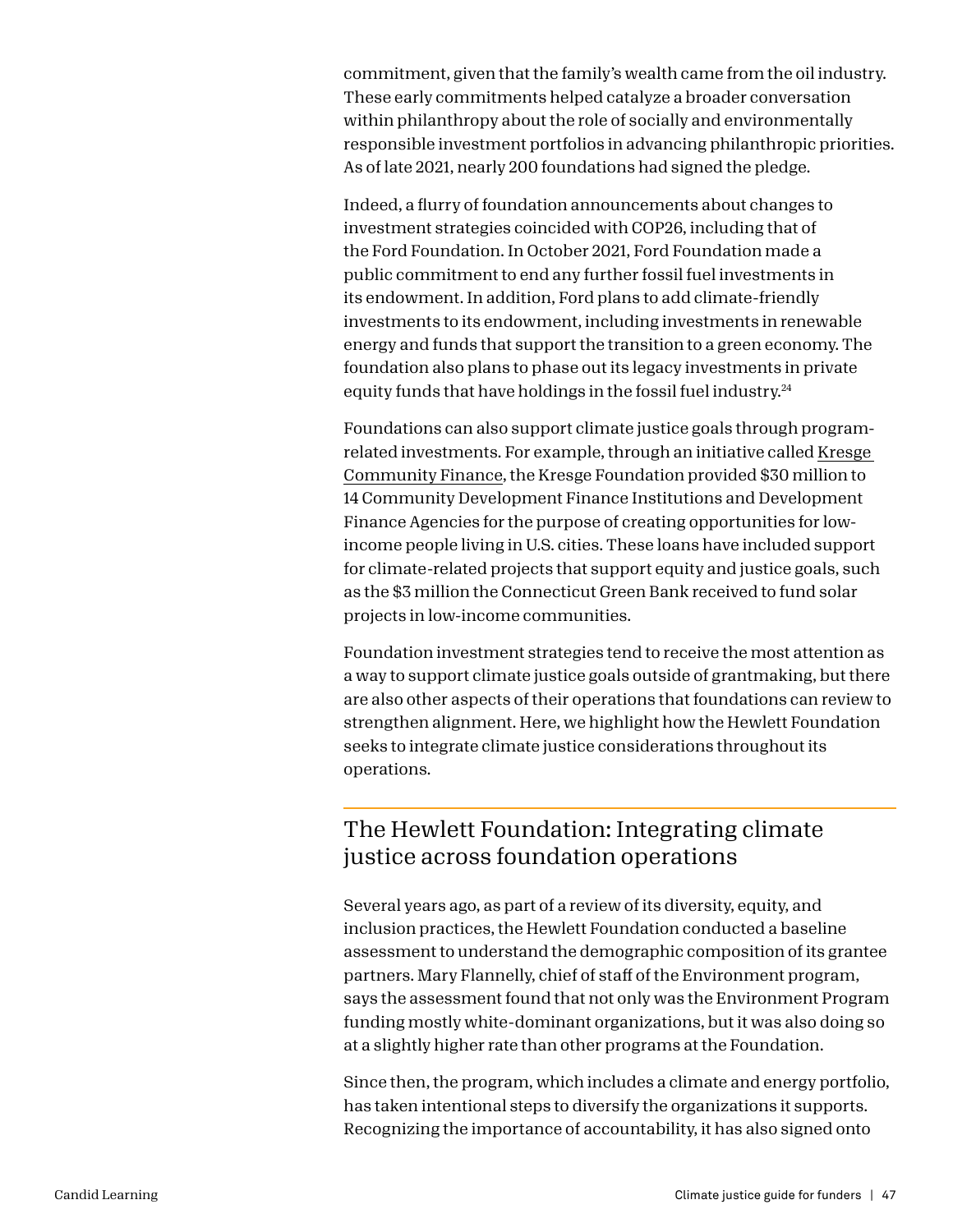the transparency portion of the Climate Funders Justice Pledge, which calls on funders to report the percentage of their climate/environmental grants going to BIPOC-led organizations. As those shifts have occurred on the grantmaking side, Hewlett has also incorporated climate justice considerations into other aspects of its work.

For example, working with colleagues in Communications, the Foundation has come to understand how important it is to integrate an equity and people-focused narrative into its work. To that end, Flannelly says that "storytelling has become a part of our climate work."

In the realm of hiring practices, the program has re-examined its core competencies, with a commitment to and experience around diversity, equity, and inclusion as an important factor in reviewing candidates for open positions. In the area of operations, the Foundation purchases carbon offsets through the Regional Greenhouse Gas initiative, which Flannelly notes illustrates ways that foundations can think more expansively about how to incorporate antidotes to the climate crisis into their work. Hewlett also had the first LEED certified Gold building in California, demonstrating how the Foundation has tried to "make things more sustainable from the get-go."

Flannelly sums up, "For a foundation with a 50-year history, change often happens slowly, but I have seen important shifts since I started. I'm hopeful to see more as we further embrace our racial justice commitment at Hewlett. Other people are paying attention, and when people see where you are in the field and what you have to contribute, they move with you."

#### **Key takeaways**

- Foundations that thoughtfully and intentionally align their practices with their values will be more likely to develop deep and trusting relationships with grantee partners, resulting in a sharper focus on equity and justice within their climate portfolios.
- It is crucial to take an intersectional lens to climate justice funding that considers the nuanced impact that gender, age, ability, race/ethnicity, and other identities have on how different groups experience the climate crisis.
- The often-siloed nature of foundation portfolios can lead to missed opportunities to achieve bigger and sustainable impacts. Consider taking a more holistic approach to grantmaking or setting aside a portion of your grantmaking budget to invest in promising organizations/projects that might fall outside your strategy.
- Foundations can incorporate climate justice into their work beyond grantmaking consider how the totality of your work, not just grantmaking, can become more equity and justice focused.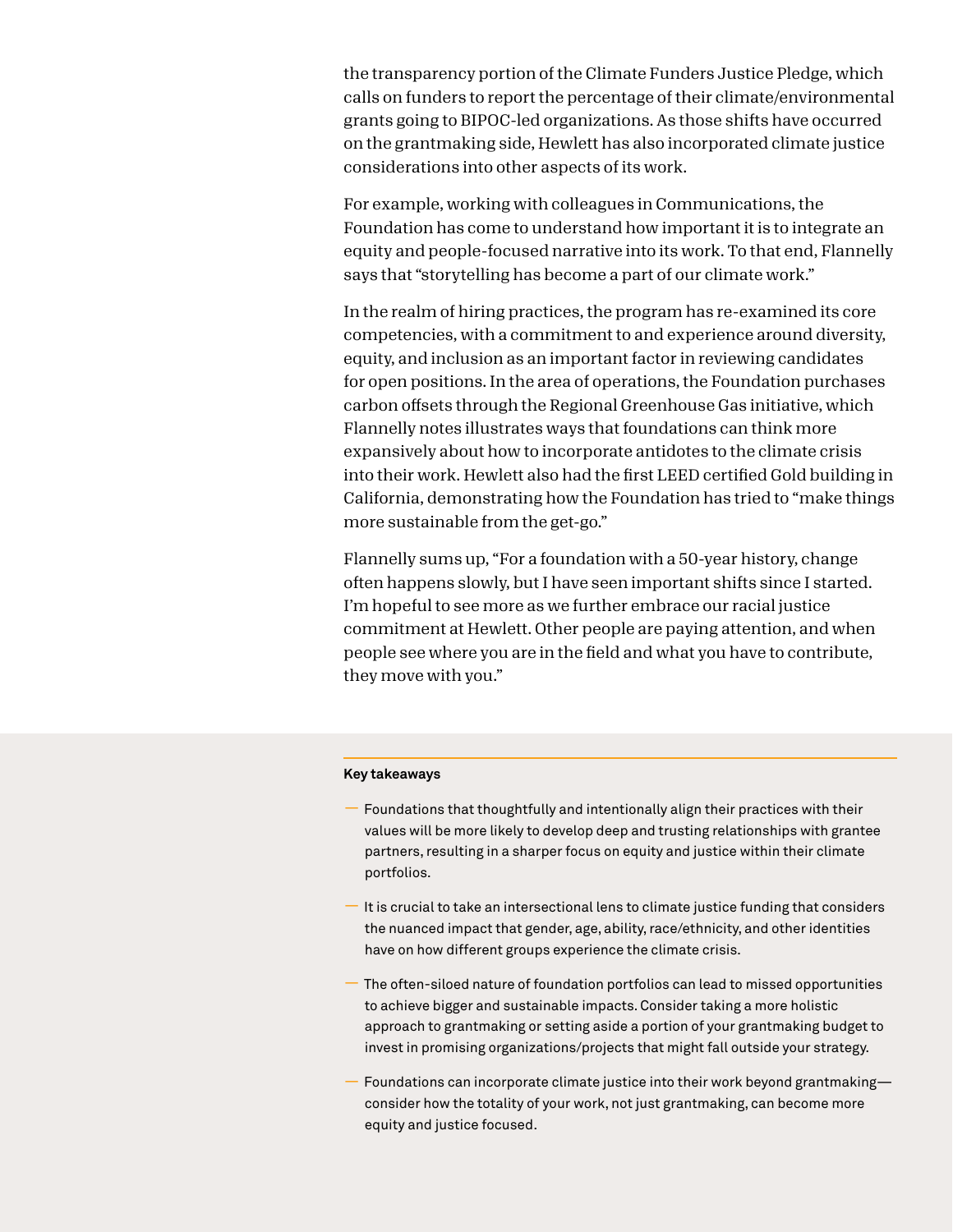**—** To support a strong ecosystem of grantee partners, ask your current partners who is doing good work in the field. This approach will strengthen existing relationships and help build movement infrastructure, instead of creating a portfolio of partners who may lack alignment and connection.

#### **Reflection questions**

- In what ways are our core values reflected in our climate work? In what ways are equity and justice being integrated into our climate work?
- To what extent are we making connections across our grantmaking portfolios to take a holistic and integrated approach to the climate crisis? Where do opportunities to break down silos exist? How are our current grantees responding to the climate crisis?
- What is our analysis of how different populations are impacted by the crisis, and how are we co-creating strategies that address the realities of lived experience?
- Are we building a diverse portfolio and supporting a range of actors that advance a climate justice approach? Are some of these organizations led by the key constituencies most impacted by the climate crisis?
- How are we thinking about equity and climate impacts across our foundation operations and investments?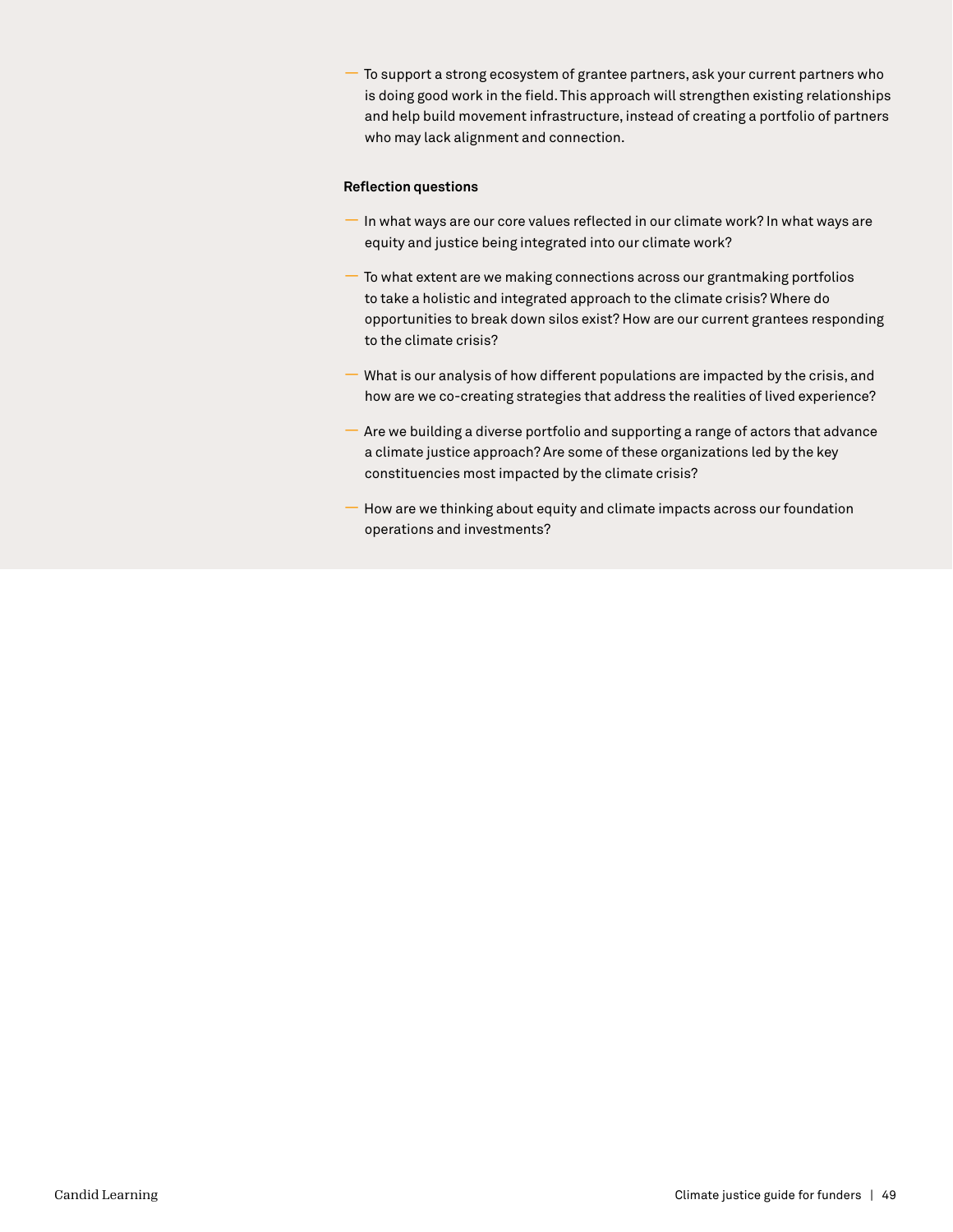# The critical role of intermediaries

A growing cadre of intermediary organizations are proving critical to moving resources to frontline climate justice work. Intermediary organizations include public foundations that raise the funds they grant/spend; organizations that either exclusively regrant or regrant a majority of resources raised; and pooled funds, initiatives, and alliances.

These intermediary organizations serve important roles in the field:

- 1. Intermediaries provide learning opportunities for funders to build and deepen their understanding of climate justice.
- 2. Intermediaries can **bridge relationships** between larger/more traditional donors and smaller grassroots groups, including groups in the Global South, to ensure that funding reaches groups on the ground.
- 3. Intermediaries help promote solidarity and mutual accountability in the distribution of resources, in part through participatory processes.
- 4. Intermediaries also provide critical support for technical assistance and accompaniment to strengthen organizations.
- 5. Intermediaries can help strengthen the ecosystem of climate justice work and support broader movement-building efforts.

### Provide learning opportunities

Many intermediaries and grassroots alliances provide both informal and formal learning opportunities for funders seeking to build and deepen their understanding of climate justice. These learning opportunities can range from one-time workshops to a series of progressively more advanced trainings to experiential learning exchanges to anything in between. In addition, pooled funds and funder collaboratives not only provide opportunities for joint grantmaking, but also create opportunities for peer-to-peer learning.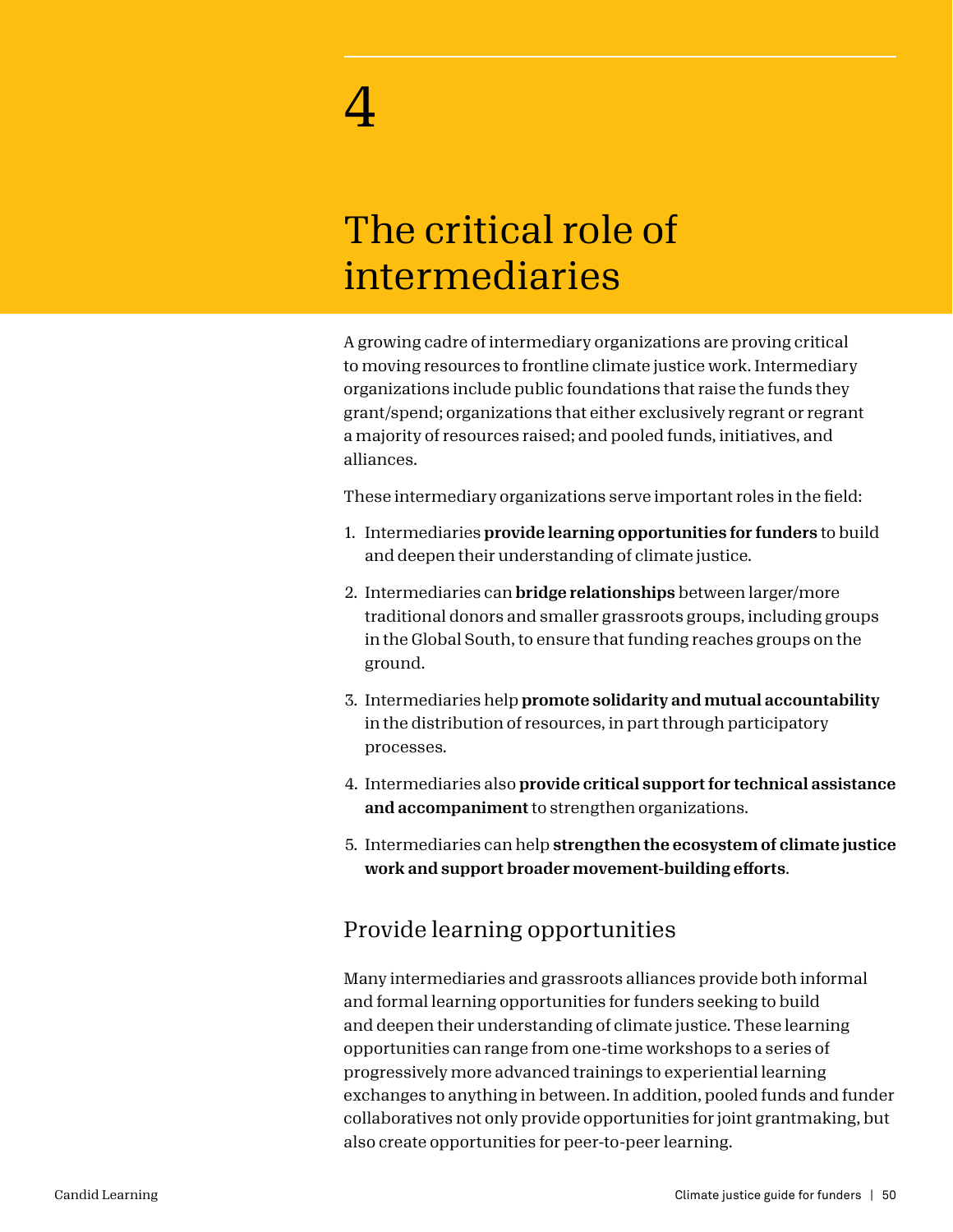Thousand Currents, CLIMA Fund, Climate Justice Alliance, It Takes Roots, and Grassroots International are just a few of the intermediaries and grassroots-led formations that offer formal learning spaces. Across the board, these learning opportunities share a number of commonalities: They help donors develop and deepen an analysis of the root causes for the climate crisis, offering historical, political, and social context. They help catalyze relationships between grantmakers and grassroots leaders and organizations. And they help foster peer-topeer relationships among funders to help facilitate collaborative and synergistic giving.

In addition, a number of these organizations have also developed publications and other resources designed to help funder audiences understand the tenets of climate justice as well as how funders can support the needs of grassroots organizations. For example, CLIMA Fund has generated a [rich collection](https://climasolutions.org/clima-resources/) of videos, reports, webinars, and infographics designed for donors to foster an understanding of climate justice principles. The Climate Justice Alliance has assembled a [list of](https://docs.google.com/document/d/1WeO0MEbkOiJMlkw8JT444fauFoBMGAKjzCosZoic9j0/edit)  [key resources](https://docs.google.com/document/d/1WeO0MEbkOiJMlkw8JT444fauFoBMGAKjzCosZoic9j0/edit) for funders on just transition, environmental justice, and climate justice, and It Takes Roots has designed a guide on how funders can help ["change the rules, stop the bad, and build the new](https://drive.google.com/file/d/1L_j6z2rj-XxlpYo0cK8AMvU27I6qID3d/view)."

Here, we spotlight the work of Grassroots International, which has made funder learning and organizing a key focus of its work.

### Grassroots International: Deep donor learning and organizing to support social movements

Grassroots International, a public foundation that includes climate justice among its priority areas, engages in donor organizing and donor education as one of its core functions. Inspired by political education

#### **Learn more about working through intermediaries**

[How Funding Intermediaries Fuels Social Change—Libra Foundation \(2021\)](https://www.thelibrafoundation.org/2021/11/how-funding-intermediaries-fuels-social-change/) This blog post explains the importance of funding community-accountable intermediaries, especially since institutional philanthropy can be disconnected from frontline and marginalized groups' lived experiences. The post outlines why the Libra Foundation funds intermediaries and the criteria they use to ensure that intermediaries align with their goals.

#### [Why Fund Intermediaries?—CLIMA Fund](https://climasolutions.org/news/why-fund-intermediaries/)

Drawing upon its own experience in forming long relationships with frontline activists and quickly moving money to grassroots groups, this piece makes the case for why funding intermediaries provides immediate and critical support to grassroots movements.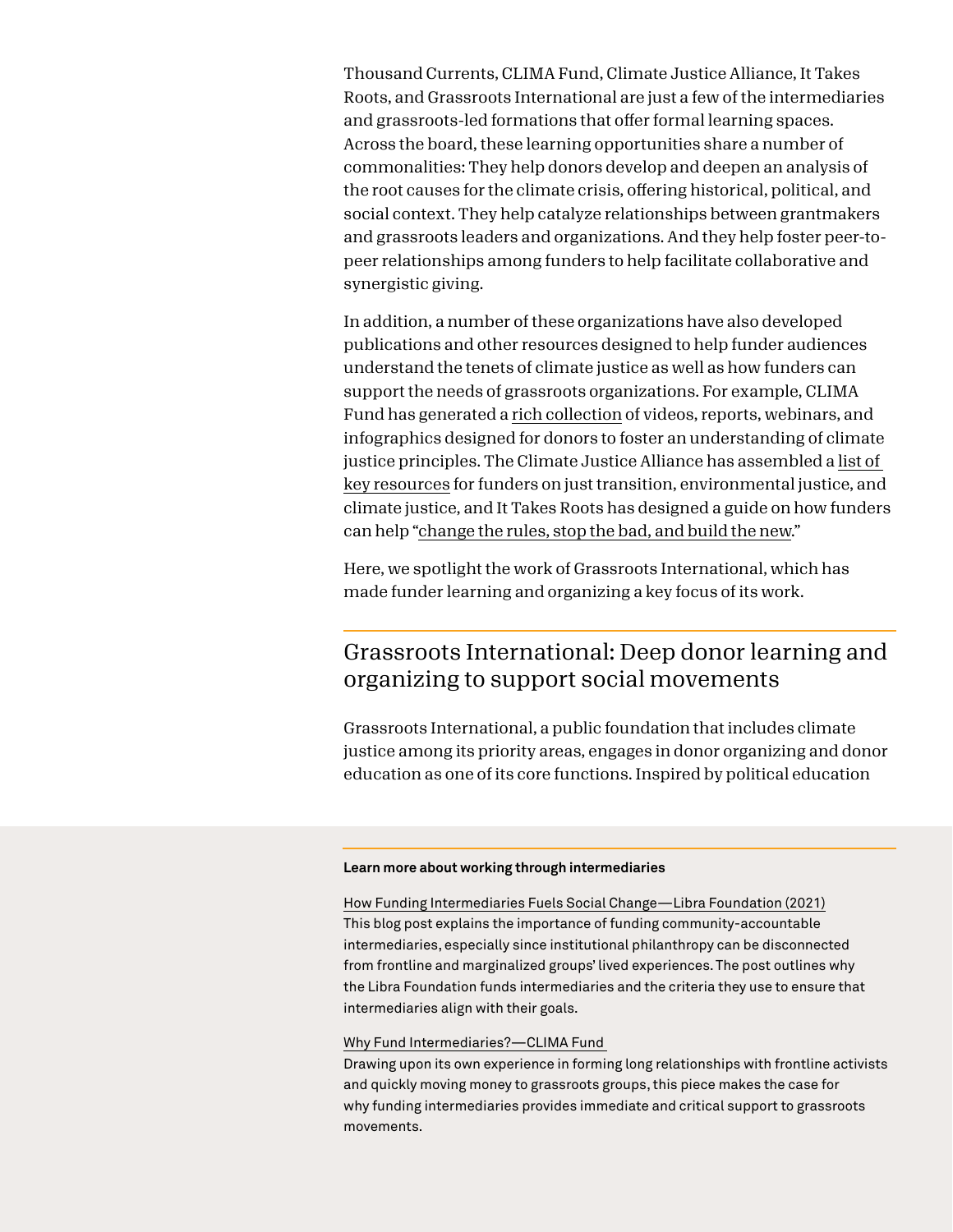practices of social movements and informed by the [Giving Project](https://www.givingprojects.org/the-giving-project-model)  [Model](https://www.givingprojects.org/the-giving-project-model), Grassroots International views donors as donor-activists who can mobilize resources to support social movements as an act of solidarity.

The organization helps donors combine grantmaking with deep political education that includes a curriculum to help them develop a shared analysis around race, gender, and colonialism as well as expose them to real-time campaigns and movement-building work on the ground. Donors become better positioned to understand the root causes of climate inequities and to understand their role as allies and partners to movements.

Pre-pandemic, Grassroots International's donor engagement efforts included organizing donor delegations to the Global South for donors to learn more about social movements firsthand. Through these trips, donors connected with social movement partners that Grassroots International had been working with for years. This way donors got a better, more transparent understanding of the local ecosystem and issues. Grassroots International has also sponsored deep dive learning immersion retreats. For example, it coordinated a learning exchange to Puerto Rico that included intensive political education and direct field visits.

Chung-Wha Hong, executive director of Grassroots International, explains the benefits of working through intermediaries to connect with frontline communities: "When donors join us to accompany social movements, they won't get a dog and pony show or one-off projects disconnected from the broader movement landscape." In this sense, Grassroots International's donor education and organizing efforts speak to building transformational, rather than transactional, relationships. Hong states, "Our goal with donors isn't just funding, but it is an invitation to become a long-term partner and to come out of the process with a shared analysis and commitment to transforming their power, privilege, and funds into tools of solidarity in service of the shared vision. That is Solidarity Philanthropy."

[Protesta Y Propuesta: Lessons from Just Transformation, Ecological Justice, and the](https://grassrootsonline.org/what-we-do/publications-and-resources/educational-resources/protesta-y-propuesta-lessons-from-puerto-rico/)  [Fight for Self-Determination in Puerto Rico—Grassroots International \(2020\)](https://grassrootsonline.org/what-we-do/publications-and-resources/educational-resources/protesta-y-propuesta-lessons-from-puerto-rico/) This report uplifts the stories of Puerto Rican social movements that have engaged in community-centered rebuilding efforts following Hurricane Maria, gathered through a learning exchange hosted by Grassroots International. Through these stories, the report offers recommendations to foundations and investors who are seeking to address climate and humanitarian crises across the globe.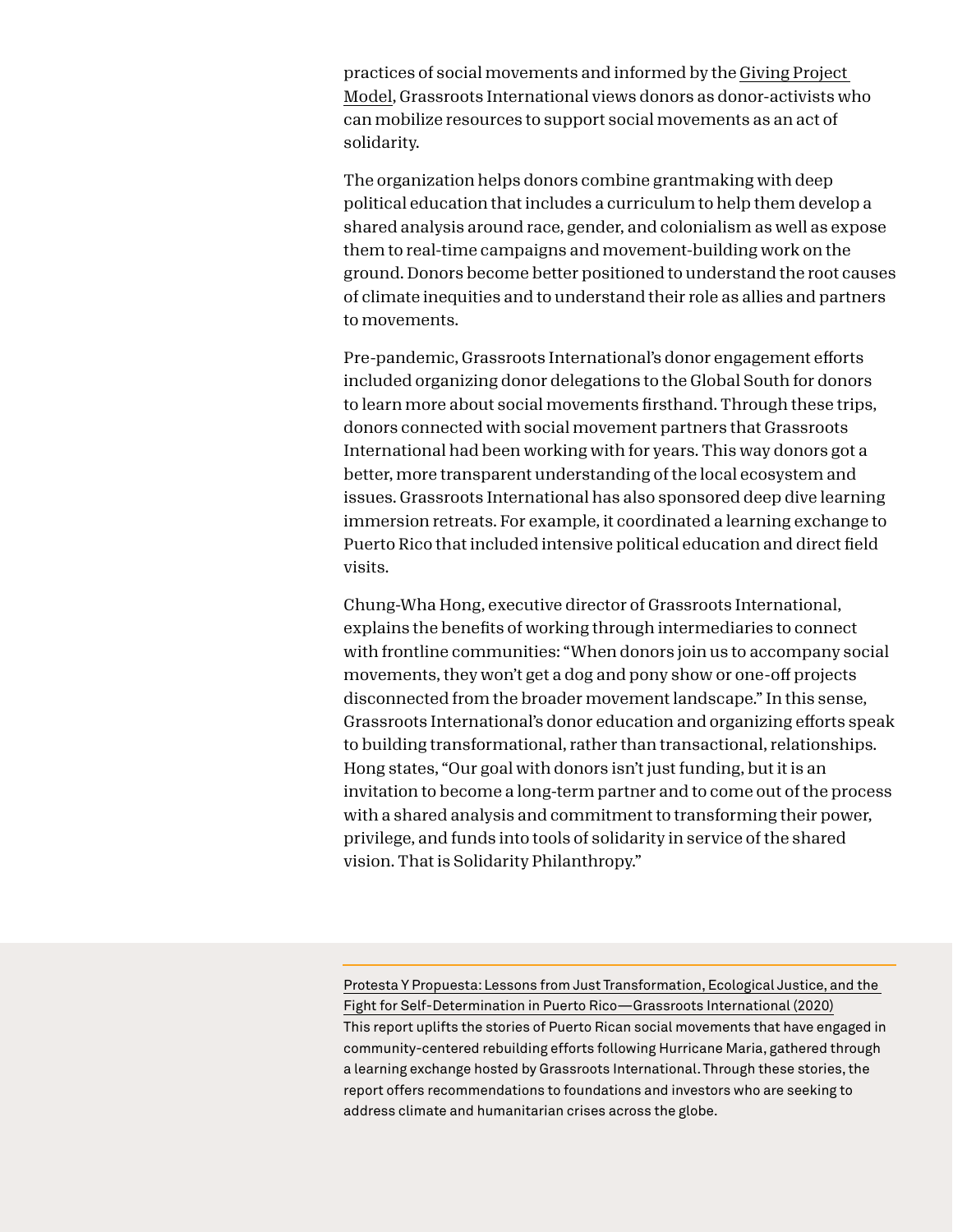Hong continues, "And once you are in a close relationship with movements, you can see the incredibly powerful way that grassroots communities are creating the leading edges of climate solutions peasant-driven food sovereignty that cools the planet while ending hunger; solidarity economy projects that share the wealth, communitycontrolled renewable energy initiatives; restoration of land and territory through landback campaigns by Indigenous and other colonized peoples; preservation of cultural and biodiversity; feminist economies that center life and peace and so much more. … We have no time to waste looking for answers in all the wrong places when we can focus our energies on how to mobilize more philanthropic resources to support these exciting grassroots solutions."

#### Bridge relationships between funders and grassroots organizations

Because intermediary organizations have the capacity to build relationships with grassroots organizations in a way that larger foundations might not, they are able to bridge relationships between donors and grassroots organizations, including those in the Global South, in an authentic way. Funders benefit by being able to disburse funding to diverse organizations more quickly and efficiently, while grassroots organizations benefit by focusing less on fundraising and more on mission-focused activities. Intermediaries can be especially helpful for donors who want to support organizations in the Global South, particularly if they do not have the capacity, staff, and/or local knowledge to manage international grants and the accompanying duediligence and compliance issues.

While the Ford Foundation supports a number of larger NGOs through its climate grants, it also supports Global Greengrants Fund, an intermediary that supports grassroots organizations with grants as small as \$5,000. Ximena Warnaars, program officer for the Natural Resources and Climate portfolio at the Ford Foundation, explains the value of partnering with an intermediary like Global Greengrants: "The Ford Foundation is just not going to be making a whole bunch of \$5,000 grants. Global Greengrants is able to do that. And the reason we [are] interested is that supporting social movements is key. And a lot of those social movements are grassroots organizations—they're at the roots of who needs to be supported and then that builds up."

The Climate Justice Resilience Fund is another such entity, a pooled fund that allows its funder members to reach both geographies and populations it might not otherwise reach.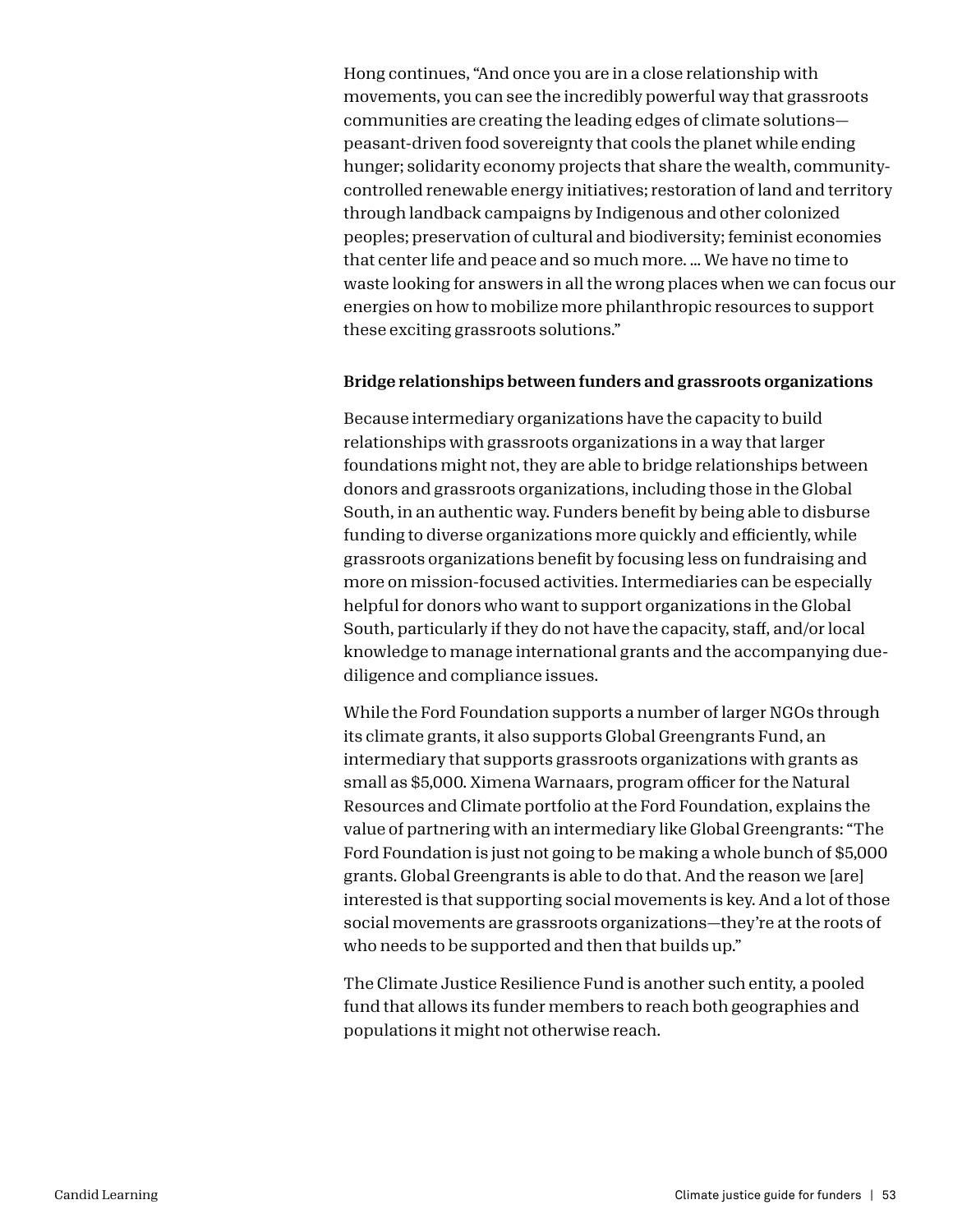### Climate Justice Resilience Fund: Bridging relationships across populations and geographies

Originally seeded by the Oak Foundation in 2016, the Climate Justice Resilience Fund (CJRF) was created following nearly two years of deep consultation with climate justice leaders and Oak Foundation staff across different portfolios. In addition, multiple landscape scans commissioned by Oak further informed the foundation's approach. The two-year process helped ensure buy-in, as Oak engaged grassroots partners in geographic priority areas to "groundtruth" its preliminary ideas.

The Fund now counts Kendeda Fund and Robert Bosch Stiftung among its core funders and engages a growing mix of additional funders. The Fund takes a people-centered approach to climate and focuses on three groups—women, young people, and Indigenous Peoples—who are all on the front lines of the crisis as well as three geographic "hotspots" the Bay of Bengal (India and Bangladesh), the drylands of Kenya and Tanzania, and the North American Arctic.

Although Oak had made some climate justice grants in the past, by seeding an entity outside of the foundation, Oak believed it would help make the case for climate justice more broadly in philanthropy (at a time when there was less attention paid to climate justice) and create a vehicle for collaboration within philanthropy, thus amplifying impact. Heather McGray, the Fund's director, also notes that pooled funds with a cross-cutting, integrated approach across populations and geographic areas like CJRF's help take foundations' internal politics out of the equation and allow funding partners to "focus on the intersections of the work, rather than manage the intersections across organizational silos."

Working in this collaborative space allows funders to get connected to grassroots and movement-building organizations in ways they might not otherwise be able to do. CJRF accomplishes this goal through virtual learning exchanges, a rich collection of blogs and briefs that reflect insights from the ground, wide dissemination of partner stories and resources, and conversations with funders to share the Fund's growing body of knowledge. Through these varied channels, McGray shares that both funders and partners are able to exchange experiences and get a better perspective on what's working well, which funding approaches are needed, and how the capacity of grantee partners can be better supported.

As the Fund continues to grow and evolve, it is seeking to incorporate a participatory grantmaking model that can shift power and further bridge relationships between institutional donors and frontline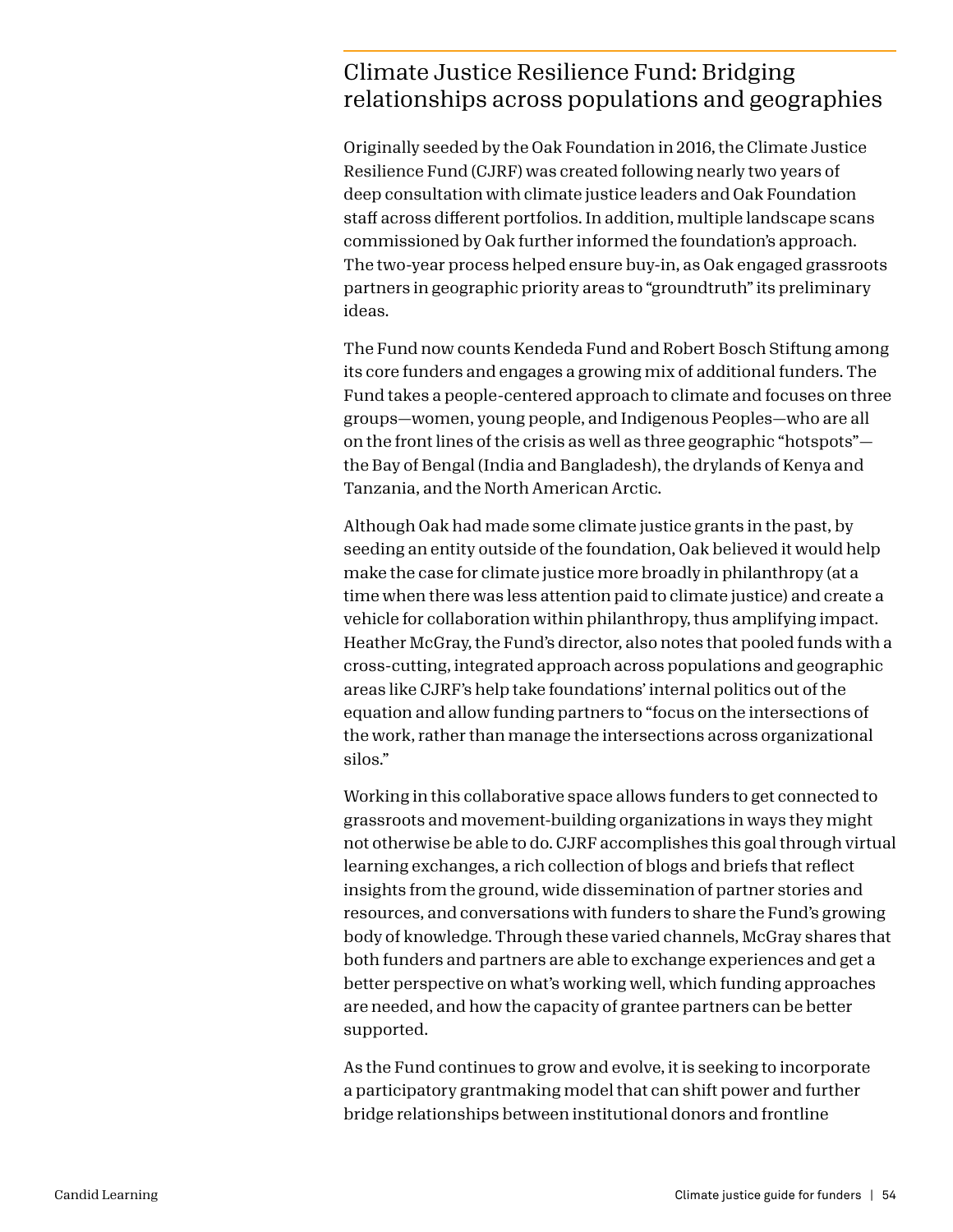communities. McGray shares, "If we're going to be a justice fund, it shouldn't just be Europeans and North Americans making these grantmaking decisions. We expect the grantmaking to be more effective and more relevant once we have a more diverse set of people at the decision-making table."

#### Promote solidarity and mutual accountability

Because of their close and long-standing relationships with organizations on the ground, intermediaries are often better positioned to work in solidarity with frontline organizations and are equipped to ensure greater accountability to impacted communities. In practice, intermediaries use a variety of approaches, including front-lined governed funds; [participatory grantmaking;](https://www.participatorygrantmaking.org) the use of advisory councils; deep, [trust-based relationships](https://www.trustbasedphilanthropy.org/) built over the long term; and frequent and generative feedback loops, to name just a few. By incorporating such practices, intermediaries are able to share and shift power in ways that may be more challenging for larger or more mainstream funders.

Global Greengrants Fund, for example, relies heavily on local advisors and partners to inform its grantmaking decisions and set strategy. The organization has established local committees of movement leaders in the regions it funds. It seeks out leaders who have strong networks and are trusted by their communities.

#### **Learn more about fostering community accountability**

#### [Community Voices Need to be Part of the Climate Crisis Response—Alliance Magazine](https://www.alliancemagazine.org/blog/center-community-voices-in-philanthropys-response-to-the-climate-crisis/)  [\(2021\)](https://www.alliancemagazine.org/blog/center-community-voices-in-philanthropys-response-to-the-climate-crisis/)

This article encourages climate funders to center community voices and lived experience by building relationships with grassroots and global health leaders. The piece highlights the numerous opportunities for funders to connect with grassroots initiatives that are addressing impacts of the climate crisis on the ground.

[Deciding Together: Shifting Power and Resources through Participatory Grantmaking](https://learningforfunders.candid.org/wp-content/uploads/sites/2/2018/12/DecidingTogether_Final_20181002.pdf) This GrantCraft guide describes the principles of participatory grantmaking and offers examples for implementing such models.

#### [How Philanthropy Can Meet the Moment: The Vital Importance of Trust—Non-Profit](https://nonprofitquarterly.org/how-philanthropy-can-meet-the-moment-the-vital-importance-of-trust/)  [Quarterly \(2020\)](https://nonprofitquarterly.org/how-philanthropy-can-meet-the-moment-the-vital-importance-of-trust/)

In this piece, Shamar Bibbins explains how systemic racism has enabled lack of trust and change within climate funding. This disparity has occurred even though frontline, BIPOC-led groups have been on the forefront of transformative climate work, embodying a multi-issue approach. Bibbins calls on funders to rebuild trust with frontline leaders and use intermediary funds to invest in them.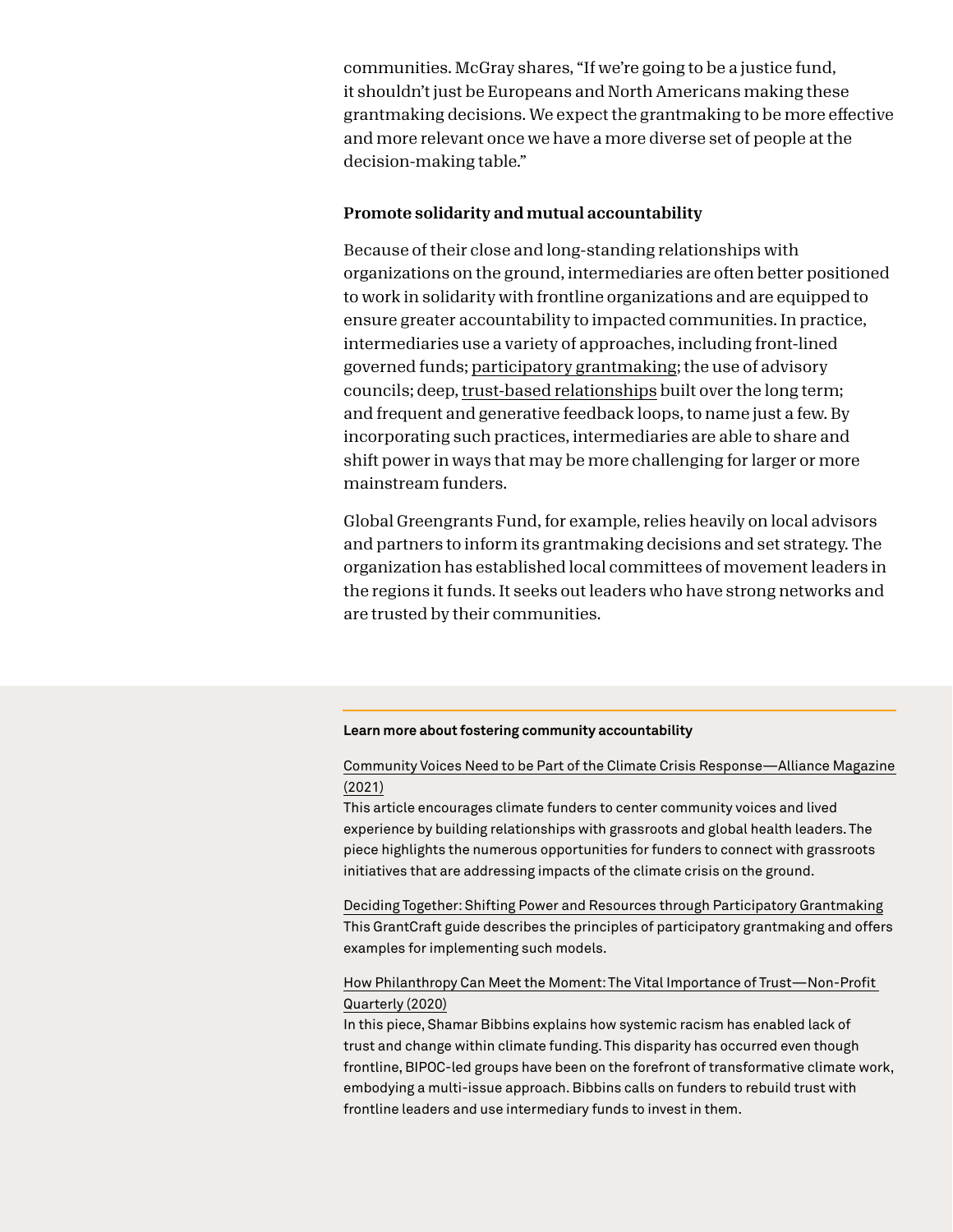Peter Kostishack of Global Greengrants observes that the process not only creates accountability between climate justice movement leaders and Global Greengrants as a funder but it also fosters accountability among grassroots partners: "There's also peer accountability, because they're members of movements. They're not doing it alone. They work in a committee. They have to defend or show this is where this grant fits within our strategy and why this is so crucial to movements back at home."

Although Grassroots International does not have advisors per se, its decision makers are very intentional about developing deep, long-term partnerships that are rooted in reciprocity. Doing so creates space for transformational, rather than transactional, relationships that generate a sense of mutual accountability.

The Solutions Project uses the frame of solidarity philanthropy in its work, understanding *solidarity* as a practice of deep listening, longterm commitments to grantee partners, two-way trust building, radical transparency, empathy, and relentless accountability to grantee partners and the climate justice movement. Solidarity philanthropy aims to disrupt long-standing extractive and oppressive forms of philanthropy, and instead leans into regenerative and relational forms of grantmaking.

To this end, The Solutions Project also brings accountability measures into its fundraising practices, including hosting frontline-governed funds.

Similarly, an example of how intermediaries can foster accountability to movement and to directly impacted communities comes from the Climate Justice Alliance, which aims not only to move money to the grassroots but also to promote community governance of those funds. One way the Climate Justice Alliance accomplishes this end is through a non-extractive loan fund called the [Our Power Loan Fund.](https://drive.google.com/file/d/1_18xfDkq1c2U8uOwWxf2itGRSZzPiFlr/view) Loans do not require collateral and include technical assistance to set up projects for success. Loan repayments are used to support future climate justice initiatives.

To illustrate some of the ways intermediaries are working to promote solidarity and mutual accountability, we highlight the work of Mosaic, which uses a participatory grantmaking model, and the Solidaire Network, which uses a set of advisory councils to inform its work.

### Mosaic: A participatory model to support climate justice

Mosaic, an initiative that invests in movement infrastructure to better support people working for clean air and water and a safe climate,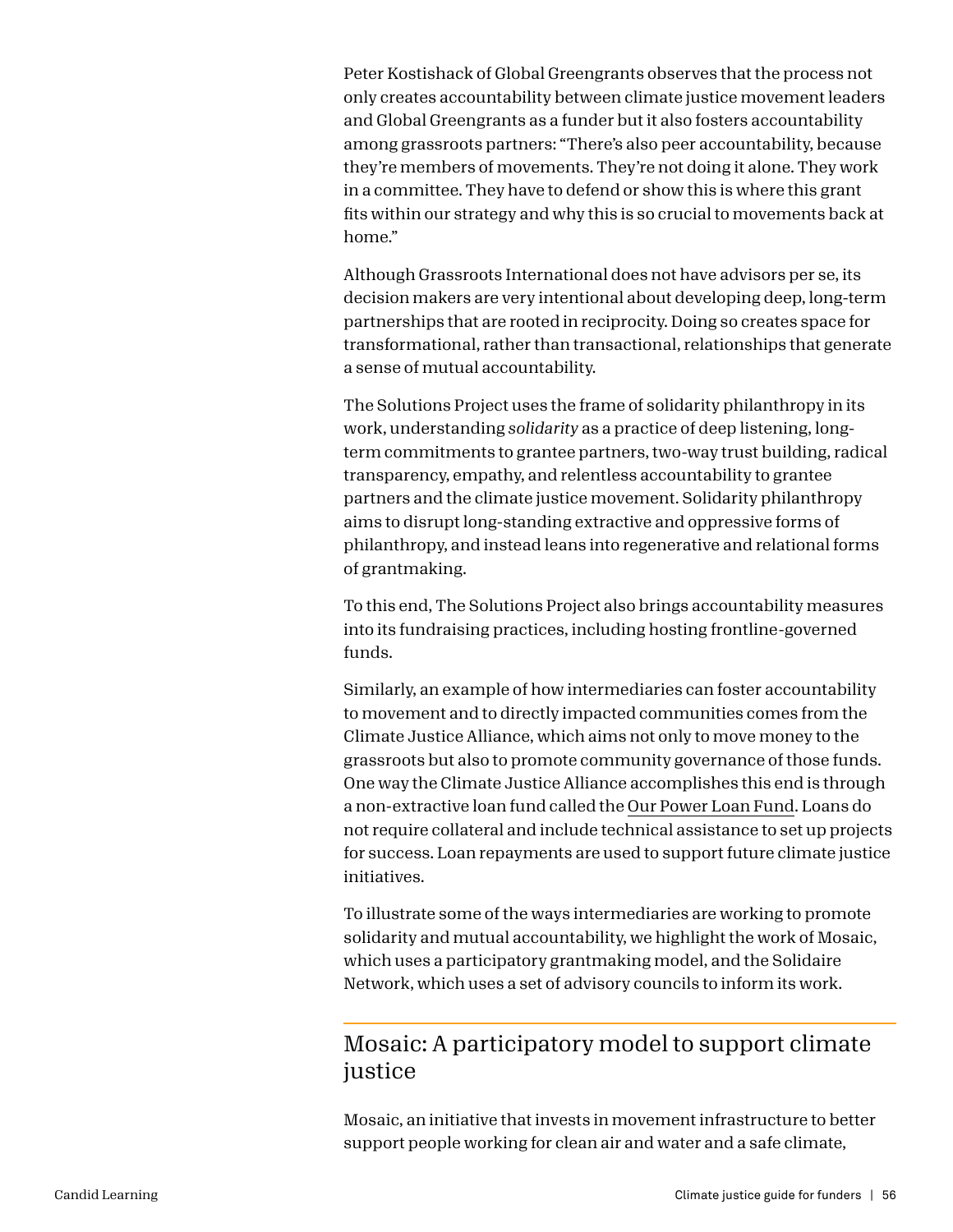employs a participatory model that engages both NGO and grassroots leaders alongside funders. In its initial round of grantmaking, led by a governance assembly consisting of 16 members (only 3 of whom were funders), Mosaic received more than 400 proposals and ultimately awarded 21 grants totaling \$3 million.

Members of the governance assembly noted that decisions were difficult and though tensions inevitably surfaced, they agreed on the fundamentals: Mosaic should prioritize BIPOC-led groups, smaller groups, and groups that center equity. Given the overwhelming response, Mosaic shared unfunded proposals on a platform available to other funders as a way to be transparent to grassroots partners and further resource the field.25

### Solidaire Network: Toward community accountability

At the Solidaire Network, its donor members—high-net-worth individuals—initially made grantmaking decisions. Over time, as the Network deepened its relationship with movement partners, it has made intentional efforts to shift the power. To inform its decision making and to ensure its work was accountable to movement needs and priorities, the Network established an elders' council and a movement oversight committee. Collectively, they help set the direction of the Network's grantmaking, providing guidelines for grantmaking and designing an application process driven by movement organizations' stated needs.

Although shifting power often suggests participatory grantmaking, the Network's partners have consistently indicated that they do not want to be involved in grantmaking. Janis Rosheuvel, program director, shares, "Movement [leaders are] saying to us, 'Stay connected to us. Stay in conversation with us. Stay in dialogue with us. Get our feedback, but grantmaking is not our job. Do your job. Do it with integrity. Do it with oversight and guidelines from us.'"

This feedback has resulted in a shifting of roles over the years, with high-net-worth donors adopting more of a learning and organizing stance rather than making grant decisions. Movement leaders are valued as experts and provide their experience in setting up an equitable, justice-oriented framework to grantmaking. Program officers steeped in the nuts and bolts of grantmaking implement the framework. These shifting roles have brought a greater sense of community and movement accountability to Solidaire's work.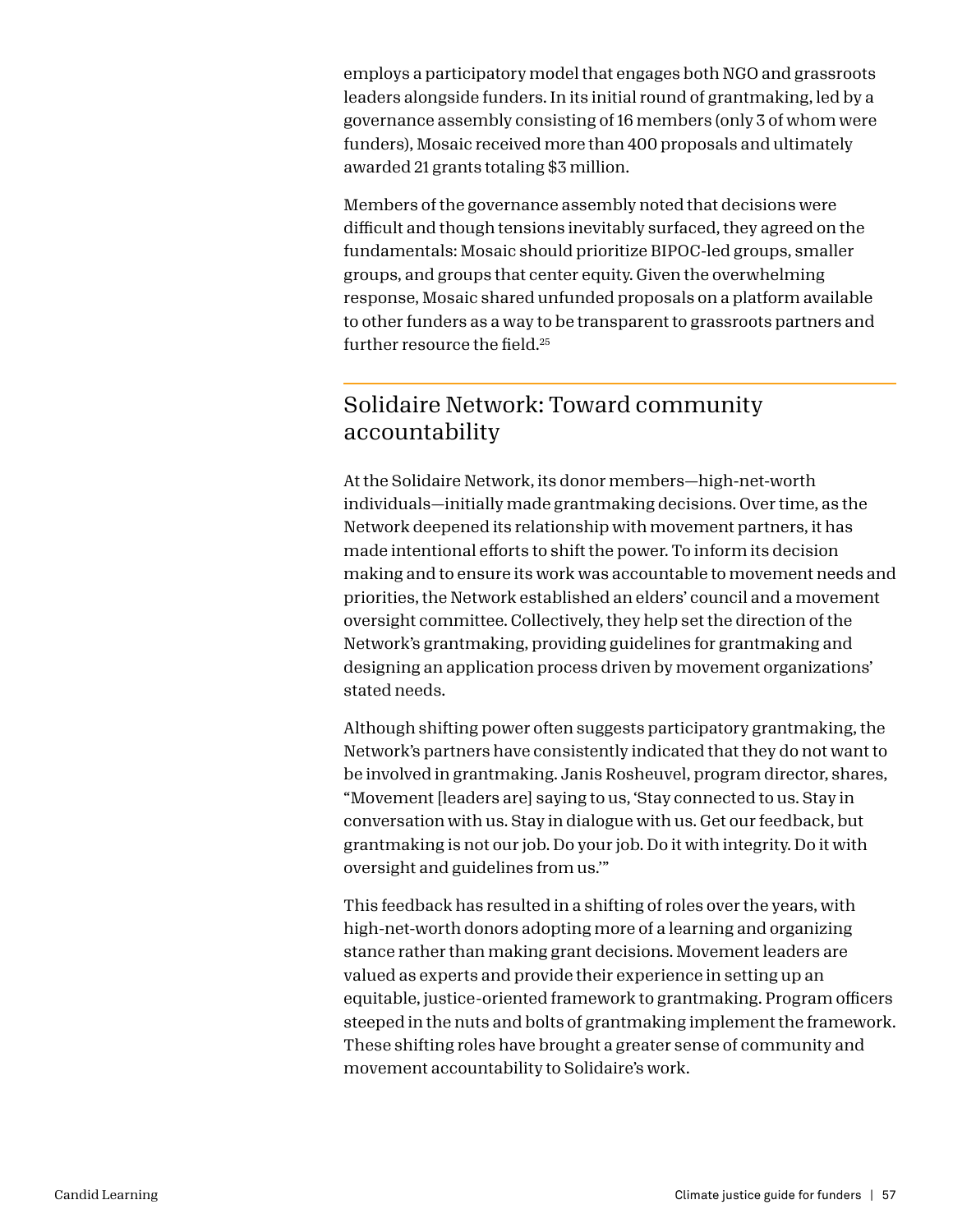It is because of these deep relationships with partners, in part, that Solidaire does not have a dedicated climate justice portfolio, though many of its grants touch on climate. Instead, by working at the intersection of race, gender, and climate justice, the Network finds that climate justice is "deeply embedded" in the work their grantee partners are doing and that work is happening in the context of other movements. The feedback they've received from movement partners is that Solidaire funds in a way that reflects "the way that we organize."

#### Support organizational strengthening

Intermediaries provide a variety of supports beyond grants to grassroots organizations. As groups identify particular areas for organizational strengthening, intermediaries often fund them in a variety of areas—including communications, fundraising, and leadership development. Such support is often critical to frontline organizations that are thinly staffed and may not have dedicated resources for professional development. In addition, investments in organizational development help create stronger, more sustainable organizations that, in turn, help strengthen the broader ecosystem of climate justice organizations.

For example, the Clean Energy and Equity Fund supports grantee partners with its [Policy Accelerator,](https://www.theequityfund.org/about-policy-accelerator) which provides policy coaching, rapid-response policy research, and technical assistance on climate and clean energy policy campaigns. Similarly, the Fund's Communications Accelerator supports grantee partners' development of strategic communications capacity and strategies to combat fossil fuel disinformation and accelerate the pace and scale of change.

As a part of its capacity-strengthening support to the field, NDN Collective, an Indigenous-led organization that focuses on generating sustainable solutions, supports leadership development through its Changemaker Fellowships. The Fellowship provides a \$75,000 cash award to Fellows that allows them to create and invest in their own customized leadership development plan. NDN Collective supplements this funding through online and in-person gatherings to provide additional support.

Here, we highlight how The Solutions Project supports grassroots field leaders in developing their media capacity and investing in their longterm success and well-being.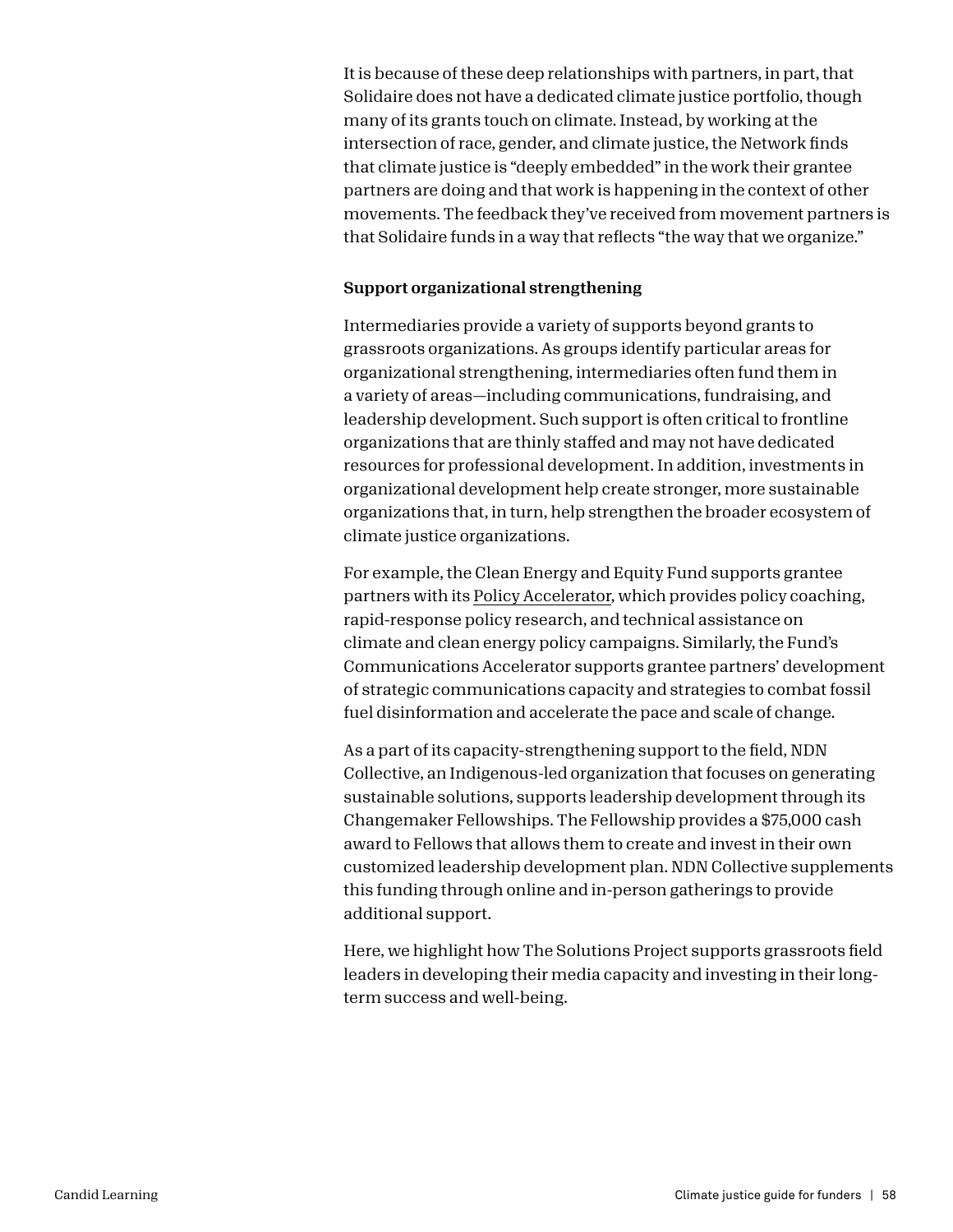### The Solutions Project: Embracing solidarity philanthropy through funding community-led climate solutions, building media capacity, and supporting wellness

The Solutions Project, a public foundation that emphasizes investments in female leaders of color on the frontlines of climate justice, observed that though their grantee partners were at the cutting edge of generating creative, intersectional climate solutions, media coverage rarely featured their voices. This omission led to a perpetual cycle of under-appreciating and under-resourcing the work of frontline communities.

To address this gap, The Solutions Project helps grantee partners develop their media and storytelling capacity so they can more effectively influence the narrative around the climate crisis. As president and chief executive officer Gloria Walton shares, "We believe we must amplify our stories and shine a light on community-based and community-driven solutions." In doing so, grantee partners, referred to as "solutionaries," can re-write the narrative on what is possible and fill a critical gap in climate communications.26

The Solutions Project provides coaching and trainings on basic storytelling techniques, presenting to the media, and planning and implementing market campaigns. The organization also ensures that partners have the practical tools they need to put what they've learned into action—everything from supplying video equipment for at-home video production to creating shareable graphics for organizing campaigns. The Solutions Project also manages a team of what they call "program delivery partners" to fill capacity gaps in real time for drafting press releases, creating social media posts, and other strategic communications tactics that philanthropy has not resourced for grassroots, especially BIPOC-led organizations, to access themselves.

In addition, The Solutions Project leverages its connections with celebrities (actor Mark Ruffalo is a co-founder of the organization) and other influencers to amplify grantee partners' stories and messages, ultimately helping to shift narratives about the kinds of people-centered, justice-oriented climate solutions that are needed. Building on this work, The Solutions Project is a core partner with Climate Justice Alliance and Center for Story-based Strategy in the Communicating Our Power fellowship. This innovative program provides dedicated funding for 20 frontline organizations to hire their first communications staff member and also receive two years of narrative and strategic communications training.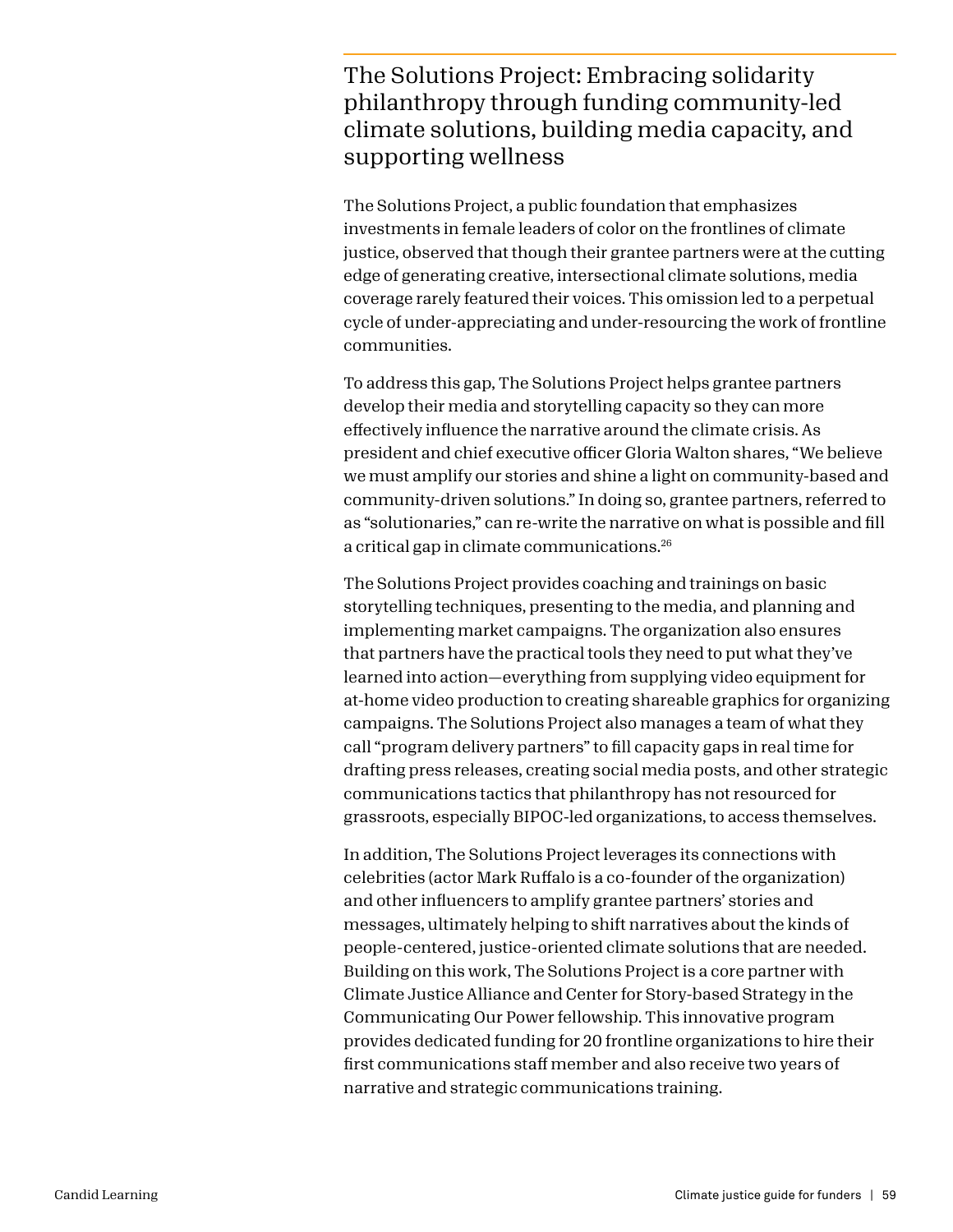The Solutions Project also helps create sustainable organizations by investing in wellness supports, given the high level of stress and burnout experienced by frontline leaders. Before the pandemic, this effort included six \$10,000 grants to Black and Indigenous women leaders of nonprofits working in the Southern United States to use as they wished. In the wake of the COVID-19 pandemic, wellness supports have become even more critical. The Solutions Project offers wellness grants to its frontline partners as well as virtual memberships to groups that provide a range of mindfulness practices such as meditation and yoga. At the same time, The Solutions Project is increasingly making—and advocating for—grants that allow frontline organizations to pay their staff living wages and provide essential benefits such as health care and retirement, recognizing that holistically resourcing organizations will contribute to a stronger, more sustainable climate justice movement.<sup>27</sup>

Rooted in relationships of mutual trust and accountability, The Solutions Project moved more than \$10 million to grassroots climate justice leaders in 2021 alone, supporting 127 grantees with media and storytelling support, general operating funding, and climate resilience resources. Seventy percent of grantee partners are women-led and close to 90% are BIPOC-led.

Across its work, Walton emphasizes the importance of solidarity funding practices in The Solutions Project's approach and guiding values. The Project strives to be a movement-accountable funder, supporting not only its grantee partners, but also the broader climate justice ecosystem. As a solidarity funder, Walton believes it is critical that The Solutions Project holds the same north star as its grantee partners, recognizing its health, healing, and liberation is intertwined with that of its grantee partners.

#### Strengthen ecosystems and movement building

Interviewees for this guide emphasized the importance of developing grantmaking strategies that help strengthen the overall ecosystem of climate justice, recognizing that the scale of the climate crisis is so big that actors must work in concert to advance justice-centered climate solutions. If foundations invest in a strong ecosystem of interconnected organizations, they support the potential for greater and more farreaching impacts.

Moreover, taking a movement-building approach requires funders to recognize that communities are confronted by multiple crises and that the climate crisis intersects with health, economic, and political crises as well. Philanthropic support that helps create connections across movements is needed to catalyze transformative climate action.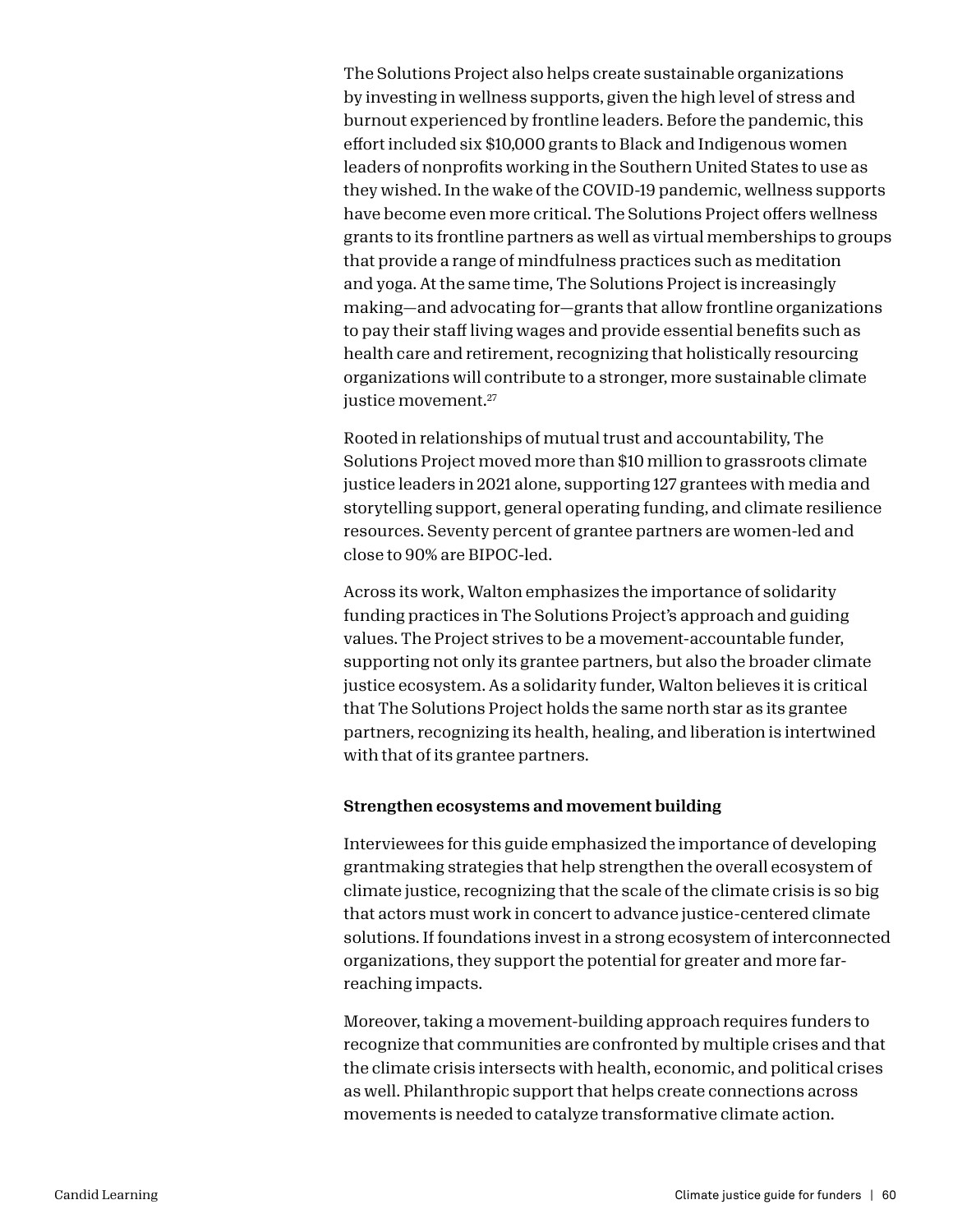Along these lines, intermediaries are investing in leveraging the potential of translocal organizing—the notion that local movements for climate justice can connect across geographies and help propel national and global movements. This organization can take the form of a variety of activities, including shared campaigns and projects, learning exchanges, tool development, and strategic and coordinated communications. By catalyzing such efforts, grassroots organizations become more networked across regions and are able to achieve results at scale in the way that many funders are seeking.

By helping to create and strengthen connections within the climate justice movement, intermediaries counter the "one-off" nature of funding that can occur within larger foundation portfolios and that can ultimately have limited impact.

The Hive Fund for Climate and Gender Justice is one intermediary that has an explicit goal of supporting and strengthening the climate justice ecosystem.

### Hive Fund for Climate and Gender Justice: Supporting the climate justice ecosystem

The Hive Fund for Climate and Gender Justice notes that its name "conjures notions of collective activity" and represents the critical importance of working collaboratively across movements and sectors to address the urgency and complexity of the climate crisis. Indeed, the Hive Fund's work includes policy advocacy, support for movement building, and investments in civic engagement to build political power and promote greater accountability from decision makers.

Much like the Libra Foundation, the Hive Fund, which focuses on the Southeastern United States, sources its grantee partners in part through deep conversations with grassroots organizations. The Fund asks them which organizations and individuals are doing interesting and innovative work on the ground. As one grantee partner shares, "Whoever's really doing the work comes up that way." Moreover, such an approach fosters the funding of ecosystems—of organizations that are aligned and in conversation with one another to deepen their collective work, instead of ad hoc support for organizations that may or may not be in relationship with one another.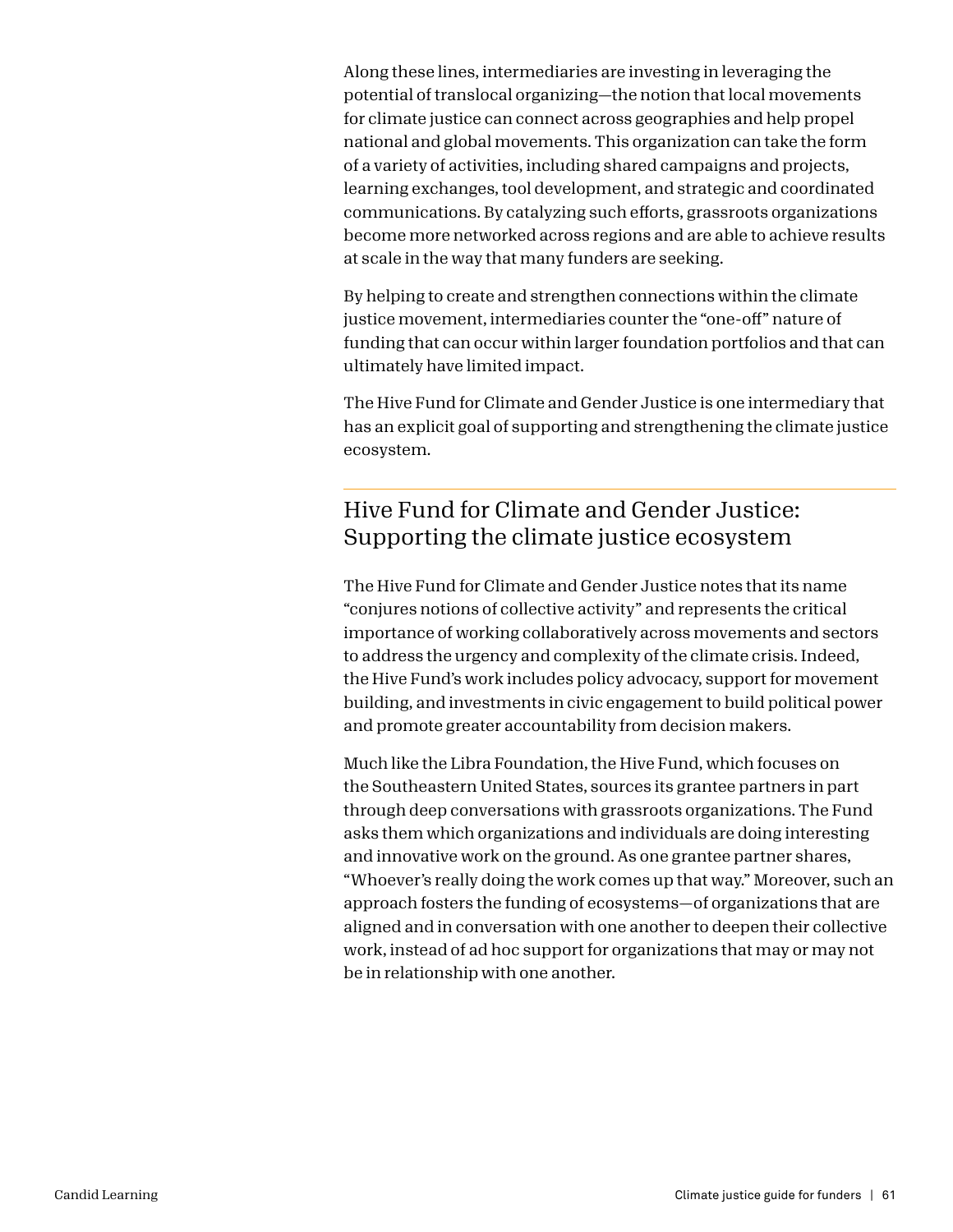### Climate justice intermediaries

This table presents a sample of intermediary organizations that integrate climate justice into their work. Many are highlighted in this guide. Some have an explicit focus on climate justice, whereas others focus on particular populations or places. This table illustrates the range of intermediaries that exist but is not intended to be comprehensive.

Here are some [questions to consider](https://www.thelibrafoundation.org/2021/11/how-funding-intermediaries-fuels-social-change/) in working with intermediaries:

- How does the intermediary's work align with our values and our areas of focus (populations, issues, geographic areas)?
- In what ways does the intermediary work with directly impacted communities across populations and geographic areas?
- To what extent does the intermediary provide movement infrastructure and generate spaces for connection and collaboration?
- Does the intermediary have authentic relationships with groups on the ground? Does it practice trust-based philanthropy? How is it accountable to the movements it supports?
- What can we learn or lean into by funding this intermediary instead of or in addition to direct grantmaking to climate justice organizations?

| Name                                                                    | Mission/description                                                                                                                                                                                                                                                                                                                                                                                                                    | Geographic region                                                                      |
|-------------------------------------------------------------------------|----------------------------------------------------------------------------------------------------------------------------------------------------------------------------------------------------------------------------------------------------------------------------------------------------------------------------------------------------------------------------------------------------------------------------------------|----------------------------------------------------------------------------------------|
| 7th Generation<br>Fund for<br>Indigenous<br>Peoples<br>www.7genfund.org | Based on traditional Native concepts of<br>holistic ecological stewardship, Seventh<br>Generation Fund and the communities<br>it serves have long understood the<br>direct relationships between a<br>healthy environment, social justice,<br>and community well-being. The Fund<br>provides resources, technical assistance,<br>and training to support grassroots<br>development through Native community<br>empowerment and action. | United States and<br><b>Tribal Nations</b>                                             |
| Agroecology Fund<br>agroecologyfund.<br>org/                            | The Agroecology Fund is made up<br>of 35 foundation members and<br>has granted nearly \$10 million to<br>hundreds of organizations, networks,<br>and collaborations across dozens of<br>countries. The Fund is committed to<br>leveraging millions more for agroecology<br>movements by motivating investments<br>from philanthropic organizations,<br>development agencies, and the private<br>sector.                                | International<br>(Africa, Asia,<br>Europe, Latin<br>America, and the<br>United States) |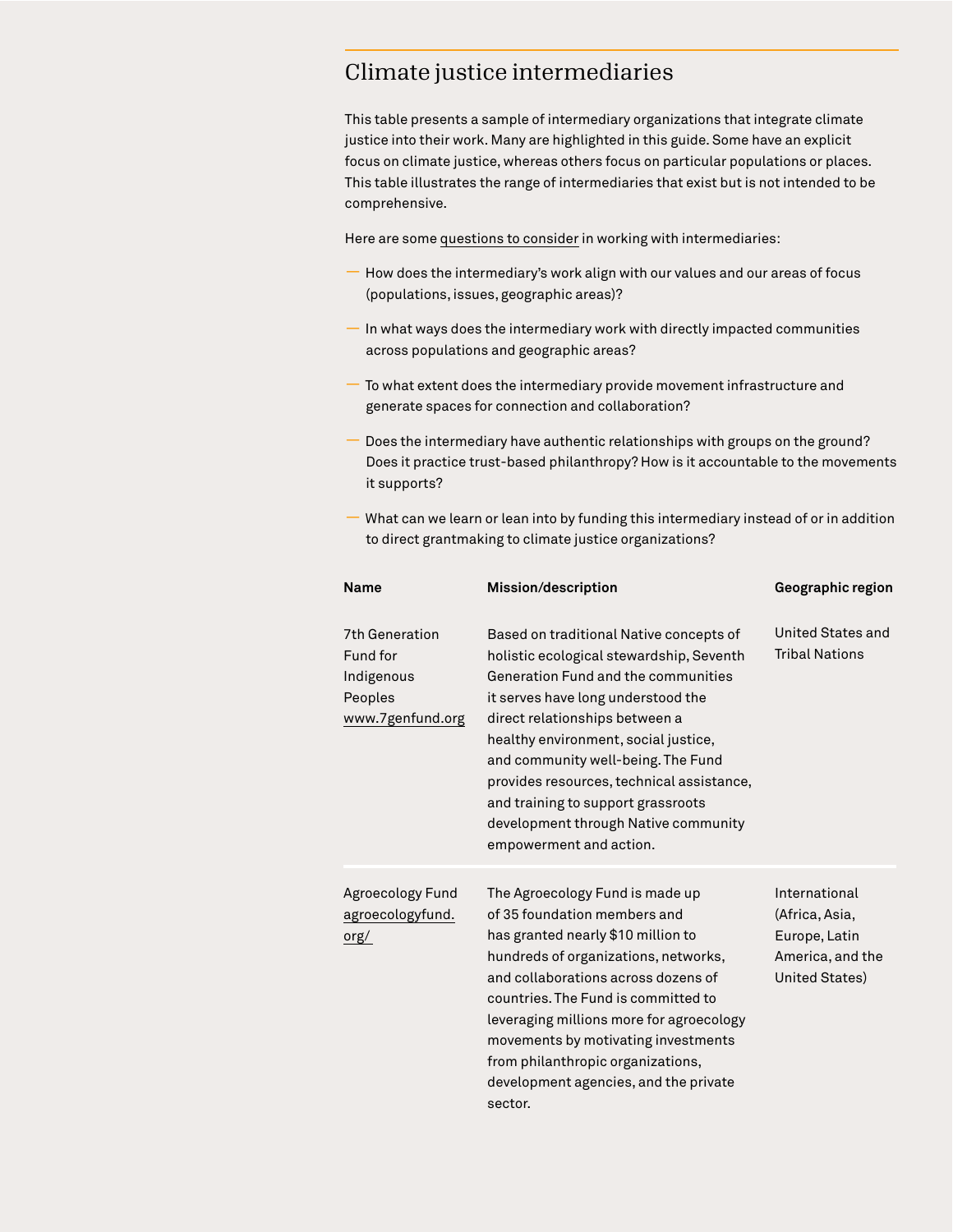| <b>Name</b>                                                                                              | Mission/description                                                                                                                                                                                                                                                                                                                                                                                                                                                | Geographic region                                                             |
|----------------------------------------------------------------------------------------------------------|--------------------------------------------------------------------------------------------------------------------------------------------------------------------------------------------------------------------------------------------------------------------------------------------------------------------------------------------------------------------------------------------------------------------------------------------------------------------|-------------------------------------------------------------------------------|
| Alianza<br>Socioambiental<br>Fondos del<br>Sur (Socio-<br>Environmental<br>Funds of the<br>Global South) | Fondos del Sur brings together<br>independent socio-environmental<br>funds situated in 9 Global South<br>countries/regions. Each Fondo del Sur<br>is a nationally/regionally based funding<br>disbursement structure operating in<br>local languages and cultures, making<br>grants in local currencies, and offering<br>a safe space for community leaders to<br>develop skills that will eventually open<br>doors to more support.                               | International<br>(Africa, Central<br>and South<br>America,<br>Southeast Asia) |
| <b>Building Equity</b><br>and Alignment<br>(BEA) Fund<br>bea4impact.org/<br>fund                         | The BEA Fund is led by the same<br>communities it funds: grassroots Black,<br>Brown, Indigenous, people of color, and<br>low-income frontline communities. The<br>Fund prioritizes its grantees' ability to<br>define their own agenda, build political<br>power, and create lasting solutions for<br>their own well-being and the planet's.                                                                                                                       | <b>United States</b>                                                          |
| CLIMA Fund<br>climasolutions.org                                                                         | The CLIMA Fund is a collaboration<br>between Global Greengrants Fund,<br>Grassroots International, Thousand<br>Currents, and Urgent Action Fund for<br>Women's Human Rights. CLIMA is a<br>resource for funders to learn about<br>the what and how of climate justice<br>grantmaking. Funding grassroots<br>climate justice movements in more<br>than 160 countries, it's a one-stop<br>shop for funders looking to make larger<br>investments in climate justice. | International                                                                 |
| Climate and Clean<br><b>Energy Equity</b><br>Fund<br>theequityfund.org                                   | The Climate and Clean Energy Equity<br>Fund provides grants to community-<br>based civic engagement, grassroots<br>organizing, power-building, and voter<br>turnout programs for climate and clean<br>energy solutions in the country. The Fund<br>also supports its grantees through its<br><b>Policy Accelerator and Communications</b><br>Accelerator.                                                                                                          | <b>United States</b>                                                          |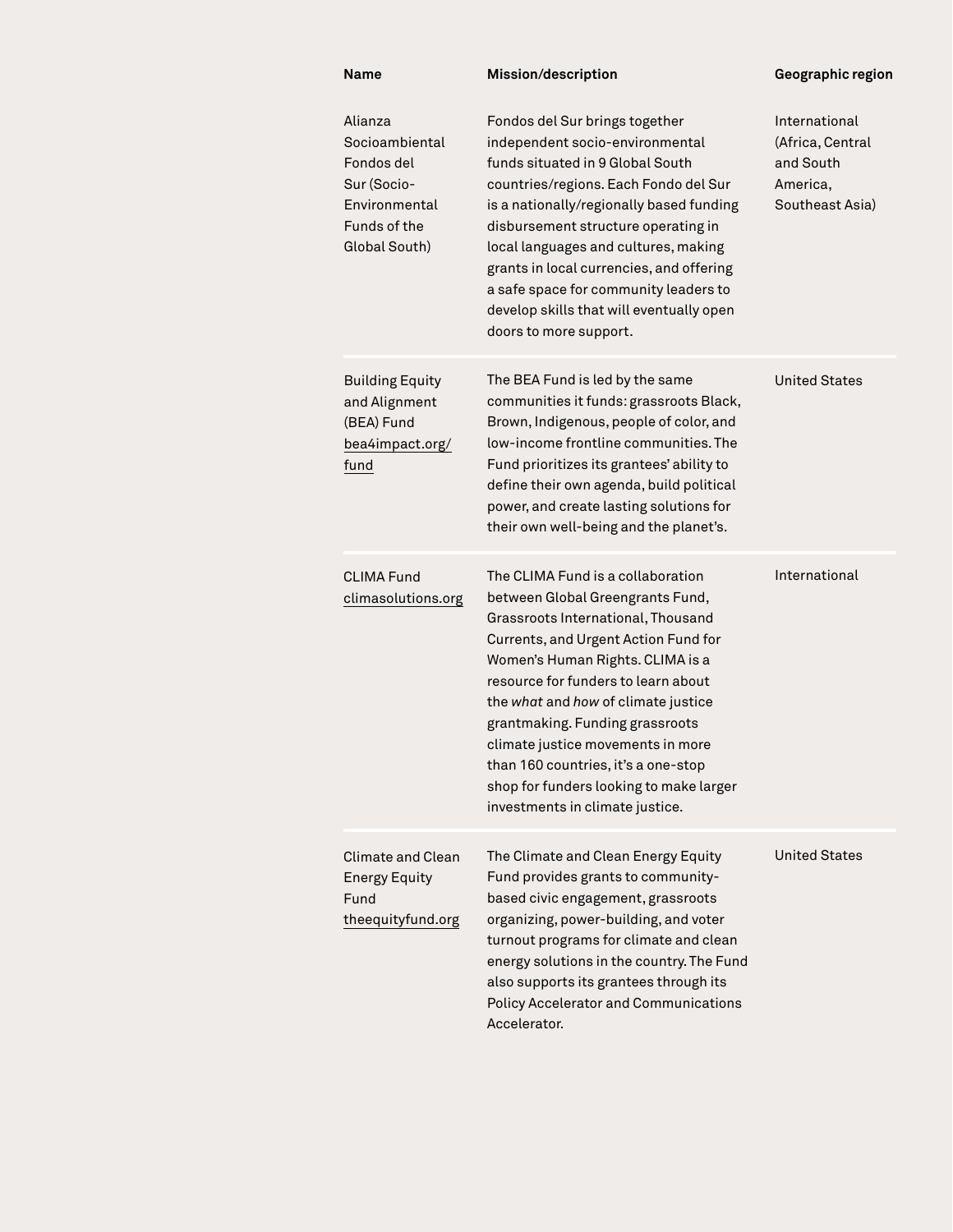#### **Name Mission/description Geographic region**

| Climate Justice<br>Alliance<br>climatejusticealli-<br>ance.org      | Climate Justice Alliance (CJA) is a<br>coalition of more than 80 urban and rural<br>frontline communities, organizations,<br>and supporting networks in the climate<br>justice movement. It focuses on fostering<br>a just transition. CJA is an excellent<br>resource of information for funders as<br>they get grounded in climate justice. CJA<br>provides trainings and, in some cases,<br>serves as a regrantor.                                                                                                                                                                       | United States                                                                                                                                                              |
|---------------------------------------------------------------------|---------------------------------------------------------------------------------------------------------------------------------------------------------------------------------------------------------------------------------------------------------------------------------------------------------------------------------------------------------------------------------------------------------------------------------------------------------------------------------------------------------------------------------------------------------------------------------------------|----------------------------------------------------------------------------------------------------------------------------------------------------------------------------|
| Climate Justice<br>Resilience Fund<br>cjrfund.org                   | The Climate Justice Resilience Fund<br>supports women, youth, and Indigenous<br>Peoples as they create and share their<br>own climate resilience solutions, with<br>an emphasis on how these solutions<br>can drive systems-level change from the<br>local to the global.                                                                                                                                                                                                                                                                                                                   | International<br>(Arctic, Bay of<br>Bengal, East<br>Africa, plus a<br>complementary<br>portfolio of non-<br>place-based<br>global advocacy<br>and peer learning<br>grants) |
| Disability Rights<br>Fund<br>disabilityrights-<br>fund.org          | The Disability Rights Fund is a<br>grantmaking collaborative between<br>donors and the global disability rights<br>community that provides financial and<br>technical resources to organizations of<br>persons with disabilities to advocate<br>for equal rights and full participation<br>in society. Recognizing that climate<br>change has devastating impacts on<br>women and children with disabilities, the<br>Disability Rights Fund works to ensure<br>representation and that appropriate<br>information on the barriers that people<br>with disabilities face are made available. | International<br>(Africa, Asia, the<br>Pacific Islands,<br>and the Caribbean)                                                                                              |
| FRIDA   Young<br><b>Feminist Fund</b><br>youngfeminist-<br>fund.org | FRIDA provides young feminist organizers<br>with the resources they need to amplify<br>their voices and bring attention to the<br>social justice issues they care about.<br>FRIDA supports organizations working<br>at the intersection of eco-feminism<br>to change the systems that affect the<br>environment and inequitable gender<br>structures.                                                                                                                                                                                                                                       | International                                                                                                                                                              |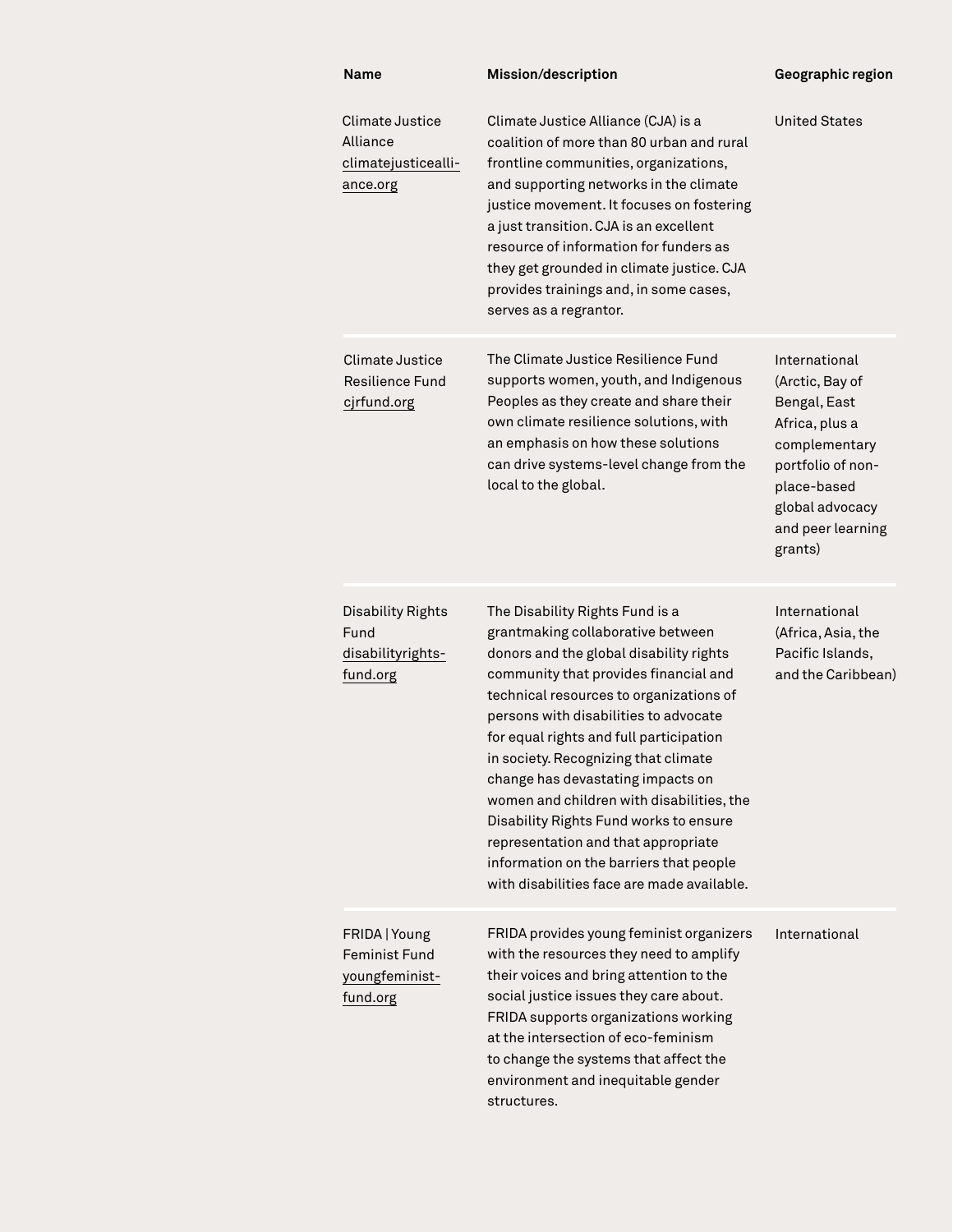| <b>Name</b>                                                                                  | Mission/description                                                                                                                                                                                                                                                                                                                                                                                                                                                                              | Geographic region                                 |
|----------------------------------------------------------------------------------------------|--------------------------------------------------------------------------------------------------------------------------------------------------------------------------------------------------------------------------------------------------------------------------------------------------------------------------------------------------------------------------------------------------------------------------------------------------------------------------------------------------|---------------------------------------------------|
| <b>Fund for Global</b><br>Human Rights<br>globalhuman-<br>rights.org                         | The Fund's climate justice portfolio<br>supports visionary activists who are<br>developing community-based solutions<br>to environmental issues and building<br>the foundations of a sustainable future.<br>The Fund focuses on ensuring corporate<br>accountability, promoting land and<br>resource rights, developing sustainable<br>practices, and protecting environmental<br>activists.                                                                                                     | International                                     |
| <b>Global Alliance for</b><br><b>Green and Gender</b><br>Action (GAGGA)<br>gaggaalliance.org | GAGGA's network consists of women's<br>funds, environmental funds, NGOs, and<br>women-led CBOs. In the GAGGA model,<br>funds and NGOs provide women-led<br>CBOs with technical and legal support,<br>thematic expertise, and funding, while<br>further enhancing their connections with<br>gender-just environmental movements.<br>All GAGGA actors work together<br>in a multi-level, cross-movement<br>collaboration, with an emphasis on<br>participatory processes and shared<br>leadership. | International<br>(Latin America,<br>Africa, Asia) |
| Global<br>Greengrants Fund<br>greengrants.org                                                | The Global Greengrants Fund believes<br>that the best solutions to environmental<br>harm and social injustice come from<br>people whose lives are most impacted.<br>Their global network comprises people<br>on the front lines and donors who come<br>together to enable communities to<br>protect their ways of life and the planet.<br>The Fund believes that when local people<br>have a say in the health of their food,<br>water, and resources, they are forces for<br>change.            | International                                     |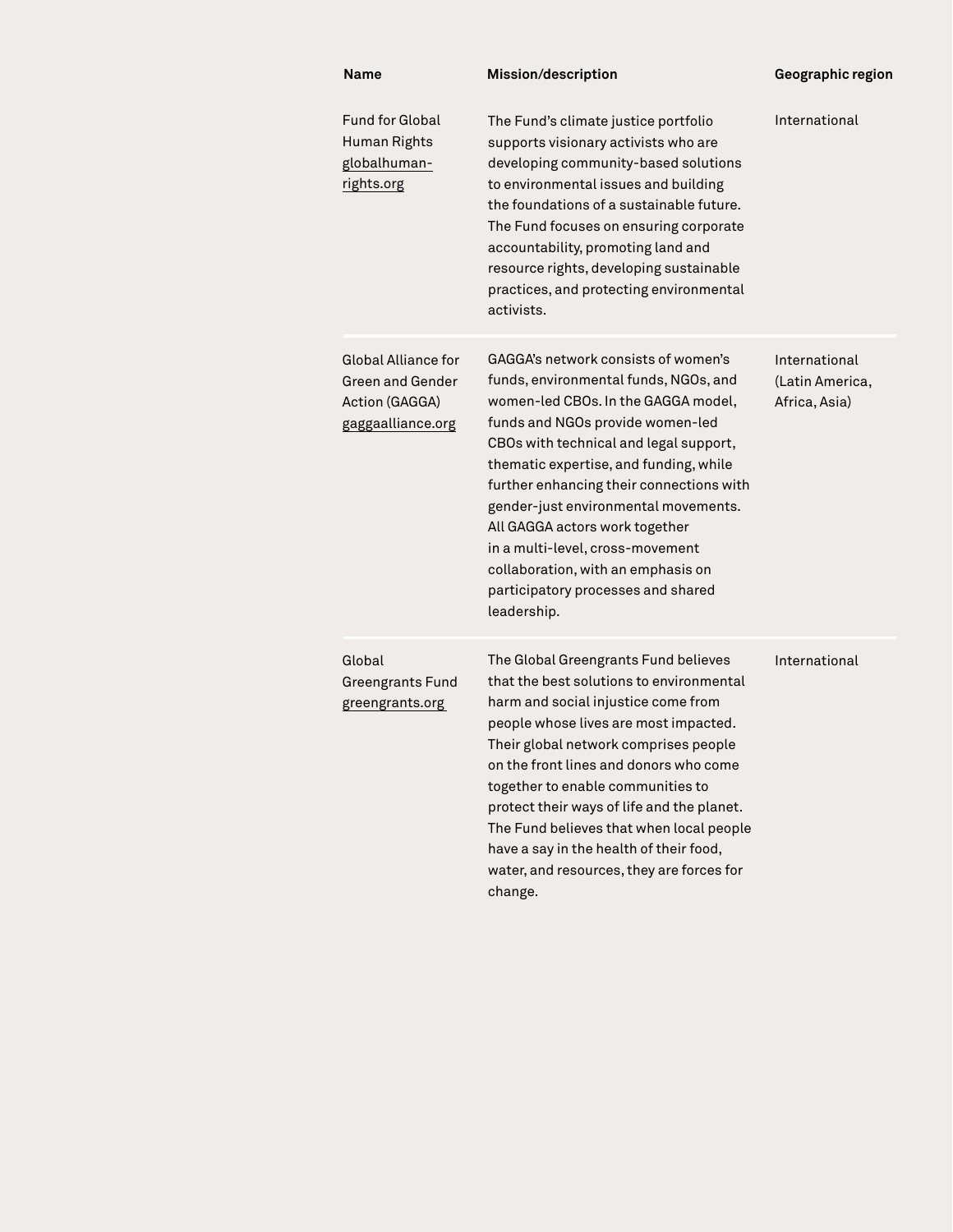| Name                                                           | Mission/description                                                                                                                                                                                                                                                                                                                                                                                                                                                                                                                                                                                                                                         | Geographic region                                                                                               |
|----------------------------------------------------------------|-------------------------------------------------------------------------------------------------------------------------------------------------------------------------------------------------------------------------------------------------------------------------------------------------------------------------------------------------------------------------------------------------------------------------------------------------------------------------------------------------------------------------------------------------------------------------------------------------------------------------------------------------------------|-----------------------------------------------------------------------------------------------------------------|
| Grassroots<br>International<br>grassrootsonline.<br>org        | Established in 1983, Grassroots<br>International is a global grantmaking and<br>social action organization that partners<br>with social movements in the Global<br>South and progressive funders in the<br>United States, Grassroots International<br>partners, funds, and works in solidarity<br>with movements and organizations<br>around the world to nurture sustainable<br>and equitable relationships between<br>people, with the Earth, and between<br>all its living systems. Its goal is to<br>address the root causes of injustice and<br>oppression and build alternatives that<br>nurture human rights, ecological justice,<br>and liberation. | International<br>(Brazil, Haiti,<br>Mesoamerica,<br>Middle East, North<br>America, Puerto<br>Rico, West Africa) |
| Hive Fund for<br>Climate and<br>Gender Justice<br>hivefund.org | The Hive Fund for Climate and Gender<br>Justice supports organizations that have<br>historically lacked access to funding<br>and are essential to making progress in<br>addressing intersecting climate, gender,<br>and racial justice crises in the U.S.                                                                                                                                                                                                                                                                                                                                                                                                   | <b>United States</b><br>(primarily the<br>South)                                                                |
| Indigenous<br>Environmental<br><b>Network</b><br>ienearth.org  | IEN was formed by grassroots Indigenous<br>Peoples and individuals to address<br>environmental and economic justice<br>issues. IEN's activities include building<br>the capacity of Indigenous communities<br>and tribal governments to develop<br>mechanisms to protect our sacred sites,<br>land, water, air, natural resources, health<br>of both the people and all living things<br>and to build economically sustainable<br>communities.                                                                                                                                                                                                              | International                                                                                                   |
| Just Transition<br>Fund<br>justtransitionfund.<br>org          | The Just Transition Fund provides<br>grants, offers technical assistance,<br>and sponsors activities for community-<br>based organizations working within<br>the changing coal economy. The Fund<br>prioritizes support for coal communities<br>experiencing the most economic distress<br>and takes into account equity factors<br>that make transition an even greater<br>challenge.                                                                                                                                                                                                                                                                      | <b>United States</b>                                                                                            |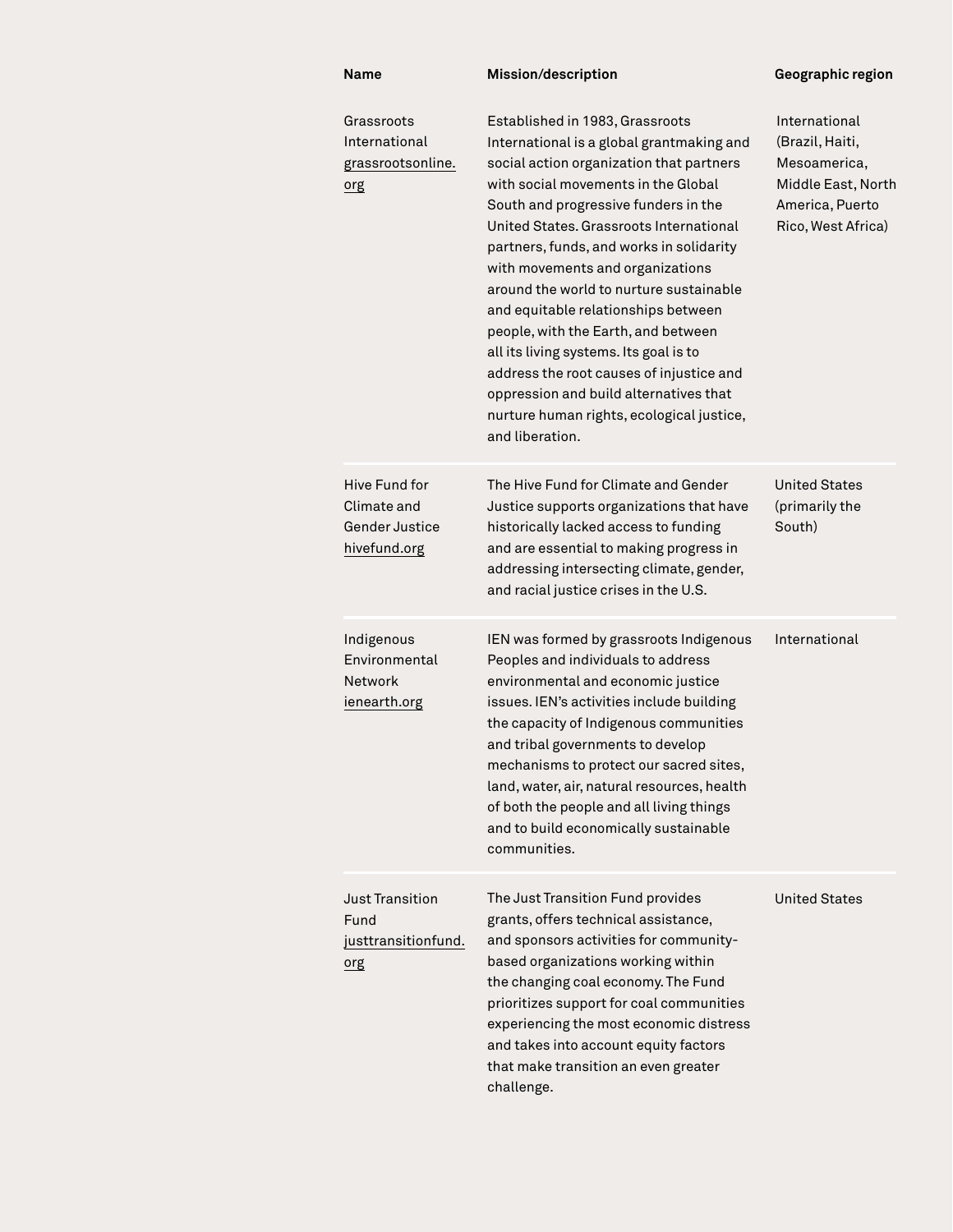| Name                                                         | <b>Mission/description</b>                                                                                                                                                                                                                                                                                                                                                                                                                                                                                                                                                | Geographic region                                                               |
|--------------------------------------------------------------|---------------------------------------------------------------------------------------------------------------------------------------------------------------------------------------------------------------------------------------------------------------------------------------------------------------------------------------------------------------------------------------------------------------------------------------------------------------------------------------------------------------------------------------------------------------------------|---------------------------------------------------------------------------------|
| <b>Native Voices</b><br>Rising<br>nativevoicesrising.<br>org | Native Voices Rising is a pooled<br>regranting collaborative that serves<br>as a mechanism to build broad-<br>based philanthropic support for<br>grassroots groups led by and for<br>Native communities-including<br>American Indian, Alaska Native, and<br>Native Hawaiian communities-and<br>to amplify Native voices elevating<br>Indigenous solutions to historic harms<br>around environmental, racial, and<br>societal injustices. Central to NVR is a<br>community-led grantmaking approach<br>with Native community members<br>empowered to make grant decisions. | United States and<br><b>Tribal Nations</b>                                      |
| <b>NDN Collective</b><br>ndncollective.org                   | NDN Collective is an Indigenous-led<br>organization dedicated to building<br>Indigenous power. Through organizing,<br>activism, philanthropy, grantmaking,<br>capacity-building and narrative change,<br>the Collective aims to create sustainable<br>solutions on Indigenous terms. Its<br>Collective Climate Justice Campaign<br>builds power throughout Indigenous<br>communities in order to tackle the<br>climate crisis.                                                                                                                                            | United States and<br><b>Tribal Nations</b>                                      |
| The Solutions<br>Project<br>thesolutionsproj-<br>ect.org     | The Solutions Project funds and<br>amplifies grassroots climate justice<br>solutions created by Black, Indigenous,<br>immigrant, and other people of color or<br>women-led organizations across the<br>United States. Its solidarity philanthropy<br>and narrative strategy programs support<br>climate changemakers, innovators, and<br>"solutionaries" on the front lines. The<br>Solutions Project provides its grantees<br>with funds, media capacity building, and<br>connections with key stakeholders.                                                             | United States,<br>Puerto Rico, and<br><b>Tribal Nations of</b><br>Turtle Island |
| Southern Africa<br>Trust<br>southernafrica-<br>trust.org     | Through a grant from the Ford<br>Foundation, Southern Africa Trust serves<br>as a regrantor for climate-related grants<br>focused on strengthening citizen voice,<br>building coalitions and alliances, and<br>providing capacity to organizations.                                                                                                                                                                                                                                                                                                                       | Southern Africa                                                                 |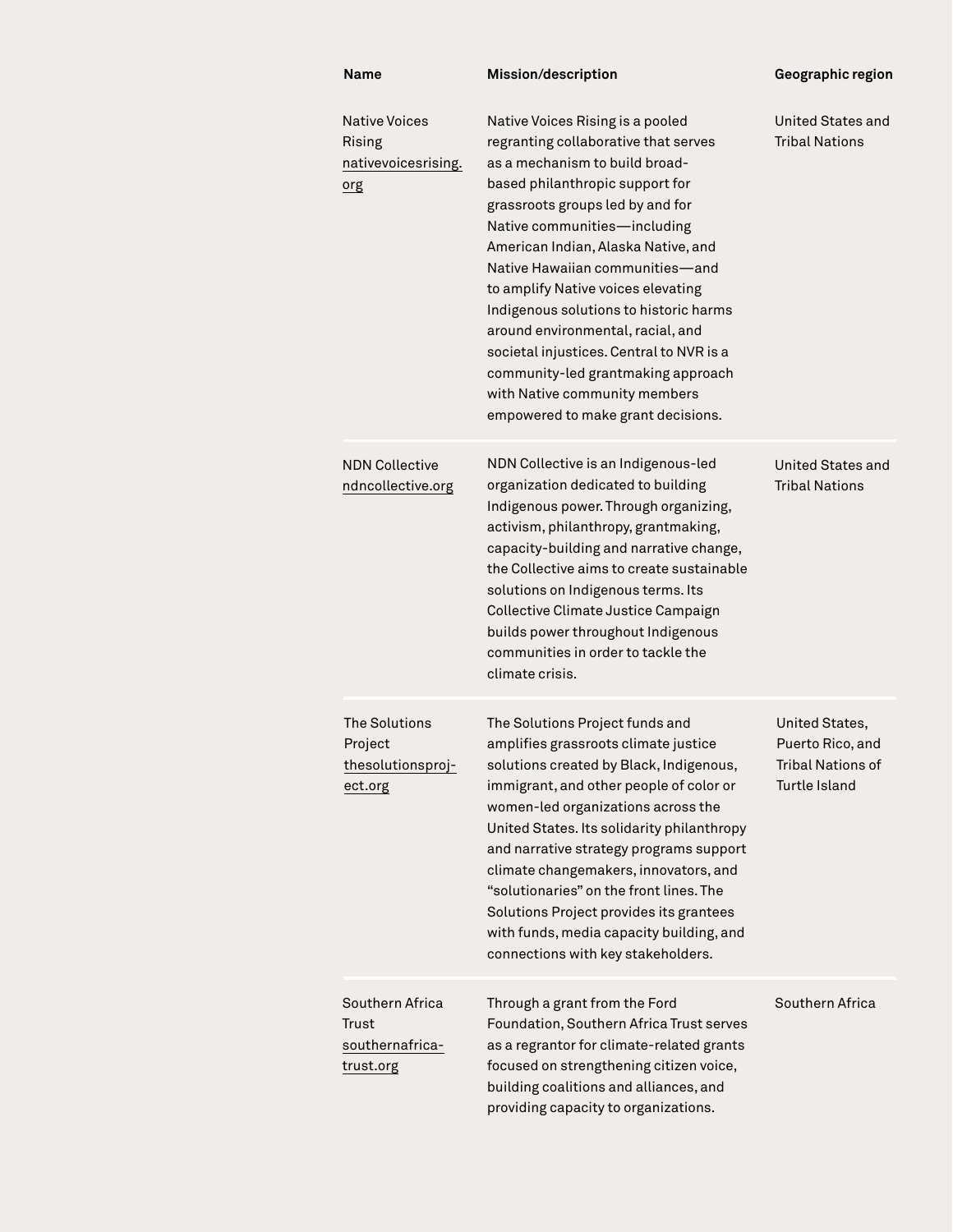| <b>Name</b>                                                    | Mission/description                                                                                                                                                                                                                                                                                                                                                                                                                                                                                                               | Geographic region                                                                                                                                                       |
|----------------------------------------------------------------|-----------------------------------------------------------------------------------------------------------------------------------------------------------------------------------------------------------------------------------------------------------------------------------------------------------------------------------------------------------------------------------------------------------------------------------------------------------------------------------------------------------------------------------|-------------------------------------------------------------------------------------------------------------------------------------------------------------------------|
| <b>Thousand Currents</b><br>thousandcurrents.<br>org           | Thousand Currents' grantmaking<br>program partners with grassroots<br>groups and movements-led by women,<br>youth, and Indigenous Peoples in the<br>Global South-that are creating lasting<br>solutions to shared global challenges.<br>The Fund supports partners that work to<br>ensure their communities have access<br>to healthy and locally grown food, are<br>able to enjoy economic prosperity that<br>generates well-being for all people, and<br>live in a safe and healthy environment<br>that supports abundant life. | International<br>(Africa, Asia and<br>the Pacific, Latin<br>America)                                                                                                    |
| <b>Urgent Action</b><br>Fund (UAF)<br>urgentactionfund.<br>org | Urgent Action Fund for Women's Human<br>Rights (UAF) is a feminist fund and public<br>foundation that supports the resilience<br>of courageous women, trans, and gender<br>non-binary human rights defenders<br>striving to create cultures of justice,<br>equality, and peace. The Fund prioritizes<br>the resourcing of land defenders and<br>Indigenous communities across our<br>regions, supporting their leadership and<br>their frontline actions.                                                                         | International<br>(Central Asia,<br>the Middle East,<br>Western and<br>Eastern Europe,<br>the South<br>Caucasus, Russia,<br>Turkey, the United<br>States, and<br>Canada) |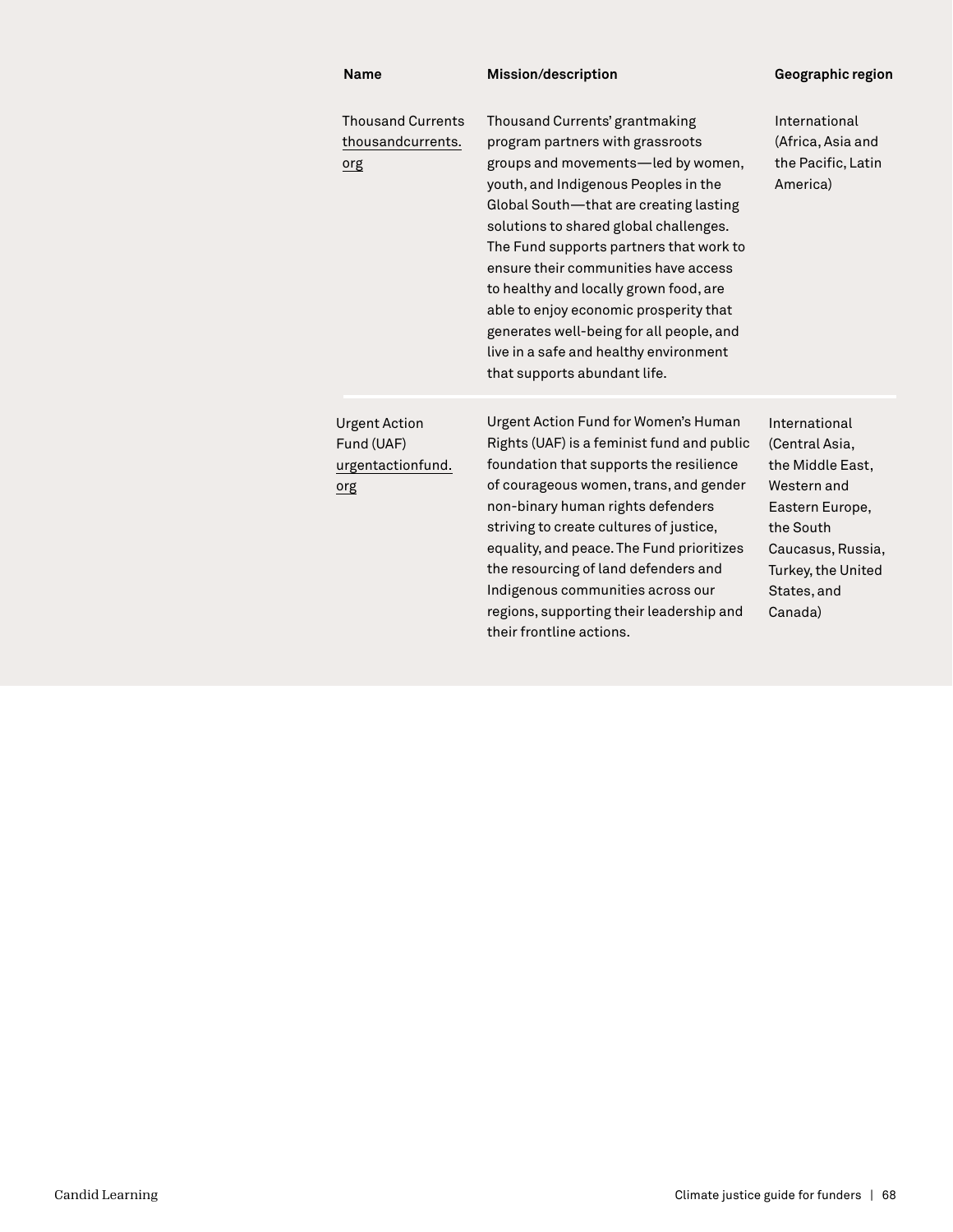#### **Key takeaways**

- By engaging with intermediary organizations, funders can build and deepen their understanding of climate justice. Seek out workshops, trainings, peer-to-peer learning, publications, or other resources offered by intermediaries.
- Intermediaries' leadership and staff often come from movements or organizing background and hold deep relationships with grassroots organizations.
- For global grantmaking, certain intermediaries have deep knowledge of the local political context and the various players as well as capacity to meet international regulatory and legal requirements.
- Intermediaries can build relationships with grassroots organizations, move funds, and reach geographic areas or populations in ways that larger foundations might not be able to.
- Intermediaries are often better equipped to bring impacted communities to the decision-making table and thus able to ensure greater accountability to community priorities.
- Intermediaries provide a variety of supports beyond grants to grassroots organizations. Such support is often critical to grassroots organizations that are thinly staffed and may not have resources for professional development.
- Intermediaries are creating and strengthening connections within the climate justice movement, countering the one-off nature of funding that can occur within larger foundation portfolios and that can ultimately have limited impact.

#### **Reflection questions**

- What are our learning needs? Are there practitioners or intermediaries that can support our learning journey?
- Can we work through intermediaries to reach organizations, geographic areas, or populations we cannot connect with through our internal grantmaking channels?
- Whom would we like to be in relationship with that we currently are not? Are there intermediaries that can catalyze those connections?
- How can we support the full staffing and resource needs of intermediary organizations to ensure they are able to do the time-intensive work of grantmaking, relationship building, and capacity building?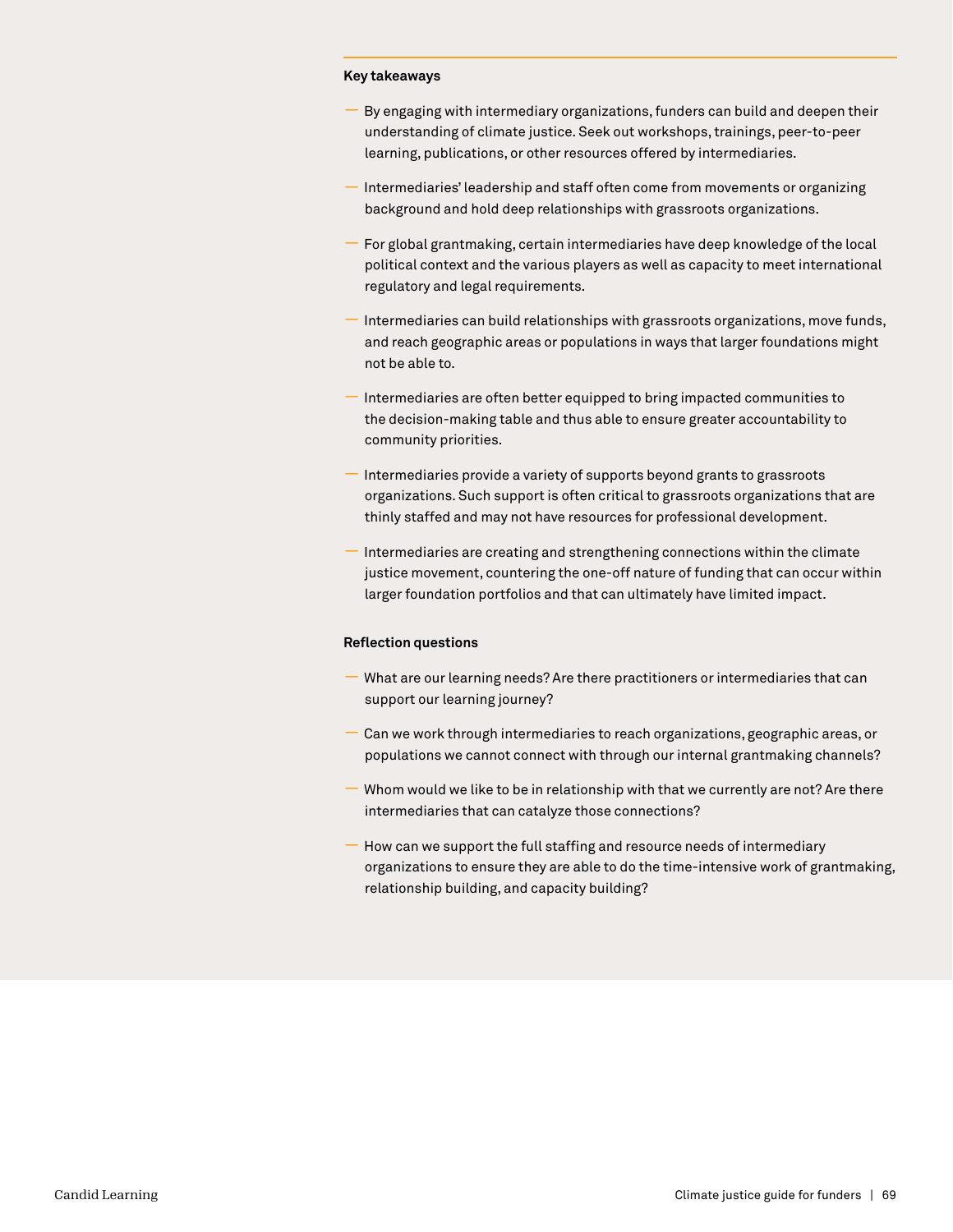# Moving forward: Gaps and opportunities

The scale of the climate crisis is an "all hands on deck" situation. Regardless of a foundation's current issue areas of focus, it is almost guaranteed that the climate crisis will have an impact. And although much of the current support goes to larger, white-dominant, longstanding climate organizations in the Global North, there is an important opportunity to harness innovative and often overlooked climate solutions being generated by those most impacted by the climate crisis. By investing in people-focused, justice-centered solutions, funders have an opportunity to tackle the root causes of the climate crisis and help dismantle entrenched systems of oppression that have exacerbated it.

### Recommendations

Wherever funders are in their climate journey, there are opportunities to introduce and sharpen a climate justice lens. Interviewees for this guide encouraged their fellow funders to keep the following in mind:

Secure an institutional commitment to climate justice. Although program officers can sometimes lead from the middle, for climate justice strategies to have traction, there has to be a commitment from the board and executive leadership. Indeed, Carla López, executive director of the Fondo Centroamericano de Mujeres (lead organization of GAGGA), says, "Sometimes good intentions are limited to a few people in the middle. Without an institutional commitment, it's not enough." López sees part of GAGGA's role as supporting line staff: "People inside of a foundation may need support from others to help them make the case."

Similarly, the Hewlett Foundation's Mary Flannelly observes, "There's so much new money coming into this field and what I'm seeing with some other new funders is how powerful it is when they get living donors on board. I think there's just some work to be done on helping people understand that supporting equity and justice can and should be part of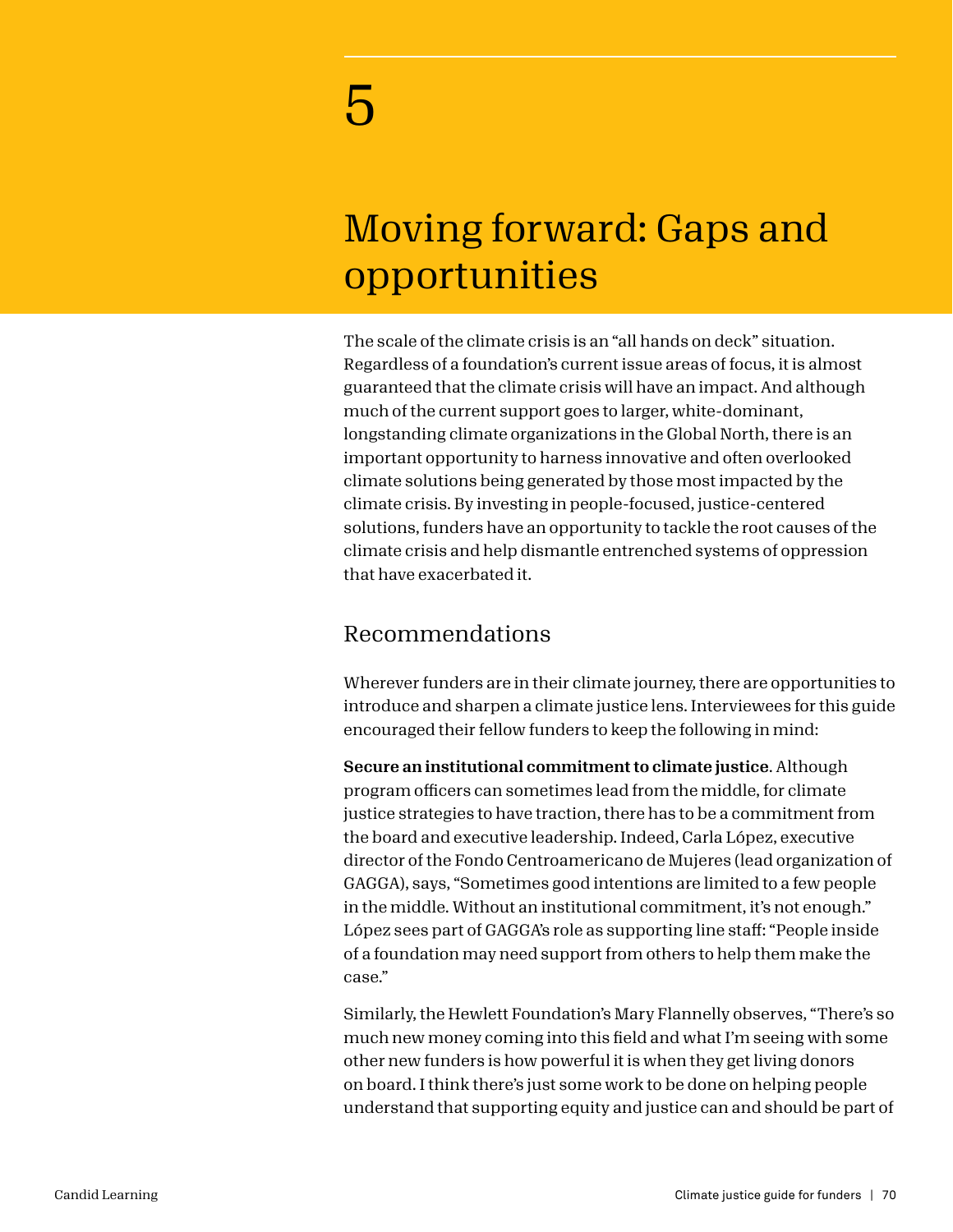winning on climate. It's definitely been more bottom up from what I've seen, but I think it needs to be a little more top down going forward."

Part of making an institutional commitment is also recognizing that the climate crisis has relevance to many of a foundation's existing programmatic areas of work. Foundations can not only begin to integrate climate within their current portfolios; they can also bring a critical equity lens to their work, without creating completely new portfolios.

Direct more resources to the Global South and to frontline communities in the Global North. The climate crisis is a global problem, yet only a small portion of funding goes to organizations outside Europe and the United States, even though the Global South is disproportionately affected by the climate crisis. Likewise, within the Global North, organizations led by directly impacted communities tend to be under-resourced. If we are to make a dent in averting the worst consequences of the climate crisis, it is essential to fully resource the climate justice movement. Doing so allows funders to tap into the sense of urgency that directly impacted communities feel and to harness the innovation, creativity, and expertise they bring to developing climate solutions that are working for their communities.

Investing in the Global South and under-resourced communities in the Global North often requires going beyond one's established networks. To this end, intermediary organizations that often have deep relationships with frontline communities can serve as critical resources.

Invest in efforts to connect local movements with national and global ones. A recurring critique of grassroots climate solutions is that they cannot achieve the scale needed to address the enormity of the climate crisis. But this critique does not take into account the ways in which grassroots and local movements have access to solutions and social data that can have an impact globally. These grassroots movements are especially powerful when linked to regional and international movements; they can inform and reinforce national and global climate justice strategies.

This linkage can take the form of investments in translocal organizing (i.e., organizing efforts that are decentralized enough to resonate with local contexts and communities, yet also foster connection and cooperation across geographies to inform the broader movement for climate justice). Masego Madzwamuse, director of the environment programme at Oak, lifts up the work of the Right Energy Partnership as a powerful example. The Right Energy Partnership is an Indigenousled partnership that works to increase renewable energy systems that respect human rights and encourage the leadership of Indigenous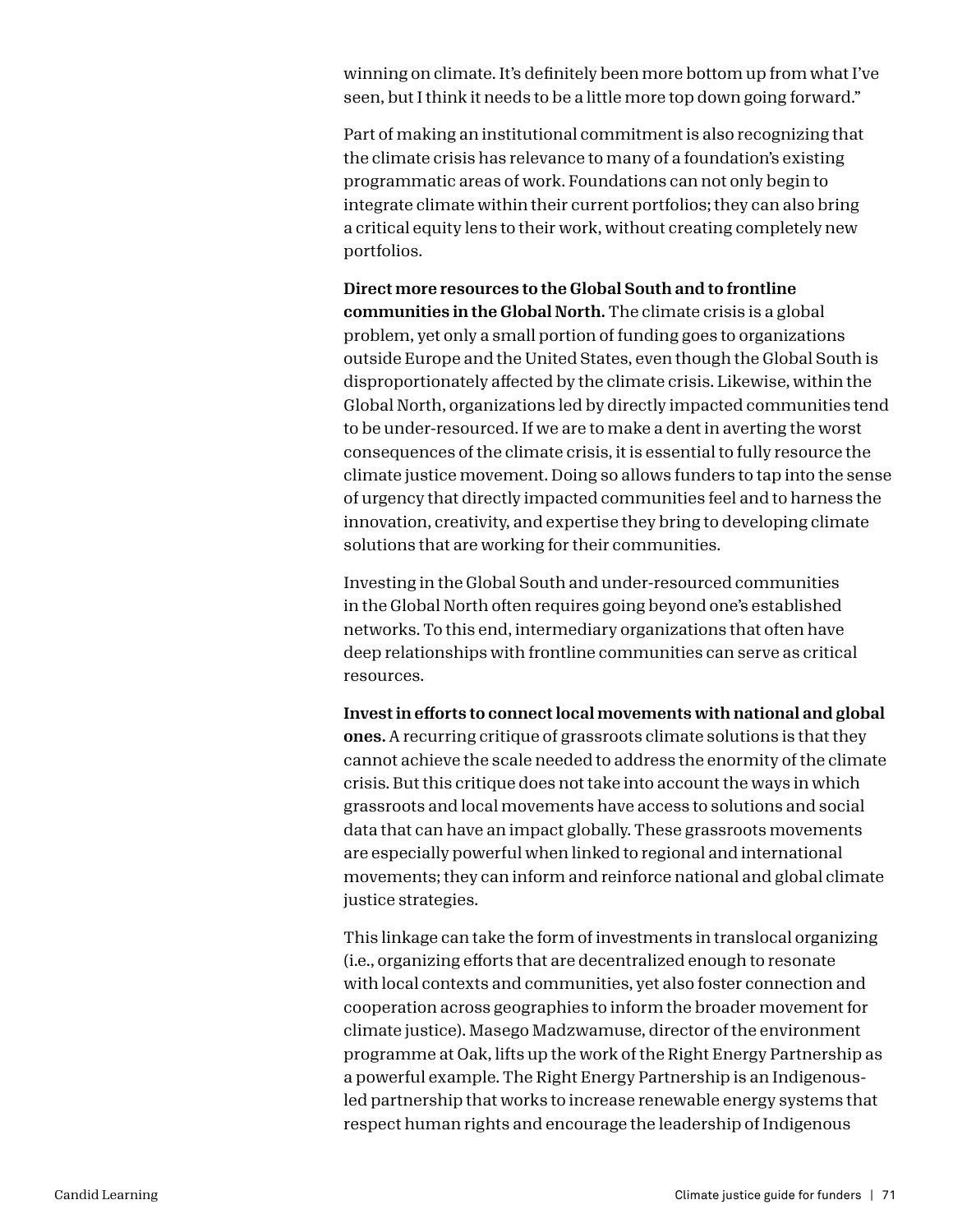#### **Tip**

Look for additional ways of supporting grantee partners in addition to the core grants, including covering travel for learning exchanges, addressing language justice needs, and supporting crisis response.

communities across continents to develop solutions. Madzwamuse says that the group has essentially "built a network of networks."

Madzwamuse describes the power of this model: "The Right Energy Partnership is a global Indigenous-led network that supports national level groups in Asia, Africa, and the Americas. The Right Energy Partnership is currently building its network in Africa under the leadership of Ikal Angel'ei, a Goldman Environmental Prize winner who leads a group in Northern Kenya and is well connected with other Indigenous Peoples' networks in Botswana, South Africa, Namibia, Tanzania, and the Democratic Republic of the Congo. As a member of the Right Energy Partnership, she can then easily connect these networks to other members of Indigenous Peoples' coalitions in other parts of the Global South. Therefore, the organization's reach is vast and has the potential to accelerate the change we need now. If you were to draw a geographical footprint of what their work looks like, or which organizations are involved, the number of people that each of these organizations or the communities that they represent, the human scale of that intervention is what is needed to accelerate and create the kind of systemic change that is needed now."

Engage in peer organizing and collective funder action. Organizations at the grassroots are coming together through networks like the Climate Justice Alliance and Pan African Climate Justice Alliance to foster shared learning and collective strategizing. Interviewees for this guide advocated for similarly robust efforts within the philanthropic community to take place in partnership with frontline communities.

One such space is the Regenerative Economies Organizing (REO) Collaborative, through which funders are working in alignment with movement leaders to advance just and equitable climate solutions. In the Midwestern United States, the McKnight Foundation spends a considerable amount of energy organizing its fellow funders in the region to share information and knowledge and invest more strategically and deeply in climate solutions with a justice lens.

Still, there is room for more to be done on this front, given the potential for collective funder action and strategy to meet the moment. Lindley Mease of the CLIMA Fund puts it this way: "We all have to become organizers and work to be in coalition with each other."

Do not reinvent the wheel; invest in, support, and learn from

intermediaries. The best grantmaking investments are typically those rooted in trust and mutual understanding. There is no substitute for the time that goes into relationship building. Intermediary organizations can bridge relationships with grassroots organizations and often have their pulse on how the field is shifting, what supports are needed, and where innovations are occurring. Along these lines, it's important for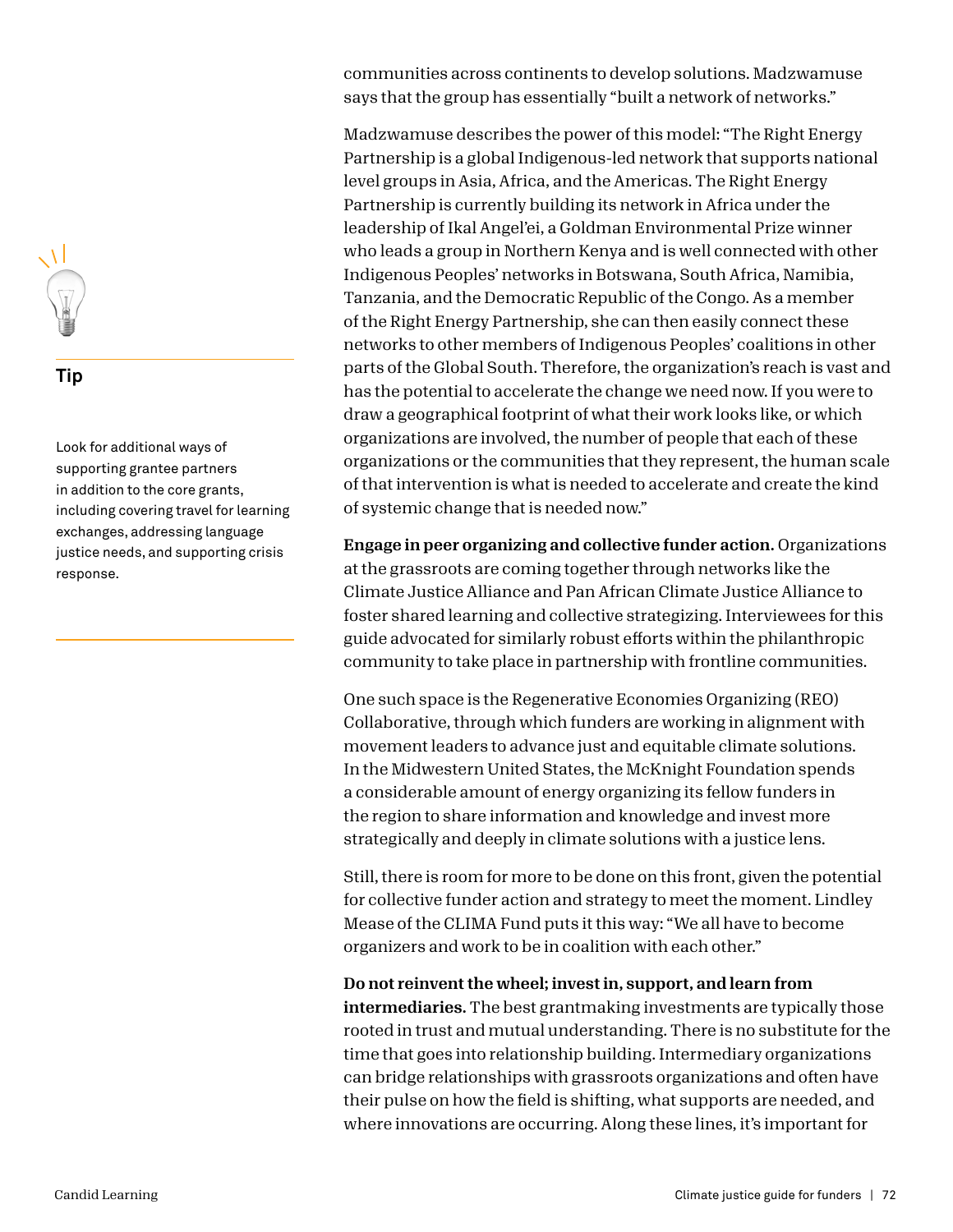institutional funders to invest appropriately in intermediaries to ensure they have the staff capacity to do all that they do—build relationships, make grants, and foster grassroots capacity.

Engage in ongoing learning and political education. The complex and shifting landscape of the climate crisis, along with the need to be thoughtful about equity and justice considerations, requires an ongoing commitment to learning. Holly Baker, philanthropic partnerships director at the Climate Justice Alliance, states, "It's important to be honest about the learning curve and to ask for training from practitioners. The need for political education of funders cannot be overstated." Baker believes filling this gap is all the more important as the term *climate justice* becomes more ubiquitous and new initiatives do not necessarily reflect accountability to frontline communities and to the values and principles associated with the climate justice movement.

Along these lines, Alison Corwin of the Surdna Foundation encourages funders to find their political home within philanthropy, spaces that allow for deepened analysis and peer connection. For Corwin, networks such as Justice Funders, the Solidaire Network, EDGE Funders Alliance, and the Neighborhood Funders Group meet this need.

Embrace risk. Foundations often think of smaller organizations or movement work as risky investments, yet there is also a risk to *not* investing in these organizations, as creative solutions may be overlooked and go unfunded. In particular, social movements in the Global South and frontline communities in the Global North have been historically under-resourced, yet often have the most at stake and thus have generated innovative solutions in response.

Indeed, the enormity of the climate crisis requires an expansive view of possible approaches. As Maria Alejandra Escalante of FRIDA | The Young Feminist Fund shares, philanthropy has an important role to play in providing a platform for new ideas: "There's not one good solution or one good way forward. There needs to be multiple and diverse tactics and strategies to address the complexity of the social and environmental crisis that we are in. And all of them need money. It's not only about the money, but also the infrastructure that is needed to uplift these types of solutions."

Paul Bogart, executive director of Healthcare Without Harm, similarly advocates for pushing the boundaries of what is possible. He advises funders, "If you're *not* out of your comfort zone, you're probably not in the place you need to be."

Invest in movement building. How does change happen? Interviewees for this guide say funders must ask themselves this question as they



# **Tip**

Listen to the most challenging voices and seek out perspectives from those you usually don't hear. Even if the feedback is hard to hear, it will make your work better.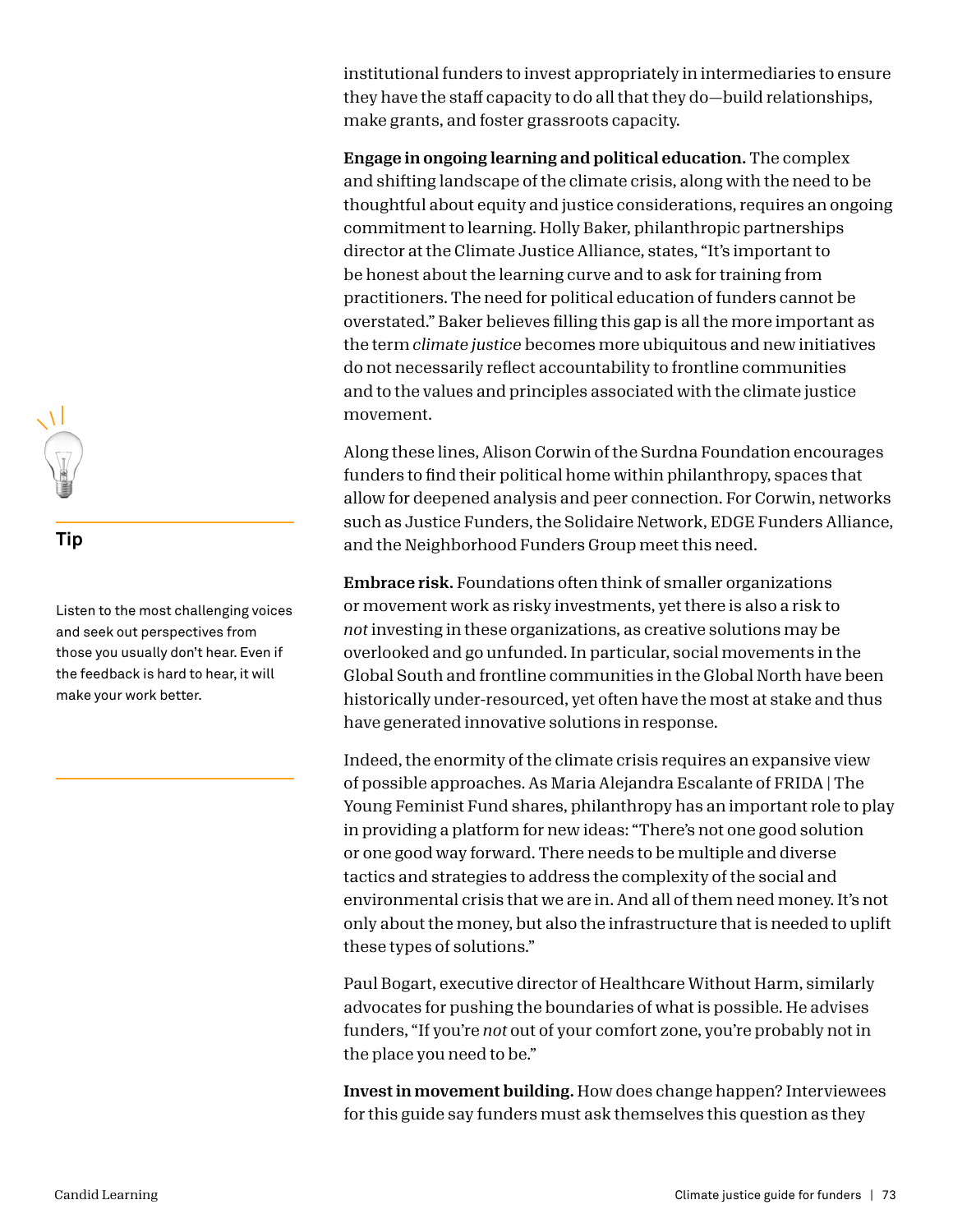think about their climate strategy. Time and time again, history has shown that bottom-up movements of organized people have been critical to shifting mindsets, policies, and practices. The climate justice movement is no different, given the ways in which grassroots organizers and communities have been able to apply pressure to change business practices, spur government action, and bring increased attention to the climate crisis.

To this end, it is important to support not only campaigns to achieve climate justice wins, but also the long-term infrastructure—base building, leadership development, and grassroots organizing—needed to run those campaigns. Brionté McCorkle, executive director of Georgia Conservation Voters, laments, "I'm chasing grants to further these clean energy objectives, but it doesn't support infrastructure building and organizing. There's money for campaigns, but not as much funding available for the infrastructure-building that we need to achieve longterm and lasting transformation."

Shamar Bibbins of the Kresge Foundation concurs with McCorkle's assessment that there needs to be greater investment in long-term organizing. She also notes that funders need to be open about what that looks like: "I think funders must expand their understanding of what constitutes work on climate change. Funders have to be more comfortable funding things that they may not feel are going to be direct outcomes around climate, but that are essential to ensure progress. We fund a lot of our groups around organizing when they're doing campaigns or advancing policy, but those groups need long-term organizing support. None of us would be in this moment of historic investments if there had not been deep investments in voter and civic engagement and democracy work. None of that would even be possible."

In addition, funders can help support connections across movements. For example, the Disability Rights Fund (DRF) notes that for many in the disability rights movement, climate justice is a new issue. Part of DRF's work is to connect the disability rights movement to other movements, such as Indigenous rights and climate justice, thus fostering learning and strategizing across movements, while also amplifying power and impact around shared demands.

## Make long-term investments, with an emphasis on core support.

One-year grants have traditionally been the norm in philanthropy. Even when multi-year grants are awarded, they tend to cover two to three years. Multiple interviewees for this guide say that such commitments fall short of what is needed and encourage both a longer time horizon as well as a commitment to providing general operating grants that help foster organizational sustainability and nimbleness.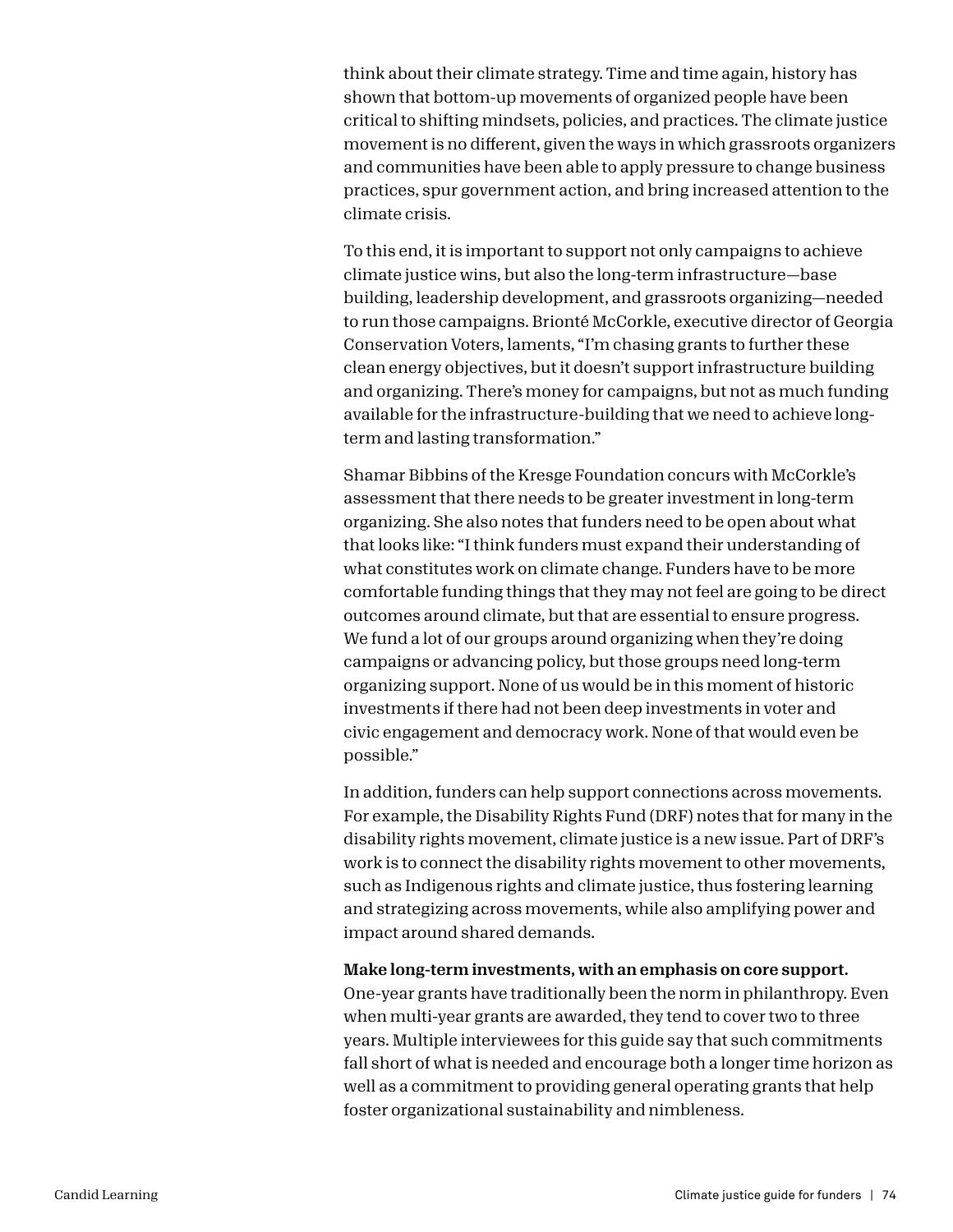The Solidaire Network and FRIDA | The Young Feminist Fund, for example, award grants for a minimum of five years, recognizing the long-term nature of the work. Extended support is especially critical as organizations work at the nexus of interconnected movements. As Janis Rosheuvel shares, "We need to be able to do our work in a robust way. Climate is a threat, but white nationalism and fascism are threats too, and the threats to dissent and organizing are ongoing. So, we need to be able to shore up our infrastructure to be able to fight those threats in a different way." Even a five-year grant can feel inadequate, says Rosheuvel, given that the climate crisis requires a multi-decade commitment.

Indeed, Sarah Christiansen of the McKnight Foundation and Ximena Warnaars of the Ford Foundation encourage funders to think about the work on a 10-year horizon, not only to allow for investments that are more durable and commensurate with the scale of the crisis, but also to account for the time needed to build partnerships and collaboration. Grassroots International commits to indefinite, long-term funding once a partnership is formed. As a result, it has funded some organizations for as many as 20 years. Importantly, working in this way can mean rethinking the role of program officers and changing job descriptions to reflect the collaborative aspects of the partnership.

# Apply non-extractive, regenerative ways of defining and

understanding "impact." Traditional models of evaluation focus on quantitative metrics to assess impact, without always asking critical questions, such as impact for whom and to what end. Quantitative metrics have their place, but relying primarily on them can impede a broader focus on learning. By centering learning and engaging grantee partners in defining what impact looks like in their communities, funders and grantee partners alike are more likely to create learning loops that allow for iteration and innovation to discover climate solutions that are truly making a difference.

# Recap of key takeaways

# Climate justice overview

- Although there is no standard or universally agreed-upon definition of *climate justice*, at its core, climate justice focuses on the systemic root causes of the climate crisis through an intersectional lens, centering frontline communities and grassroots movements.
- A climate justice perspective centers the populations and geographies most likely to experience the adverse effects of the climate crisis. Consider local context in how people are framing the issues.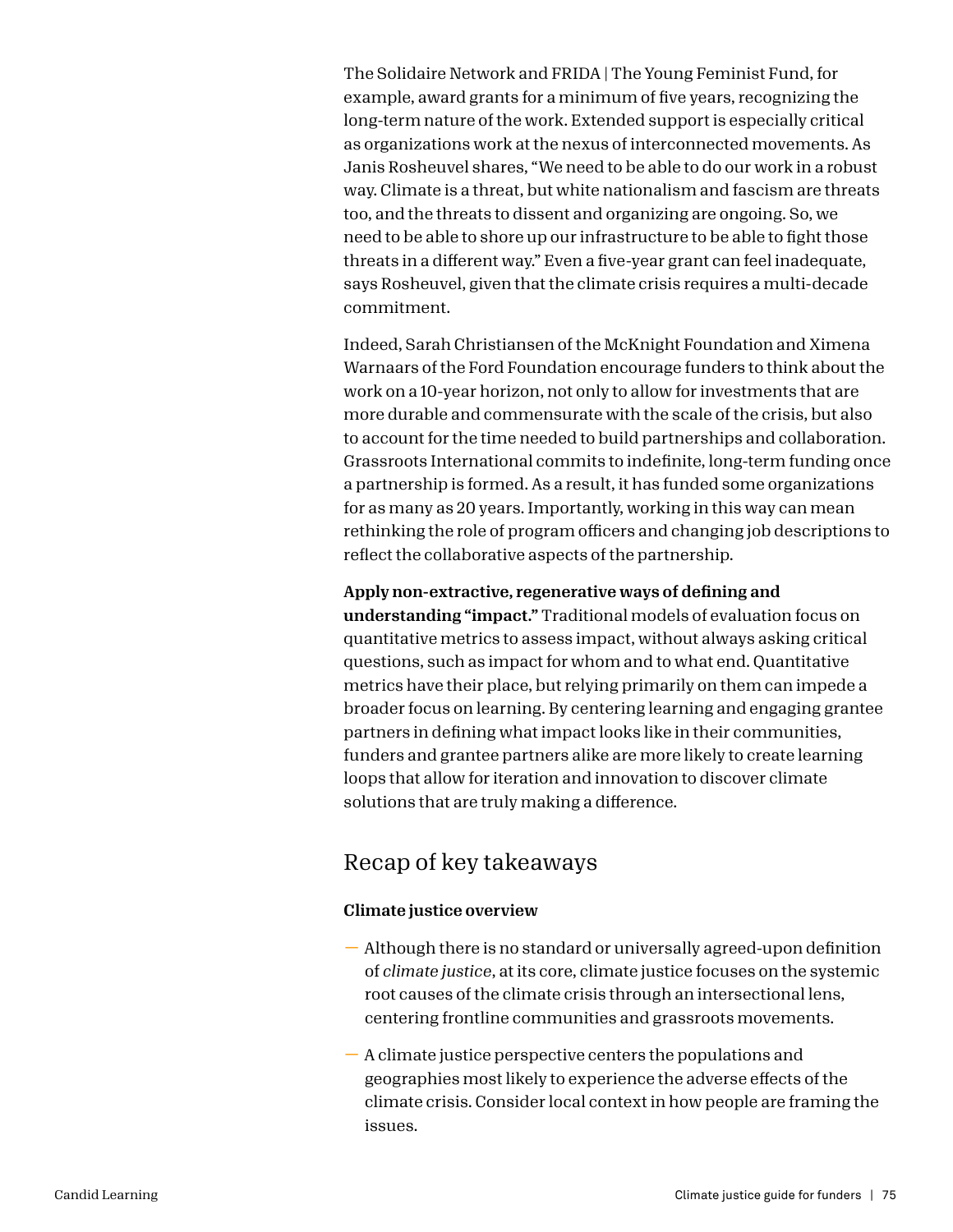- Only a small portion of philanthropic support for climate goes to justice-oriented efforts focused on root causes.
- Philanthropic support for climate work is undermined by its fixation on "Big Greens" and technical solutions as well as its standard operating practices, which limit access to funding for smaller, grassroots organizations.
- Those closest to the problem are closest to the solution. Directly impacted communities are generating transformative, innovative solutions, born out of their lived experience. These solutions are making an impact locally, regionally, and globally.

# Common barriers to incorporating climate justice into grantmaking portfolios

- Technical solutions are often called "false solutions" by climate justice leaders because of their tendency to favor the symptoms of the climate crisis over its root causes and reflection of corporate and industry interests.
- Climate funders' focus on scale and speed undermines the value of grassroots solutions in addressing the climate crisis. Focus on local strategies generated by those most impacted to ensure that solutions address local cultures and conditions, recognizing that successful local solutions can scale in other contexts through translocal organizing.
- Entrenched power imbalances and inequitable grantmaking practices mean that good ideas are left out of the conversation, especially those from directly impacted communities.
- To aid in your grantmaking process, ask who is telling the story, who makes the decisions, who benefits, what else it will impact, and how it will shift power. Pay attention to unintended consequences that might exacerbate existing inequities.

# How foundations are integrating climate justice into their work

- Foundations that thoughtfully and intentionally align their practices with their values will be more likely to develop deep and trusting relationships with grantee partners, resulting in a sharper focus on equity and justice within their climate portfolios.
- It is crucial to take an intersectional lens to climate justice funding that considers the nuanced impact that gender, age, ability, race/ ethnicity, and other identities have on how different groups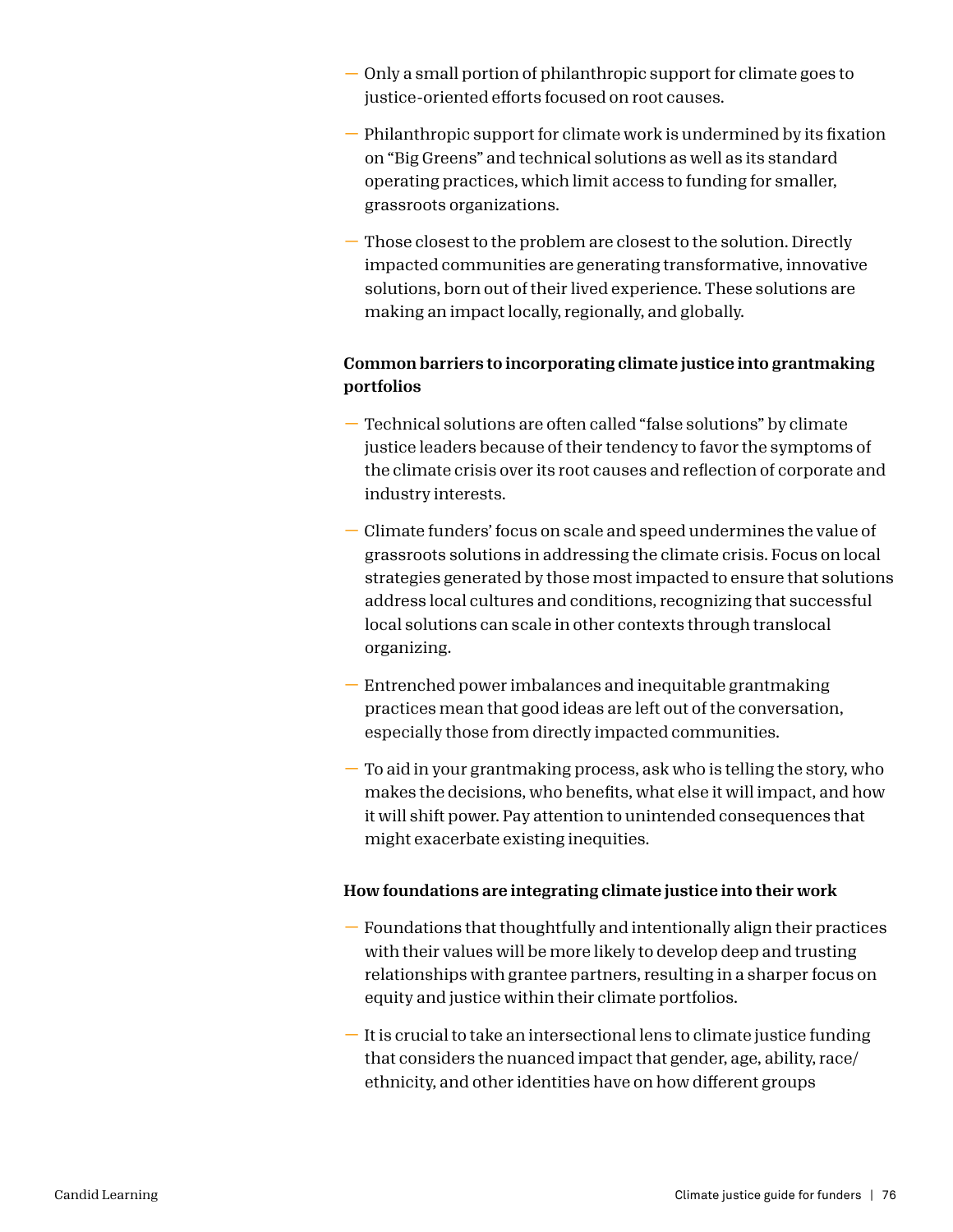experience the climate crisis.

- The often-siloed nature of foundation portfolios can lead to missed opportunities to achieve bigger and sustainable impacts. Consider taking a more holistic approach to grantmaking or setting aside a portion of your grantmaking budget to invest in promising organizations/projects that might fall outside your strategy.
- Foundations can incorporate climate justice into their work beyond grantmaking—consider how the totality of your work, not just grantmaking, can become more equity and justice focused.
- To support a strong ecosystem of grantee partners, ask your current partners who is doing good work in the field. This approach will strengthen existing relationships and help build movement infrastructure, instead of creating a portfolio of partners who may lack alignment and connection.

# The critical role of intermediaries

- By engaging with intermediary organizations, funders can build and deepen their understanding of climate justice. Seek out workshops, trainings, peer-to-peer learning, publications, or other resources that have been produced by intermediaries.
- Intermediaries' leadership and staff often come from movements or organizing background and hold deep relationships with grassroots organizations.
- For global grantmaking, certain intermediaries have deep knowledge of the local political context and the various players as well as capacity to meet international regulatory and legal requirements.
- Intermediaries can build relationships with grassroots organizations, move funds, and reach geographic areas or populations in ways that larger foundations might not be able to.
- Intermediaries are often better equipped to bring impacted communities to the decision-making table and thus better able to ensure greater accountability to community priorities.
- Intermediaries provide a variety of supports beyond grants to grassroots organizations. Such support is often critical to grassroots organizations that are thinly staffed and may not have resources for professional development.
- Intermediaries are creating and strengthening connections within the climate justice movement, countering the one-off nature of funding that can occur within larger foundation portfolios and that can ultimately have limited impact.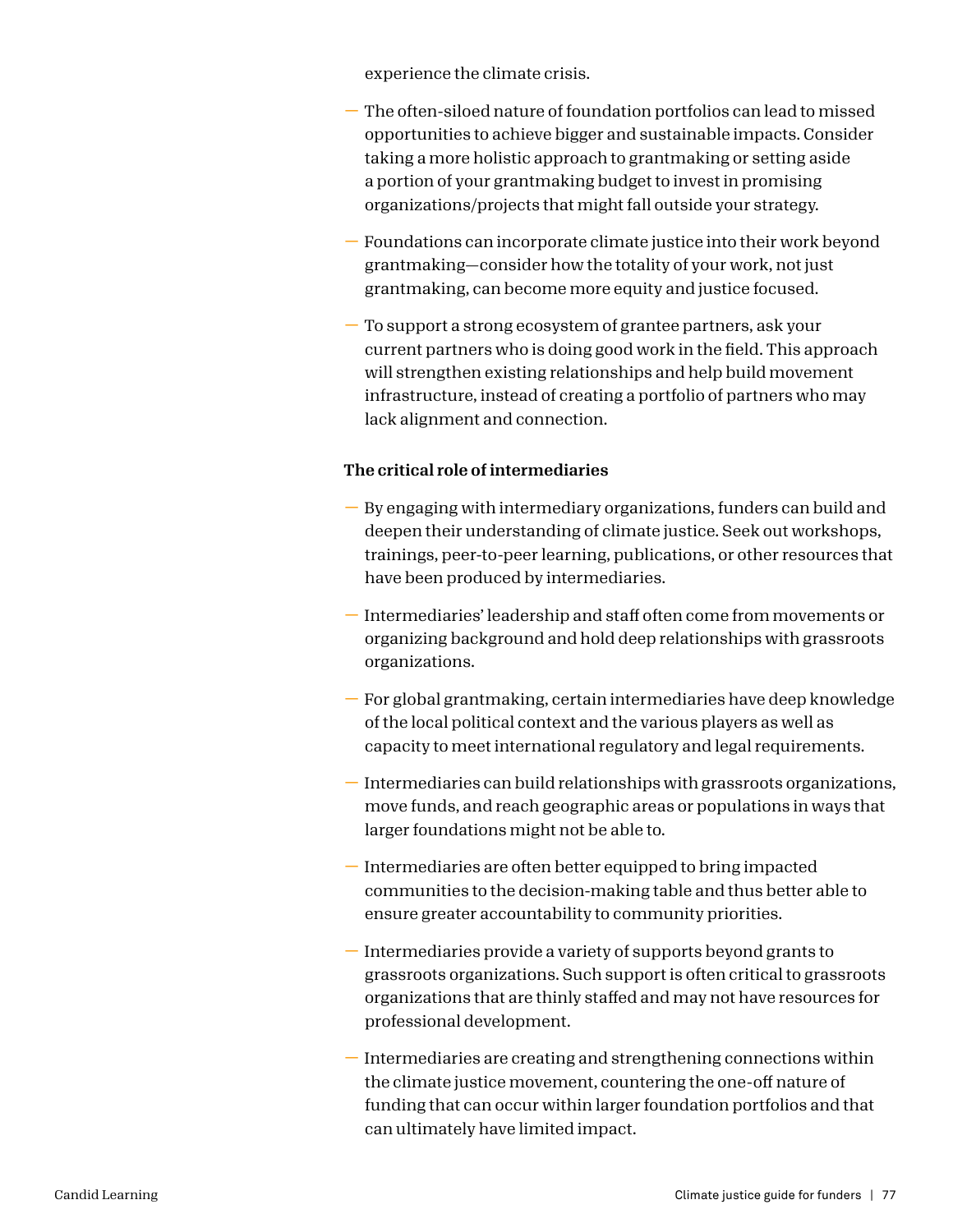#### **Reflection questions**

- What level of commitment do we have for climate justice funding among our leadership and board?
- Can any of our grantees or applicants be supported to impact other communities and networks through a translocal approach?
- Does the way we think about risk have built-in biases that disadvantage smaller groups?
- How can we support movements for climate justice?
- How can we re-imagine assessment to go beyond purely quantitative metrics?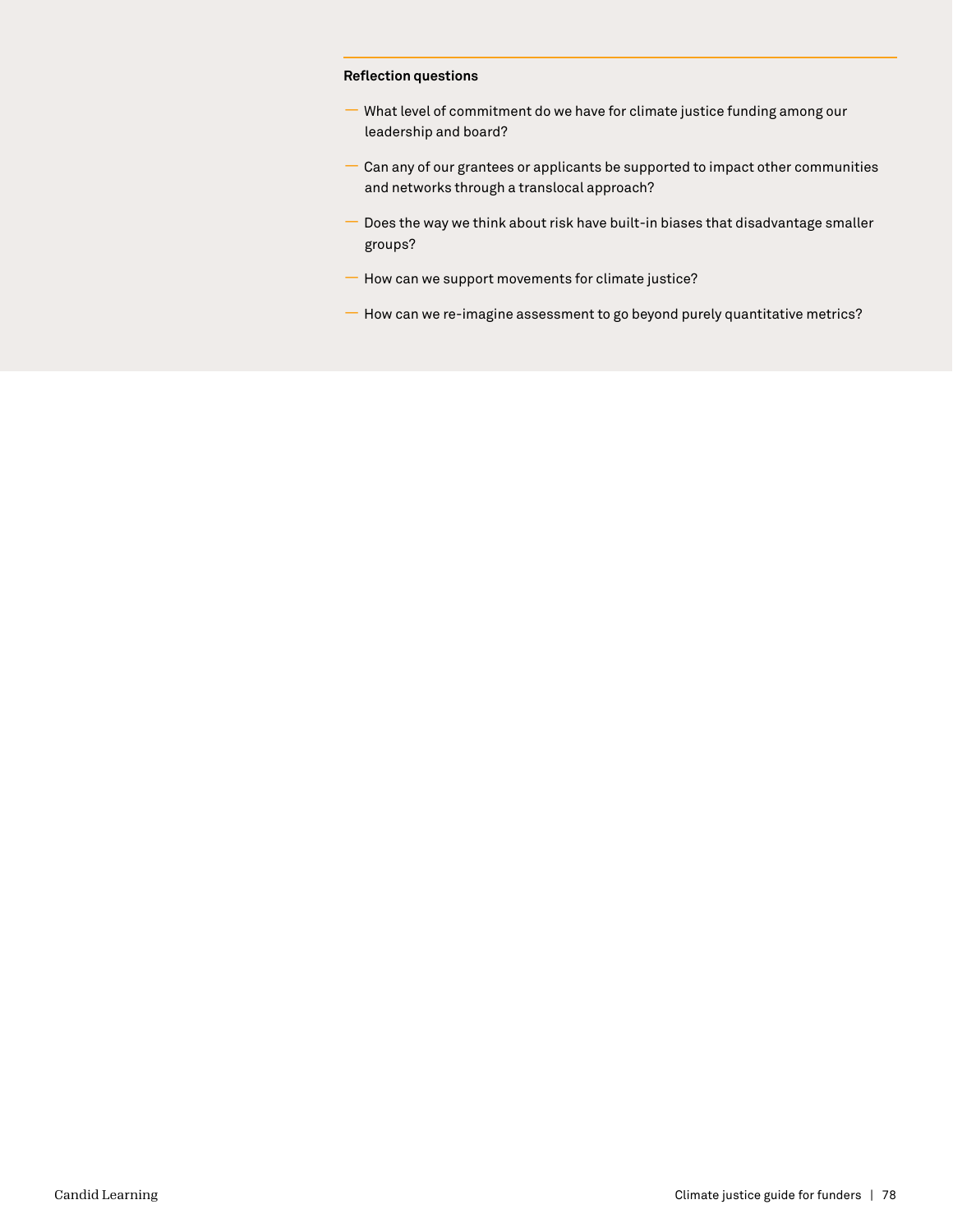# Resources highlighted

# 1 Climate justice: an overview

#### **Learn more about climate funding**

[Foundation Funding for Climate Change Mitigation: Europe Spotlight](https://www.climateworks.org/report/foundation-funding-for-climate-change-mitigation-europe-spotlight/) ClimateWorks Foundation & European Foundation Centre

[Funding Trends 2021: Climate Change Mitigation Philanthropy](https://www.climateworks.org/report/funding-trends-2021-climate-change-mitigation-philanthropy/) ClimateWorks Foundation

[The State of American Philanthropy: Giving for Climate Change and Clean Energy](https://www.insidephilanthropy.com/home/tag/State+of+American+Philanthropy) Inside Philanthropy

#### **Climate solutions from frontline communities**

#### [Climate Advocacy Lab: Resources](https://www.climateadvocacylab.org/resources)

The resources page of this website aggregates a variety of materials, including articles about successful grassroots campaigns for environmental and climate justice.

## [Soil to Sky: Climate Solutions That Work](https://climasolutions.org/resource/soil-to-sky/)

In this report, the CLIMA Fund presents findings on how vital grassroots solutions are to the climate movement. The report makes a case for why funders should include grassroots solutions in their portfolios and offers guidance on how funders can provide effective support to grassroots climate solutions.

## [The Solutions Project](https://thesolutionsproject.org/what-we-do/our-impact/)

The Solutions Project website highlights the stories of frontline communities in the U.S. and the ways they are tackling the climate crisis in their communities.

# 2 Common barriers to incorporating climate justice in grantmaking portfolios

## **Learn more about false solutions**

#### [False Solutions to Climate Change](http://jtalliance.org/wp-content/uploads/2020/02/False-Solutions.pdf)

Produced by the Just Transition Alliance, this one-page document provides an overview of eight false solutions.

## [Hoodwinked in the Hothouse \(third edition\)](https://climatefalsesolutions.org/)

Authored by veteran organizers and movement leaders, this guide presents a concise compendium of false solutions and offers strategies for a more just, inclusive, and principled approach to climate solutions.

#### [The Climate Crisis: When Doing Good Is Actually Doing Harm](https://climasolutions.org/wp-content/uploads/2020/03/CLIMA_False-Promises.pdf)

This infographic, created by the CLIMA Fund, describes what funding for false promises looks like, while also lifting up alternate, community-based climate solutions.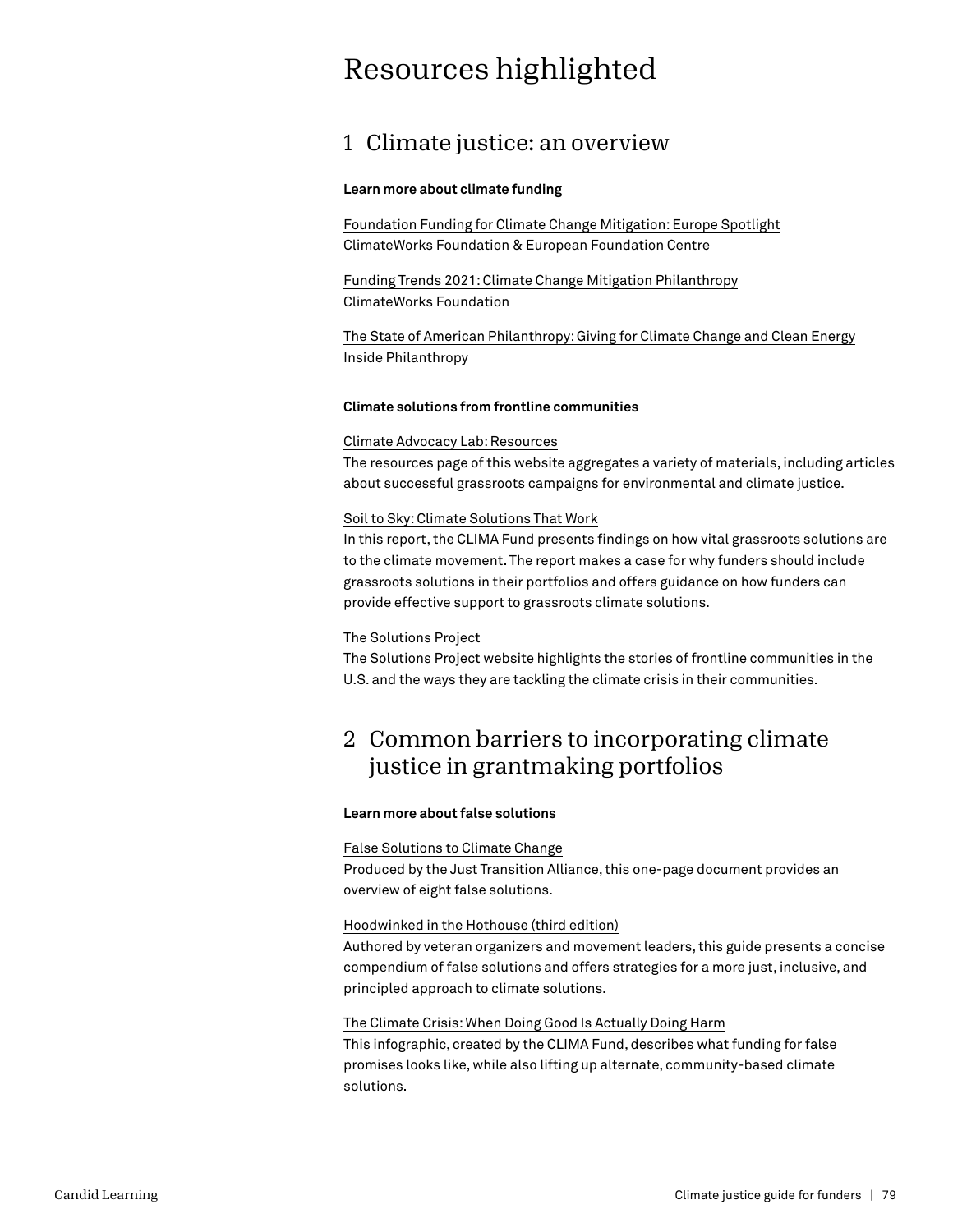#### **Learn more about philanthropic practices perpetuating inequity**

#### [Climate Justice Funders Pledge](https://climate.donorsofcolor.org/about-the-campaign/)

Although BIPOC-led climate and environmental organizations are making significant contributions to the climate justice movement, they receive a small amount of philanthropic resources. The Donors of Color Network calls on foundations to award at least 30% of their funding to these groups and to do so in a transparent manner.

# [Philanthropy's Attempts to Remain Above the Fray Are Slowing Progress on Climate](https://www.insidephilanthropy.com/home/2021/11/4/philanthropys-attempts-to-remain-above-the-fray-are-slowing-progress-on-climate-change)  [Change—Inside Philanthropy, \(2021\)](https://www.insidephilanthropy.com/home/2021/11/4/philanthropys-attempts-to-remain-above-the-fray-are-slowing-progress-on-climate-change)

This blog piece asserts that philanthropy's historical reluctance to engage in ideological and political confrontations has blocked progress and inclusivity in the climate movement.

# 3 How foundations are integrating climate justice into their work

#### **Learn more about centering values in climate grantmaking**

[Centering Climate Giving in Frontline Communities—Libra Foundation \(2021\)](https://www.thelibrafoundation.org/2021/04/centering-climate-giving-in-frontline-communities/) In this blog post, the Libra Foundation shares how a shift toward centering solutions by frontline communities led to an increase in its multiyear, unrestricted funding to community-based, women-, and BIPOC-led groups.

#### [Human Rights Grantmaking Principles \(2022\)](https://sites.google.com/hrfn.org/grantmaking-principles)

Developed by Ariadne, Gender Funders CoLab, and the Human Rights Funders Network, this resource lays out the undergirding principles of human rights.

# [Money Talks. Here's What We Want it to Say—Barr Foundation \(2021\)](https://www.barrfoundation.org/blog/money-talks-here-s-what-we-want-it-to-say)

This blog post highlights five action steps the Barr Foundation is taking to shift whom they support and how they operate to better align with their values around racial equity.

#### **Learn more about using a justice lens**

# [Systems, Not Just Symptoms: Bringing a Justice Frame to Climate Philanthropy and](https://www.climateandforests2030.org/app/uploads/2021/10/JUSTICE_Bringing-a-Justice-Frame-to-Climate-Philanthropy-and-Finance_MeaseLemma.pdf)  [Finance—Climate and Land Use Alliance \(2021\)](https://www.climateandforests2030.org/app/uploads/2021/10/JUSTICE_Bringing-a-Justice-Frame-to-Climate-Philanthropy-and-Finance_MeaseLemma.pdf)

This report advocates for centering the systemic root causes of the climate crisis white supremacy, colonialism, patriarchy, and capitalism—while also adapting to its symptoms. This piece also presents suggestions for how foundations can better align their funding strategies with this perspective on the climate crisis and grassroots solutions.

# [Time to Act: How Philanthropy Must Address the Climate Crisis—FSG \(2021\)](https://www.fsg.org/resource/time-to-act-how-philanthropy-must-address-the-climate-crisis/) This report compiles research insights from private foundations, nonprofits,

grassroots organizations, and others to address how foundations can support frontline climate crisis actors more effectively. FSG offers recommendations for funders who wish to become climate funders, regardless of whether they have previous experience in climate grantmaking or investing.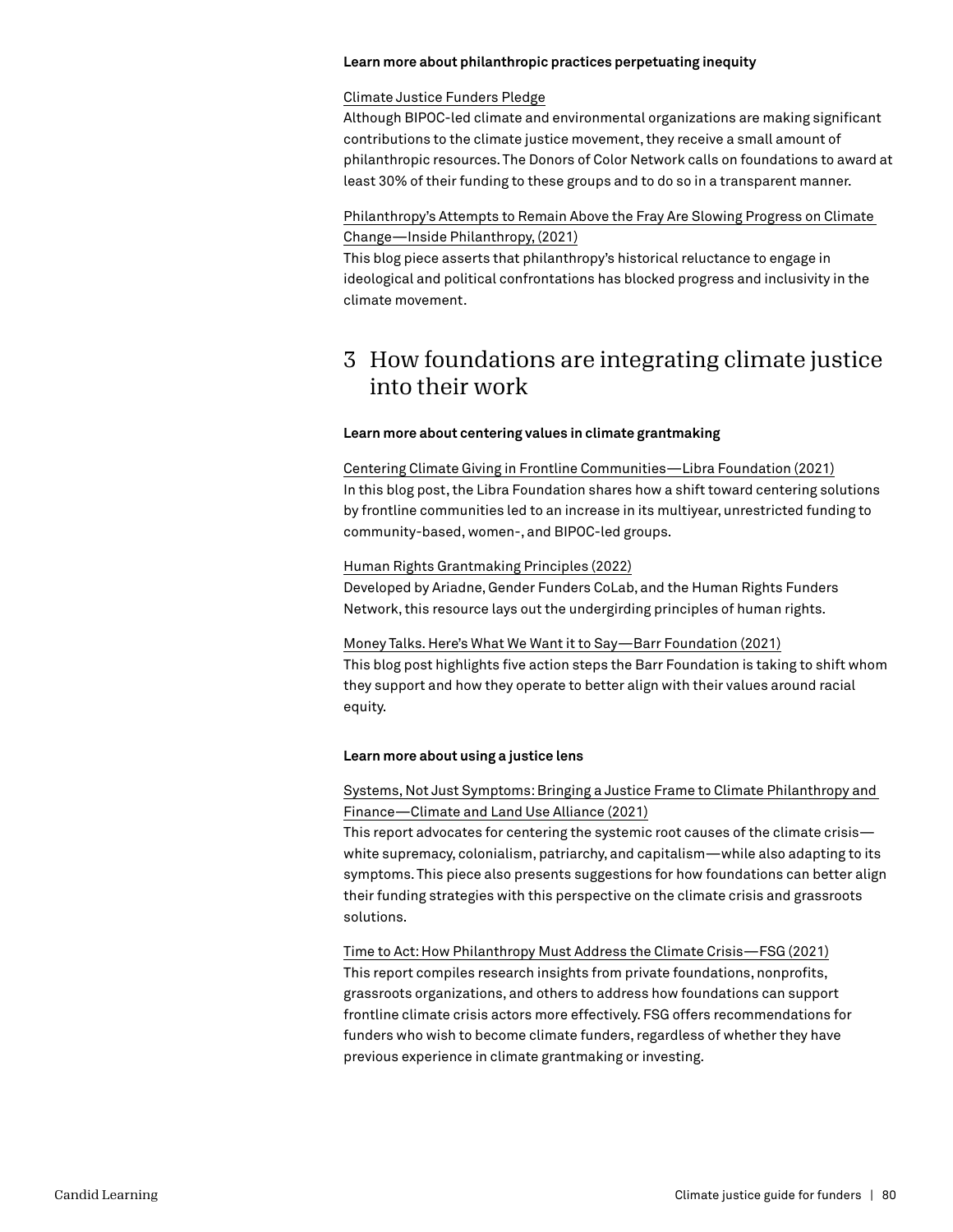#### **Learn more about breaking down issue-area silos**

[Achieving a Climate for Health: Philanthropy to Promote Health and Justice through](https://www.hefn.org/sites/default/files/uploaded_files/report_health_and_climate_philanthropy_hefn_ecoamerica_web.pdf)  [the Challenges of Climate Change—Health & Environmental Funders Network \(2015\)](https://www.hefn.org/sites/default/files/uploaded_files/report_health_and_climate_philanthropy_hefn_ecoamerica_web.pdf) This report orients funders to issues at the intersection of climate change and health and highlights opportunities for action.

#### [Climate Justice-Just Transition Donor Collaborative Compendium](https://docs.google.com/spreadsheets/d/1cPm0GJUs4Vp0lw7AUVbjMOZi2ICQpvbXw3msXa4_uqg/edit#gid=161766188)

This open-source, participatory resource maps funding/regranting organizations, particularly those working in the Global South, engaged in climate justice-just transition efforts. The compendium includes additional resources, including a list of campaigns, an annotated bibliography, and toolkit for donors.

# [From Banks and Tanks to Cooperation and Caring: A Strategic Framework for a Just](https://movementgeneration.org/wp-content/uploads/2016/11/JT_booklet_English_SPREADs_web.pdf)  [Transition](https://movementgeneration.org/wp-content/uploads/2016/11/JT_booklet_English_SPREADs_web.pdf)

This guide describes what a just transition from an extractive economy to a regenerative economy looks like.

# [Funding the Future: How the Climate Crisis Intersects with Your Giving—Active](https://www.activephilanthropy.org/climate-philanthropy-guide)  [Philanthropy \(2020\)](https://www.activephilanthropy.org/climate-philanthropy-guide)

This guide demonstrates how funders from any sector can incorporate climate work into their portfolio. The guide focuses on five key issues—just and democratic societies, public health, disadvantaged groups, education, and nature conservation.

## [Grounding in Just Transition Toolkit—Climate Justice Alliance \(2022\)](https://climatejusticealliance.org/just-transition-toolkit/)

Designed for frontline communities, this three-part curriculum informs funders about how to support a just transition.

#### **Learn more about intersectionality**

#### [Climate Change, Environmental Activism, and Disability \(2022\)](https://ssir.org/articles/entry/climate_change_environmental_activism_and_disability)

This article in *Stanford Social Innovation Review* describes how efforts to address the climate crisis must include people with disabilities.

## [Climate Justice and Women's Rights: A Guide to Supporting Grassroots Women's](https://www.greengrants.org/wp-content/uploads/2017/09/Climate-Justice-and-Womens-Rights-Guide1.pdf)  [Actions—Global Greengrants Fund \(2015\)](https://www.greengrants.org/wp-content/uploads/2017/09/Climate-Justice-and-Womens-Rights-Guide1.pdf)

This guide presents key takeaways from the 2014 Summit on Women and Climate, which sought to foster relationships between environmental and women's funders.

[Learning from Youth-Led Climate Action—Climate Justice Resilience Fund \(2021\)](https://www.cjrfund.org/news/2021/7/13/learning-youth-led-climate-action) This blog outlines how young people are engaging in climate action and how funders can better support their work.

## [Women's Participation: An Enabler of Climate Justice—Mary Robinson Foundation](https://www.mrfcj.org/resources/womens-participation-an-enabler-of-climate-justice/)  [\(2015\)](https://www.mrfcj.org/resources/womens-participation-an-enabler-of-climate-justice/)

This report describes why it is critical to engage women in climate justice and lifts up case studies from El Salvador, Chile, and Vietnam.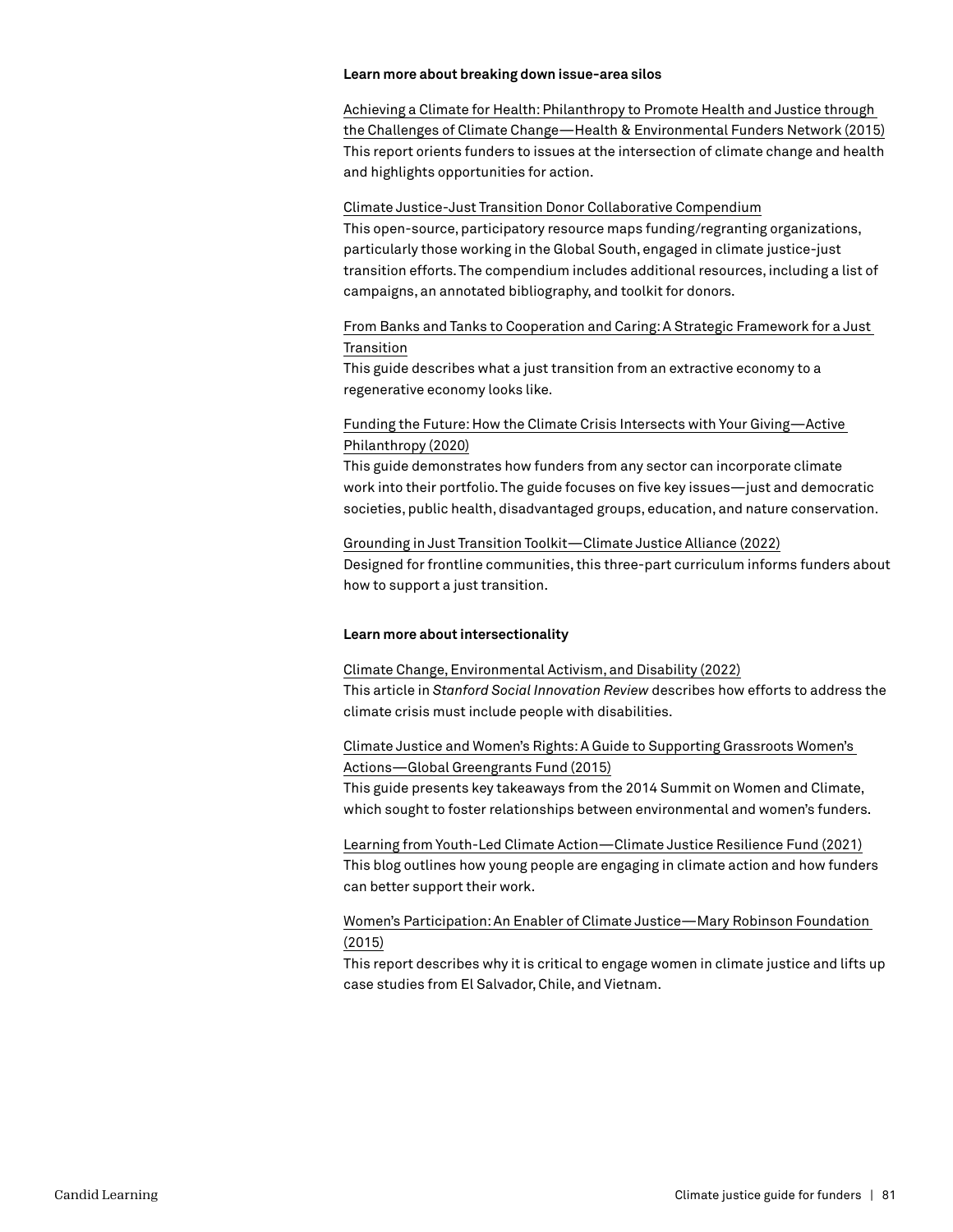#### [Blog Series: Putting Justice at the Heart of Climate Action](https://gaggaalliance.org/blog-series-putting-justice-at-the-heart-of-climate-action/)

This series of blog posts describes GAGGA partners' work at the intersection of gender, nationality, ethnicity, ability, and other identities.

#### **Learn more about foundation investments**

Confluence Philanthropy's [Climate Solutions Collaborative](https://www.confluencephilanthropy.org/The-Climate-Solutions-Collaborative) is a community of investors committed to emissions reduction by deploying private and philanthropic capital toward a low-carbon future.

The [Divest-Invest Philanthropy](https://www.divestinvest.org/) coalition encourages funders to divest from all fossil fuels and invest at least 5% of their portfolios in climate solutions. Currently, there are nearly 200 foundations and family funds with assets totaling more than \$125 billion participating.

# 4 The critical role of intermediaries

#### **Learn more about working through intermediaries**

[How Funding Intermediaries Fuels Social Change—Libra Foundation \(2021\)](https://www.thelibrafoundation.org/2021/11/how-funding-intermediaries-fuels-social-change/) This blog post explains the importance of funding community-accountable intermediaries, especially since institutional philanthropy can be disconnected from frontline and marginalized groups' lived experiences. The post outlines why the Libra Foundation funds intermediaries and the criteria they use to ensure that intermediaries align with their goals.

#### [Why Fund Intermediaries?—CLIMA Fund](https://climasolutions.org/news/why-fund-intermediaries/)

Drawing upon its own experience in forming long relationships with frontline activists and quickly moving money to grassroots groups, this piece makes the case for why funding intermediaries provides immediate and critical support to grassroots movements.

[Protesta Y Propuesta: Lessons from Just Transformation, Ecological Justice, and the](https://grassrootsonline.org/what-we-do/publications-and-resources/educational-resources/protesta-y-propuesta-lessons-from-puerto-rico/)  [Fight for Self-Determination in Puerto Rico—Grassroots International \(2020\)](https://grassrootsonline.org/what-we-do/publications-and-resources/educational-resources/protesta-y-propuesta-lessons-from-puerto-rico/) This report uplifts the stories of Puerto Rican social movements that have engaged in community-centered rebuilding efforts following Hurricane Maria, gathered through a learning exchange hosted by Grassroots International. Through these stories, the report offers recommendations to foundations and investors who are seeking to address climate and humanitarian crises across the globe.

#### **Learn more about fostering community accountability**

#### [Community Voices Need to be Part of the Climate Crisis Response—Alliance Magazine](https://www.alliancemagazine.org/blog/center-community-voices-in-philanthropys-response-to-the-climate-crisis/)  [\(2021\)](https://www.alliancemagazine.org/blog/center-community-voices-in-philanthropys-response-to-the-climate-crisis/)

This article encourages climate funders to center community voices and lived experience by building relationships with grassroots and global health leaders. The piece highlights the numerous opportunities for funders to connect with grassroots initiatives that are addressing impacts of the climate crisis on the ground.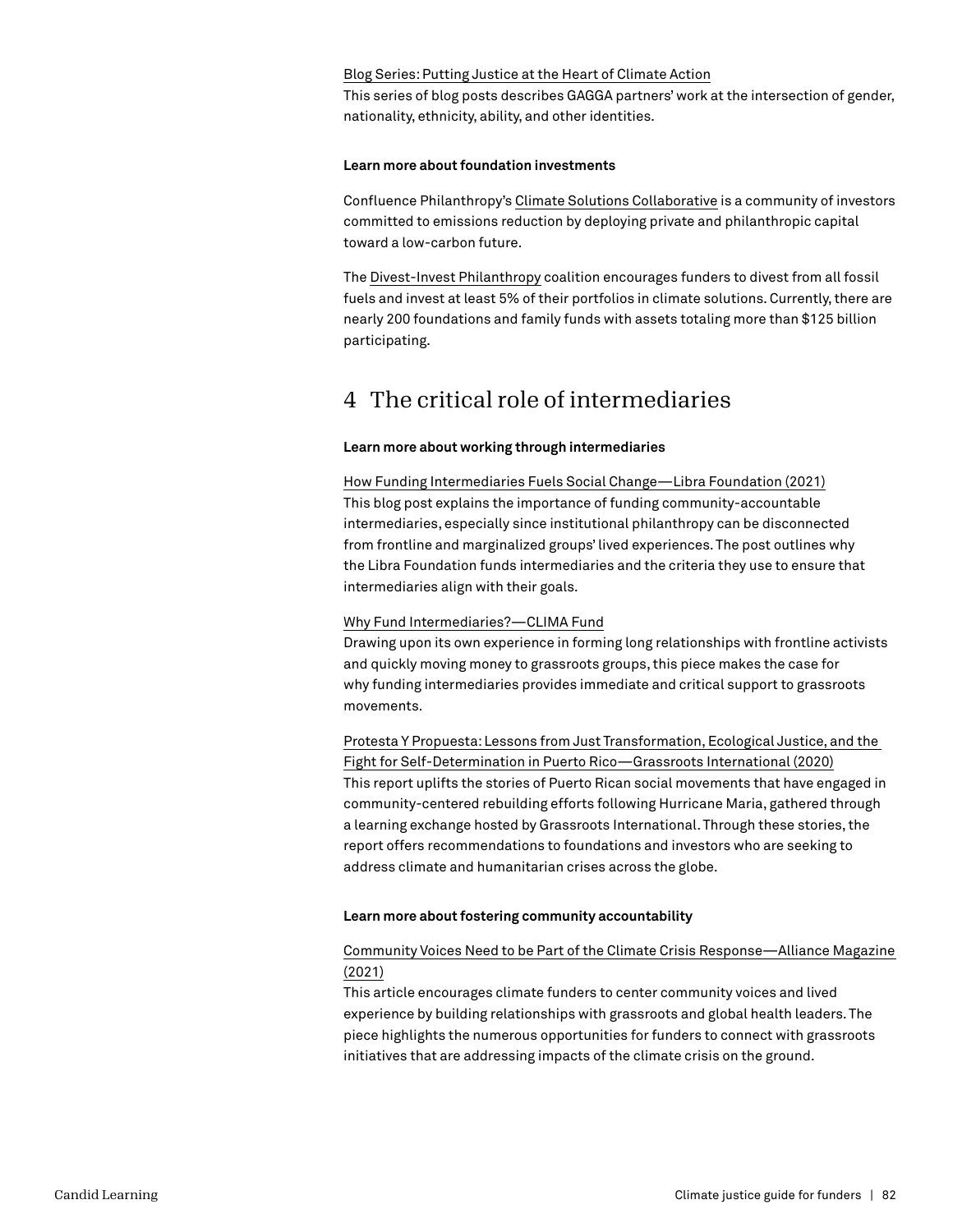[Deciding Together: Shifting Power and Resources through Participatory Grantmaking](https://learningforfunders.candid.org/wp-content/uploads/sites/2/2018/12/DecidingTogether_Final_20181002.pdf) This GrantCraft guide describes the principles of participatory grantmaking and offers examples for implementing such models.

# [How Philanthropy Can Meet the Moment: The Vital Importance of Trust—NonProfit](https://nonprofitquarterly.org/how-philanthropy-can-meet-the-moment-the-vital-importance-of-trust/)  [Quarterly \(2020\)](https://nonprofitquarterly.org/how-philanthropy-can-meet-the-moment-the-vital-importance-of-trust/)

In this piece, Shamar Bibbins explains how systemic racism has enabled lack of trust and change within climate funding. This disparity has occurred even though frontline, BIPOC-led groups have been on the forefront of transformative climate work, embodying a multi-issue approach. Bibbins calls on funders to rebuild trust with frontline leaders and use intermediary funds to invest in them.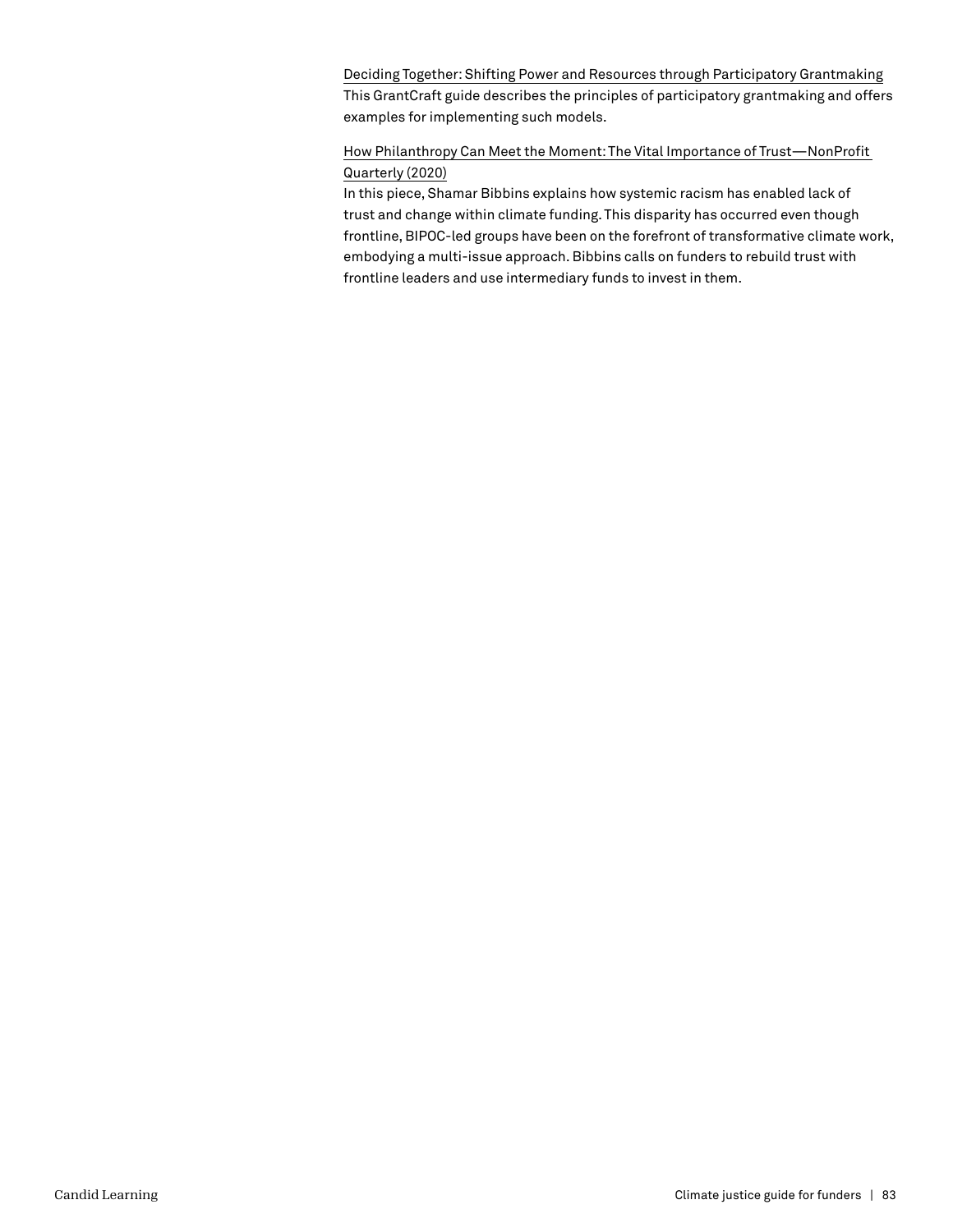# Endnotes

1 Fountain, H. (August 9, 2021). "Five Takeaways from the Major New U.N. Climate Report." *New York Times*. Accessed from [https://www.nytimes.com/2021/08/09/](https://www.nytimes.com/2021/08/09/climate/un-climate-report-takeaways.html) [climate/un-climate-report-takeaways.html](https://www.nytimes.com/2021/08/09/climate/un-climate-report-takeaways.html).

2 As of early 2022, nearly 500 foundations have made public commitments on climate change via the International Philanthropy Commitment on Climate Change ( [https://](https://philanthropyforclimate.org) [philanthropyforclimate.org\)](https://philanthropyforclimate.org). Foundations have also made commitments through national philanthropic networks in the UK, Italy, and Spain, to name just a few.

3 Roeyer, H., Ahmed, M., Fox, M., and Menon, S. (2020). *Funding trends in climate change mitigation philanthropy*. ClimateWorks Foundation. Accessed from [https://www.](https://www.climateworks.org/report/funding-trends-climate-changemitigation-philanthropy) [climateworks.org/report/funding-trends-climate-change-mitigation-philanthropy.](https://www.climateworks.org/report/funding-trends-climate-changemitigation-philanthropy) Hereafter cited as Roeyer, Ahmed, Fox, and Menon (2020).

4 Mease, L., and Lemma, S. (2021). *Systems, Not Just Symptoms: Bringing a Justice Frame to Climate Philanthropy and Finance.* Climate and Land Use Alliance. Hereafter cited as Mease and Lemma (2021).

5 NASA (August 24, 2021). "Overview: Weather, Global Warming, and climate change." *NASA—Global Climate Change*. Accessed from [https://climate.nasa.gov/resources/](https://climate.nasa.gov/resources/global-warming-vs-climate-change) [global-warming-vs-climate-change](https://climate.nasa.gov/resources/global-warming-vs-climate-change)

<sup>6</sup>These definitions are drawn primarily from A People's Orientation to a Regenerative Economy/United Frontline Table. These terms, and other relevant definitions, can be accessed at [https://reocollaborative.org/resources.](https://reocollaborative.org/resources) The definition for "loss and damage" can be accessed at<https://climateanalytics.org/briefings/loss-and-damage>. The definition for "carbon colonialism" can be accessed at [https://www.researchgate.](https://www.researchgate.net/publication/337622634_Carbon_Colonialism_A_postcolonial_assessment_of_carbon_offsetting) [net/publication/337622634\\_Carbon\\_Colonialism\\_A\\_postcolonial\\_assessment\\_of\\_](https://www.researchgate.net/publication/337622634_Carbon_Colonialism_A_postcolonial_assessment_of_carbon_offsetting) [carbon\\_offsetting](https://www.researchgate.net/publication/337622634_Carbon_Colonialism_A_postcolonial_assessment_of_carbon_offsetting). The definition for "sacrifice zones" can be accessed at [https://](https://lawjournal.mcgill.ca/article/sacrifice-zones-in-the-green-energy-economy-toward-an-environmental-justice-framework) [lawjournal.mcgill.ca/article/sacrifice-zones-in-the-green-energy-economy-toward](https://lawjournal.mcgill.ca/article/sacrifice-zones-in-the-green-energy-economy-toward-an-environmental-justice-framework)[an-environmental-justice-framework](https://lawjournal.mcgill.ca/article/sacrifice-zones-in-the-green-energy-economy-toward-an-environmental-justice-framework)

7 Gamble, J.L., Balbus, J., Berger, M., Bouye, K., Campbell, V., Chief, K., Conlon, K., Crimmins, A., Flanagan, B., Gonzalez-Maddux, C., Hallisey, E., Hutchins, S., Jantarasami, L., Khoury, S., Kiefer, M., Kolling, J., Lynn, K., Manangan, A., McDonald, M., Morello-Frosch, R., Redsteer, M.H., Sheffield, P., Thigpen Tart, K., Watson, J., Whyte, K.P., and Wolkin, A.F. (2016). *The Impacts of Climate Change on Human Health in the United States: A Scientific Assessment*. Ch. 9: Populations of Concern. U.S. Global Change Research Program, Washington, DC, 247–286. [http://dx.doi.org/10.7930/](http://dx.doi.org/10.7930/J0Q81B0T) [J0Q81B0T](http://dx.doi.org/10.7930/J0Q81B0T)

8 For funders who wish to identify how climate change is operating in particular regions of the world, the International Panel on Climate Change operates an [interactive atlas](https://interactive-atlas.ipcc.ch/) that allows users to hone in on regions of interest and get a sense of both current and projected impacts of the climate crisis.

9Mease and Lemma (2021).

10Roeyer, Ahmed, Fox, and Menon (2020).

11Kavate, M., and Harris, K. (2021). "The State of American Philanthropy: Giving for Climate Change & Clean Energy." *Inside Philanthropy*.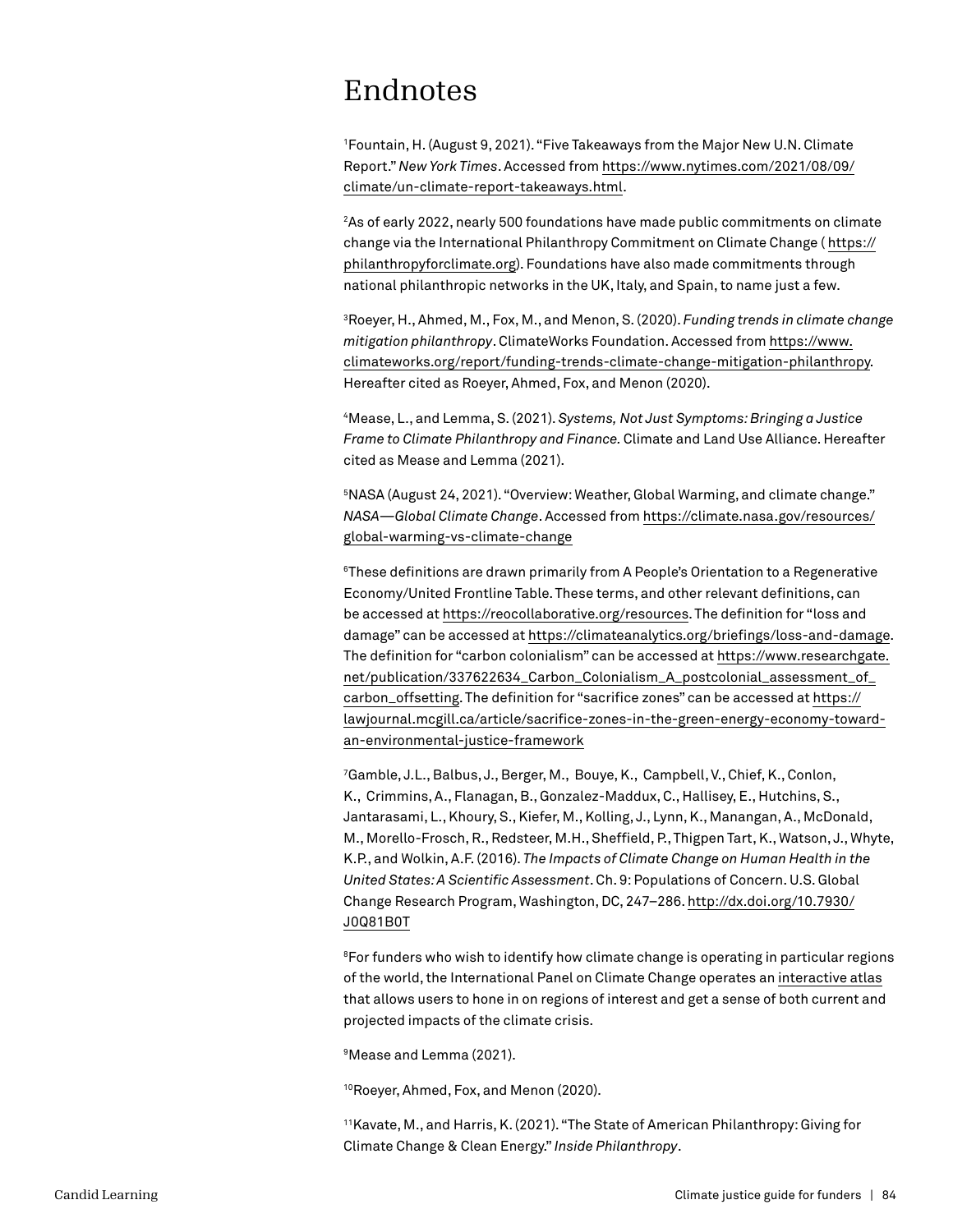12Ruffalo, M., & Ghirmatzion, R. (July 9, 2020). "To Solve the Twin Problems of Racial Injustice and Climate Change, We Need to Stop Parachuting in 'Experts.'" *TIME*. Accessed from [https://time.com/5864255/mark-ruffalo-rahwa-ghirmatzion-climate](https://time.com/5864255/mark-ruffalo-rahwa-ghirmatzion-climate-change-racial-injustice)[change-racial-injustice](https://time.com/5864255/mark-ruffalo-rahwa-ghirmatzion-climate-change-racial-injustice) 

13Elliott, M., Berger, M., and Bidad, H. (2019). *Soil to Sky: Climate Solutions That Work*. CLIMA Fund. Accessed from [https://greenfunders.org/wp-content/uploads/2019/11/](https://greenfunders.org/wp-content/uploads/2019/11/Soil-to-Sky_4MB.pdf ) [Soil-to-Sky\\_4MB.pdf](https://greenfunders.org/wp-content/uploads/2019/11/Soil-to-Sky_4MB.pdf ) 

 $14$ Ibid.

15Williams, T. (2021). "Philanthropy's Attempts to Remain Above the Fray are Slowing Progress on Climate Change." *Inside Philanthropy*.

16PEAK Grantmaking (March 4, 2022). *Strategies for aligning practices and values*. PEAK Grantmaking. Accessed from [https://www.peakgrantmaking.org/resource/](https://www.peakgrantmaking.org/resource/strategies-for-aligning-practices-and-values) [strategies-for-aligning-practices-and-values](https://www.peakgrantmaking.org/resource/strategies-for-aligning-practices-and-values) 

17Puerto, M. (May 4, 2021). "Racial equity and Barr's Climate Program." Barr Foundation. Accessed from [https://www.barrfoundation.org/blog/racial-equity-and](https://www.barrfoundation.org/blog/racial-equity-and-barr-s-climate-program)[barr-s-climate-program](https://www.barrfoundation.org/blog/racial-equity-and-barr-s-climate-program)

18Laudes Foundation. *What we do—leading the industry transformation*. Laudes Foundation. Accessed from<https://www.laudesfoundation.org/what-we-do>

19Hayling, C., and Chen, A. (April 22, 2021). "Centering climate giving in frontline communities." The Libra Foundation. Accessed from [https://www.thelibrafoundation.](https://www.thelibrafoundation.org/2021/04/centering-climate-giving-in-frontline-communities) [org/2021/04/centering-climate-giving-in-frontline-communities](https://www.thelibrafoundation.org/2021/04/centering-climate-giving-in-frontline-communities)

 $20$ Hayling, C. (March 7, 2019). "The Libra Foundation: Where We've Been and Where We're Going." Accessed from [https://www.thelibrafoundation.org/2019/03/the-libra](https://www.thelibrafoundation.org/2019/03/the-libra-foundation-where-weve-been-and-where-were-going)[foundation-where-weve-been-and-where-were-going](https://www.thelibrafoundation.org/2019/03/the-libra-foundation-where-weve-been-and-where-were-going)

21Climate Justice Alliance. (n.d.). *Climate justice alliance—Just transition principles*. Climate Justice Alliance. Accessed from [https://climatejusticealliance.org/wp](https://climatejusticealliance.org/wp-content/uploads/2018/06/CJA_JustTransition_Principles_final_hi-rez.pdf)[content/uploads/2018/06/CJA\\_JustTransition\\_Principles\\_final\\_hi-rez.pdf](https://climatejusticealliance.org/wp-content/uploads/2018/06/CJA_JustTransition_Principles_final_hi-rez.pdf)

22Gibbons, E., Wolff, J., and Vaughn, W. (2022). *Climate Resilience for Health Care and Communities: Strategies and Case Studies*. Accessed from [https://noharm-uscanada.](https://noharm-uscanada.org/sites/default/files/documents-files/7024/Climate-Resilience-for-Health-Care-and-Communities-Stategies-and-Case-Studies.pdf) [org/sites/default/files/documents-files/7024/Climate-Resilience-for-Health-Care](https://noharm-uscanada.org/sites/default/files/documents-files/7024/Climate-Resilience-for-Health-Care-and-Communities-Stategies-and-Case-Studies.pdf)[and-Communities-Stategies-and-Case-Studies.pdf](https://noharm-uscanada.org/sites/default/files/documents-files/7024/Climate-Resilience-for-Health-Care-and-Communities-Stategies-and-Case-Studies.pdf).

<sup>23</sup>The GAGGA Alliance includes the following organizations: Fondo Centramericano de Mujeres; Fondo Semillas; Fundo ELAS; Fondo Aptaphi Jopueti; Fondo de Mujeres del Sur; Fondo de Acción Urgente—América Latina y el Caribe; Fondo Tierra Viva; FASOL; Fundo Socioambiental CASA; Fondo Socioambiental Semillas; Urgent Action Fund— Africa; Women's Fund Tanzania; Global Greengrants Fund; Tindzila Fund; Women's Fund Fiji; Women's Fund Georgia; Women's Fund Asia; TEWA—Nepalese Women's Fund; MONES—Mongolian Women's Fund; Keystone Foundation; NTFP-EP; Mama Cash; FRIDA | The Young Feminist Fund; FIMI—Indigenous Women's Fund.

<sup>24</sup>Ford Foundation (October 18, 2021). "Ford Foundation announces plan to end investments in fossil fuels." Accessed from [https://www.fordfoundation.org/news](https://www.fordfoundation.org/news-and-stories/news-and-press/news/ford-foundation-announces-plan-to-end-investments-in-fossil-fuels)[and-stories/news-and-press/news/ford-foundation-announces-plan-to-end](https://www.fordfoundation.org/news-and-stories/news-and-press/news/ford-foundation-announces-plan-to-end-investments-in-fossil-fuels)[investments-in-fossil-fuels](https://www.fordfoundation.org/news-and-stories/news-and-press/news/ford-foundation-announces-plan-to-end-investments-in-fossil-fuels)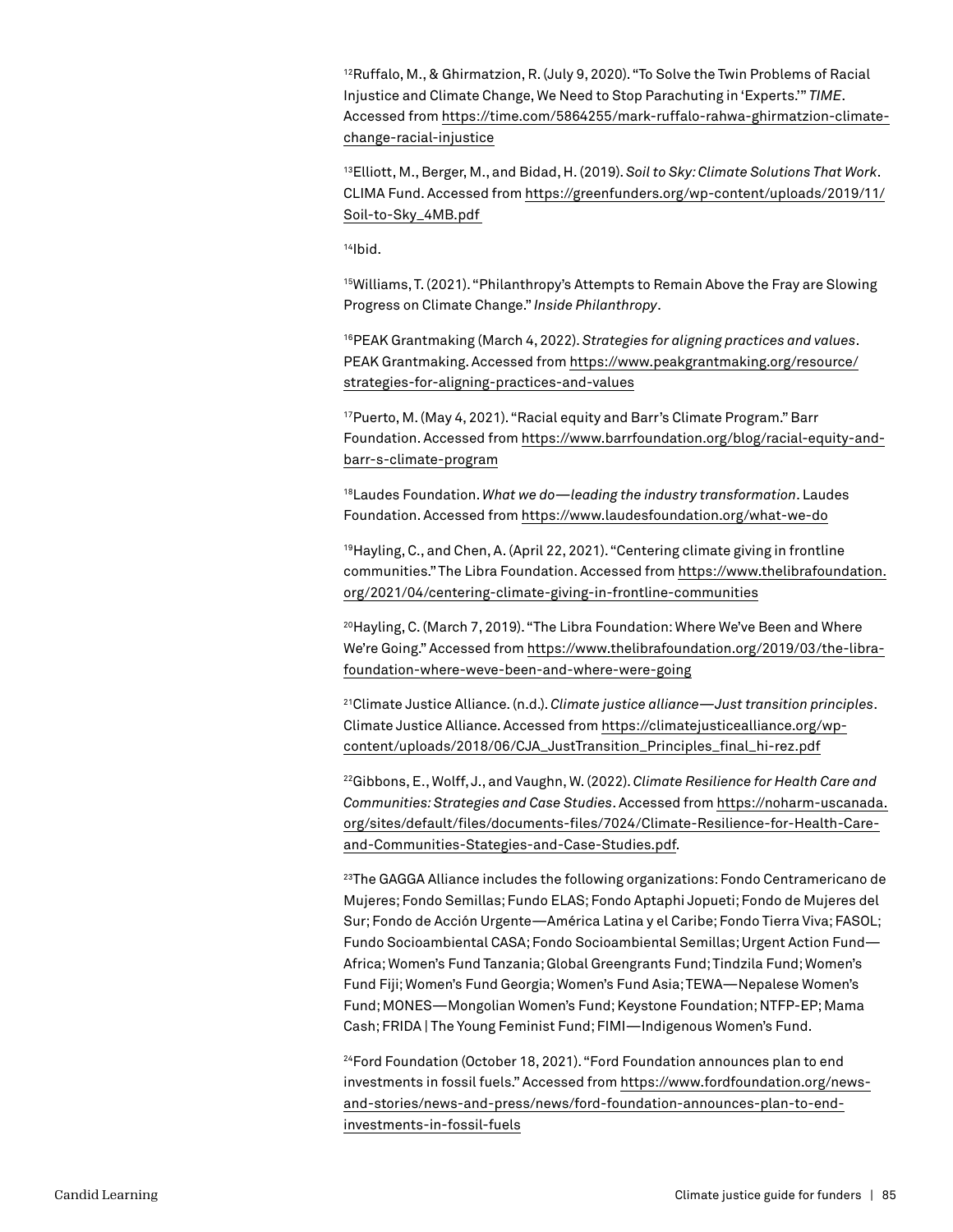<sup>25</sup>Kavate, M. (May 18, 2021). "A new initiative places grantmaking power in Environment Field Leaders' Hands." *Inside Philanthropy*. Accessed from [https://www.](https://www.insidephilanthropy.com/home/2021/3/19/to-build-the-environmental-movement-a-new-initiative-places-grantmaking-in-field-leaders-hands) [insidephilanthropy.com/home/2021/3/19/to-build-the-environmental-movement-a](https://www.insidephilanthropy.com/home/2021/3/19/to-build-the-environmental-movement-a-new-initiative-places-grantmaking-in-field-leaders-hands)[new-initiative-places-grantmaking-in-field-leaders-hands](https://www.insidephilanthropy.com/home/2021/3/19/to-build-the-environmental-movement-a-new-initiative-places-grantmaking-in-field-leaders-hands)

<sup>26</sup>Disparities in media coverage have been identified by the Yale Program on Climate Change Communication, the Hewlett Foundation-commissioned Camber Report, and The Solutions Project's own independent media tracker.

27Walton, G. (December 6, 2021). "To Do Their Jobs Effectively, Nonprofit Grassroots Leaders Need Health and Wellness Support." *Chronicle of Philanthropy*. Accessed from [https://www.philanthropy.com/article/to-do-their-jobs-effectively-nonprofit](https://www.philanthropy.com/article/to-do-their-jobs-effectively-nonprofit-grassroots-leaders-need-health-and-wellness-support?cid=gen_sign_in)[grassroots-leaders-need-health-and-wellness-support?cid=gen\\_sign\\_in](https://www.philanthropy.com/article/to-do-their-jobs-effectively-nonprofit-grassroots-leaders-need-health-and-wellness-support?cid=gen_sign_in)